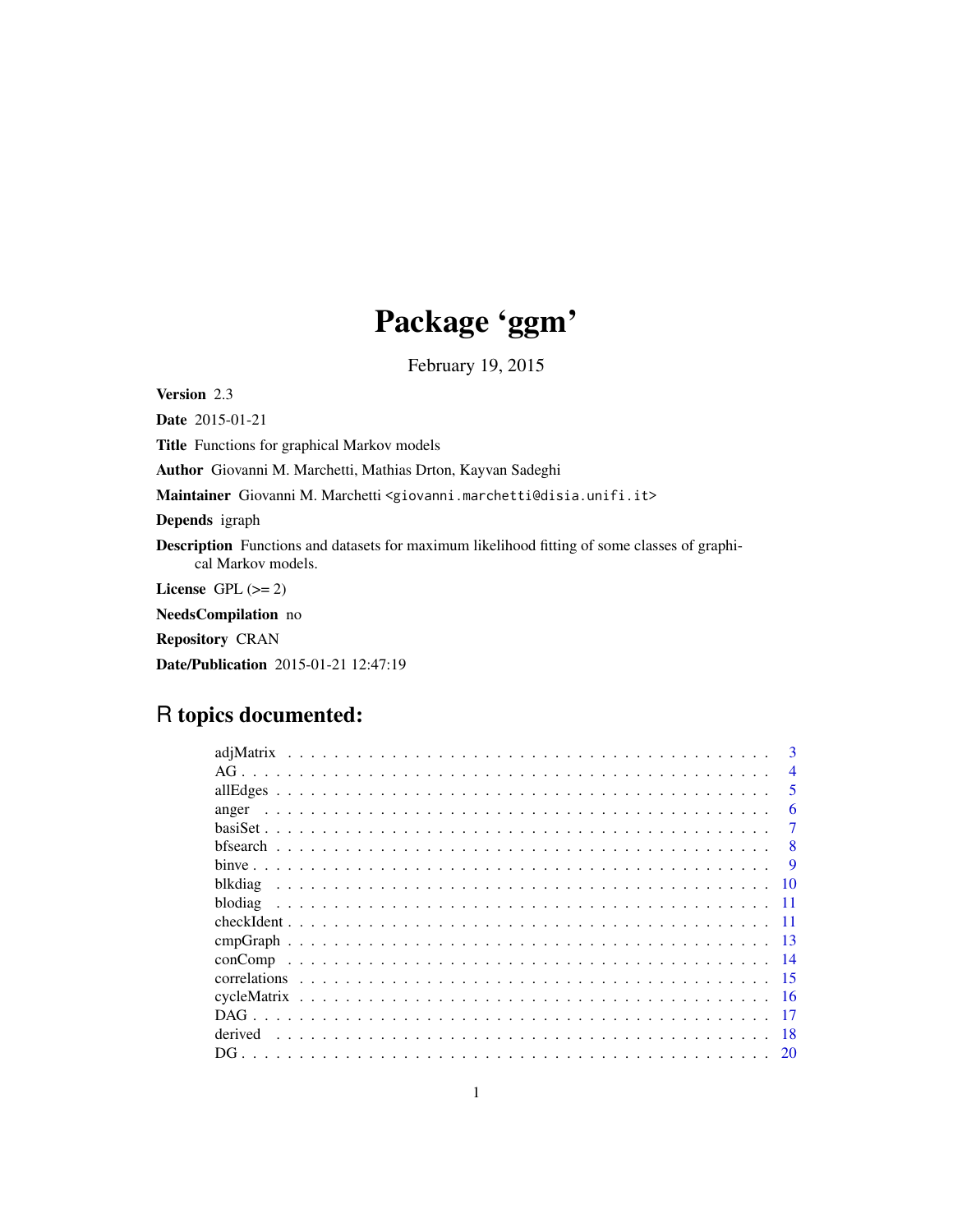| diagy                                                                                                                                                                                                                                                                            | 21 |
|----------------------------------------------------------------------------------------------------------------------------------------------------------------------------------------------------------------------------------------------------------------------------------|----|
|                                                                                                                                                                                                                                                                                  | 22 |
|                                                                                                                                                                                                                                                                                  | 24 |
|                                                                                                                                                                                                                                                                                  | 26 |
|                                                                                                                                                                                                                                                                                  | 27 |
|                                                                                                                                                                                                                                                                                  | 28 |
|                                                                                                                                                                                                                                                                                  | 29 |
|                                                                                                                                                                                                                                                                                  | 31 |
|                                                                                                                                                                                                                                                                                  | 32 |
|                                                                                                                                                                                                                                                                                  | 34 |
|                                                                                                                                                                                                                                                                                  | 35 |
|                                                                                                                                                                                                                                                                                  | 37 |
|                                                                                                                                                                                                                                                                                  | 38 |
|                                                                                                                                                                                                                                                                                  | 39 |
|                                                                                                                                                                                                                                                                                  | 40 |
|                                                                                                                                                                                                                                                                                  | 41 |
| In.                                                                                                                                                                                                                                                                              | 42 |
| InducedGraphs $\ldots \ldots \ldots \ldots \ldots \ldots \ldots \ldots \ldots \ldots \ldots \ldots \ldots$                                                                                                                                                                       | 43 |
|                                                                                                                                                                                                                                                                                  | 46 |
|                                                                                                                                                                                                                                                                                  | 47 |
|                                                                                                                                                                                                                                                                                  | 48 |
|                                                                                                                                                                                                                                                                                  | 49 |
| MAG                                                                                                                                                                                                                                                                              | 50 |
|                                                                                                                                                                                                                                                                                  | 52 |
|                                                                                                                                                                                                                                                                                  | 53 |
|                                                                                                                                                                                                                                                                                  | 54 |
|                                                                                                                                                                                                                                                                                  | 55 |
|                                                                                                                                                                                                                                                                                  | 56 |
|                                                                                                                                                                                                                                                                                  | 57 |
|                                                                                                                                                                                                                                                                                  | 58 |
| <b>MRG</b>                                                                                                                                                                                                                                                                       | 59 |
|                                                                                                                                                                                                                                                                                  | 61 |
|                                                                                                                                                                                                                                                                                  | 62 |
| null                                                                                                                                                                                                                                                                             | 63 |
|                                                                                                                                                                                                                                                                                  | 64 |
| pcor                                                                                                                                                                                                                                                                             | 65 |
|                                                                                                                                                                                                                                                                                  | 66 |
|                                                                                                                                                                                                                                                                                  | 67 |
| powerset                                                                                                                                                                                                                                                                         | 69 |
| $rcorr \cdot \cdot \cdot \cdot \cdot \cdot$<br>$\mathbf{r}$ . The set of the set of the set of the set of the set of the set of the set of the set of the set of the set of the set of the set of the set of the set of the set of the set of the set of the set of the set of t | 69 |
| RepMarBG                                                                                                                                                                                                                                                                         | 70 |
| RepMarDAG                                                                                                                                                                                                                                                                        | 71 |
| RepMarUG                                                                                                                                                                                                                                                                         | 73 |
| $RG \ldots \ldots$                                                                                                                                                                                                                                                               | 74 |
| rnormDag                                                                                                                                                                                                                                                                         | 75 |
|                                                                                                                                                                                                                                                                                  | 77 |
|                                                                                                                                                                                                                                                                                  | 78 |
|                                                                                                                                                                                                                                                                                  | 79 |
|                                                                                                                                                                                                                                                                                  |    |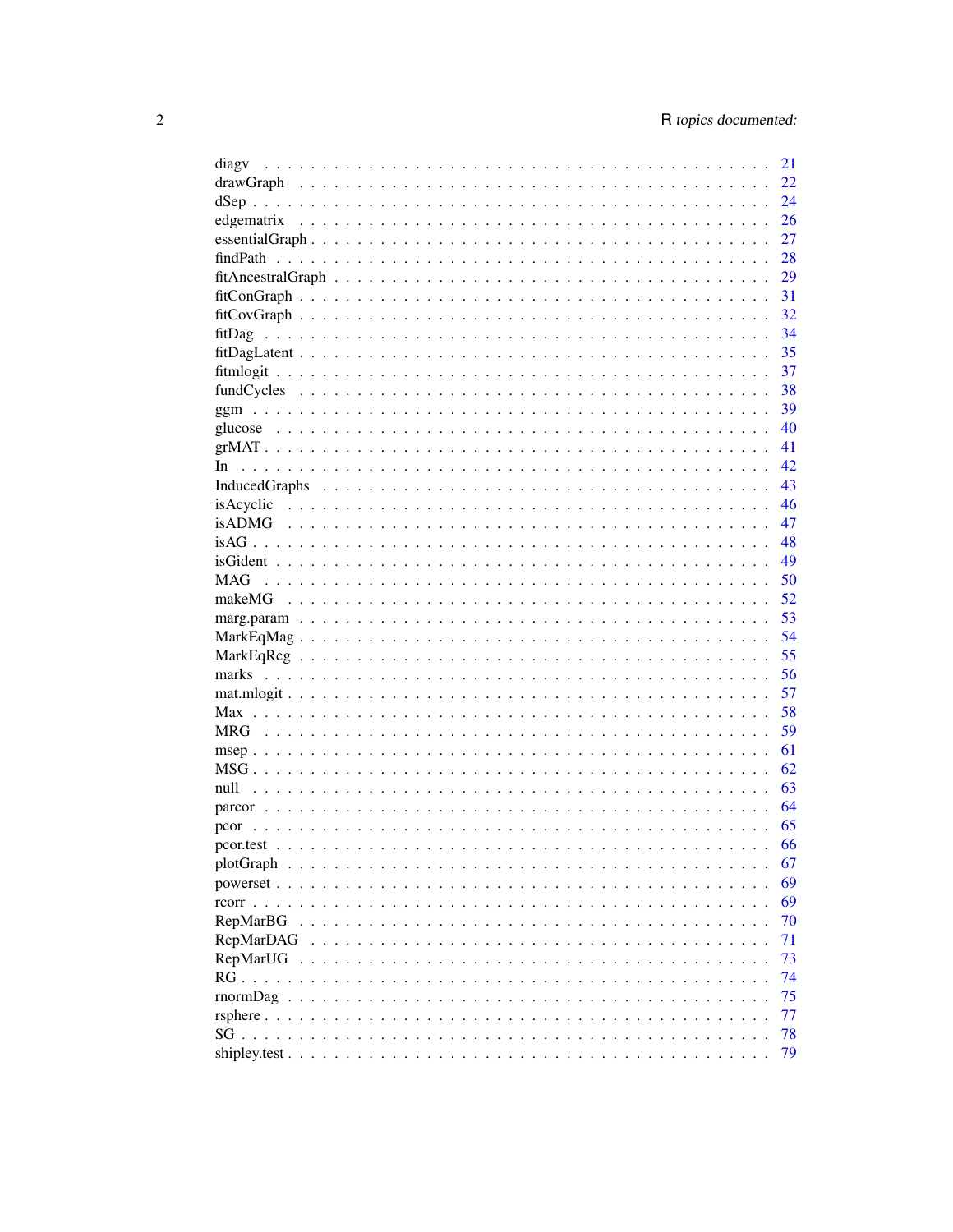#### <span id="page-2-0"></span>adjMatrix 3

| Index |  |
|-------|--|

```
adjMatrix Adjacency matrix of a graph
```
# Description

Transforms the "edge matrix" of a graph into the adjacency matrix.

# Usage

adjMatrix(A)

# Arguments

A a square matrix representing the edge matrix of a graph.

#### Details

Given the edge matrix  $A$  of a graph, this can be transformed into an adjacency matrix  $E$  with the formula  $E = (A - I)^T$ .

# Value

E the adjacency matrix of the graph.

# Author(s)

Giovanni M. Marchetti

# See Also

[edgematrix](#page-25-1)

# Examples

amat  $\leftarrow$  DAG(y  $\sim$  x+z, z $\sim$ u+v) E <- edgematrix(amat) adjMatrix(E)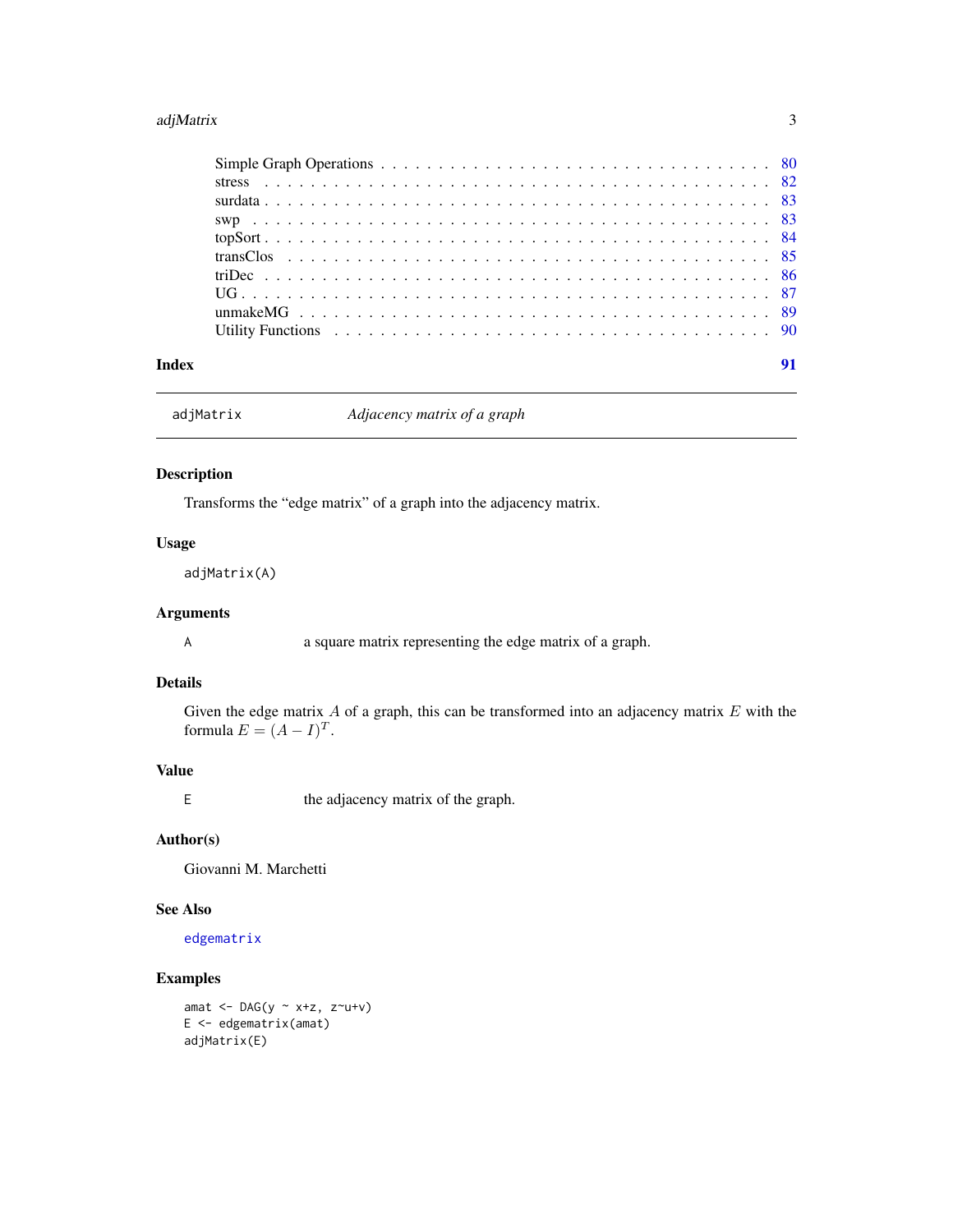AG generates and plots ancestral graphs after marginalization and conditioning.

# Usage

```
AG(amat,M=c(),C=c(),showmat=TRUE,plot=FALSE, plotfun = plotGraph, ...)
```
# Arguments

| An adjacency matrix, or a graph that can be of class graph NEL-class or an<br>igraph object, or a vector of length $3e$ , where $e$ is the number of edges of the<br>graph, that is a sequence of triples (type, node llabel, node 2 label). The type of<br>edge can be "a" (arrows from node1 to node2), "b" (arcs), and "1" (lines). |
|----------------------------------------------------------------------------------------------------------------------------------------------------------------------------------------------------------------------------------------------------------------------------------------------------------------------------------------|
| A subset of the node set of a that is going to be marginalized over                                                                                                                                                                                                                                                                    |
| Another disjoint subset of the node set of a that is going to be conditioned on.                                                                                                                                                                                                                                                       |
| A logical value. TRUE (by default) to print the generated matrix.                                                                                                                                                                                                                                                                      |
| A logical value, FALSE (by default). TRUE to plot the generated graph.                                                                                                                                                                                                                                                                 |
| Function to plot the graph when plot $==$ TRUE. Can be plot Graph (the default)<br>or drawGraph.                                                                                                                                                                                                                                       |
| Further arguments passed to plotfun.                                                                                                                                                                                                                                                                                                   |
|                                                                                                                                                                                                                                                                                                                                        |

# Value

A matrix that is the adjacency matrix of the generated graph. It consists of 4 different integers as an  $ij$ -element: 0 for a missing edge between i and j, 1 for an arrow from i to j, 10 for a full line between  $i$  and  $j$ , and 100 for a bi-directed arrow between  $i$  and  $j$ . These numbers are added to be associated with multiple edges of different types. The matrix is symmetric w.r.t full lines and bi-directed arrows.

# Author(s)

Kayvan Sadeghi

# References

Richardson, T.S. and Spirtes, P. (2002). Ancestral graph Markov models. *Annals of Statistics*, 30(4), 962-1030.

Sadeghi, K. (2011). Stable classes of graphs containing directed acyclic graphs. *Submitted*.

#### See Also

[MAG](#page-49-1), [RG](#page-73-1), [SG](#page-77-1)

# <span id="page-3-0"></span>AG *Ancestral graph*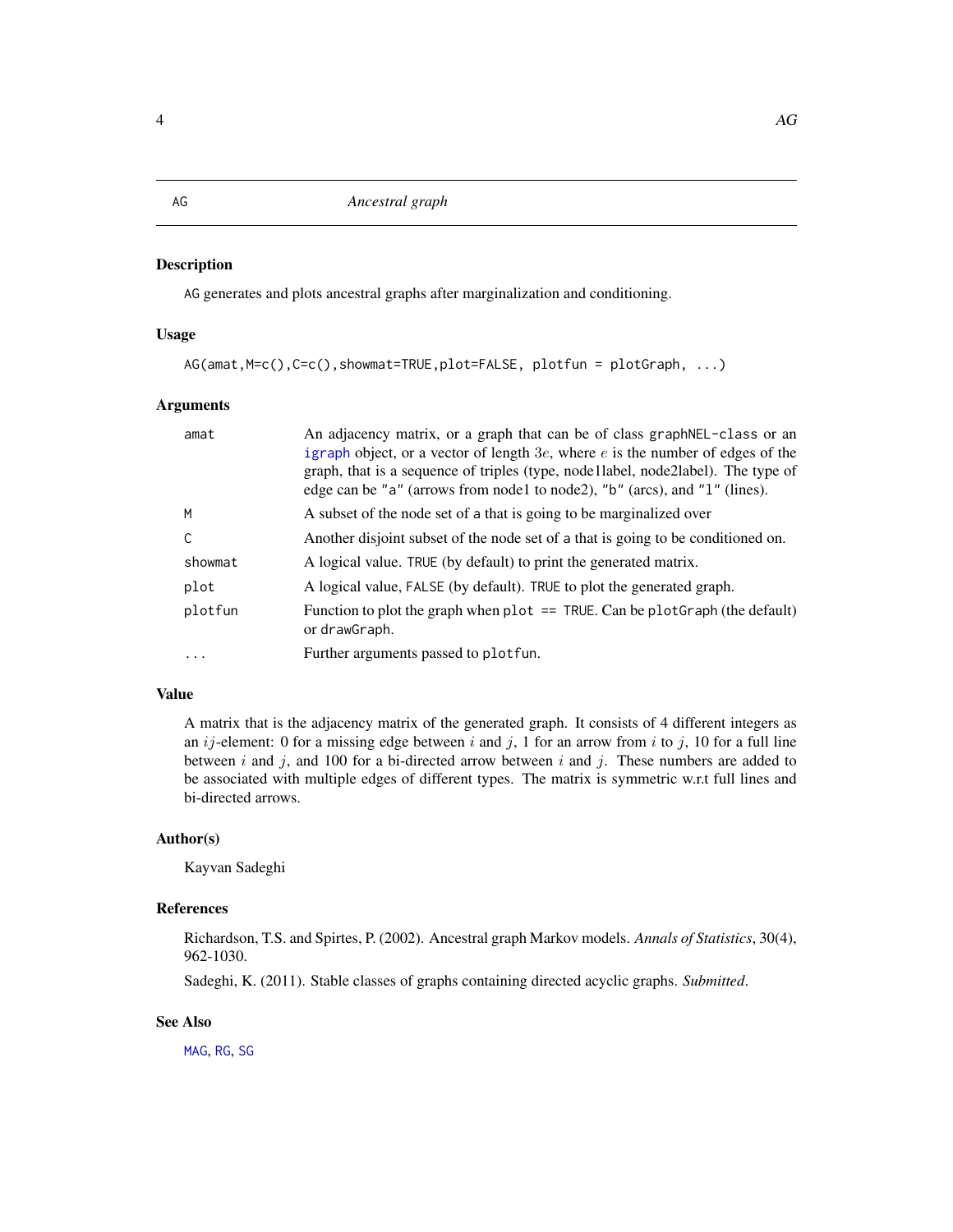#### <span id="page-4-0"></span>allEdges 5

# Examples

```
##The adjacency matrix of a DAG
ex<-matrix(c(0,0,0,0,0,0,0,0,0,0,0,0,0,0,0,0,
             0,0,0,0,0,0,0,0,0,0,0,0,0,0,0,0,
             1,1,0,0,0,0,0,0,0,0,0,0,0,0,0,0,
             0,0,0,0,0,0,0,0,0,0,0,0,0,0,0,0,
             0,0,0,1,0,0,0,0,0,0,0,0,0,0,0,0,
             0,1,0,0,1,0,0,0,0,0,0,0,0,0,0,0,
             0,0,0,0,0,0,0,0,0,0,0,0,0,0,0,0,
             0,0,0,0,0,0,0,0,0,0,0,0,0,0,0,0,
             0,0,0,0,0,0,1,1,0,0,0,0,0,0,0,0,
             0,0,0,0,0,0,0,1,0,0,0,0,0,0,0,0,
             0,0,0,0,1,0,1,0,1,1,0,0,0,0,0,0,
             1,0,0,0,0,0,0,0,0,0,0,0,0,0,0,0,
             0,0,0,0,0,0,0,0,0,1,0,1,0,0,0,0,
             0,0,0,0,0,0,0,0,0,0,0,0,0,0,0,0,
             1,0,0,0,0,0,0,0,0,0,0,0,0,1,0,0,
             0,0,0,0,0,0,0,0,0,0,0,1,0,1,0,0),16,16,byrow=TRUE)
M \leftarrow c(3, 5, 6, 15, 16)C \leq -c(4,7)AG(ex, M, C, plot = TRUE)
```
allEdges *All edges of a graph*

# Description

Finds the set of edges of a graph. That is the set of undirected edges if the graph is undirected and the set of arrows if the graph is directed.

#### Usage

allEdges(amat)

# Arguments

amat a square Boolean matrix, with dimnames, the adjacency matrix of a graph.

#### Value

a matrix with two columns. Each row of the matrix is a pair of indices indicating an edge of the graph. If the graph is undirected, then only one of the pairs  $(i, j), (j, i)$  is reported.

#### Author(s)

Giovanni M. Marchetti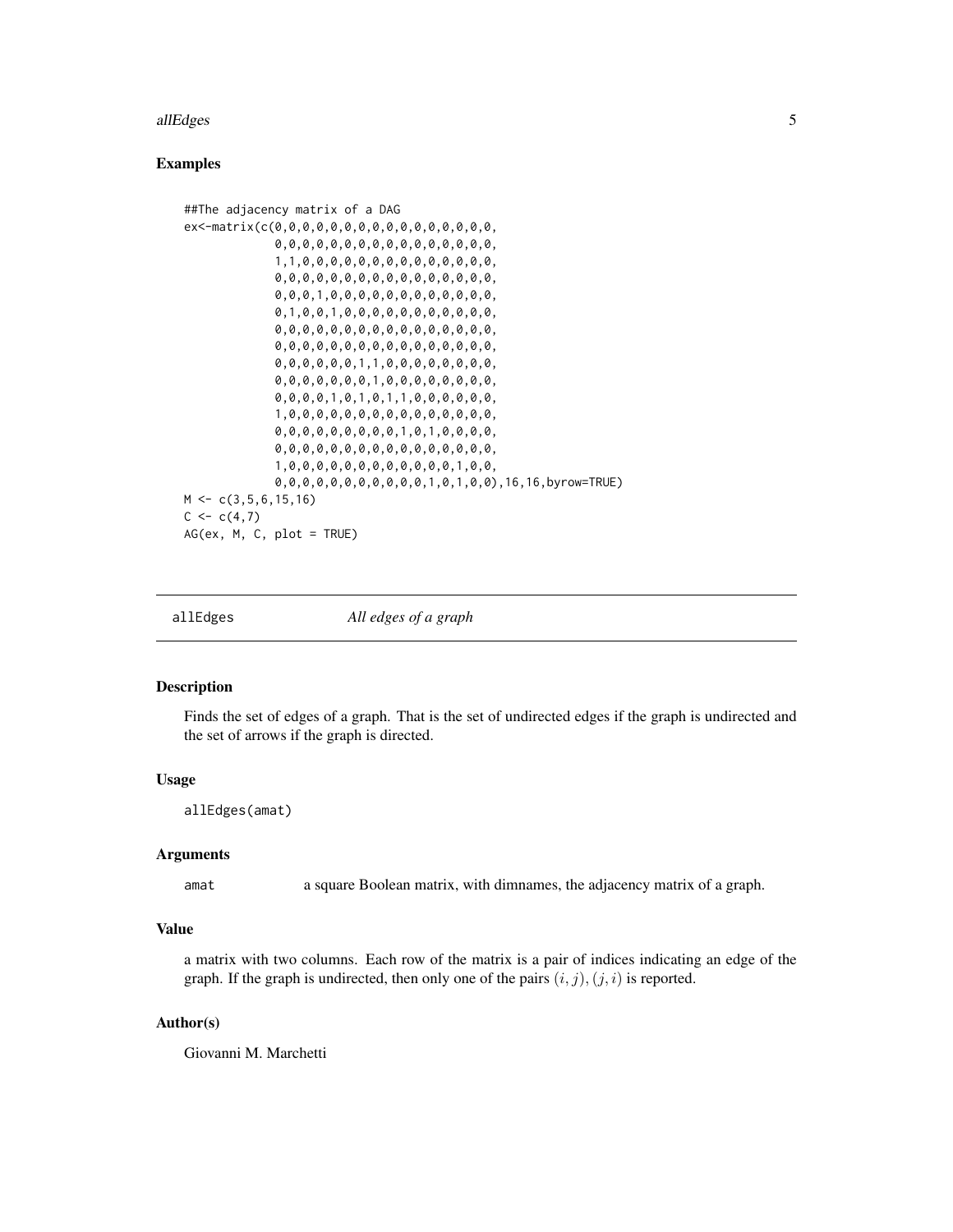6 anger and the contract of the contract of the contract of the contract of the contract of the contract of the contract of the contract of the contract of the contract of the contract of the contract of the contract of th

# See Also

[cycleMatrix](#page-15-1)

#### Examples

```
## A UG graph
allEdges(UG(~ y*v*k +v*k*d+y*d))
## A DAG
allEdges(DAG(u~h+o+p, h~o, o~p))
```
anger *Anger data*

# Description

Anger data

# Usage

data(anger)

# Format

A covariance matrix for 4 variables measured on 684 female students.

- X anxiety state
- Y anger state
- Z anxiety trait
- U anger trait

# Details

Trait variables are viewed as stable personality characteristics, and state variables denote behaviour in specific situations. See Cox and Wermuth (1996).

# References

Cox, D. R. and Wermuth, N. (1996). *Multivariate dependencies*. London: Chapman and Hall.

Cox, D.R. and Wermuth, N. (1990). *An approximation to maximum likelihood estimates in reduced models*. 77(4), 747-761.

```
# Fit a chordless 4-cycle model
data(anger)
G = UG( ~ Y * X + X * Z + Z * U + U * Y)fitConGraph(G,anger, 684)
```
<span id="page-5-0"></span>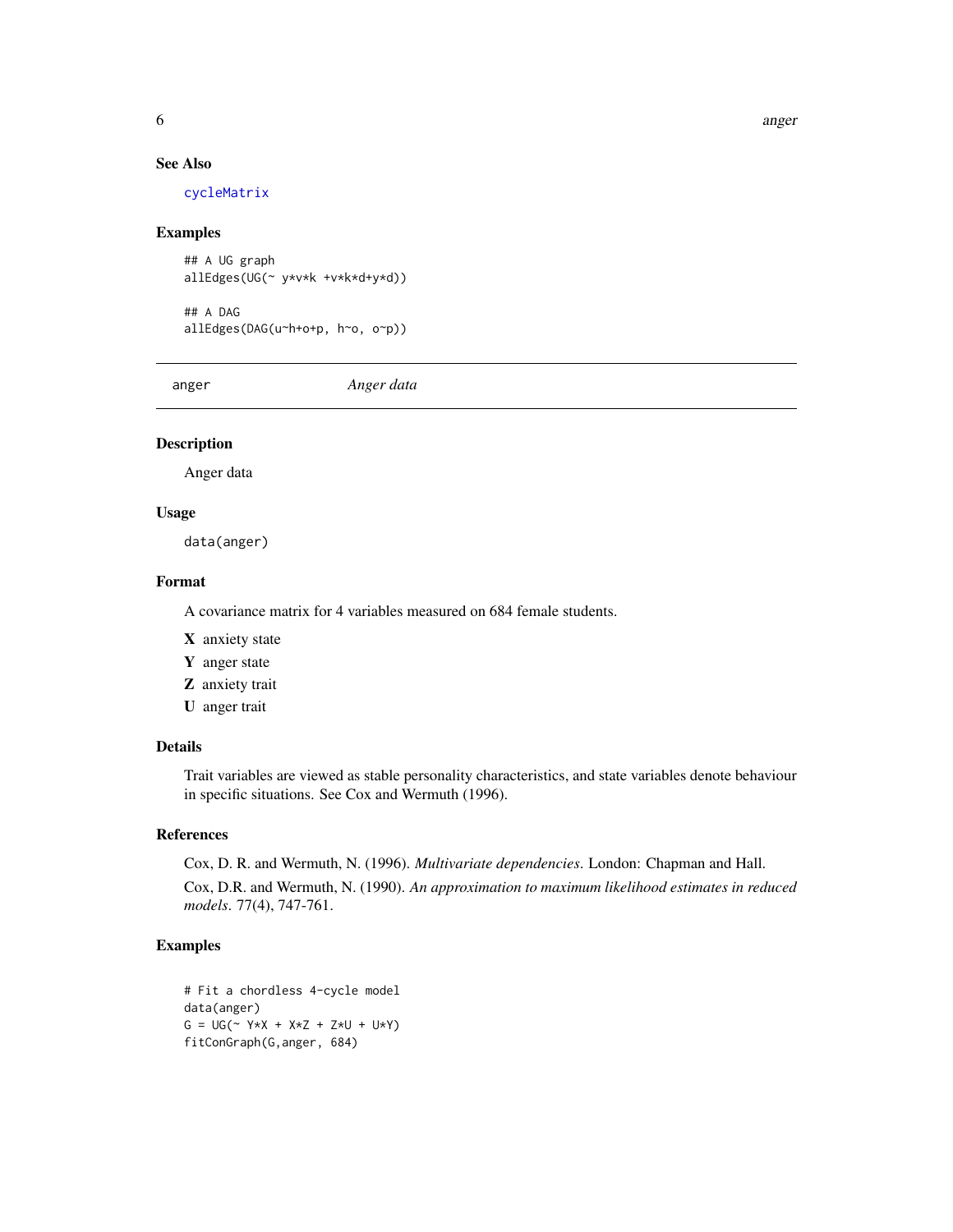<span id="page-6-0"></span>

Finds a basis set for the conditional independencies implied by a directed acyclic graph, that is a minimal set of independencies that imply all the other ones.

#### Usage

basiSet(amat)

#### Arguments

amat a square matrix with dimnames representing the adjacency matrix of a DAG.

# Details

Given a DAG and a pair of non adjacent nodes  $(i, j)$  such that j has higher causal order than i, the set of independency statements  $i$  independent of  $j$  given the union of the parents of both  $i$  and  $j$  is a basis set (see Shipley, 2000). This basis set has the property to lead to independent test statistics.

#### Value

a list of vectors representing several conditional independence statements. Each vector contains the names of two non adjacent nodes followed by the names of nodes in the conditioning set (which may be empty).

#### Author(s)

Giovanni M. Marchetti

#### References

Shipley, B. (2000). A new inferential test for path models based on directed acyclic graphs. *Structural Equation Modeling*, 7(2), 206–218.

#### See Also

[shipley.test](#page-78-1), [dSep](#page-23-1), [DAG](#page-16-1)

```
## See Shipley (2000), Figure 2, p. 213
A <- DAG(x5~ x3+x4, x3~ x2, x4~x2, x2~ x1)
basiSet(A)
```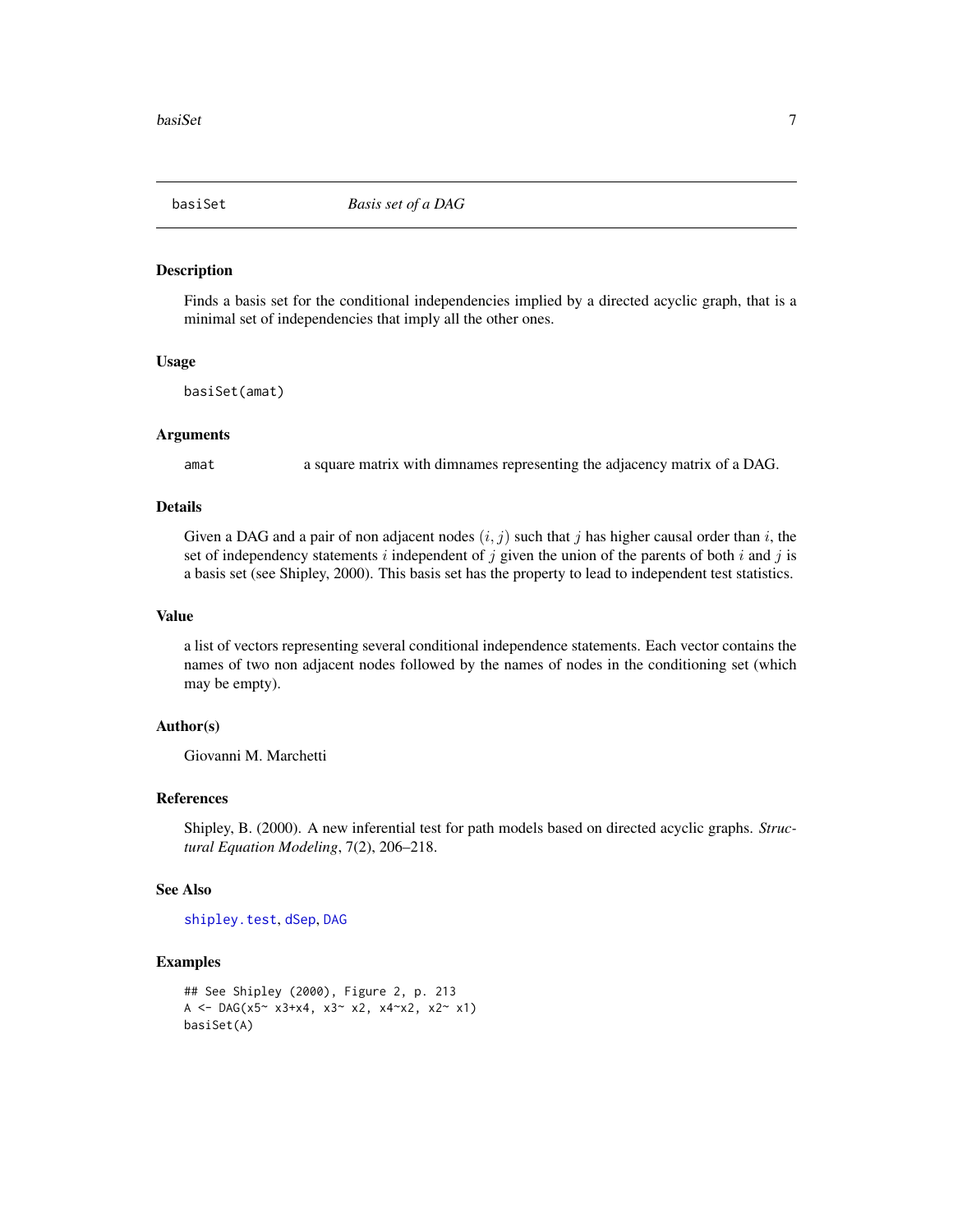<span id="page-7-1"></span><span id="page-7-0"></span>

Breadth-first search of a connected undirected graph.

# Usage

bfsearch(amat,  $v = 1$ )

# Arguments

| amat | a symmetric matrix with dimnames specifying the adjacency matrix of the undi-<br>rected graph |
|------|-----------------------------------------------------------------------------------------------|
|      | an integer, indicating the starting node of the search. Defaults to the first node.           |

# Details

Breadth-first search is a systematic method for exploring a graph. The algorithm is taken from Aho, Hopcroft \& Ullman (1983).

#### Value

| tree     | the edge matrix of the resulting spanning tree                                        |
|----------|---------------------------------------------------------------------------------------|
| branches | a matrix with two columns, giving the indices of the branches of the spanning<br>tree |
| chords   | a matrix with two columns, giving the indices of the chords of the spanning tree      |

# Author(s)

Giovanni M. Marchetti

### References

Aho, A.V., Hopcrtoft, J.E. \& Ullman, J.D. (1983). *Data structures and algorithms.* Reading: Addison-Wesley.

Thulasiraman, K. \& Swamy, M.N.S. (1992). *Graphs: theory and algorithms*. New York: Wiley.

# See Also

[UG](#page-86-1), [findPath](#page-27-1), [cycleMatrix](#page-15-1)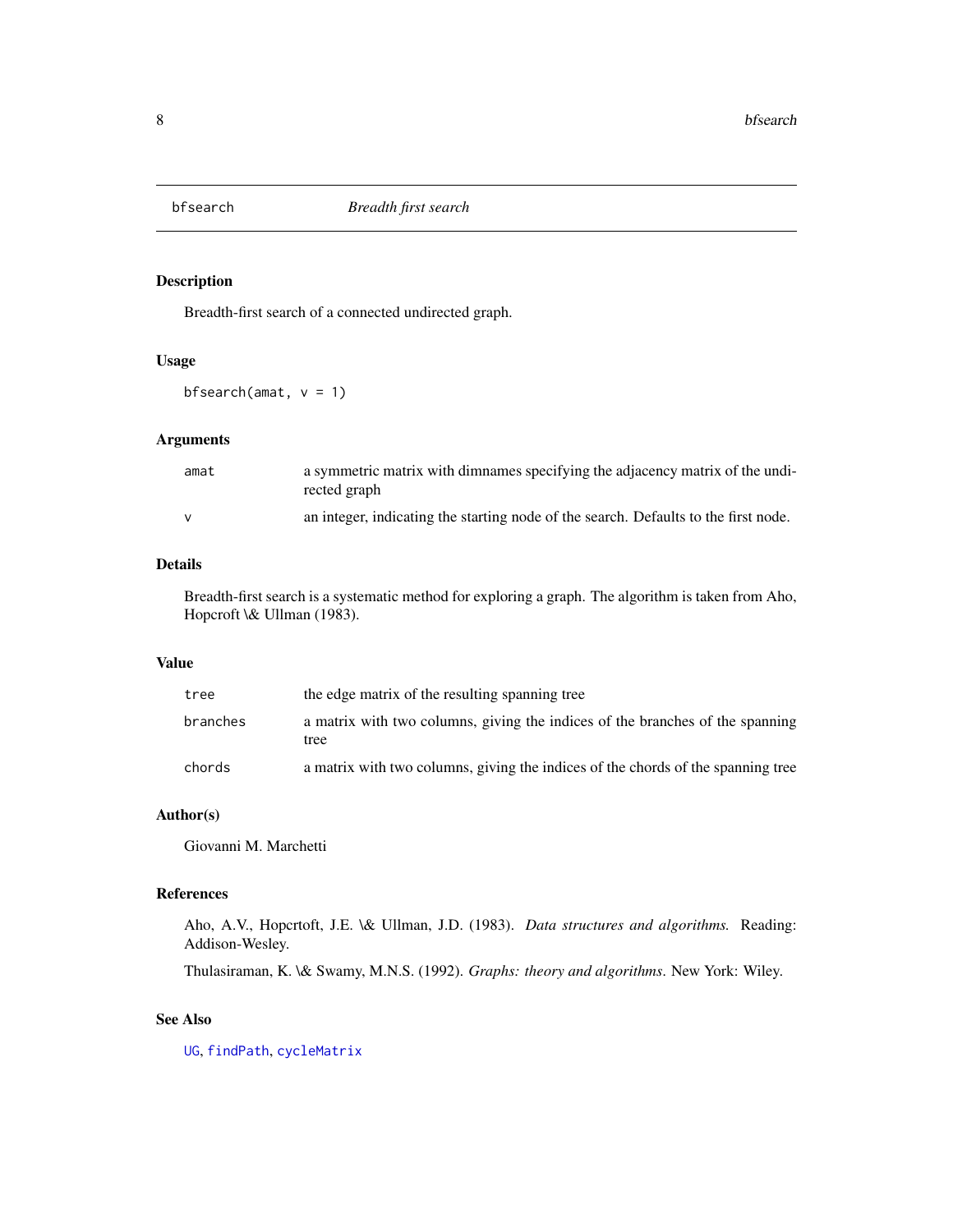#### <span id="page-8-0"></span>binve **9**

# Examples

```
## Finding a spanning tree of the butterfly graph
bfsearch(UG(~ a*b*o + o*u*j))
## Starting from another node
bfsearch(UG(~ a*b*o + o*u*j), v=3)
```
binve *Inverts a marginal log-linear parametrization*

# Description

Inverts a marginal log-linear parametrization.

# Usage

binve(eta, C, M, G, maxit =  $500$ , print =  $FALSE$ , tol =  $1e-10$ )

# Arguments

| eta   | a vector of dimension t-1 where t is the number of cells of a contingency table.           |
|-------|--------------------------------------------------------------------------------------------|
| C     | A contrast matrix.                                                                         |
| M     | A marginalization matrix.                                                                  |
| G     | G is the model matrix of the loglinear parameterization with no constant term.             |
| maxit | an integer, specifying the maximum number of iterations. Default 500.                      |
| print | a logical value: if TRUE, prints the criterion after each cycle.                           |
| tol   | A small value specifying the tolerance for the convergence criterion. Default:<br>$1e-10.$ |

# Details

A marginal log-linear link is defined by  $\eta = C(M \log p)$ . See Bartolucci et al. (2007).

#### Value

A vector of probabilities p.

# Note

From a Matlab function by A. Forcina, University of Perugia, Italy.

# Author(s)

Antonio Forcina, Giovanni M. Marchetti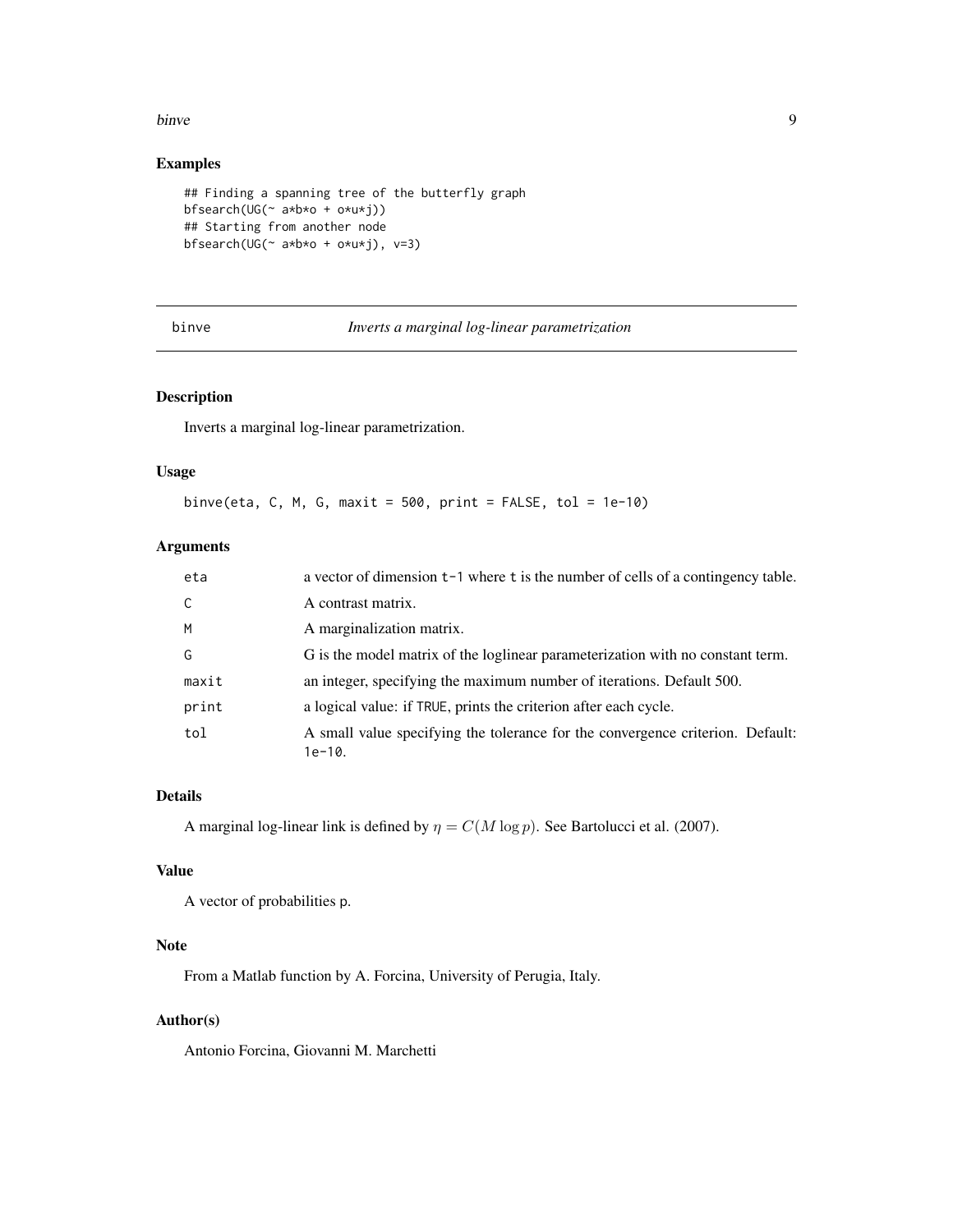# <span id="page-9-0"></span>References

Bartolucci, F., Colombi, R. and Forcina, A. (2007). An extended class of marginal link functions for modelling contingency tables by equality and inequality constraints. Statist. Sinica 17, 691-711.

#### See Also

[mat.mlogit](#page-56-1)

<span id="page-9-1"></span>blkdiag *Block diagonal matrix*

# Description

Block diagonal concatenation of input arguments.

#### Usage

blkdiag(...)

# Arguments

... Variable number of matrices M1, M2, ....

# Value

A block diagonal matrix diag(M1, M2, ...).

# Author(s)

Giovanni M. Marchetti

#### See Also

[diag](#page-0-0)

```
X \leftarrow c(1,1,2,2); Z \leftarrow c(10, 20, 30, 40); A \leftarrow factor(c(1,2,2,2))blkdiag(model.matrix(~X+Z), model.matrix(~A))
```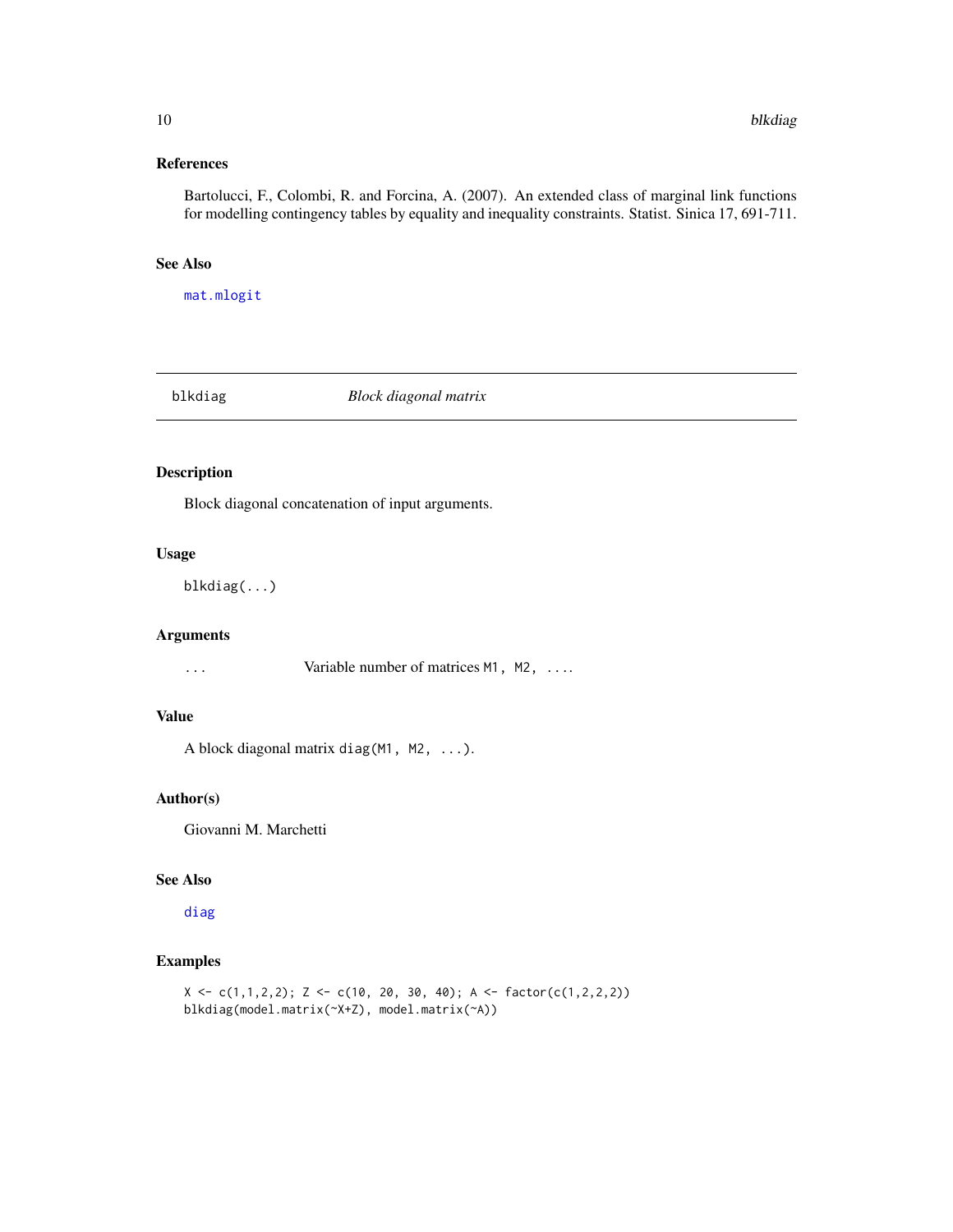<span id="page-10-0"></span>

Split a vector x into a block diagonal matrix.

# Usage

blodiag(x, blo)

### Arguments

|     | A vector of length n.                                     |
|-----|-----------------------------------------------------------|
| blo | A vector of positive integers such that sum(blo) $== n$ . |

### Value

A block-diagonal matrix with as many row as elements of blo and n columns. The vector x is split into length(blo) sub-vectors and these are the blocks of the resulting matrix.

# Author(s)

Giovanni M. Marchetti

#### See Also

[blkdiag](#page-9-1), [diag](#page-0-0)

# Examples

blodiag $(1:10, \text{ blo} = c(2, 3, 5))$ blodiag $(1:10, \text{ blo} = c(3,4,0,1))$ 

<span id="page-10-1"></span>checkIdent *Identifiability of a model with one latent variable*

# Description

Checks four sufficient conditions for identifiability of a Gaussian DAG model with one latent variable.

#### Usage

checkIdent(amat, latent)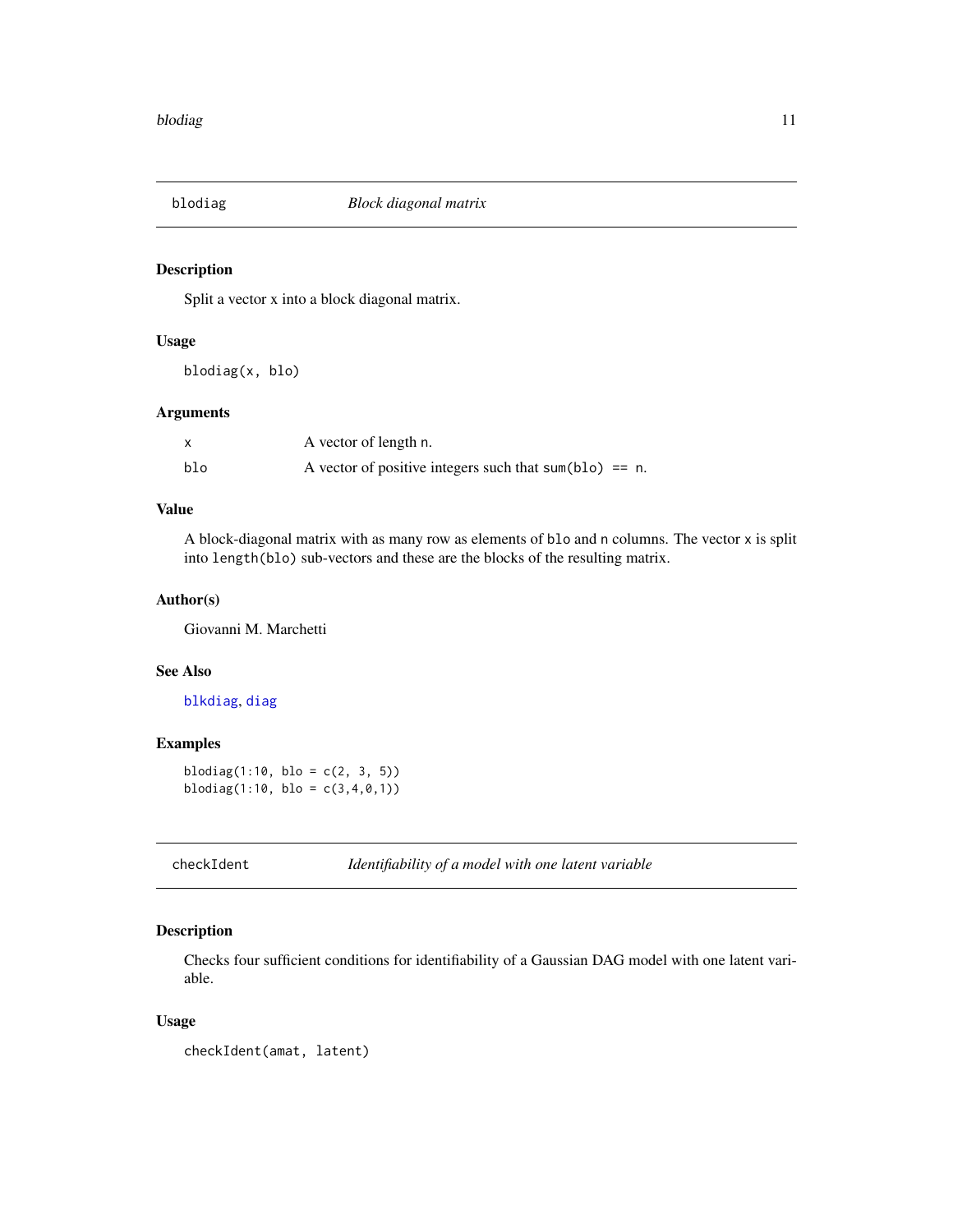#### **Arguments**

| amat   | a square matrix with dimnames, representing the adjacency matrix of a DAG.       |
|--------|----------------------------------------------------------------------------------|
| latent | an integer representing the latent variables among the nodes, or the name of the |
|        | node.                                                                            |

#### Details

Stanghellini and Wermuth (2005) give some sufficient conditions for checking if a Gaussian model that factorizes according to a DAG is identified when there is one hidden node over which we marginalize. Specifically, the function checks the conditions of Theorem 1, (i) and (ii) and of Theorem 2 (i) and (ii).

#### Value

a vector of length four, indicating if the model is identified according to the conditions of theorems 1 and 2 in Stanghellini \& Wermuth (2005). The answer is TRUE if the condition holds and thus the model is globally identified or FALSE if the condition fails, and thus we do not know if the model is identifiable.

#### Author(s)

Giovanni M. Marchetti

#### References

Stanghellini, E. \& Wermuth, N. (2005). On the identification of path-analysis models with one hidden variable. *Biometrika*, 92(2), 337-350.

#### See Also

[isGident](#page-48-1), [InducedGraphs](#page-42-1)

```
## See DAG in Figure 4 (a) in Stanghellini & Wermuth (2005)
d <- DAG(y1 ~ y3, y2 ~ y3 + y5, y3 ~ y4 + y5, y4 ~ y6)
checkIdent(d, "y3") # Identifiable
checkIdent(d, "y4") # Not identifiable?
## See DAG in Figure 5 (a) in Stanghellini & Wermuth (2005)
d <- DAG(y1 ~ y5+y4, y2 ~ y5+y4, y3 ~ y5+y4)
checkIdent(d, "y4") # Identifiable
checkIdent(d, "y5") # Identifiable
## A simple function to check identifiability for each node
is.ident <- function(amat){
### Check suff. conditions on each node of a DAG.
  p <- nrow(amat)
  ## Degrees of freedom
```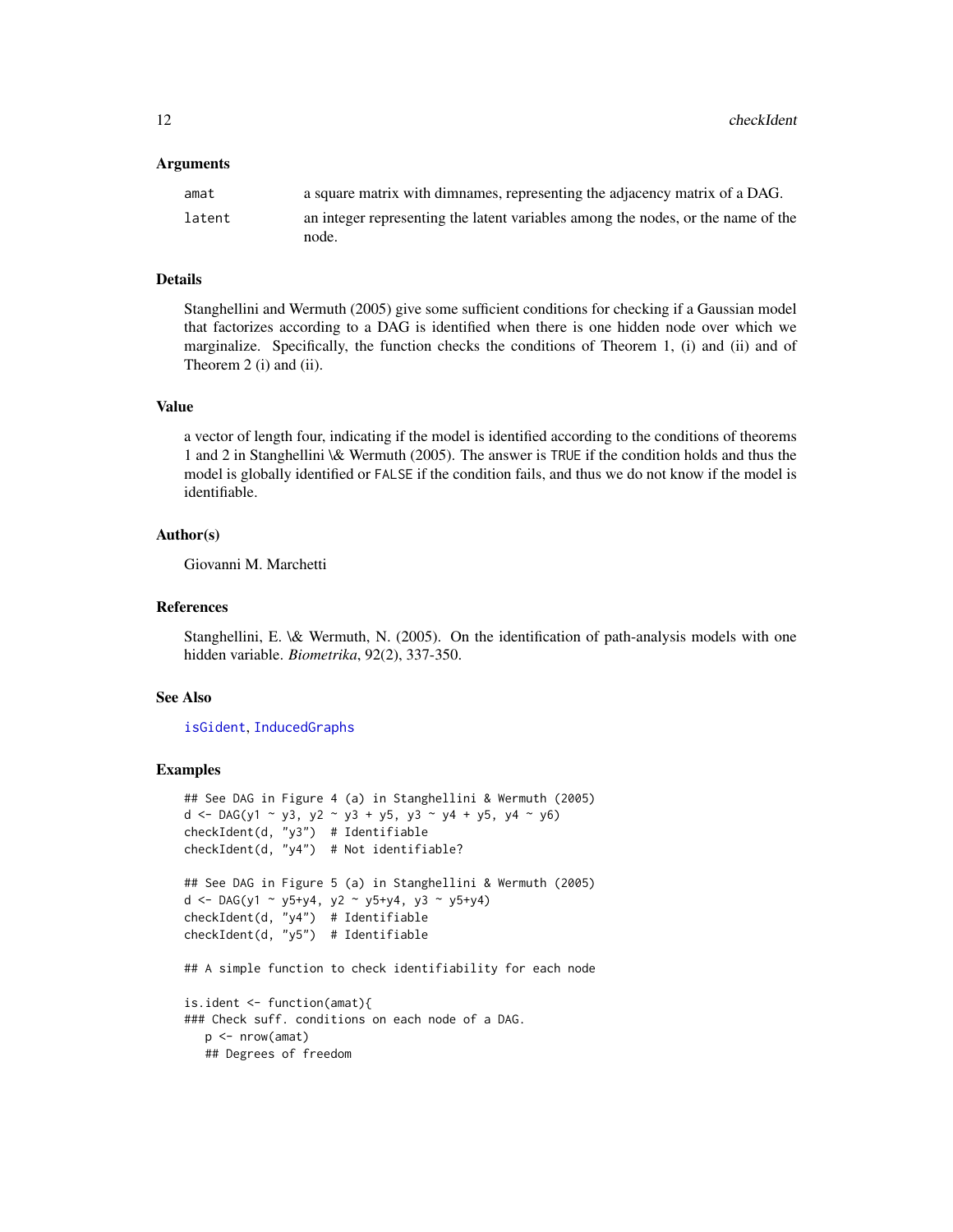# <span id="page-12-0"></span>cmpGraph 13

```
df <- p*(p+1)/2 - p - sum(amat==1) - p + 1if(df \le 0)warning(paste("The degrees of freedom are ", df))
  a <- rownames(amat)
  for(i in a) {
    b <- checkIdent(amat, latent=i)
    if(TRUE %in% b)
     cat("Node", i, names(b)[!is.na(b)], "\n")
    else
      cat("Unknown.\n")
 }
}
```
# cmpGraph *The complementary graph*

# Description

Finds the complementary graph of an undirected graph.

#### Usage

cmpGraph(amat)

# Arguments

amat the adjacency matrix of an undirected graph

# Details

The complementary graph of an UG is the graph that has the same set of nodes and an undirected edge connecting i and j whenever there is not an  $(i, j)$  edge in the original UG.

#### Value

the edge matrix of the complementary graph.

#### Author(s)

Giovanni M. Marchetti

# References

Lauritzen, S. (1996). *Graphical models*. Oxford: Clarendon Press.

#### See Also

[UG](#page-86-1), [DAG](#page-16-1)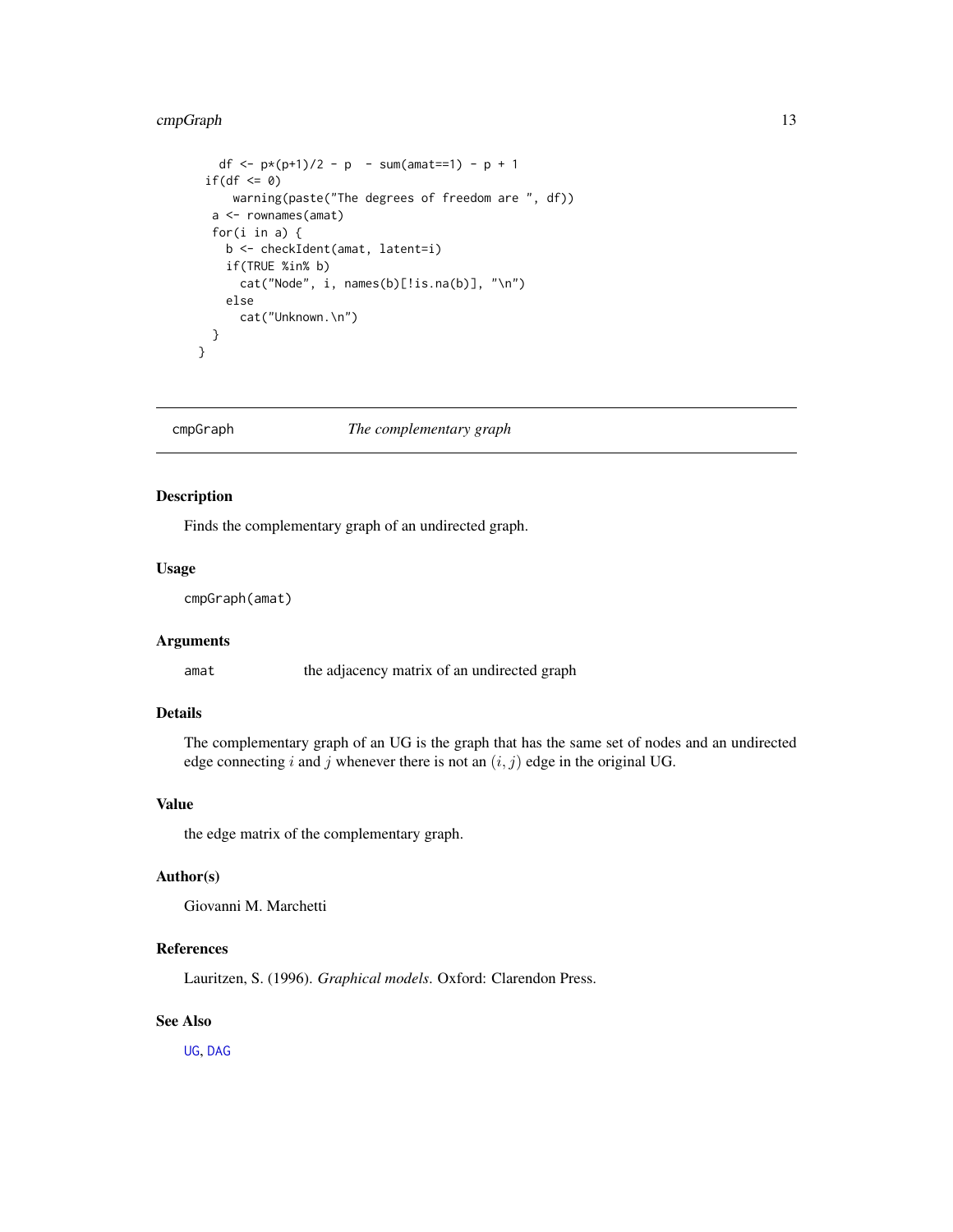# Examples

```
## A chordless four-cycle
four \leq -\text{UG}(\sim a*b + bxd + d*e + e*a)four
cmpGraph(four)
```
#### conComp *Connectivity components*

# Description

Finds the connectivity components of a graph.

#### Usage

conComp(amat, method)

# Arguments

| amat   | a square matrix with dimnames, the adjacency matrix of an UG.                |
|--------|------------------------------------------------------------------------------|
| method | an integer 1 or 2 to choose the method used to find the components. Method 2 |
|        | is more efficient for large graphs.                                          |

# Value

an integer vector representing a partition of the set of nodes.

# Author(s)

Giovanni M. Marchetti

# References

Lauritzen, S. (1996). *Graphical models*. Oxford: Clarendon Press.

# See Also

[UG](#page-86-1)

```
## three connected components
conComp(UG(~a*c+c*d+e+g*o*u))
## a connected graph
conComp(UG(~ a*b+b*c+c*d+d*a))
```
<span id="page-13-0"></span>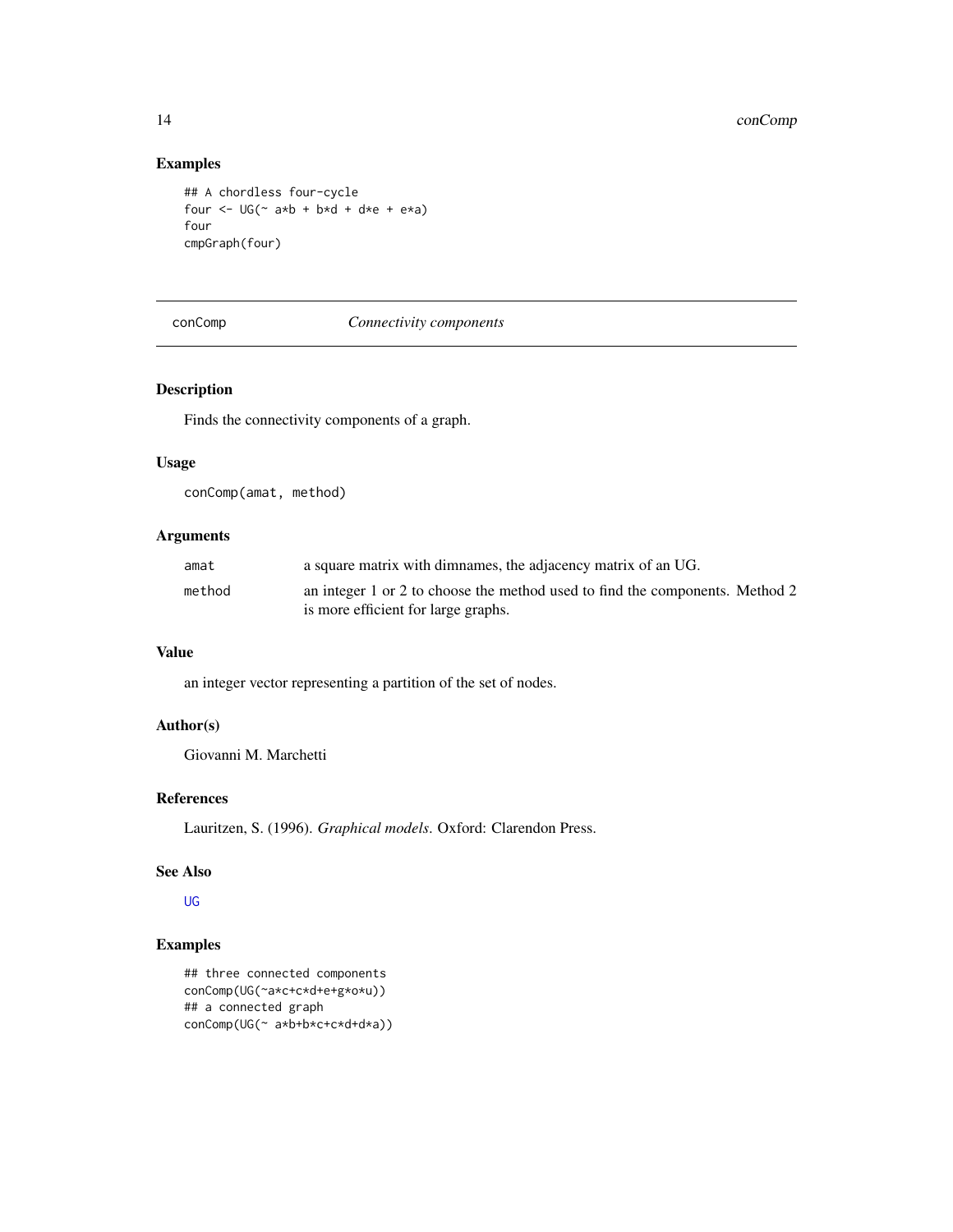<span id="page-14-0"></span>

Computes a correlation matrix with ones along the diagonal, marginal correlations in the lower triangle and partial correlations given all remaining variables in the upper triangle.

#### Usage

correlations(x)

# Arguments

x a square symmetric matrix, a covariance matrix, or a data.frame for n observations and p variables.

#### Value

a square correlation matrix with marginal correlations (lower triangle) and partial correlations (upper triangle).

# Author(s)

Giovanni M. Marchetti

#### References

Cox, D. R. \& Wermuth, N. (1996). *Multivariate dependencies*. London: Chapman \& Hall.

#### See Also

[parcor](#page-63-1), [cor](#page-0-0)

```
## See Table 6.1 in Cox & Wermuth (1996)
data(glucose)
correlations(glucose)
```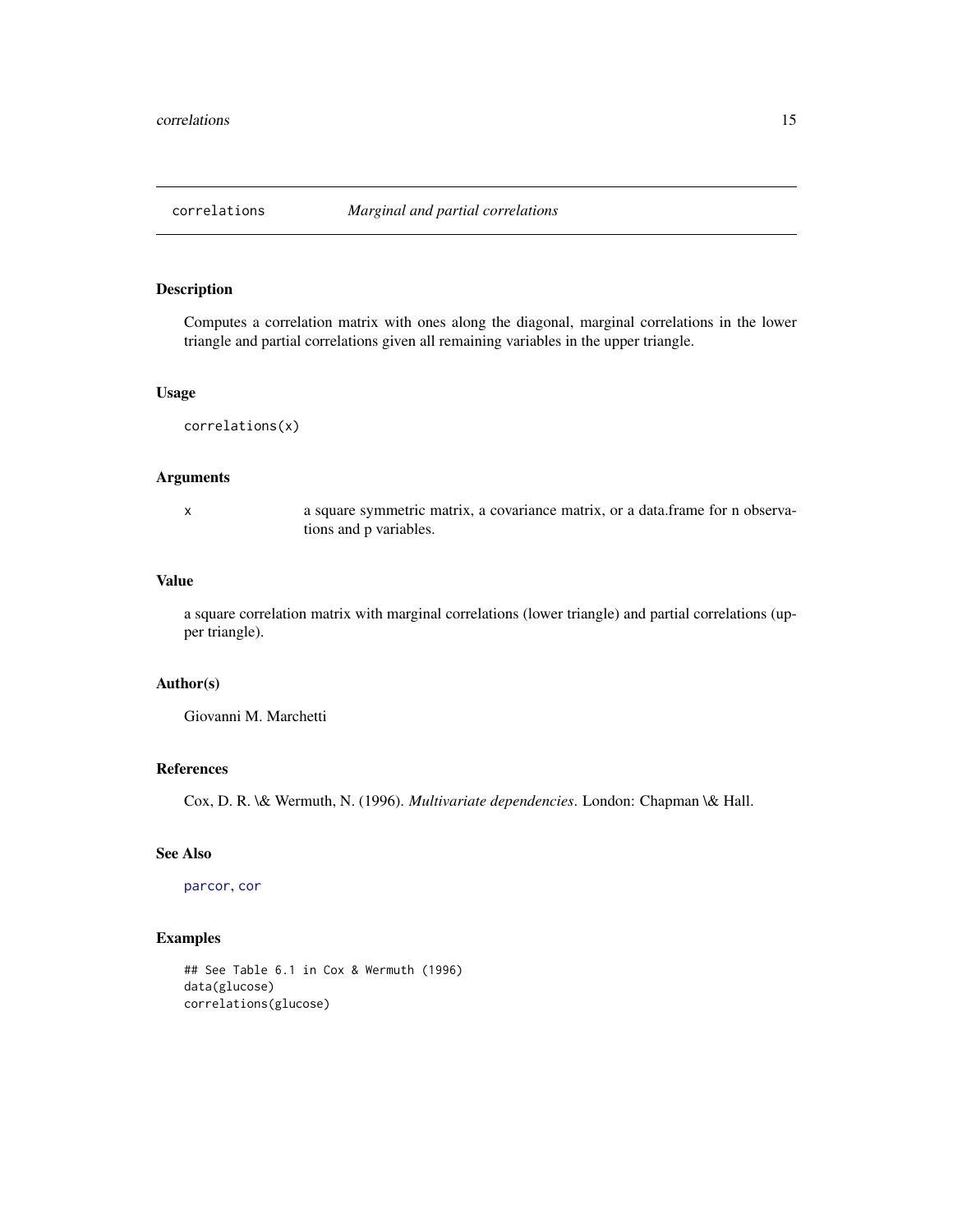<span id="page-15-1"></span><span id="page-15-0"></span>

Finds the matrix of fundamental cycles of a connected undirected graph.

#### Usage

cycleMatrix(amat)

#### Arguments

amat a symmetric matrix with dimnames denoting the adjacency matrix of the undirected graph. The graph must be connected, otherwise the function returns an error message.

#### Details

All the cycles in an UG can be obtained from combination (ring sum) of the set of fundamental cycles. The matrix of fundamental cycles is a Boolean matrix having as rows the fundamental cycles and as columns the edges of the graph. If an entry is one then the edge associated to that column belongs to the cycle associated to the row.

#### Value

a Boolean matrix of the fundamental cycles of the undirected graph. If there is no cycle the function returns NULL.

#### Note

This function is used by isGident. The row sum of the matrix gives the length of the cycles.

# Author(s)

Giovanni M. Marchetti

# References

Thulasiraman, K. \& Swamy, M.N.S. (1992). *Graphs: theory and algorithms*. New York: Wiley.

# See Also

[UG](#page-86-1), [findPath](#page-27-1), [fundCycles](#page-37-1), [isGident](#page-48-1), [bfsearch](#page-7-1)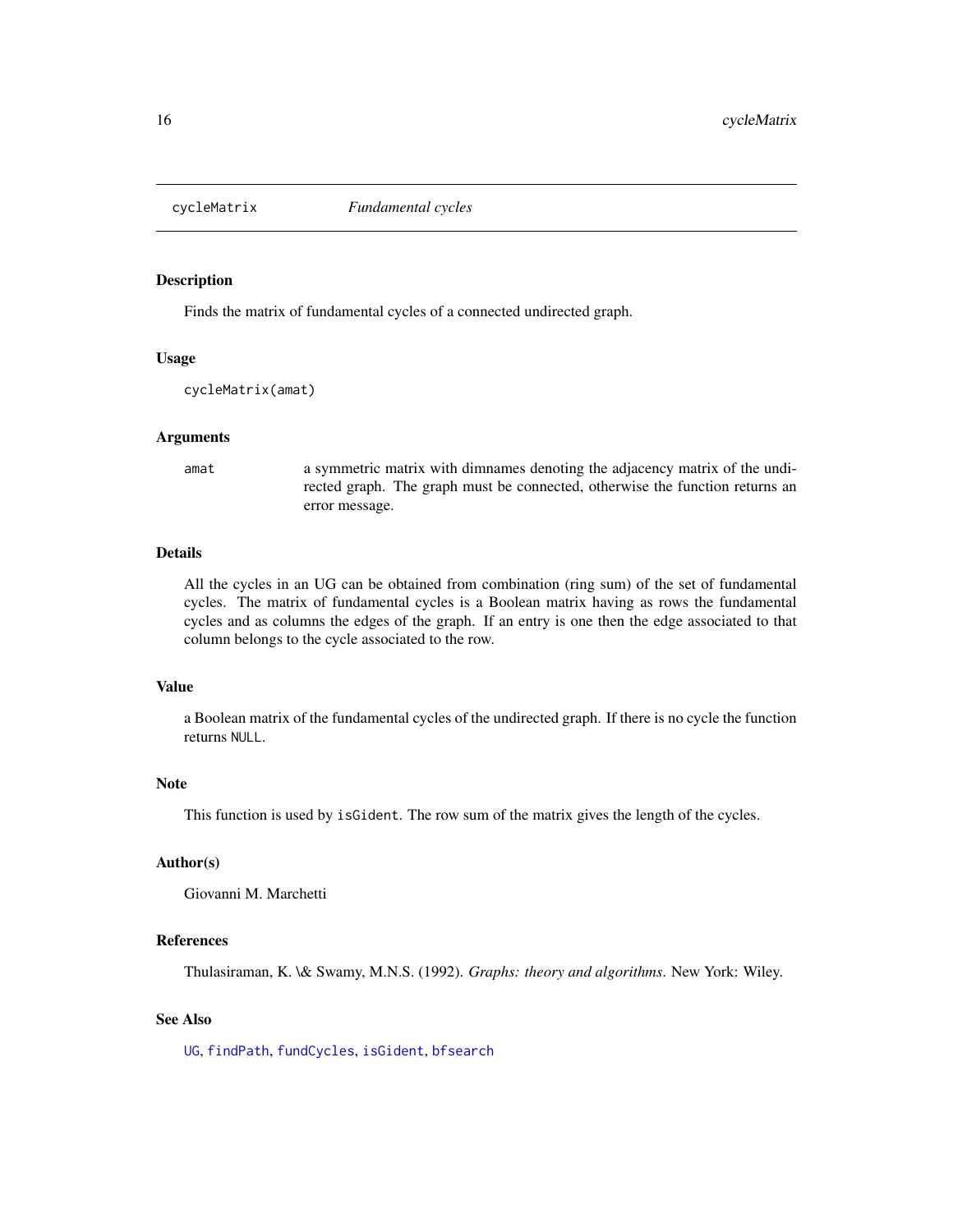#### <span id="page-16-0"></span> $DAG$  and the contract of the contract of the contract of the contract of the contract of the contract of the contract of the contract of the contract of the contract of the contract of the contract of the contract of the

# Examples

```
## Three cycles
cycleMatrix(UG(~a*b*d+d*e+e*a*f))
## No cycle
cycleMatrix(UG(~a*b))
## two cycles: the first is even and the second is odd
cm <- cycleMatrix(UG(~a*b+b*c+c*d+d*a+a*u*v))
apply(cm, 1, sum)
```
<span id="page-16-1"></span>

DAG *Directed acyclic graphs (DAGs)*

# **Description**

A simple way to define a DAG by means of regression model formulae.

### Usage

 $DAG(\ldots, order = FALSE)$ 

# Arguments

| $\cdot$ $\cdot$ $\cdot$ | a sequence of model formulae                                                        |
|-------------------------|-------------------------------------------------------------------------------------|
| order                   | logical, defaulting to FALSE. If TRUE the nodes of the DAG are permuted accord-     |
|                         | ing to the topological order. If FALSE the nodes are in the order they first appear |
|                         | in the model formulae (from left to right).                                         |

#### Details

The DAG is defined by a sequence of recursive regression models. Each regression is defined by a model formula. For each formula the response defines a node of the graph and the explanatory variables the parents of that node. If the regressions are not recursive the function returns an error message.

Some authors prefer the terminology acyclic directed graphs (ADG).

#### Value

the adjacency matrix of the DAG, i.e. a square Boolean matrix of order equal to the number of nodes of the graph and a one in position  $(i, j)$  if there is an arrow from i to j and zero otherwise. The rownames of the adjacency matrix are the nodes of the DAG.

If order = TRUE the adjacency matrix is permuted to have parents before children. This can always be done (in more than one way) for DAGs. The resulting adjacency matrix is upper triangular.

#### Note

The model formulae may contain interactions, but they are ignored in the graph.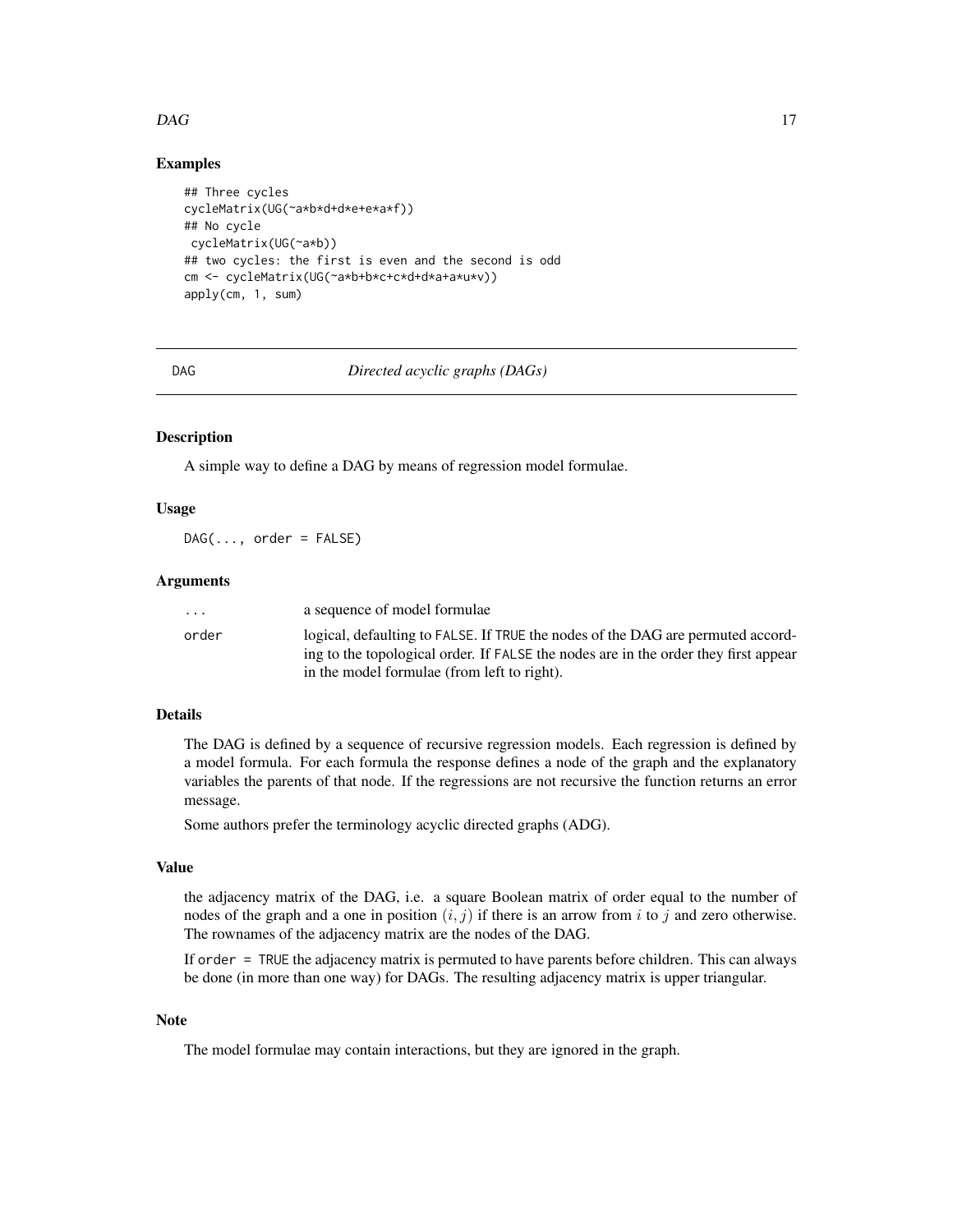<span id="page-17-0"></span>18 derived a set of the set of the set of the set of the set of the set of the set of the set of the set of the set of the set of the set of the set of the set of the set of the set of the set of the set of the set of the

#### Author(s)

G. M. Marchetti

# References

Lauritzen, S. (1996). *Graphical models*. Oxford: Clarendon Press.

# See Also

[UG](#page-86-1), [topSort](#page-83-1), [edgematrix](#page-25-1), [fitDag](#page-33-1)

#### Examples

```
## A Markov chain
DAG(y \sim x, x \sim z, z \sim u)
## Another DAG
DAG(y \sim x + z + u, x \sim u, z \sim u)
## A DAG with an isolated node
DAG(v \sim v, y \sim x + z, z \sim w + u)
## There can be repetitions
DAG(y \sim x + u + v, y \sim z, u \sim v + z)
## Interactions are ignored
DAG(y \sim x*z + z*v, x \sim z)
## A cyclic graph returns an error!
## Not run: DAG(y \sim x, x \sim z, z \sim y)
## The order can be changed
DAG(y \sim z, y \sim x + u + v, u \sim v + z)
## If you want to order the nodes (topological sort of the DAG)
DAG(y \sim z, y \sim x + u + v, u \sim v + z, order=TRUE)
```
derived *Data on blood pressure body mass and age*

# Description

Raw data on blood pressure, body mass and age on 44 female patients, and covariance matrix for derived variables.

#### Usage

data(derived)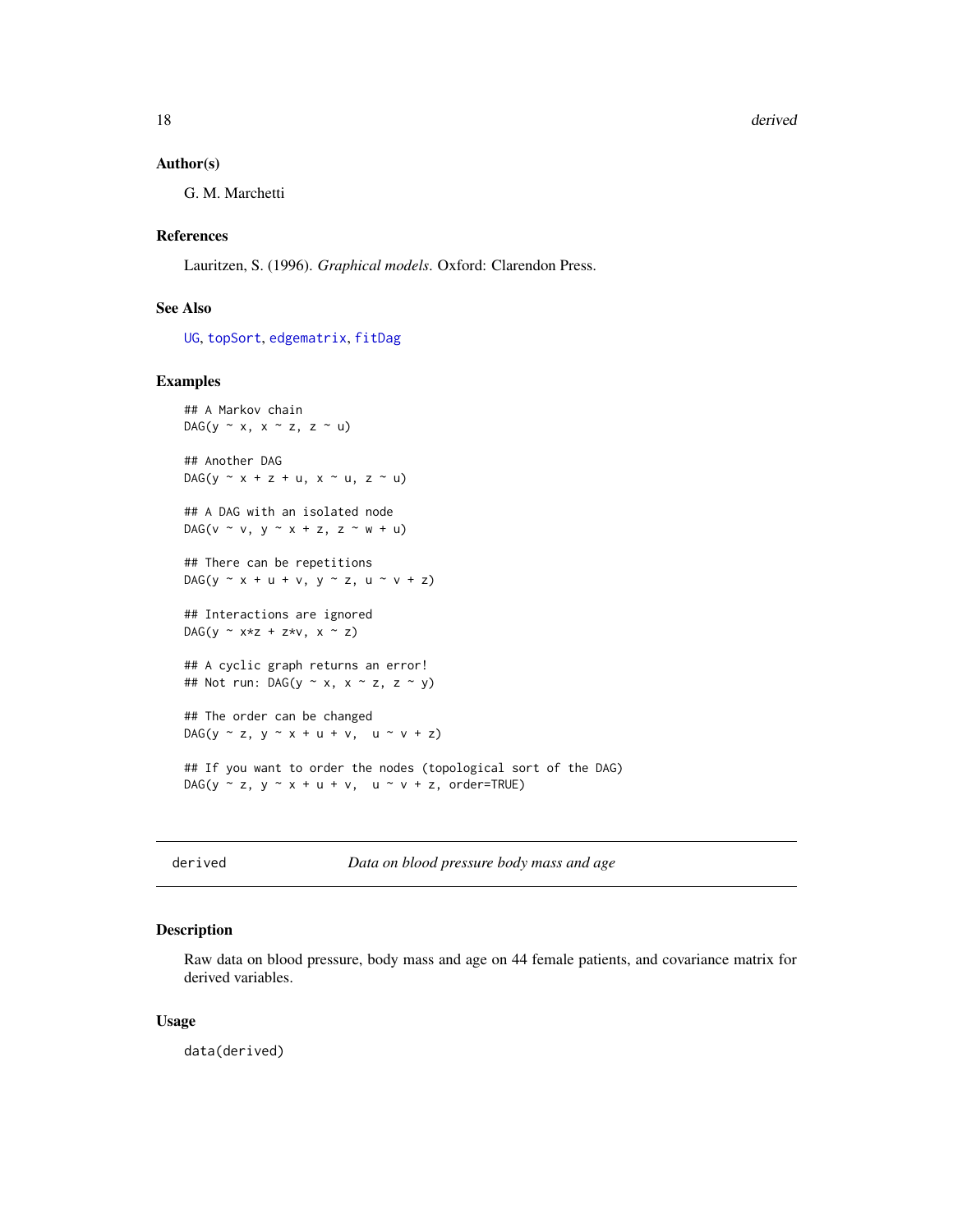#### derived the contract of the contract of the contract of the contract of the contract of the contract of the contract of the contract of the contract of the contract of the contract of the contract of the contract of the co

# Format

A list containing a dataframe raw with 44 lines and 5 columns and a symmetric 4x4 covariance matrix S.

The following is the description of the variables in the dataframe raw

- Sys Systolic blood pressure, in mm Hg
- Dia Diastolic blood pressure, in mm Hg
- Age Age of the patient, in years
- Hei Height, in cm
- Wei Weight, in kg

The following is the description of the variables for the covariance matrix S.

- Y Derived variable Y=log(Sys/Dia)
- X Derived variables X=log(Dia)
- Z Body mass index Z=Wei/(Hei/100)^2
- W Age

# References

Wermuth N. and Cox D.R. (1995). Derived variables calculated from similar joint responses: some characteristics and examples. *Computational Statistics and Data Analysis*, 19, 223-234.

```
# A DAG model with a latent variable U
G = DAG(Y \sim Z + U, X \sim U + W, Z \sim W)data(derived)
# The model fitted using the derived variables
out = fitDagLatent(G, derived$S, n = 44, latent = "U")
# An ancestral graph model marginalizing over U
H = AG(G, M = "U")# The ancestral graph model fitted obtaining the
# same result
out2 = fitAncestralGraph(H, derived$S, n = 44)
```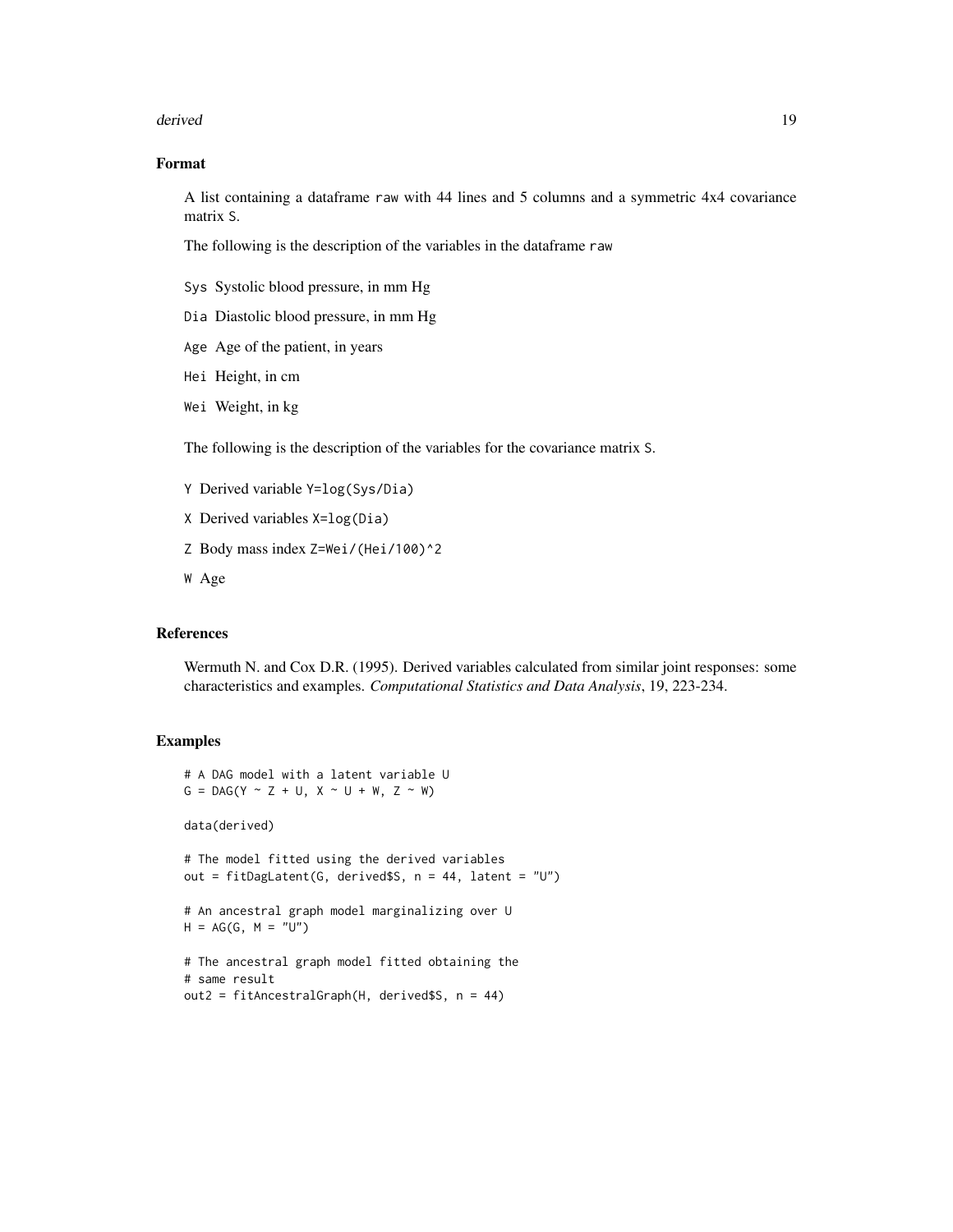<span id="page-19-0"></span>DG *Directed graphs*

# Description

Defines the adjacency of a directed graph.

#### Usage

 $DG(\ldots)$ 

# Arguments

... a sequence of model formulae

#### Details

The directed graph is defined by a sequence of models formulae. For each formula the response defines a node of the graph and its parents. The graph contains no loops.

# Value

the adjacency matrix of the directed graph, i.e., a square Boolean matrix of order equal to the number of nodes of the graph and a one in position  $(i, j)$  if there is an arrow from i to j and zero otherwise. The dimnames of the adjacency matrix are the labels for the nodes of the graph.

#### Author(s)

G. M. Marchetti

#### References

Lauritzen, S. (1996). *Graphical models*. Oxford: Clarendon Press.

# See Also

[DAG](#page-16-1), [UG](#page-86-1)

# Examples

## A DAG  $DG(y \sim x, x \sim z, z \sim u)$ ## A cyclic directed graph DG(y  $\sim$  x, x  $\sim$  z, z  $\sim$  y) ## A graph with two arrows between two nodes  $DG(y \sim x, x \sim y)$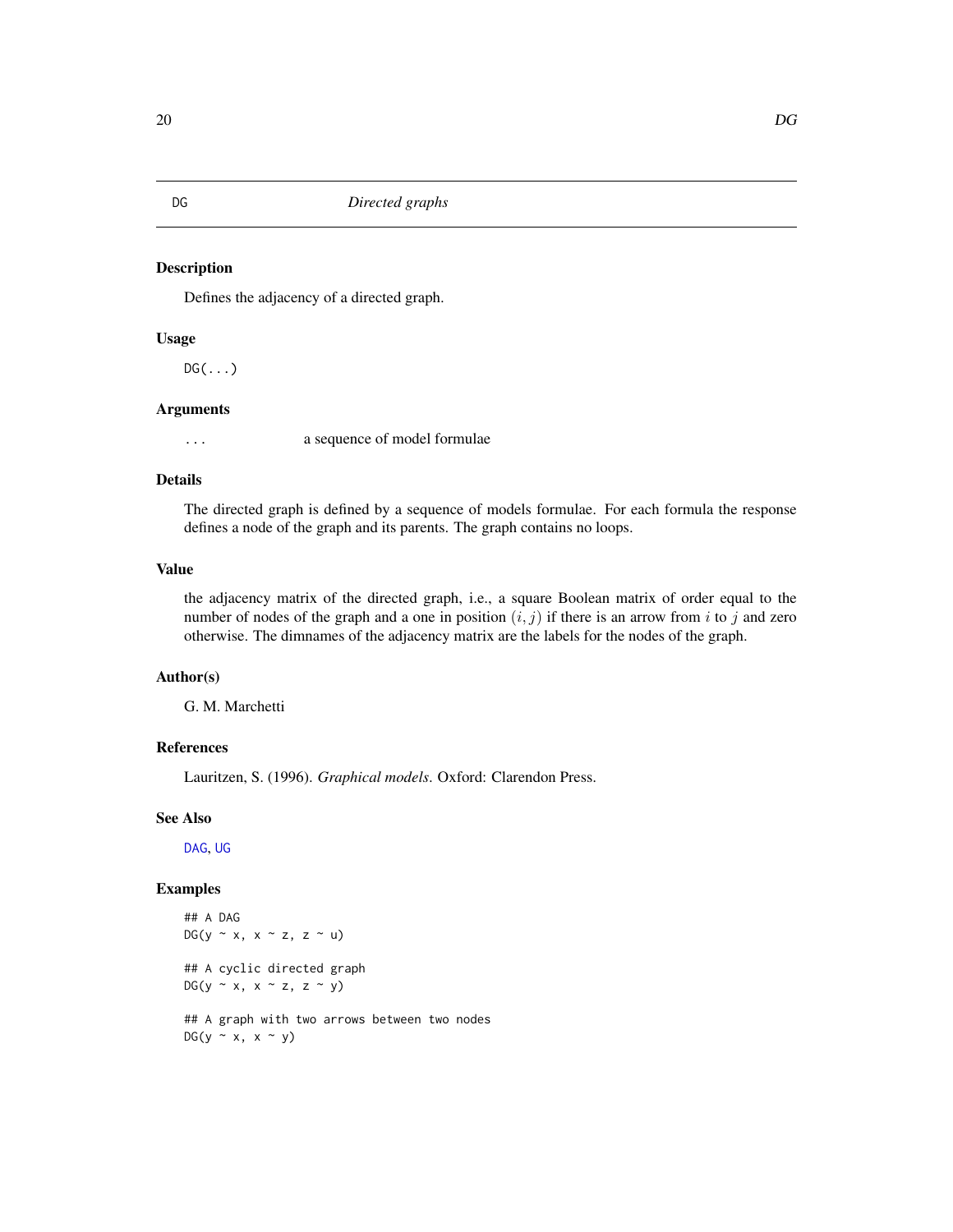#### <span id="page-20-0"></span>diagv 21 **a** 22 and 22 and 22 and 22 and 22 and 22 and 22 and 22 and 22 and 22 and 22 and 22 and 22 and 22 and 22 and 22 and 22 and 22 and 22 and 22 and 22 and 22 and 22 and 22 and 22 and 22 and 22 and 22 and 22 and 22 and

## There can be isolated nodes  $DG(y \sim x, x \sim x)$ 

# diagv *Matrix product with a diagonal matrix*

# Description

Computes faster the product of a diagonal matrix times a full matrix.

# Usage

diagv(v, M)

# Arguments

|   | A numeric vector specifying the elements on the diagonal of a matrix. |
|---|-----------------------------------------------------------------------|
| M | A numeric matrix compatible with the product $DvM$ .                  |

# Details

Computes  $N = D_v M$  where  $D_v$  is diagonal avoiding the diag operator.

# Value

A matrix N.

# See Also

[diag](#page-0-0)

```
v <- 1:1000
M <- matrix(runif(3000), 1000, 3)
dim(diagv(v, M))
```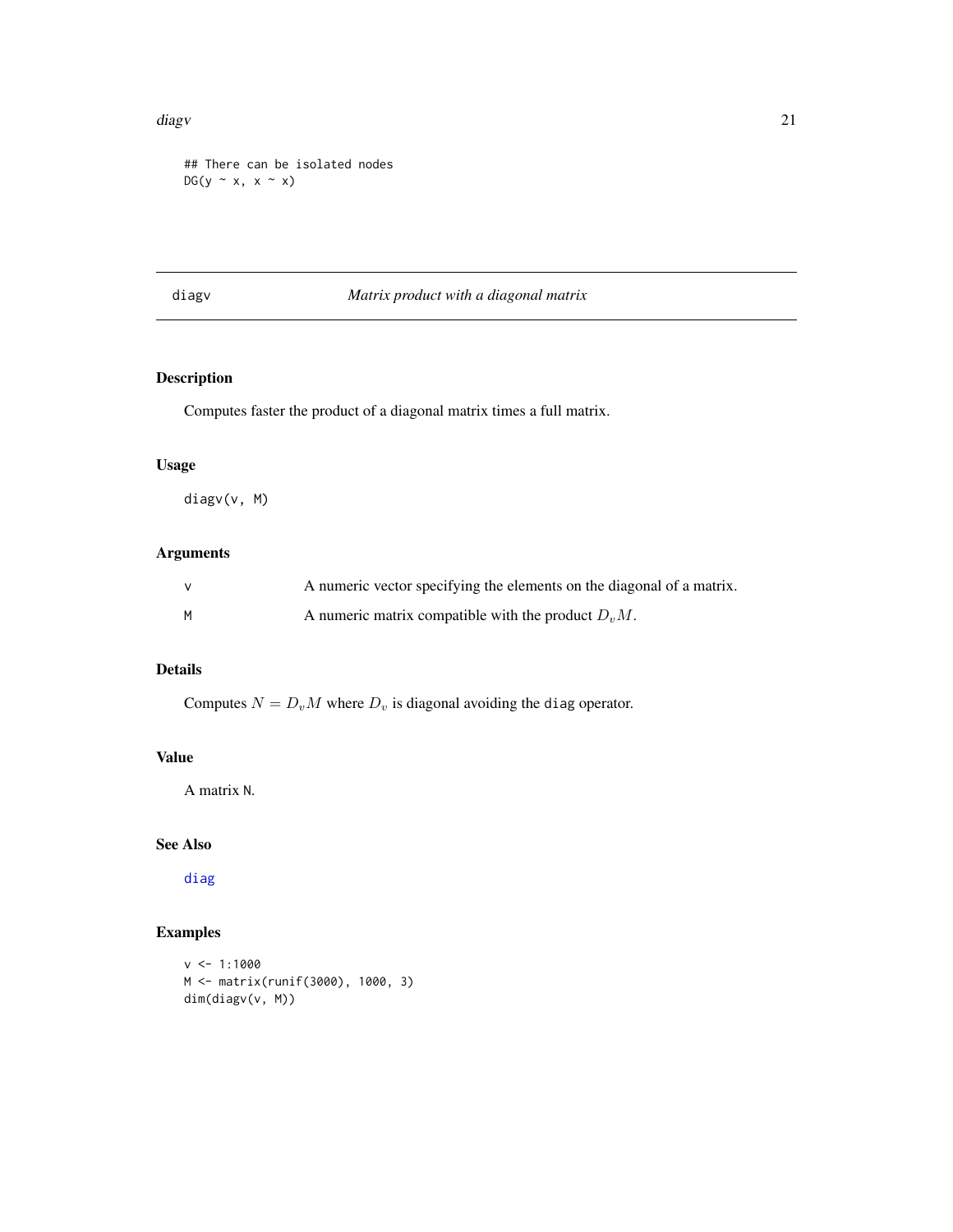<span id="page-21-0"></span>

Draw a graph from its adjacency matrix representation.

#### Usage

```
drawGraph(amat, coor = NULL, adjust = FALSE, alpha = 1.5,
              beta = 3, lwd = 1, ecol = "blue", bda = 0.1, layout = layout.auto)
```
#### Arguments

| amat   | the adjacency matrix representation of the graph. This can be an undirected<br>graph, a directed acyclic graph or a mixed graph with at most a summary graph<br>structure. See also plotGraph. |
|--------|------------------------------------------------------------------------------------------------------------------------------------------------------------------------------------------------|
| coor   | an optional matrix of dimensions $p \times 2$ where p is the number of vertices of the<br>graph. If coor=NULL then the function chooses a default position for the nodes.                      |
| adjust | a logical value, defaults to FALSE. If TRUE the graph is plotted and the system<br>waits until the mouse button is pressed (same behaviour of locator function.                                |
| alpha  | a positive value between controlling the distance from the end of the edges to<br>the nodes of the graph.                                                                                      |
| beta   | a positive value controlling the distance of the labels of the variables from the<br>nodes.                                                                                                    |
| lwd    | line width of the edges (default: 1).                                                                                                                                                          |
| ecol   | color of the edges (default: "blue").                                                                                                                                                          |
| bda    | bidirected edge arrow length (default: 0.1).                                                                                                                                                   |
| layout | The name of a function used to compute the (initial) layout of the graph. The<br>default is layout. auto. This can be further adjusted if adjust is TRUE.                                      |

# Details

The function is a very simple tool useful for displaying small graphs, with a rudimentary interface for moving nodes and edges of a given graph and adjusting the final plot. For better displays use dynamicGraph or Rgraphviz package in Bioconductor project.

#### Value

The function plots the graph with a initial positioning of the nodes, as specified by coor and remains in a waiting state. The position of each node can be shifted by pointing and clicking (with the first mouse button) close to the node. When the mouse button is pressed the node which is closer to the selected point is moved to that position. Thus, one must be careful to click closer to the selected node than to any other node. The nodes can be moved to any position by repeating the previous operation. The adjustment process is terminated by pressing any mouse button other than the first.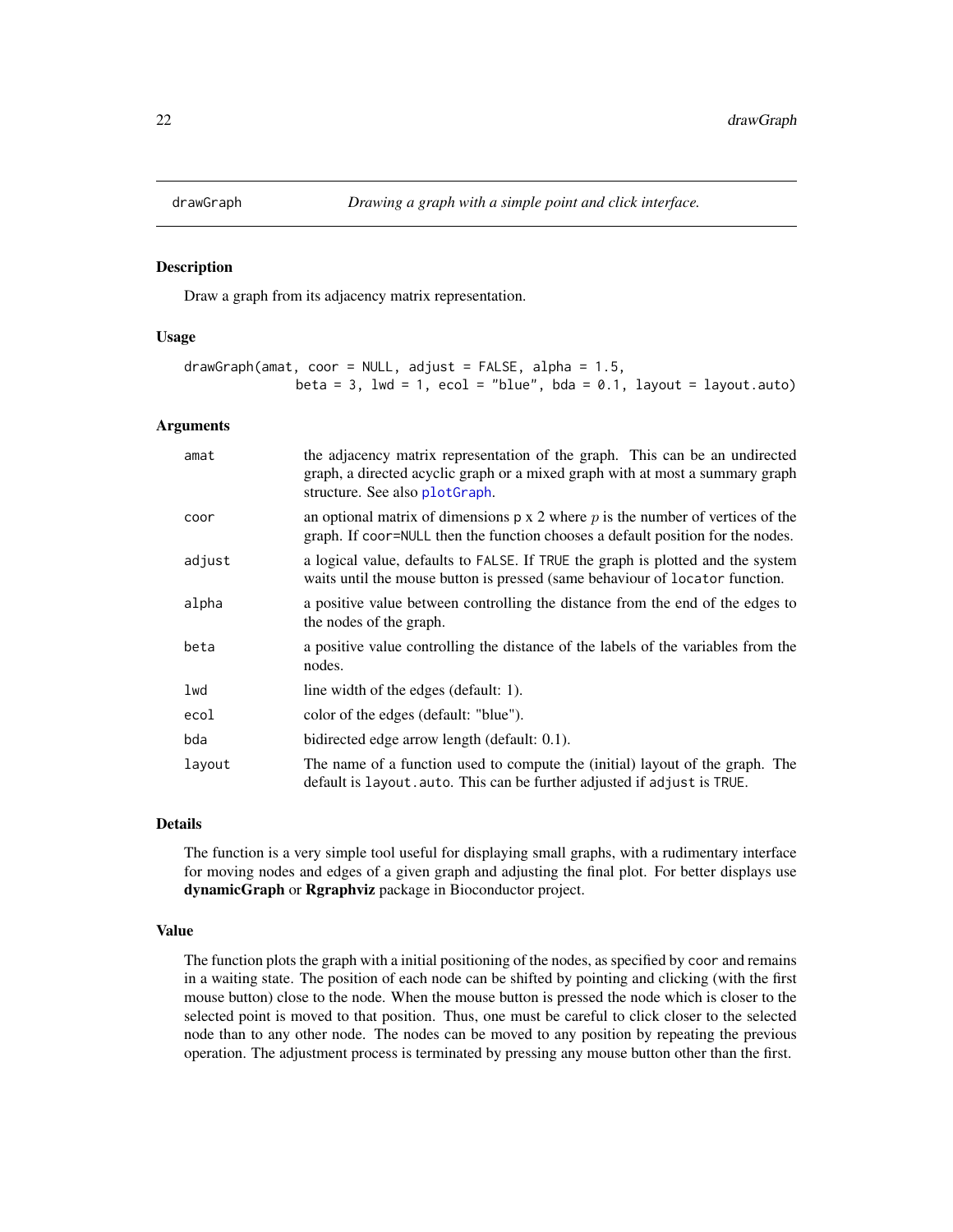# drawGraph 23

At the end of the process, the function returns invisibly the coordinates of the nodes. The coordinates may be used later to redisplay the graph.

#### Author(s)

Giovanni M. Marchetti

#### References

dynamicGraph, Rgraphwiz, <http://www.bioconductor.org>.

GraphViz, Graph Visualization Project. AT\&T Research. <http://www.graphviz.org>.

#### See Also

[UG](#page-86-1), [DAG](#page-16-1), [makeMG](#page-51-1), [plotGraph](#page-66-1)

```
## A directed acyclic graph
d <- DAG(y1 ~ y2+y6, y2 ~ y3, y3 ~ y5+y6, y4 ~ y5+y6)
## Not run: drawGraph(d)
## An undirected graph
g <- UG(~giova*anto*armo + anto*arj*sara)
## Not run: drawGraph(d)
## An ancestral graph
ag <- makeMG(ug=UG(~y0*y1), dg=DAG(y4~y2, y2~y1), bg=UG(~y2*y3+y3*y4))
drawGraph(ag, adjust = FALSE)
drawGraph(ag, adjust = FALSE)
## A more complex example with coordinates: the UNIX evolution
xy < -structure(c(5, 15, 23, 25, 26, 17, 8, 6, 6, 7, 39, 33, 23, 49,
19, 34, 13, 29, 50, 68, 70, 86, 89, 64, 81, 45, 64, 49, 64, 87,
65, 65, 44, 37, 64, 68, 73, 85, 83, 95, 84, 0, 7, 15, 27, 44,
37, 36, 20, 51, 65, 44, 64, 59, 73, 69, 78, 81, 90, 97, 89, 72,
85, 74, 62, 68, 59, 52, 48, 43, 50, 34, 21, 18, 5, 1, 10, 2,
11, 2, 1, 44), .Dim = c(41, 2), .Dimnames = list(NULL, c("x",
"y")))
Unix <- DAG(
                SystemV.3 ~ SystemV.2,
                SystemV.2 ~ SystemV.0,
                SystemV.0 ~ TS4.0,
                TS4.0 ~ Unix.TS3.0 + Unix.TS.PP + CB.Unix.3,
                PDP11.SysV ~ CB.Unix.3,
                CB.Unik.3 ~ C.B.Unik.2,CB.Unik.2 \sim CB.Umix.1,
                Unix.TS.PP ~ CB.Unix.3,
                Unix.TS3.0 ~ Unix.TS1.0 + PWB2.0 + USG3.0 + Interdata,
                USG3.0 ~ USG2.0,
                PWB2.0 ~ Interdata + PWB1.2,
```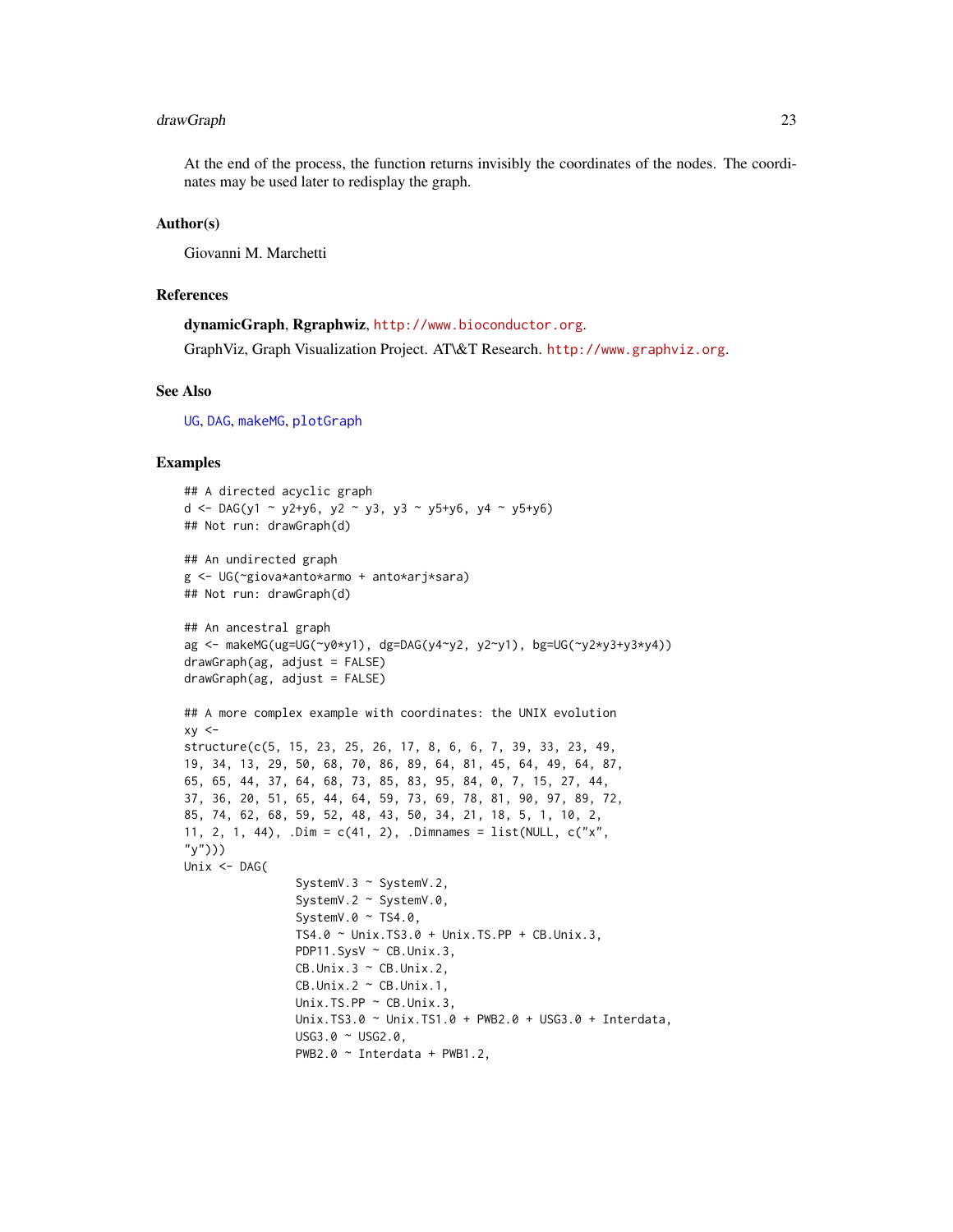```
USG2.0 ~ USG1.0,
                CB.Unix.1 ~ USG1.0,
                PWB1.2 ~ PWB1.0,
                USG1.0 ~ PWB1.0,
                PWB1.0 ~ FifthEd,
                SixthEd ~ FifthEd,
                LSX ~ ~ SixthEd,MiniUnix ~ SixthEd,
                Interdata ~ SixthEd,
                Wollongong ~ SixthEd,
                SeventhEd ~ Interdata,
                BSD1 ~ SixthEd,
                Xenix ~ SeventhEd,
                V32 ~ SeventhEd,
                Uniplus ~ SeventhEd,
                BSD3 ~ V32,
                BSD^{\sim} BSD1,
                BSD4 \sim BSD3,
                BSD4.1 \sim BSD4,
                EigthEd ~ SeventhEd + BSD4.1,
                NinethEd ~ EigthEd,
                Ultrix32 ~ BSD4.2,
                BSD4.2 ~ BSD4.1,
                BSD4.3 ~ BSD4.2,
                BSD2.8 ~ BSD4.1 + BSD2,
                BSD2.9 ~ BSD2.8,
                Ultrix11 \sim BSD2.8 + V7M + SeventhEd,
                V7M ~ SeventhEd
                )
drawGraph(Unix, coor=xy, adjust=FALSE)
# dev.print(file="unix.fig", device=xfig) # Edit the graph with Xfig
```
<span id="page-23-1"></span>

dSep *d-separation*

#### Description

Determines if in a directed acyclic graph two set of nodes a d-separated by a third set of nodes.

#### Usage

dSep(amat, first, second, cond)

#### Arguments

amat a Boolean matrix with dimnames, representing the adjacency matrix of a directed acyclic graph. The function does not check if this is the case. See the function isAcyclic.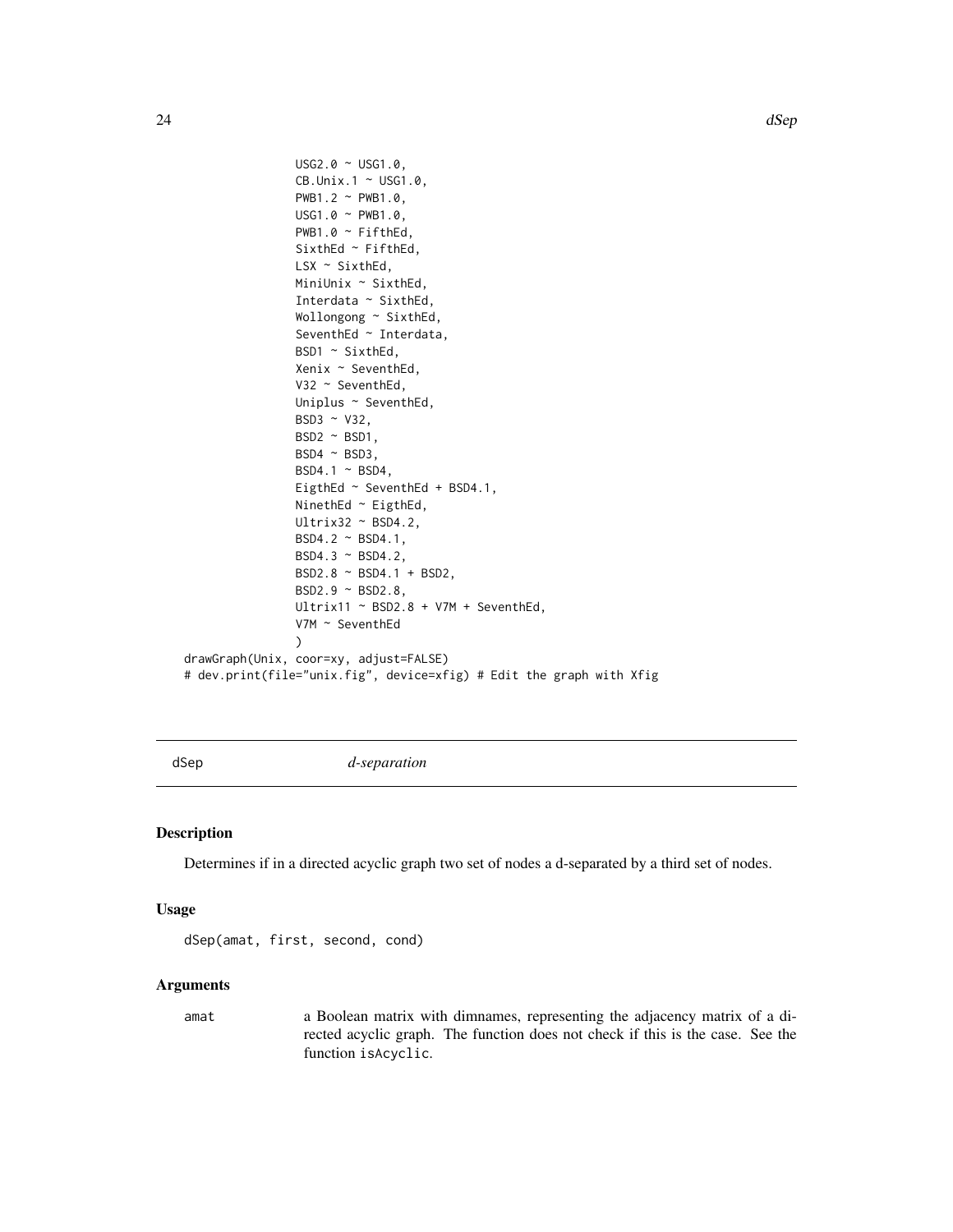#### dSep 25

| first  | a vector representing a subset of nodes of the DAG. The vector should be a<br>character vector of the names of the variables matching the names of the nodes<br>in rownames (A). It can be also a numeric vector of indices. |
|--------|------------------------------------------------------------------------------------------------------------------------------------------------------------------------------------------------------------------------------|
| second | a vector representing another subset of nodes of the DAG. The set second must<br>be disjoint from first. The mode of second must match the mode of first.                                                                    |
| cond   | a vector representing a conditioning subset of nodes. The set cond must be<br>disjoint from the other two sets and must share the same mode.                                                                                 |

#### Details

d-separation is a fundamental concept introduced by Pearl (1988).

# Value

a logical value. TRUE if first and second are d-separated by cond.

#### Author(s)

Giovanni M. Marchetti

# References

Pearl, J. (1988). *Probabilistic reasoning in intelligent systems.* San Mateo: Morgan Kaufmann. Lauritzen, S. (1996). *Graphical models*. Oxford: Clarendon Press.

# See Also

[DAG](#page-16-1), [shipley.test](#page-78-1), [inducedCovGraph](#page-42-2)

```
## Conditioning on a transition node
dSep(DAG(y \sim x, x \sim z), first='y", second='z", cond = "x")## Conditioning on a collision node (collider)
dSep(DAG(y \sim x, y \sim z), first="x", second="z", cond = "y")## Conditioning on a source node
dSep(DAG(y \sim x, z \sim x), first='y", second='z", cond = "x")## Marginal independence
dSep(DAG(y \sim x, y \sim z), first='x", second='z", cond = NULL)## The DAG defined on p.~47 of Lauritzen (1996)
dag \leq DAG(g \sim x, h \sim x+f, f \sim b, x \sim 1+d, d \sim c, c \sim a, 1 \sim y, y \sim b)
dSep(dag, first="a", second="b", cond=c("x", "y"))
dSep(dag, first="a", second=c("b", "d"), cond=c("x", "y"))
```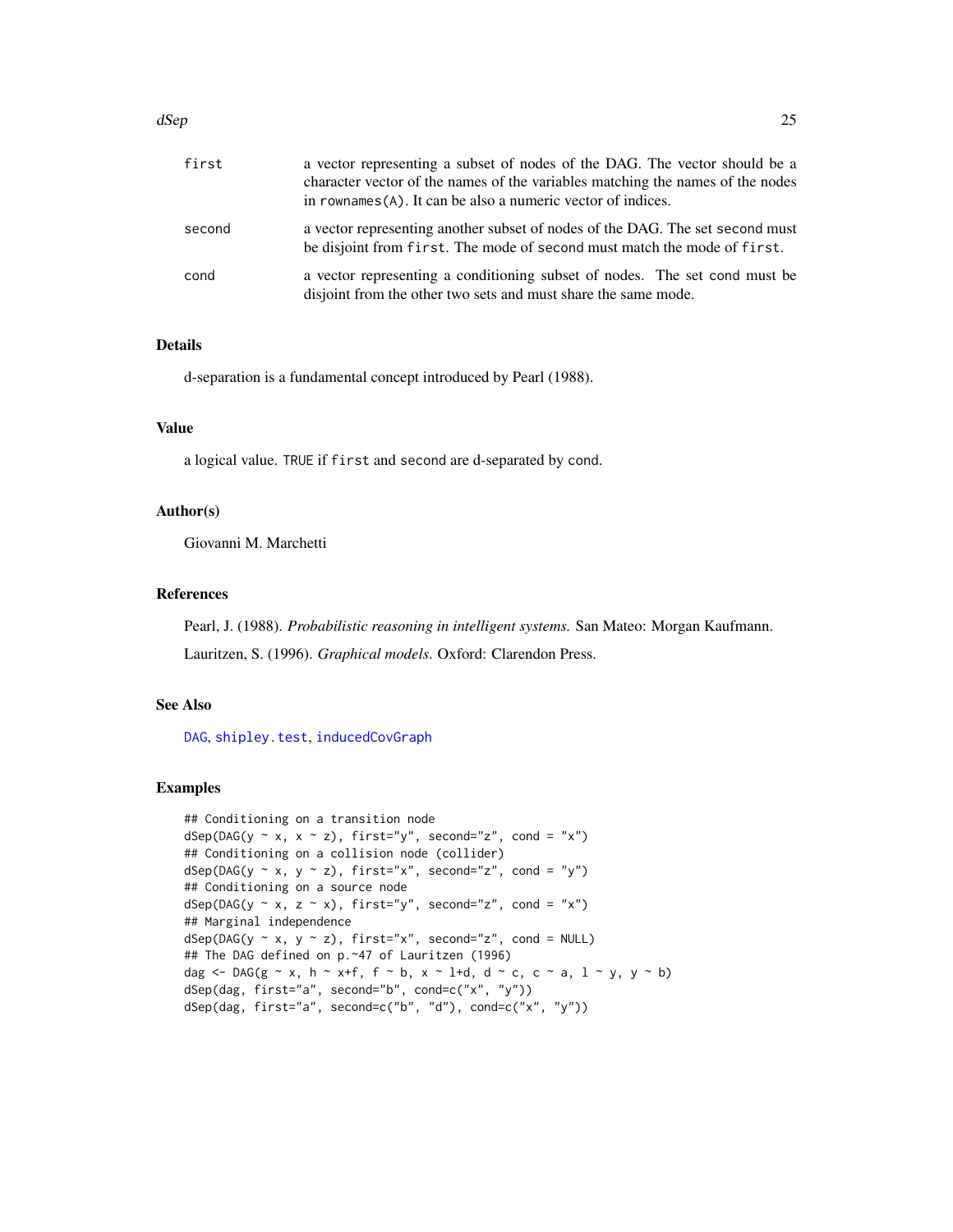<span id="page-25-1"></span><span id="page-25-0"></span>

Transforms the adjacency matrix of a graph into an "edge matrix".

#### Usage

edgematrix(E, inv=FALSE)

#### Arguments

|     | a square matrix, representing the adjacency matrix of a graph. |
|-----|----------------------------------------------------------------|
| ınv | a logical value.                                               |

# Details

In some matrix computations for graph objects the adjacency matrix of the graph is transformed into an "edge matrix". Briefly, if E is the adjacency matrix of the graph, the edge matrix is  $A =$  $sign(E+I)^{T}=[a_{ij}]$ . Thus, A has ones along the diagonal and if the graph has no edge between nodes i and j the entries  $a_{i,j}$  and  $a_{j,i}$  are both zero. If there is an arrow from j to i  $a_{i,j} = 1$  and  $a_{j,i} = 0$ . If there is an undirected edge, both  $a_{i,j} = a_{j,i} = 1$ .

#### Value

A the edge matrix of the graph. If TRUE the nodes are sorted in inverted topological order and the edge matrix is upper triangular.

#### Author(s)

Giovanni M. Marchetti

#### References

Wermuth, N. (2003). Analysing social science data with graphical Markov models. In: *Highly Structured Stochastic Systems.* P. Green, N. Hjort \& T. Richardson (eds.), 47–52. Oxford: Oxford University Press.

### See Also

[adjMatrix](#page-2-1)

```
amat <- DAG(y \sim x+z, z \sim u+v)amat
edgematrix(amat)
edgematrix(amat, inv=TRUE)
```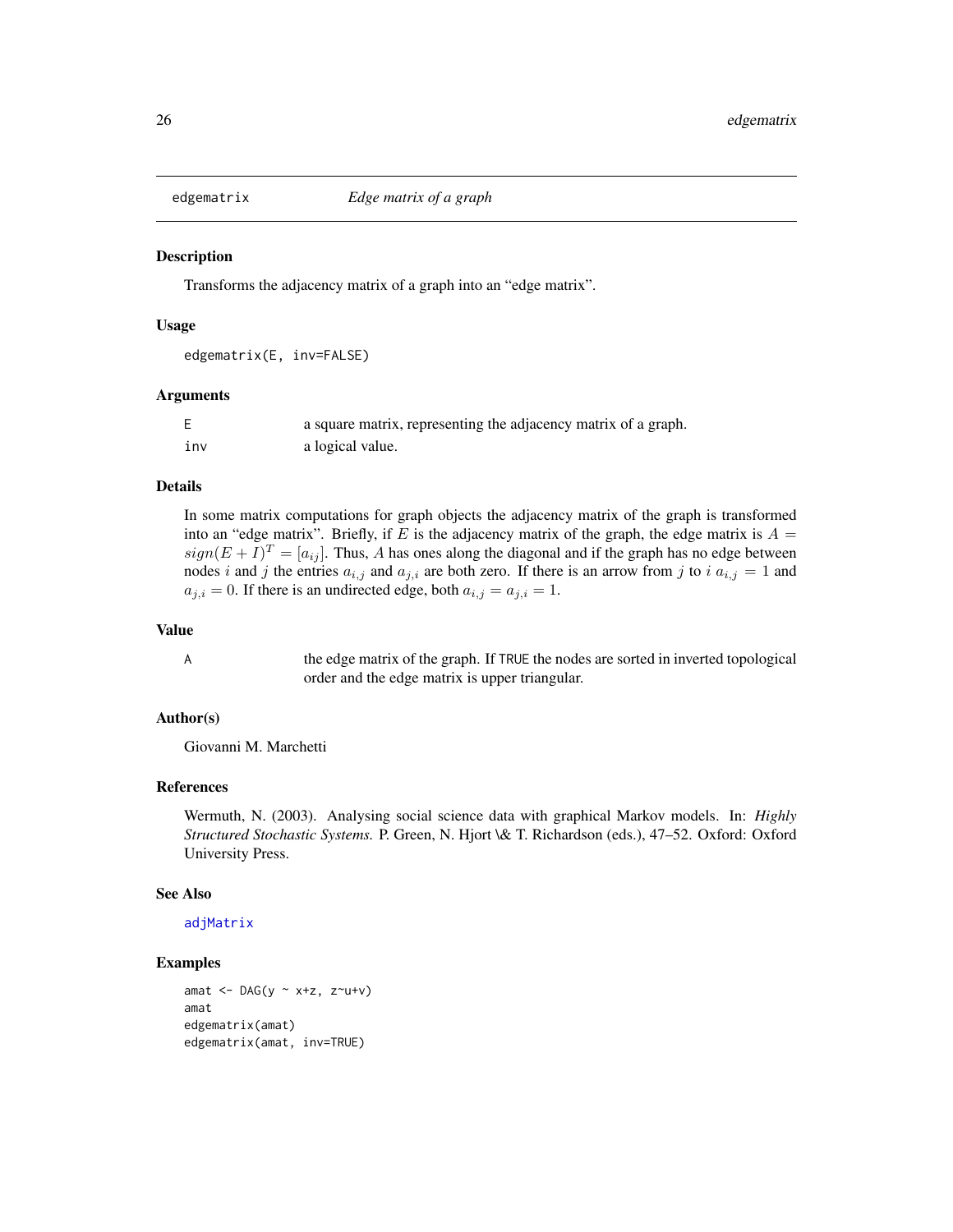<span id="page-26-0"></span>essentialGraph *Essential graph*

#### Description

Find the essential graph from a given directed acyclic graph.

# Usage

```
essentialGraph(dagx)
```
#### Arguments

dagx a square binary matrix, the adjacency matrix of a directed acyclic graph. The names of rows and of the columns are the nodes of the DAG.

#### Details

Converts a DAG into the Essential Graph. Is implemented by the algorithm by D.M.Chickering (1995).

#### Value

returns the adjacency matrix of the essential graph.

#### Author(s)

Giovanni M. Marchetti, translating a MATLAB function by Tomas Kocka, AAU

# References

Chickering, D.M. (1995). A transformational characterization of equivalent Bayesian network structures. *Proceedings of Eleventh Conference on Uncertainty in Artificial Intelligence*, Montreal, QU, 87-98. Morgan Kaufmann.

<http://research.microsoft.com/~dmax/publications/uai95.pdf>

# See Also

[DAG](#page-16-1), [InducedGraphs](#page-42-1)

# Examples

dag =  $DAG(U \sim Y+Z, Y\sim X, Z\sim X)$ essentialGraph(dag)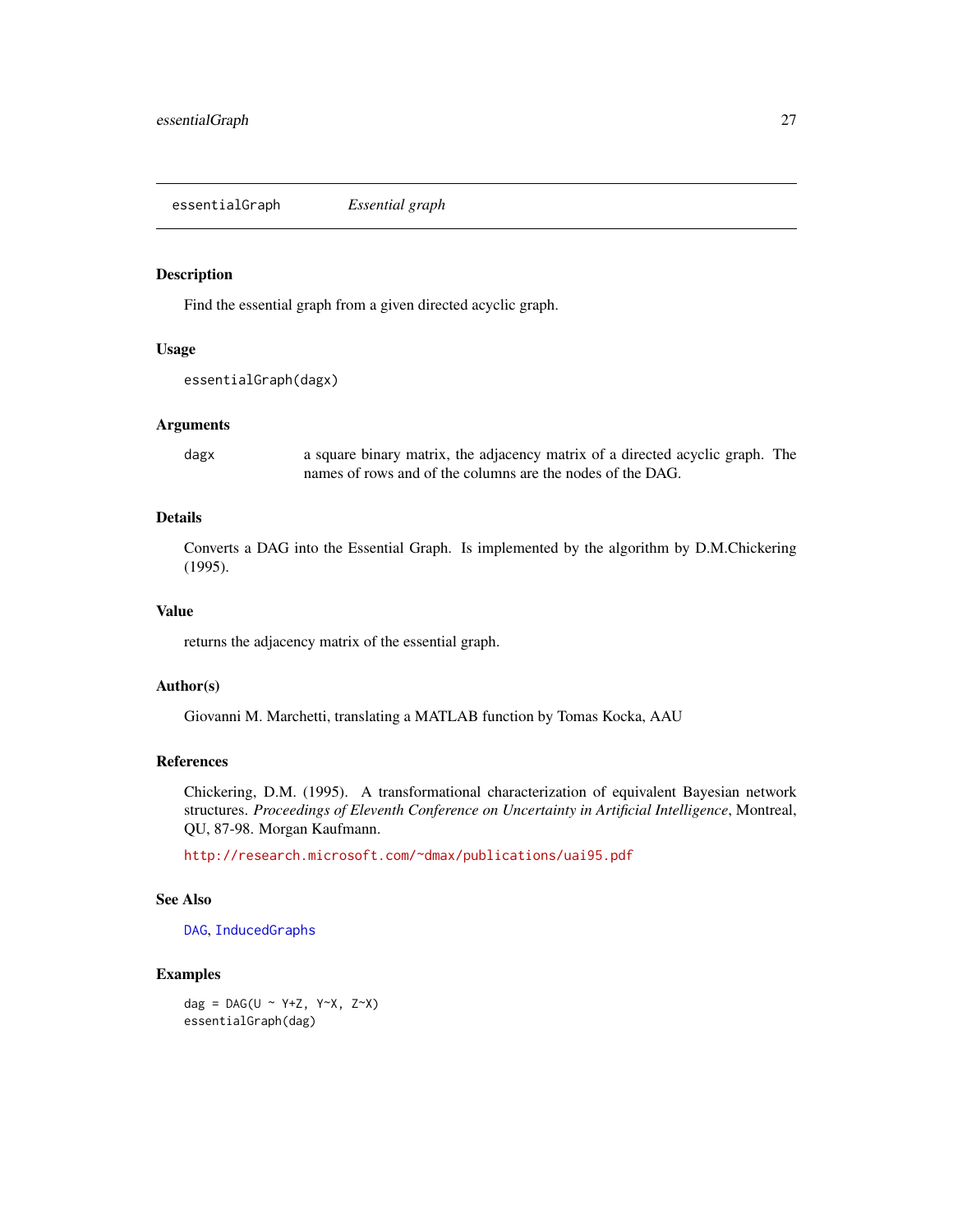<span id="page-27-1"></span><span id="page-27-0"></span>

Finds one path between two nodes of a graph.

# Usage

findPath(amat, st, en, path =  $c()$ )

#### Arguments

| amat | a square Boolean matrix with dimnames, the adjacency matrix of a graph.                                            |
|------|--------------------------------------------------------------------------------------------------------------------|
| st   | an integer, the starting node.                                                                                     |
| en   | an integer, the ending node.                                                                                       |
| path | a vector of integers, used in recursive calls. At the beginning is NULL. It should<br>not be modified by the user. |

#### Value

a vector of integers, the sequence of nodes of a path, starting from st to en. In some graphs (spanning trees) there is only one path between two nodes.

#### Note

This function is not intended to be directly called by the user.

# Author(s)

Giovanni M. Marchetti, translating the original Python code (see references).

#### References

Python Softftware Foundation (2003). Python Patterns — Implementing Graphs. [http://www.](http://www.python.org/docs/essays/graphs.html) [python.org/docs/essays/graphs.html](http://www.python.org/docs/essays/graphs.html).

#### See Also

[fundCycles](#page-37-1)

```
## A (single) path on a spanning tree
findPath(bfsearch(UG(\sim a*b*c + b*d + d*e+ e*c))$tree, st=1, en=5)
```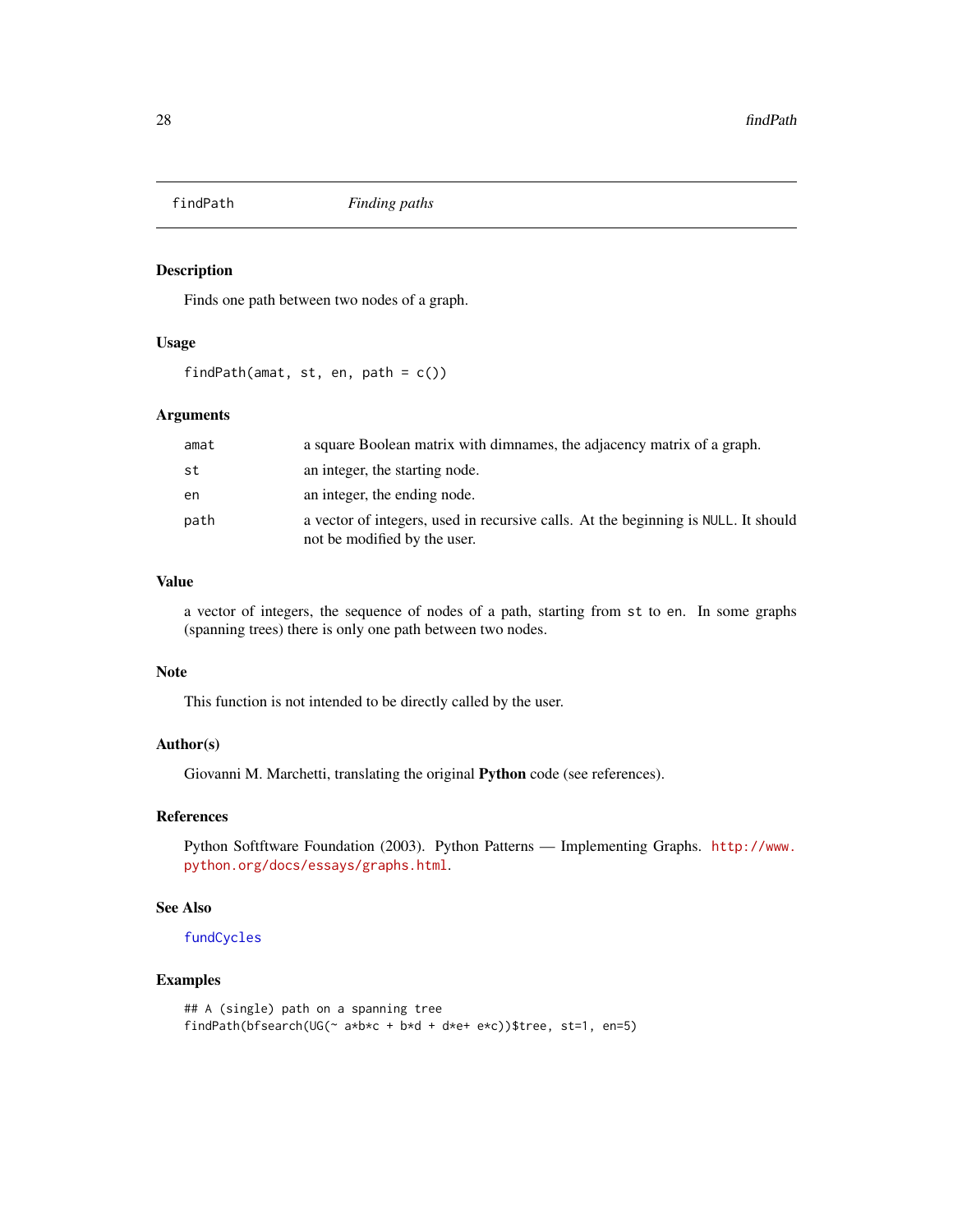<span id="page-28-0"></span>fitAncestralGraph *Fitting of Gaussian Ancestral Graph Models*

#### Description

Iterative conditional fitting of Gaussian Ancestral Graph Models.

#### Usage

```
fitAncestralGraph(amat, S, n, tol = 1e-06)
```
#### Arguments

| amat         | a square matrix, representing the adjacency matrix of an ancestral graph.                       |
|--------------|-------------------------------------------------------------------------------------------------|
| <sub>S</sub> | a symmetric positive definite matrix with row and col names, the sample covari-<br>ance matrix. |
| n            | the sample size, a positive integer.                                                            |
| tol          | a small positive number indicating the tolerance used in convergence checks.                    |

# Details

In the Gaussian case, the models can be parameterized using precision parameters, regression coefficients, and error covariances (compare Richardson and Spirtes, 2002, Section 8). This function finds the MLE  $\hat{\Lambda}$  of the precision parameters by fitting a concentration graph model. The MLE  $\hat{B}$  of the regression coefficients and the MLE  $\hat{\Omega}$  of the error covariances are obtained by iterative conditional fitting (Drton and Richardson, 2003, 2004). The three sets of parameters are combined to the MLE  $\hat{\Sigma}$  of the covariance matrix by matrix multiplication:

$$
\hat{\Sigma} = \hat{B}^{-1} (\hat{\Lambda} + \hat{\Omega}) \hat{B}^{-T}.
$$

Note that in Richardson and Spirtes (2002), the matrices  $\Lambda$  and  $\Omega$  are defined as submatrices.

# Value

| Shat | the fitted covariance matrix.                                                                                                                                                                                                                                                                                                                                                                                                                                           |
|------|-------------------------------------------------------------------------------------------------------------------------------------------------------------------------------------------------------------------------------------------------------------------------------------------------------------------------------------------------------------------------------------------------------------------------------------------------------------------------|
| Lhat | matrix of the fitted precisions associated with undirected edges and vertices that<br>do not have an arrowhead pointing at them.                                                                                                                                                                                                                                                                                                                                        |
| Bhat | matrix of the fitted regression coefficients associated to the directed edges. Pre-<br>cisely said Bhat contains ones on the diagonal and the off-diagonal entry $(i, j)$<br>equals the <i>negated</i> MLE of the regression coefficient for variable $j$ in the regres-<br>sion of variable i on its parents. Note that this $(i, j)$ entry in Bhat corresponds to<br>a directed edge $j \rightarrow i$ , and thus to a one as $(j, i)$ entry in the adjacency matrix. |
| Ohat | matrix of the error covariances and variances of the residuals between regres-<br>sion equations associated with bi-directed edges and vertices with an arrowhead<br>pointing at them.                                                                                                                                                                                                                                                                                  |
| dev  | the 'deviance' of the model.                                                                                                                                                                                                                                                                                                                                                                                                                                            |
| df   | the degrees of freedom.                                                                                                                                                                                                                                                                                                                                                                                                                                                 |
| it   | the iterations.                                                                                                                                                                                                                                                                                                                                                                                                                                                         |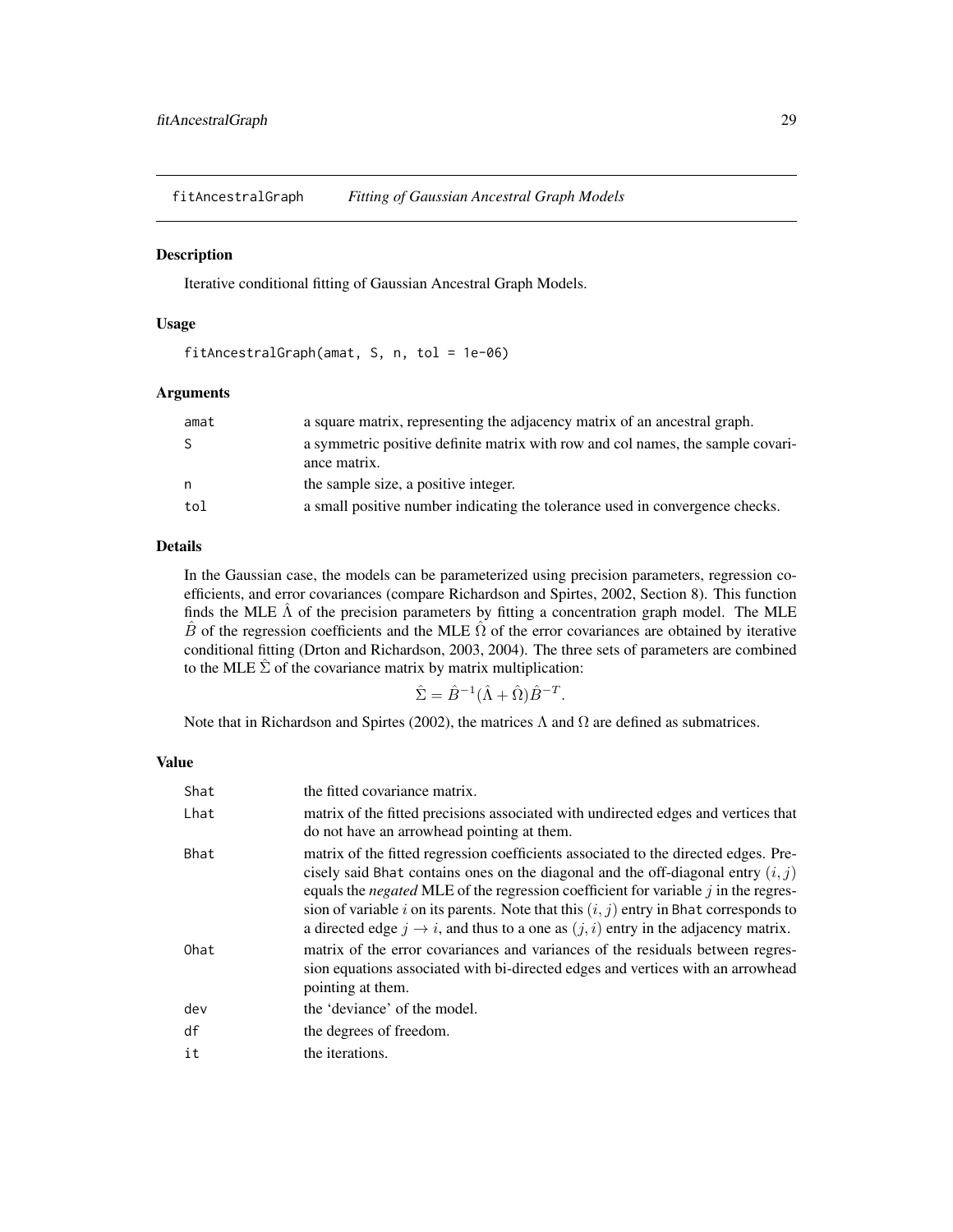#### Author(s)

Mathias Drton

#### References

Drton, M. and Richardson, T. S. (2003). A new algorithm for maximum likelihood estimation in Gaussian graphical models for marginal independence. *Proceedings of the Nineteenth Conference on Uncertainty in Artificial Intelligence*, 184-191.

Drton, M. and Richardson, T. S. (2004). Iterative Conditional Fitting for Gaussian Ancestral Graph Models. Proceedings of the 20th Conference on Uncertainty in Artificial Intelligence, Department of Statistics, 130-137.

Richardson, T. S. and Spirtes, P. (2002). Ancestral Graph Markov Models. *Annals of Statistics*. 30(4), 962-1030.

# See Also

[fitCovGraph](#page-31-1), [icf](#page-0-0), [makeMG](#page-51-1), [fitDag](#page-33-1)

```
## A covariance matrix
"S" <- structure(c(2.93, -1.7, 0.76, -0.06,
                  -1.7, 1.64, -0.78, 0.1,
                  0.76, -0.78, 1.66, -0.78,-0.06, 0.1, -0.78, 0.81), .Dim = C(4, 4),
                 .Dimnames = list(c("y", "x", "z", "u"), c("y", "x", "z", "u")))
## The following should give the same fit.
## Fit an ancestral graph y -> x <-> z <- u
fitAncestralGraph(ag1 <- makeMG(dg=DAG(x~y,z~u), bg = UG(~x*z)), S, n=100)
## Fit an ancestral graph y <-> x <-> z <-> u
fitAncestralGraph(ag2 <- makeMG(bg= UG(~y*x+x*z+z*u)), S, n=100)
## Fit the same graph with fitCovGraph
fitCovGraph(ag2, S, n=100)
## Another example for the mathematics marks data
data(marks)
S <- var(marks)
mag1 <- makeMG(bg=UG(~mechanics*vectors*algebra+algebra*analysis*statistics))
fitAncestralGraph(mag1, S, n=88)
mag2 <- makeMG(ug=UG(~mechanics*vectors+analysis*statistics),
               dg=DAG(algebra~mechanics+vectors+analysis+statistics))
fitAncestralGraph(mag2, S, n=88) # Same fit as above
```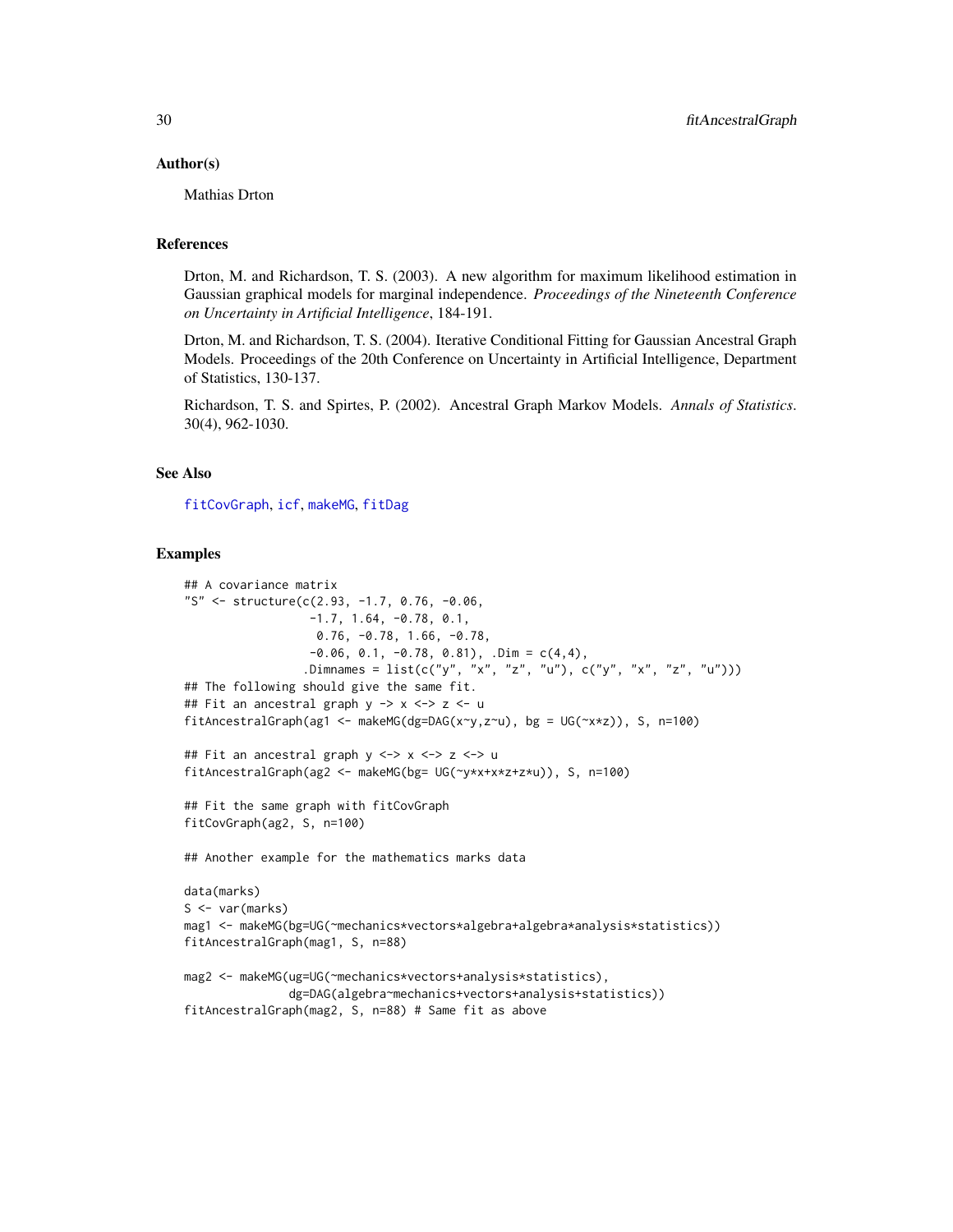<span id="page-30-1"></span><span id="page-30-0"></span>

Fits a concentration graph (a covariance selection model).

# Usage

fitConGraph(amat, S, n, cli = NULL, alg = 3, pri = FALSE, tol = 1e-06)

# Arguments

| amat | a square Boolean matrix representing the adjacency matrix of an UG                                                                                                                                                                                                                                                                                         |
|------|------------------------------------------------------------------------------------------------------------------------------------------------------------------------------------------------------------------------------------------------------------------------------------------------------------------------------------------------------------|
| S    | the sample covariance matrix                                                                                                                                                                                                                                                                                                                               |
| n    | an integer denoting the sample size                                                                                                                                                                                                                                                                                                                        |
| cli  | a list containing the cliques of the graph. The components of the list are char-<br>acter vectors containing the names of the nodes in the cliques. The names must<br>match the names of the vertices. The knowledge of the cliques is not needed.<br>If the cliques are not specified the function uses the algorithm by Hastie et al.<br>(2009, p. 446). |
| alg  | The algorithm used.                                                                                                                                                                                                                                                                                                                                        |
| pri  | If TRUE is verbose                                                                                                                                                                                                                                                                                                                                         |
| tol  | a small positive number indicating the tolerance used in convergence tests.                                                                                                                                                                                                                                                                                |

# Details

The algorithms for fitting concentration graph models by maximum likelihood are discussed in Speed and Kiiveri (1986). If the cliques are known the function uses the iterative proportional fitting algorithm described by Whittaker (1990, p. 184). If the cliques are not specified the function uses the algorithm by Hastie et al. (2009, p. 446).

#### Value

| Shat | the fitted covariance matrix. |
|------|-------------------------------|
| dev  | the 'deviance' of the model.  |
| df   | the degrees of freedom.       |
| i t  | the iterations.               |

#### Author(s)

Giovanni M. Marchetti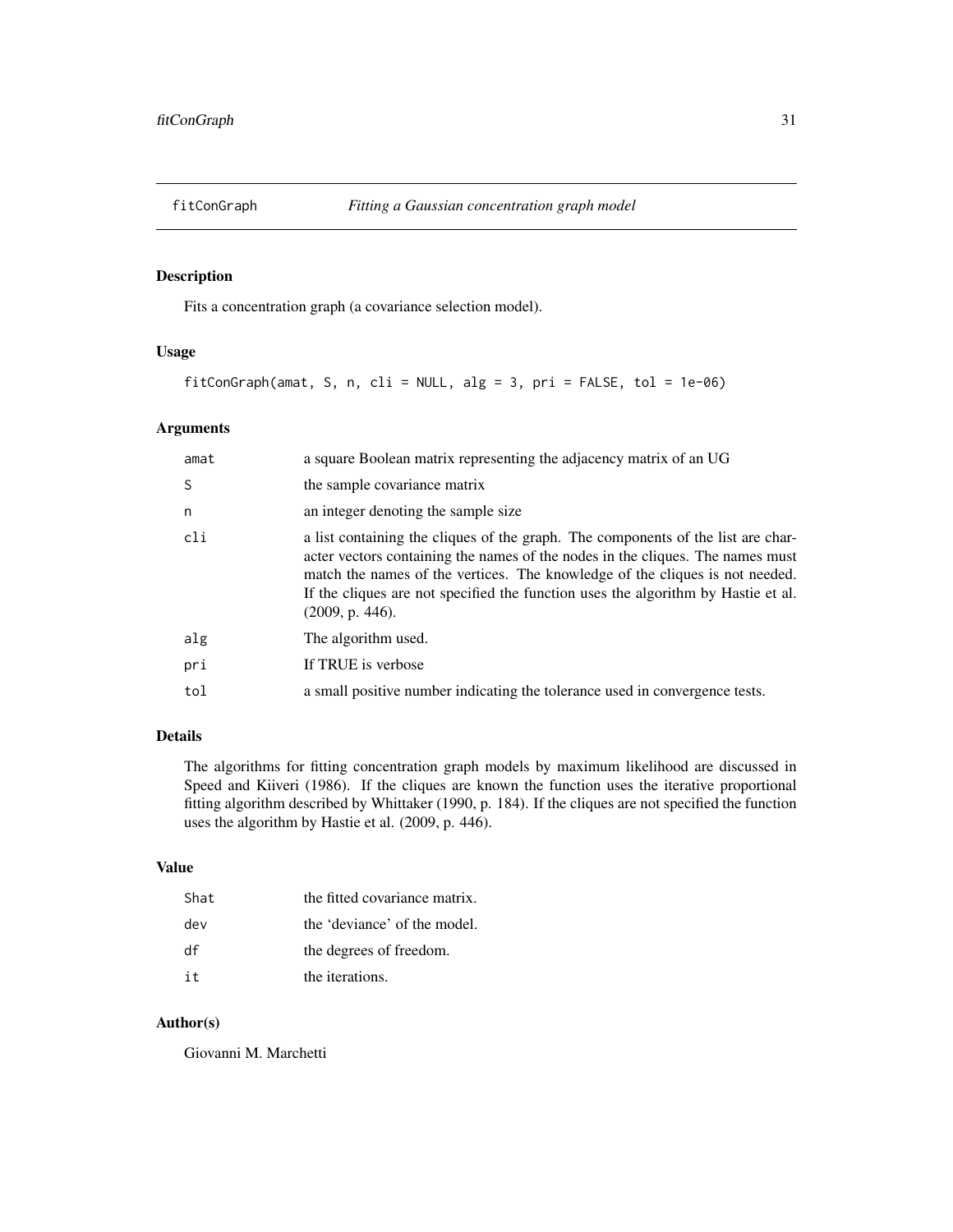# <span id="page-31-0"></span>References

Cox, D. R. and Wermuth, N. (1996). *Multivariate dependencies*. London: Chapman \& Hall.

Hastie, T., Tibshirani, R. and Friedman, J. (2009). *The elements of statistical learning.* Springer Verlag: New York.

Speed, T.P. and Kiiveri, H (1986). Gaussian Markov distributions over finite graphs. *Annals of Statistics*, 14, 138–150.

Whittaker, J. (1990). *Graphical models in applied multivariate statistics*. Chichester: Wiley.

# See Also

[UG](#page-86-1), [fitDag](#page-33-1), [marks](#page-55-1)

#### Examples

```
## A model for the mathematics marks (Whittaker, 1990)
data(marks)
## A butterfly concentration graph
G <- UG(~ mechanics*vectors*algebra + algebra*analysis*statistics)
fitConGraph(G, cov(marks), nrow(marks))
## Using the cliques
cl = list(c("mechanics", "vectors", "algebra"), c("algebra", "analysis" , "statistics"))
fitConGraph(G, S = cov(maxks), n = nrow(maxks), cli = cl)
```

<span id="page-31-1"></span>

| fitCovGraph | Fitting of Gaussian covariance graph models |
|-------------|---------------------------------------------|
|             |                                             |

# Description

Fits a Gaussian covariance graph model by maximum likelihood.

#### Usage

fitCovGraph(amat, S,n, alg = "icf", dual.alg = 2, start.icf = NULL, tol =  $1e-06$ )

#### Arguments

| amat | A symmetric Booloean matrix with dimnames representing the adjacency matrix<br>of an UG.                                                                                                                                                                                                                                                                                              |
|------|---------------------------------------------------------------------------------------------------------------------------------------------------------------------------------------------------------------------------------------------------------------------------------------------------------------------------------------------------------------------------------------|
| -S   | A symmetric positive definite matrix with dimnames, the sample covariance<br>matrix.                                                                                                                                                                                                                                                                                                  |
| n    | A positive integer, the sample size.                                                                                                                                                                                                                                                                                                                                                  |
| alg  | A character string, the algorithm used. If $\text{alg} = \text{"icf"}$ (the default) the algorithm<br>is based on iterative conditional fitting (see Drton and Richardson, 2003). In this<br>case the ML estimates are returned. If alg="dual" the algorithm is based on the<br>dual likelihood (see Kauermann, 1996). The fitted values are an approximation<br>of the ML estimates. |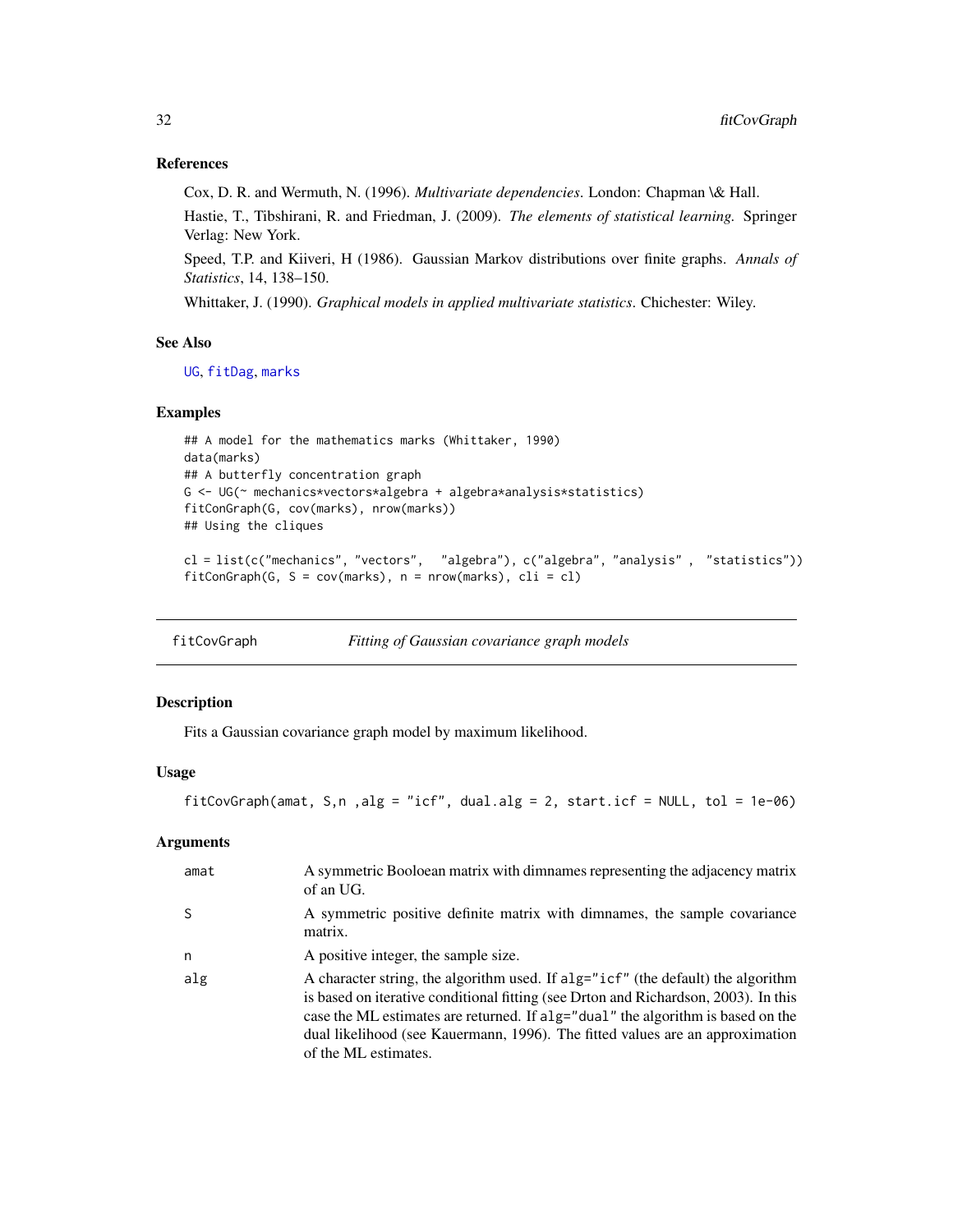# fitCovGraph 33

| dual.alg  | And integer equal to 1 or 2. It is used if alg="dual". In this case a con-<br>centration graph model is fitted to the inverse of the sample covariance ma-<br>trix, and dual. alg is passed to fitConGraph to specify the algorithm used in<br>fitConGraph. |
|-----------|-------------------------------------------------------------------------------------------------------------------------------------------------------------------------------------------------------------------------------------------------------------|
| start.icf | A symmetric matrix used as starting value of the algorithm. If start=NULL<br>the starting value is a diagonal matrix with diagonal entries equal to sample<br>variances.                                                                                    |
| tol       | A small positive number indicating the tolerance used in convergence tests.                                                                                                                                                                                 |

# Details

A covariance graph is an undirected graph in which the variables associated to two non-adjacent nodes are marginally independent. The edges of these models are represented by bi-directed edges (Drton and Richardson, 2003) or by dashed lines (Cox and Wermuth, 1996).

By default, this function gives the ML estimates in the covariance graph model, by iterative conditional fitting (Drton and Richardson, 2003). Otherwise, the estimates from a "dual likelihood" estimator can be obtained (Kauermann, 1996; Edwards, 2000, section 7.4).

#### Value

| Shat. | the fitted covariance matrix. |
|-------|-------------------------------|
| dev   | the 'deviance' of the model.  |
| df    | the degrees of freedom.       |
| it    | the iterations.               |

#### Author(s)

Mathias Drton

#### References

Cox, D. R. and Wermuth, N. (1996). *Multivariate dependencies*. London: Chapman \& Hall.

Drton, M. and Richardson, T. S. (2003). A new algorithm for maximum likelihood estimation in Gaussian graphical models for marginal independence. *Proceedings of the Nineteenth Conference on Uncertainty in Artificial Intelligence*, 184–191.

Kauermann, G. (1996). On a dualization of graphical Gaussian models. *Scandinavian Journal of Statistics*. 23, 105–116.

# See Also

[fitConGraph](#page-30-1), [icf](#page-0-0)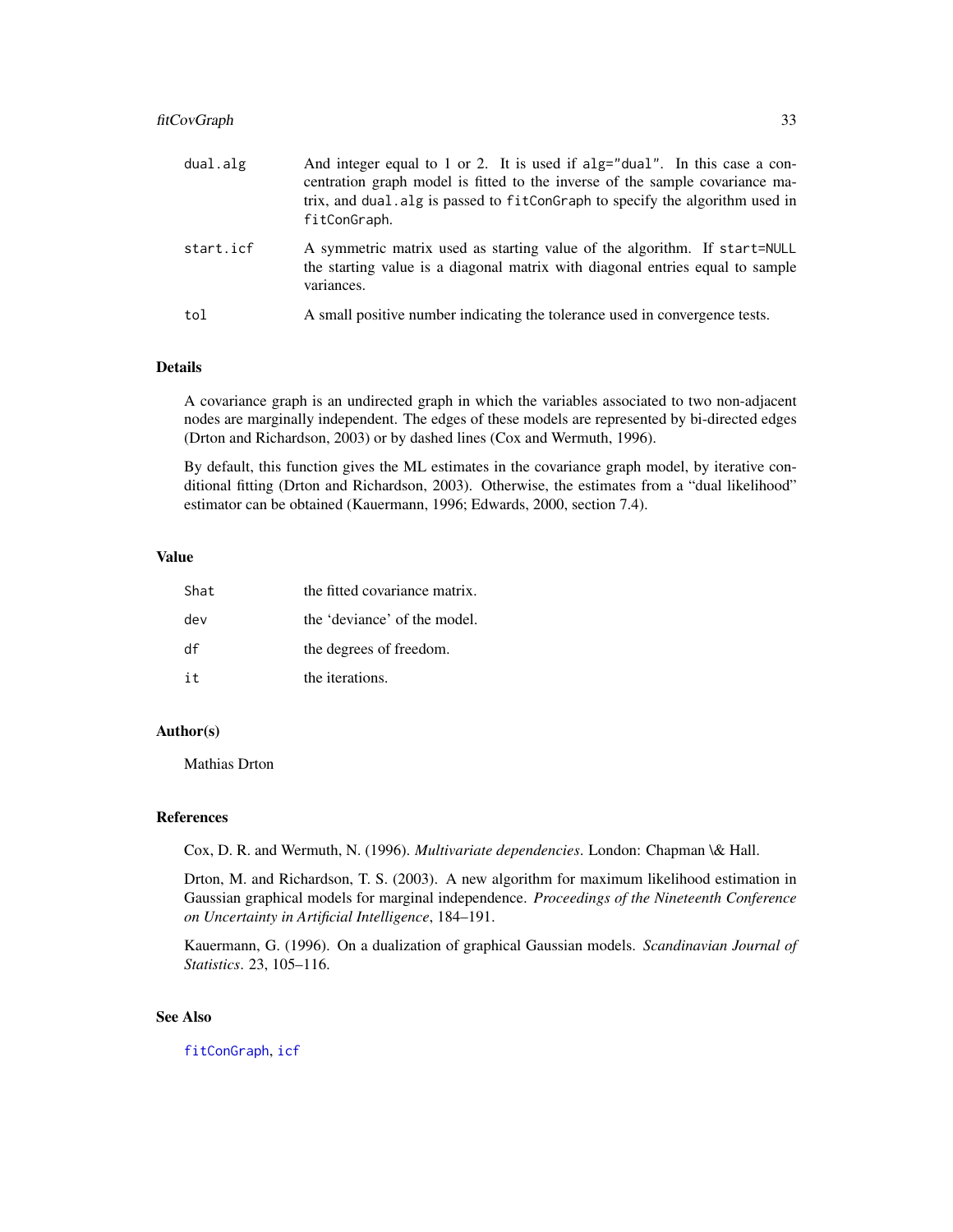# Examples

```
## Correlations among four strategies to cope with stress for
## 72 students. Cox & Wermuth (1996), p. 73.
data(stress)
## A chordless 4-cycle covariance graph
G \le - \text{UG}(\sim Y \star X + X \star U + U \star V + V \star Y)fitCovGraph(G, S = stress, n=72)
fitCovGraph(G, S = stress, n=72, alg="dual")
```
#### <span id="page-33-1"></span>fitDag *Fitting of Gaussian DAG models*

# Description

Fits linear recursive regressions with independent residuals specified by a DAG.

#### Usage

fitDag(amat, S, n)

# Arguments

| amat | a square matrix with dimnames representing the adjacency matrix of the DAG |
|------|----------------------------------------------------------------------------|
| -S   | a symmetric positive definite matrix, the sample covariance matrix         |
| n,   | an integer $> 0$ , the sample size                                         |

# Details

fitDag checks if the order of the nodes in adjacency matrix is the same of S and if not it reorders the adjacency matrix to match the order of the variables in S. The nodes of the adjacency matrix may form a subset of the variables in S.

# Value

| Shat | the fitted covariance matrix.                                                                                                                                                                                                                                                                                       |
|------|---------------------------------------------------------------------------------------------------------------------------------------------------------------------------------------------------------------------------------------------------------------------------------------------------------------------|
| Ahat | a square matrix of the fitted regression coefficients. The entry Ahat $[i, j]$ is<br>minus the regression coefficient of variable i in the regression equation j. Thus<br>there is a non zero partial regression coefficient Ahat[i, j] corresponding to<br>each non zero value amat[j, i] in the adjacency matrix. |
| Dhat | a vector containing the partial variances of each variable given the parents.                                                                                                                                                                                                                                       |
| dev  | the 'deviance' of the model.                                                                                                                                                                                                                                                                                        |
| df   | the degrees of freedom.                                                                                                                                                                                                                                                                                             |

<span id="page-33-0"></span>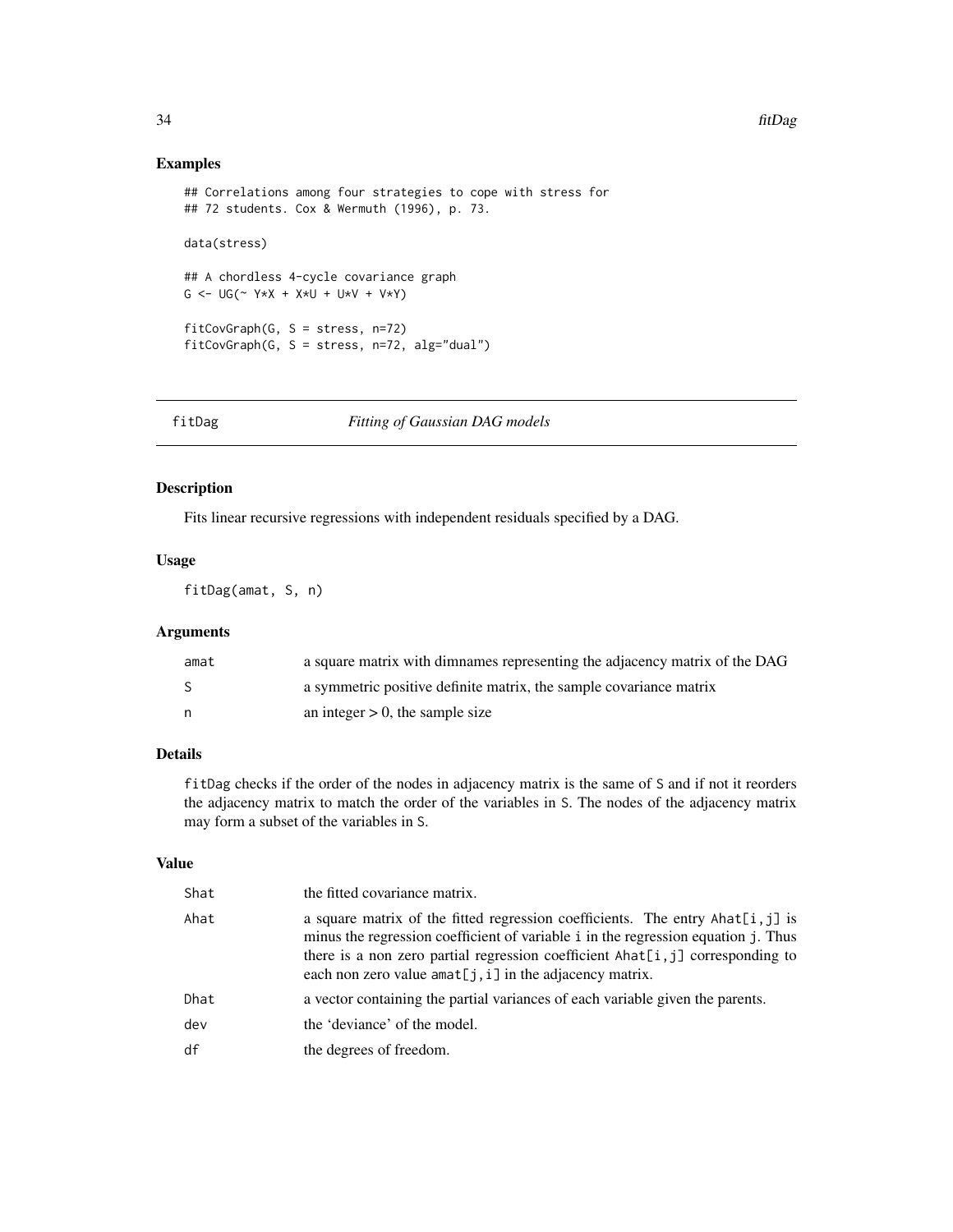# <span id="page-34-0"></span>fitDagLatent 35

# Author(s)

Giovanni M. Marchetti

#### References

Cox, D. R. \& Wermuth, N. (1996). *Multivariate dependencies*. London: Chapman \& Hall.

#### See Also

[DAG](#page-16-1), [swp](#page-82-1).

#### Examples

```
dag <- DAG(y ~ x+u, x ~ z, z ~ u)
"S" <- structure(c(2.93, -1.7, 0.76, -0.06,
                   -1.7, 1.64, -0.78, 0.1,
                    0.76, -0.78, 1.66, -0.78,
                    -0.06, 0.1, -0.78, 0.81), .Dim = c(4,4),
         .Dimnames = list(c("y", "x", "z", "u"), c("y", "x", "z", "u")))
fitDag(dag, S, 200)
```
# Description

Fits by maximum likelihood a Gaussian DAG model where one of the nodes of the graph is latent and it is marginalised over.

#### Usage

```
fitDagLatent(amat, Syy, n, latent, norm = 1, seed,
            maxit = 9000, tol = 1e-06, pri = FALSE)
```
#### Arguments

| amat   | a square matrix with dimnames representing the adjacency matrix of the DAG.                                                                                                                                                     |
|--------|---------------------------------------------------------------------------------------------------------------------------------------------------------------------------------------------------------------------------------|
| Syy    | a symmetric positive definite matrix, with dimnames, the sample covariance<br>matrix of the observed variables. The set of the observed nodes of the graph<br>must be a subset of the set of the names of the variables in Syy. |
| n      | a positive integer, the sample size.                                                                                                                                                                                            |
| latent | the name of the latent variable.                                                                                                                                                                                                |
| norm   | an integer, the kind of normalization of the latent variable. If norm=1, the latent<br>is scaled to have unit variance. If norm=2, the latent is scaled to have unit partial<br>variance given its parents.                     |
| seed   | an integer, used by set. seed to specify a random starting point of the EM algo-<br>rithm.                                                                                                                                      |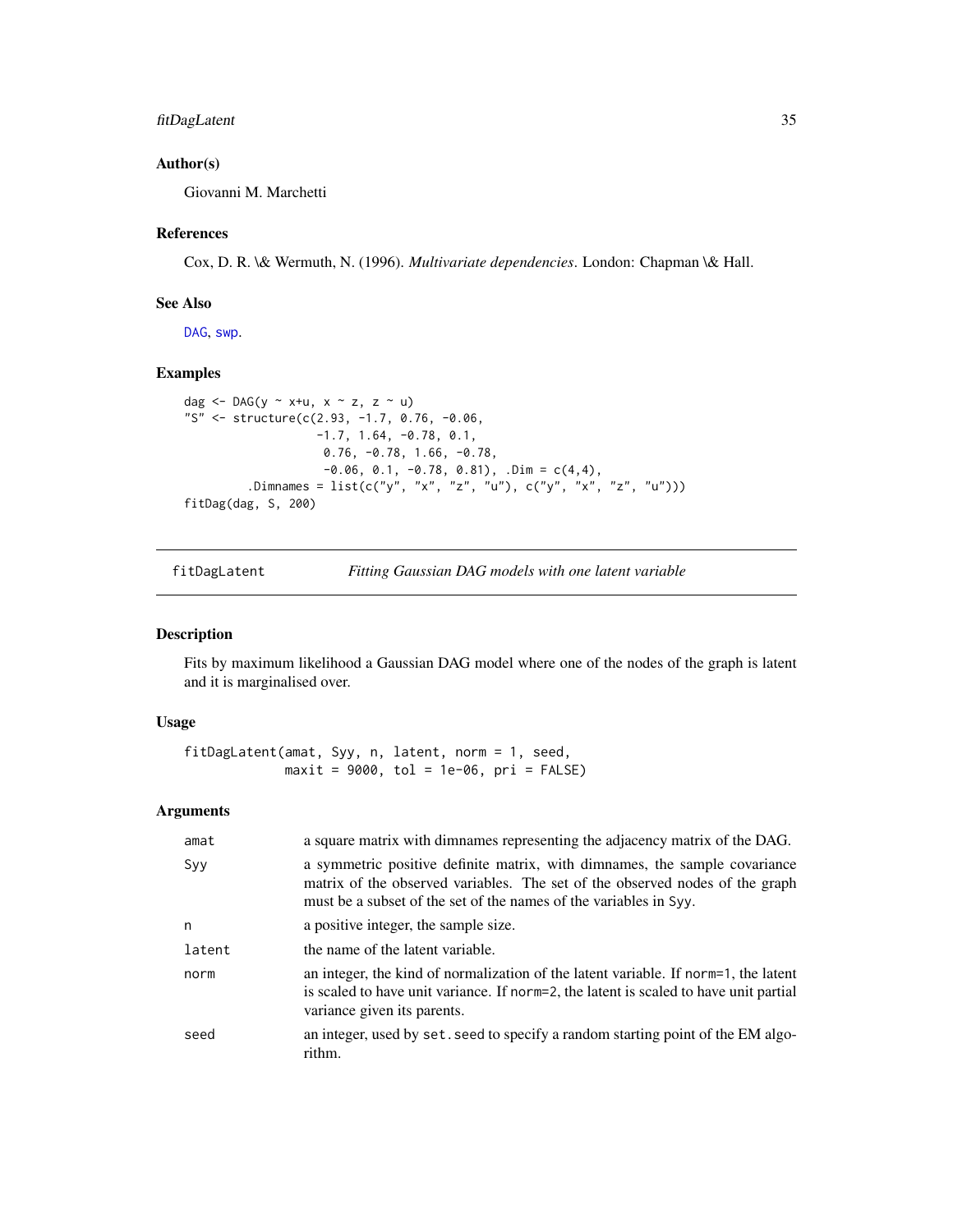| maxit | an integer denoting the maximum number of iterations allowed for the EM al-        |
|-------|------------------------------------------------------------------------------------|
|       | gorithm. If the convergence criterion is not satisfied within maxit iterations the |
|       | algorithms stops and a warning message is returned.                                |
| tol   | a small real value, denoting the tolerance used in testing convergence.            |
| pri   | logical, if pri=TRUE then the value of the deviance at each iteration is printed.  |
|       |                                                                                    |

# Details

For the EM algorithm used see Kiiveri (1987).

# Value

| Shat | the fitted covariance matrix of all the variables including the latent one. The<br>latent variable is the last. If norm=1 then the variance of the latent variable is<br>constrained to 1.                                                                                                                                   |
|------|------------------------------------------------------------------------------------------------------------------------------------------------------------------------------------------------------------------------------------------------------------------------------------------------------------------------------|
| Ahat | a square matrix of the fitted regression coefficients. The entry Ahat $[i, j]$ is<br>minus the regression coefficient of variable i in the regression equation j. Thus<br>there is a non zero partial regression coefficient $\text{Ahat}[i, j]$ corresponding to<br>each non zero value amat[j, i] in the adjacency matrix. |
| Dhat | a vector containing the partial variances of each variable given the parents. If<br>norm=2 then the partial variance of the latent variable is constrained to 1.                                                                                                                                                             |
| dev  | the 'deviance' of the model.                                                                                                                                                                                                                                                                                                 |
| df   | the degrees of freedom of the model.                                                                                                                                                                                                                                                                                         |
| it   | the number of EM algorithm iterations at convergence.                                                                                                                                                                                                                                                                        |

# Author(s)

Giovanni M. Marchetti

# References

Kiiveri,H. T. (1987). An incomplete data approach to the analysis of covariance structures. *Psychometrika*, 52, 4, 539–554.

Joreskog, K.G. and Goldberger, A.S. (1975). Estimation of a model with multiple indicators and multiple causes of a single latent variable. *Journal of the American Statistical Association*, 10, 631–639.

#### See Also

[fitDag](#page-33-1), [checkIdent](#page-10-1)

# Examples

## data from Joreskog and Goldberger (1975) V <- matrix(c(1, 0.36, 0.21, 0.10, 0.156, 0.158, 0.36, 1, 0.265, 0.284, 0.192, 0.324, 0.210, 0.265, 1, 0.176, 0.136, 0.226, 0.1, 0.284, 0.176, 1, 0.304, 0.305,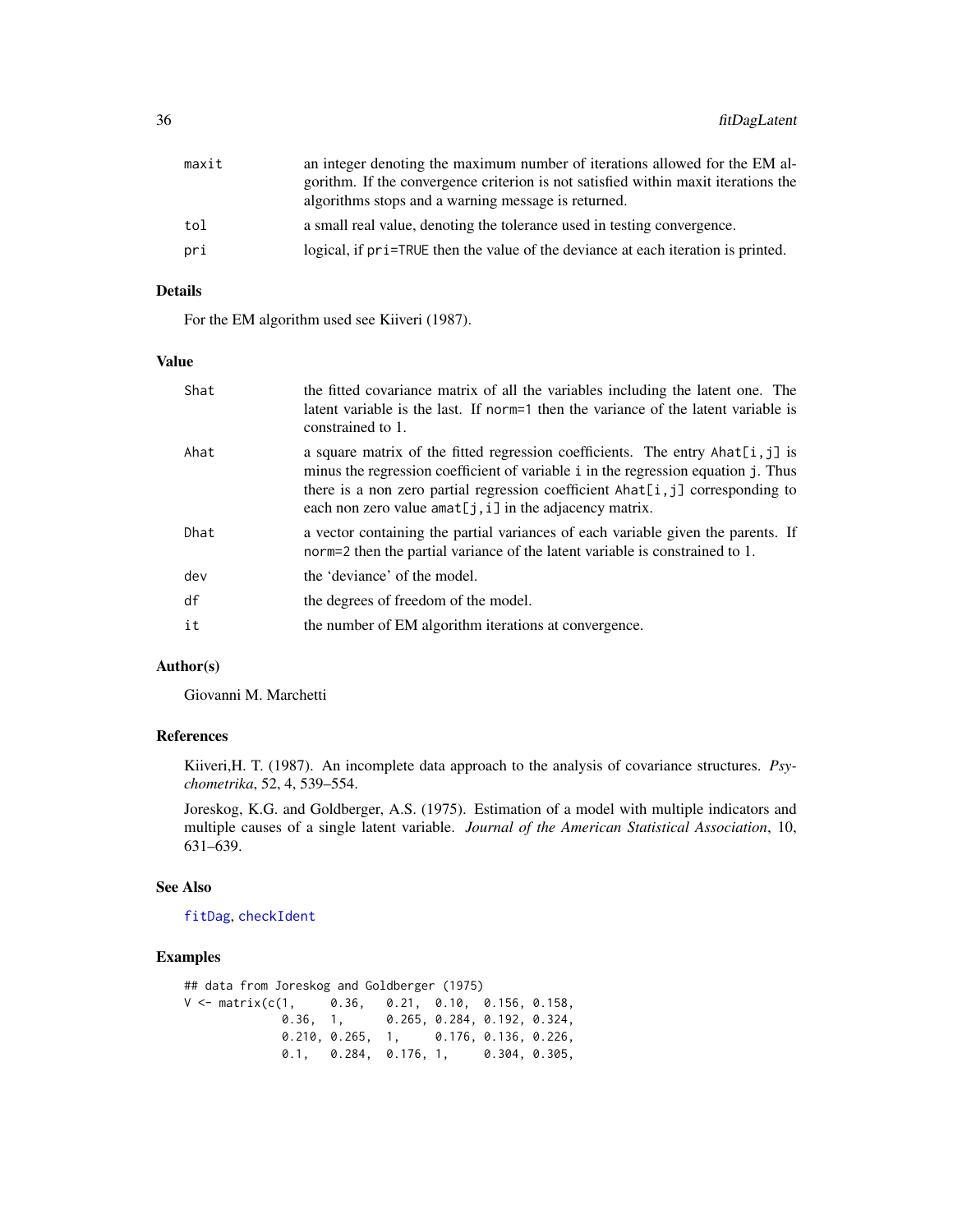#### fitmlogit 37

```
0.156, 0.192, 0.136, 0.304, 1, 0.344,
             0.158, 0.324, 0.226, 0.305, 0.344, 1), 6,6)
nod <- c("y1", "y2", "y3", "x1", "x2", "x3")
dimnames(V) <- list(nod,nod)
dag <- DAG(y1 ~ z, y2 ~ z, y3 ~ z, z ~ x1 + x2 + x3, x1~x2+x3, x2~x3)
fitDagLatent(dag, V, n=530, latent="z", seed=4564)
fitDagLatent(dag, V, n=530, latent="z", norm=2, seed=145)
```
fitmlogit *Multivariate logistic models*

# Description

Fits a logistic regression model to multivariate binary responses.

### Usage

fitmlogit(...,  $C = c()$ ,  $D = c()$ , data, mit = 100, ep = 1e-80, acc = 1e-04)

# Arguments

| $\cdot$ $\cdot$ $\cdot$ | Model formulae of marginal logistic models for each response and for each as-<br>sociation parameters (log-odds ratios). |
|-------------------------|--------------------------------------------------------------------------------------------------------------------------|
| C                       | Matrix of equality constraints.                                                                                          |
| D                       | Matrix of inequality cosntraints.                                                                                        |
| data                    | A data frame containing the responses and the explanatory variables.                                                     |
| mit                     | A positive integer: maximum number of iterations. Default: 100.                                                          |
| ep                      | A tolerance used in the algorithm: default 1e-80.                                                                        |
| acc                     | A tolerance used in the algorithm: default 1e-4.                                                                         |

# Details

See Evans and Forcina (2011).

# Value

| LL | The maximized log-likelihood.                                     |
|----|-------------------------------------------------------------------|
| be | The vector of the Maximum likelihood estimates of the parameters. |
| S  | The estimated asymptotic covariance matrix.                       |
| P  | The estimated cell probabilities for each individual.             |

### Author(s)

Antonio Forcina, Giovanni M. Marchetti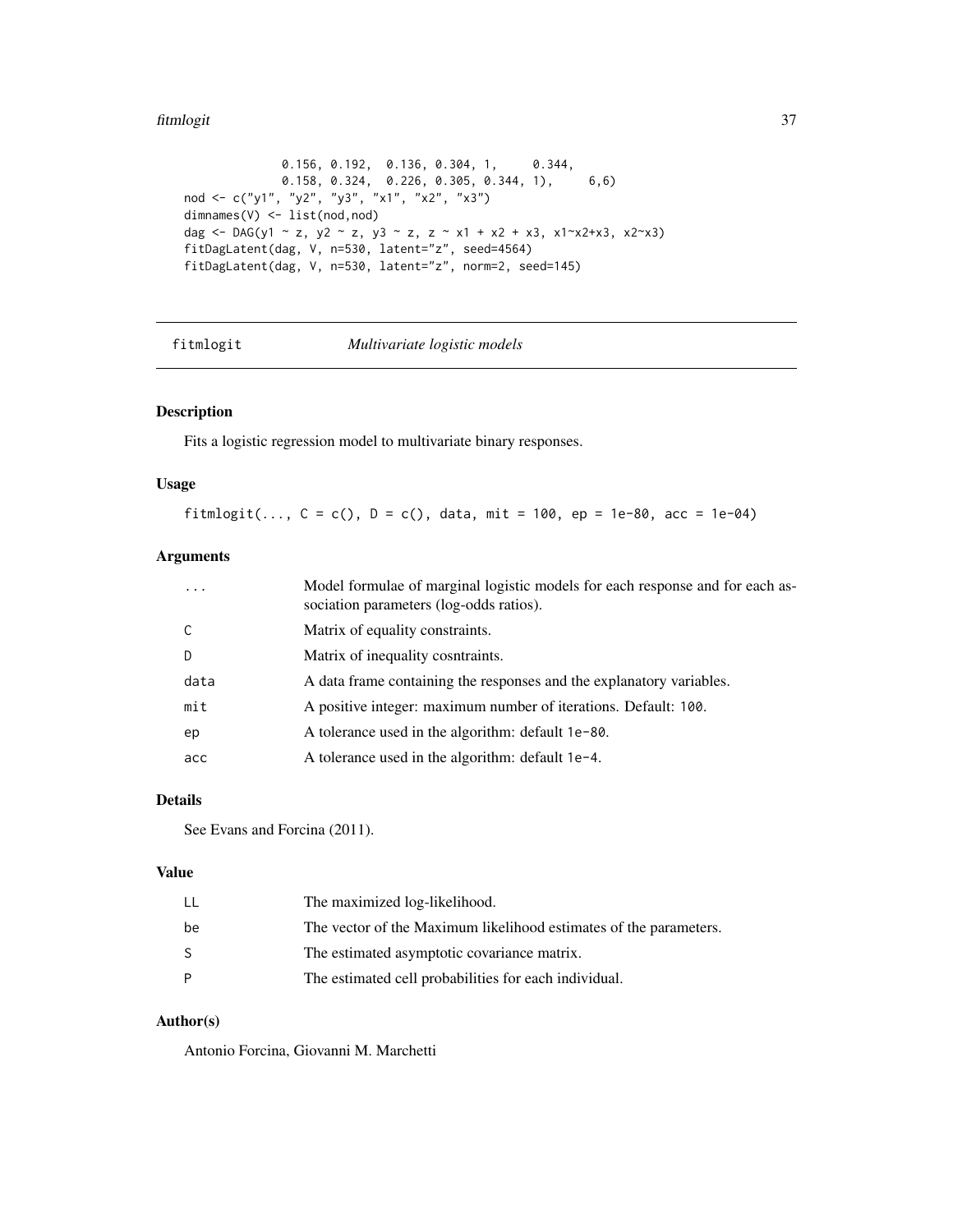### References

Evans, R.J. and Forcina, A. (2013). Two algorithms for fitting constrained marginal models. *Computational Statistics and Data Analysis*, 66, 1-7.

## See Also

[glm](#page-0-0)

# Examples

```
data(surdata)
out1 <- fitmlogit(A ~X, B ~ Z, cbind(A, B) ~ X*Z, data = surdata)
out1$beta
out2 <- fitmlogit(A ~X, B ~ Z, cbind(A, B) ~ 1, data = surdata)
out2$beta
```
<span id="page-37-0"></span>fundCycles *Fundamental cycles*

#### Description

Finds the list of fundamental cycles of a connected undirected graph.

#### Usage

fundCycles(amat)

#### Arguments

amat a symmetric matrix with dimnames denoting the adjacency matrix of the undirected graph. The graph must be connected, otherwise the function returns an error message.

### Details

All the cycles in an UG can be obtained from combination (ring sum) of the set of fundamental cycles.

#### Value

a list of matrices with two columns. Every component of the list is associated to a cycle. The cycle is described by a  $k \times 2$  matrix whose rows are the edges of the cycle. If there is no cycle the function returns NULL.

## Note

This function is used by cycleMatrix and isGident.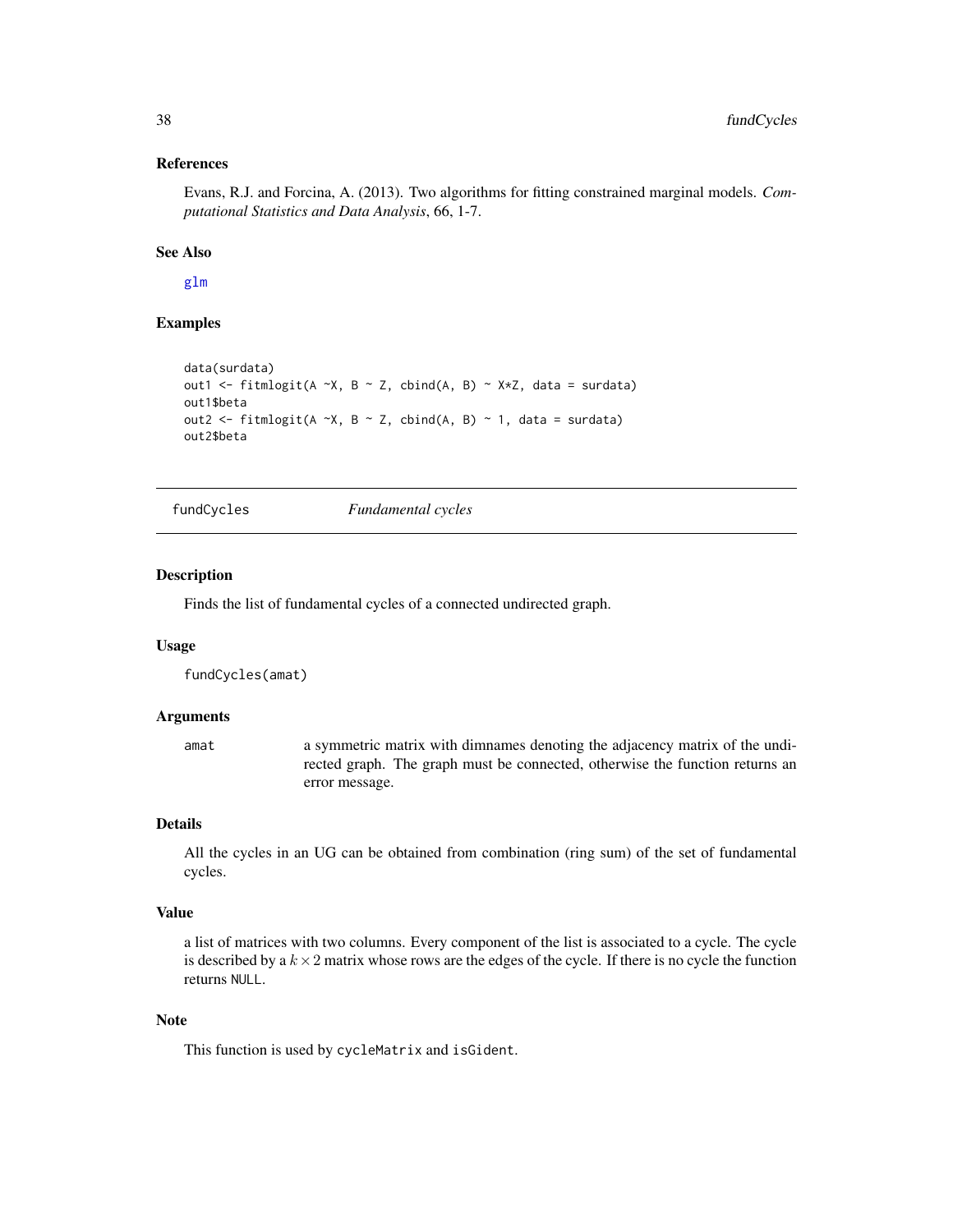$ggm$  39

## Author(s)

Giovanni M. Marchetti

### References

Thulasiraman, K. \& Swamy, M.N.S. (1992). *Graphs: theory and algorithms*. New York: Wiley.

### See Also

[UG](#page-86-0),[findPath](#page-27-0), [cycleMatrix](#page-15-0), [isGident](#page-48-0),[bfsearch](#page-7-0)

### Examples

```
## Three fundamental cycles
fundCycles(UG(~a*b*d + d*e + e*a*f))
```
ggm *The package* ggm*: summary information*

#### Description

This package provides functions for defining, manipulating and fitting graphical Markov models.

#### Functions

The main functions can be classified as follows.

- Functions for defining graphs (undirected, directed acyclic, ancestral graphs): [UG](#page-86-0), [DAG](#page-16-0), [makeMG](#page-51-0), [grMAT](#page-40-0);
- Functions for doing graph operations (parents, boundary, cliques, connected components, fundamental cycles, d-separation, m-separation): [pa](#page-79-0), [bd](#page-79-0), [cliques](#page-0-0), [conComp](#page-13-0), [fundCycles](#page-37-0);
- Functions for testing independence statements and generating maximal graphs from nonmaximal graphs: [dSep](#page-23-0), [msep](#page-60-0), [Max](#page-57-0);
- Function for finding covariance and concentration graphs induced by marginalization and conditioning: [inducedCovGraph](#page-42-0), [inducedConGraph](#page-42-0);
- Functions for finding multivariate regression graphs and chain graphs induced by marginalization and conditioning: [inducedRegGraph](#page-42-0), [inducedChainGraph](#page-42-0), [inducedDAG](#page-42-0);
- Functions for finding stable mixed graphs (ancestral, summary and ribbonless) after marginalization and conditioning: [AG](#page-3-0), [SG](#page-77-0), [RG](#page-73-0);
- Functions for fitting by ML Gaussian DAGs, concentration graphs, covariance graphs and ancestral graphs: [fitDag](#page-33-0), [fitConGraph](#page-30-0), [fitCovGraph](#page-31-0), [fitAncestralGraph](#page-28-0);
- Functions for testing several conditional independences:[shipley.test](#page-78-0);
- Functions for checking global identification of DAG Gaussian models with one latent variable (Stanghellini-Vicard's condition for concentration graphs, new sufficient conditions for DAGs): [isGident](#page-48-0), [checkIdent](#page-10-0);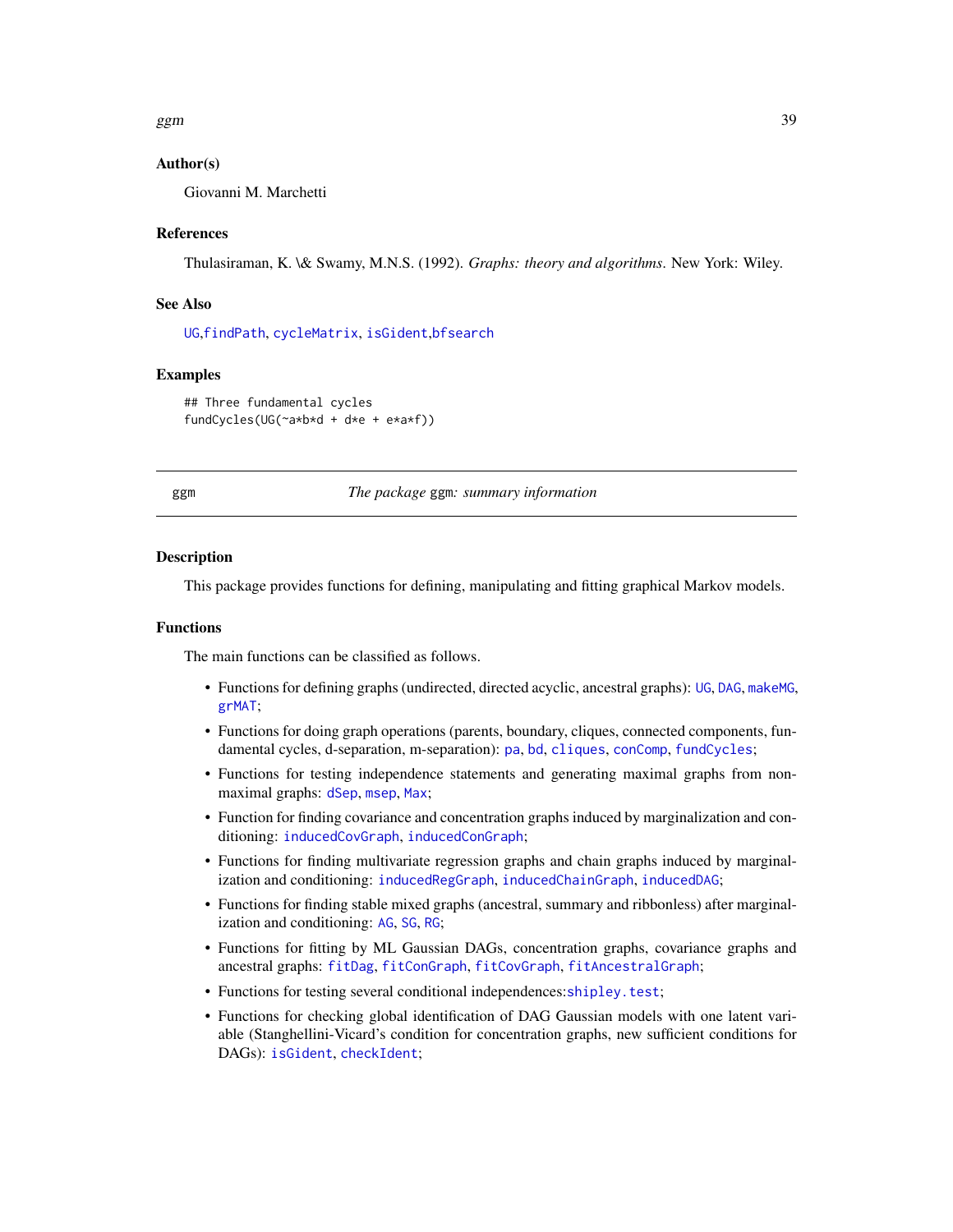- Functions for fitting Gaussian DAG models with one latent variable: [fitDagLatent](#page-34-0);
- Functions for testing Markov equivalences and generating Markov equivalent graphs of specific types: [MarkEqRcg](#page-54-0), [MarkEqMag](#page-53-0), [RepMarDAG](#page-70-0), [RepMarUG](#page-72-0), [RepMarBG](#page-69-0).

The package is intended as a contribution to the gR-project derscribed by Lauritzen (2002).

### Authors

Giovanni M. Marchetti, Dipartimento di Statistica, Informatica, Applicazioni 'G. Parenti'. University of Florence, Italy

Mathias Drton, Department of Statistics, University of Washington, USA

Kayvan Sadeghi, Department of Statistics, Carnegie Mellon University, USA

#### Acknowledgements

Many thanks to Fulvia Pennoni for testing some of the functions, to Elena Stanghellini for discussion and examples and to Claus Dethlefsen and Jens Henrik Badsberg for suggestions and corrections. The function fitConGraph was corrected by Ilaria Carobbi. Helpful discussions with Steffen Lauritzen and Nanny Wermuth, are gratefully acknowledged. Thanks also to Michael Perlman, Thomas Richardson and David Edwards.

Giovanni Marchetti has been supported by MIUR, Italy, under grant scheme PRIN 2002, and Mathias Drton has been supported by NSF grant DMS-9972008 and University of Washington RRF grant 65-3010.

#### References

Lauritzen, S. L. (2002). gRaphical Models in R. *R News*, 3(2)39.

glucose *Glucose control*

#### Description

Data on glucose control of diabetes patients.

#### Usage

data(glucose)

## Format

A data frame with 68 observations on the following 8 variables.

- Y a numeric vector, Glucose control (glycosylated haemoglobin), values up to about 7 or 8 indicate good glucose control.
- X a numeric vector, a score for knowledge about the illness.
- Z a numeric vector, a score for fatalistic externality (mere chance determines what occurs).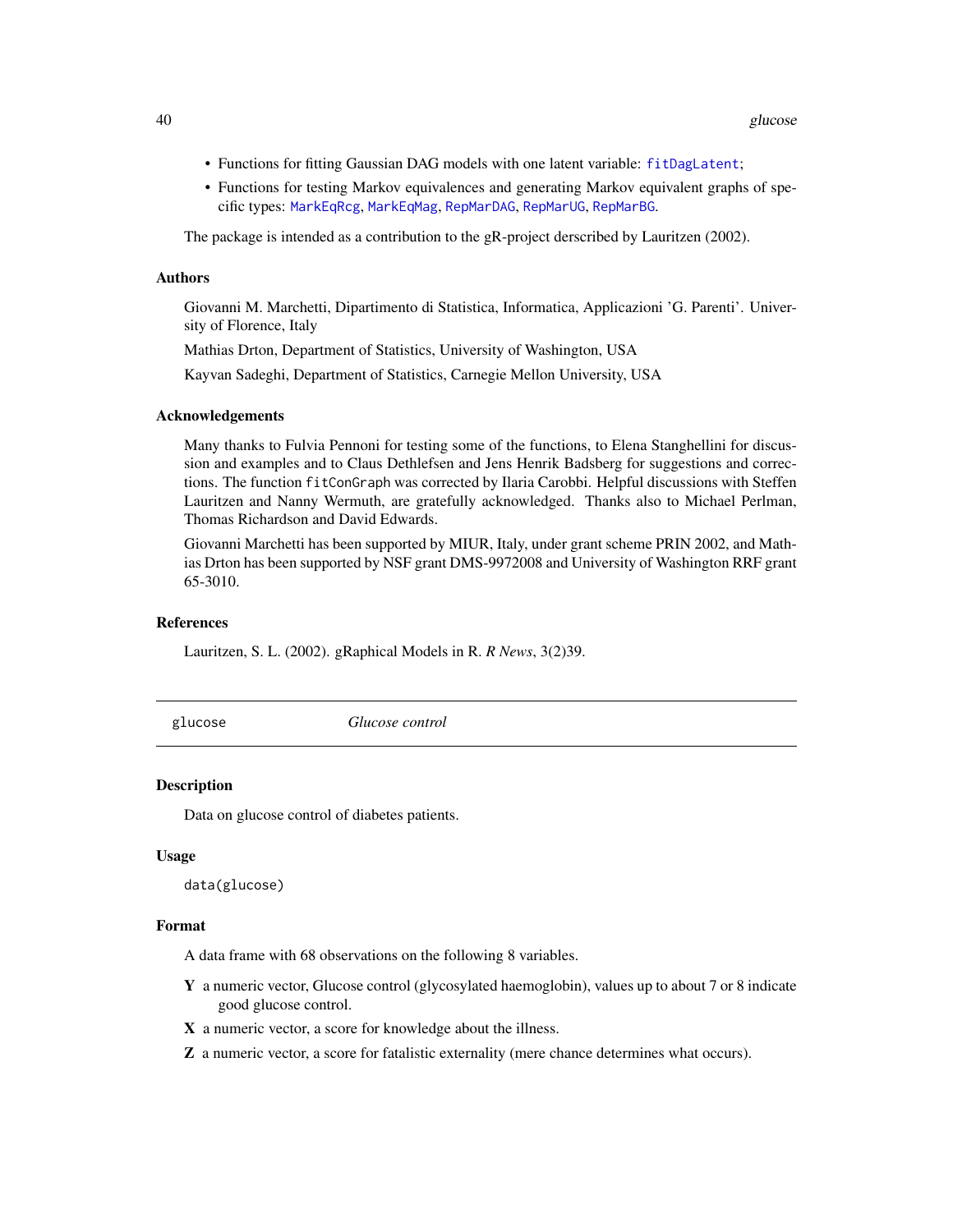- U a numeric vector, a score for social externality (powerful others are responsible).
- V a numeric vector, a score for internality (the patient is him or herself responsible).
- W a numeric vector, duration of the illness in years.
- A a numeric vector, level of education, with levels -1: at least 13 years of formal schooling, 1: less then 13 years.
- B a numeric vector, gender with levels -1: females, 1: males.

#### Details

Data on 68 patients with fewer than 25 years of diabetes. They were collected at the University of Mainz to identify psychological and socio-economic variables possibly important for glucose control, when patients choose the appropriate dose of treatment depending on the level of blood glucose measured several times per day.

The variable of primary interest is Y, glucose control, measured by glycosylated haemoglobin. X, knowledge about the illness, is a response of secondary interest. Variables Z, U and V measure patients' type of attribution, called fatalistic externality, social externality and internality. These are intermediate variables. Background variables are W, the duration of the illness, A the duration of formal schooling and B, gender. The background variables A and B are binary variables with coding -1, 1.

## Source

Cox & Wermuth (1996), p. 229.

#### References

Cox, D. R. \& Wermuth, N. (1996). *Multivariate dependencies*. London: Chapman \& Hall.

### Examples

```
data(glucose)
## See Cox & Wermuth (1996), Figure 6.3 p. 140
\text{coplot}(Y \sim W \mid A, \text{ data=glucose})
```
<span id="page-40-0"></span>

grMAT *Graph to adjacency matrix*

#### Description

grMAT generates the associated adjacency matrix to a given graph.

#### Usage

grMAT(agr)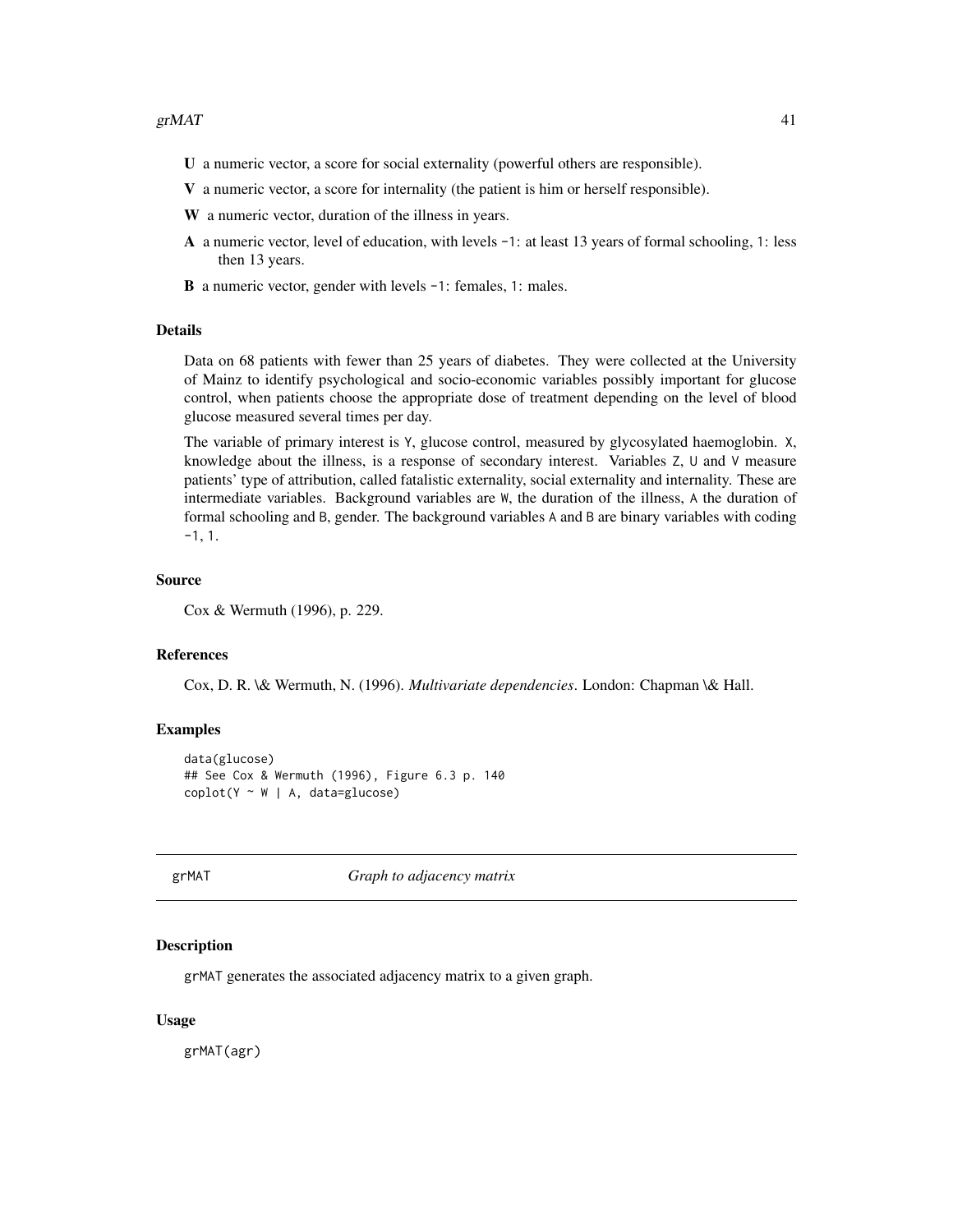## Arguments

agr  $\alpha$  A graph that can be a graphNEL or an [igraph](#page-0-0) object or a vector of length 3e, where  $e$  is the number of edges of the graph, that is a sequence of triples (type, node1label, node2label). The type of edge can be "a" (arrows from node1 to node2), "b" (arcs), and "l" (lines).

# Value

A matrix that consists 4 different integers as an  $ij$ -element: 0 for a missing edge between i and j, 1 for an arrow from i to j, 10 for a full line between i and j, and 100 for a bi-directed arrow between i and  $j$ . These numbers are added to be associated with multiple edges of different types. The matrix is symmetric w.r.t full lines and bi-directed arrows.

### Author(s)

Kayvan Sadeghi

## Examples

```
## Generating the adjacency matrix from an igraph object
exdag <- graph.formula(v7+-v8-+v5+-v6, v5-+v1+-v4-+v3, v1+-v2+-v3)
grMAT(exdag)
## Generating the adjacency matrix from a vector
exvec <-c ('b',1,2,'b',1,14,'a',9,8,'l',9,11,'a',10,8,
           'a',11,2,'a',11,10,'a',12,1,'b',12,14,'a',13,10,'a',13,12)
```
grMAT(exvec)

In *Indicator matrix*

#### Description

Finds the indicator matrix of the zeros of a matrix.

### Usage

 $In(A)$ 

#### Arguments

A a matrix.

### Details

The indicator matrix is a matrix of zeros and ones which has a zero element iff the corresponding element of A is (exactly) zero.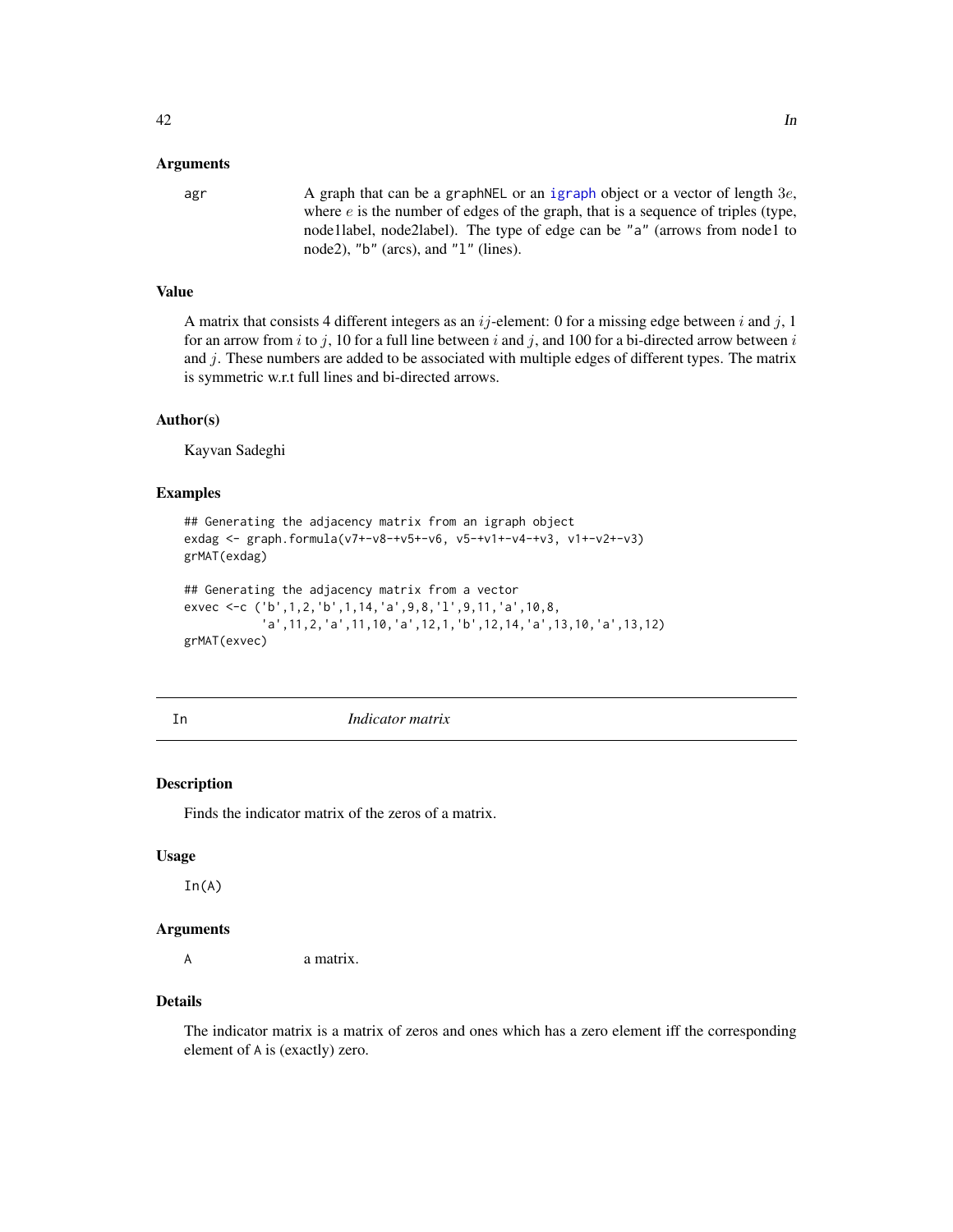## InducedGraphs 43

## Value

a matrix of the same dimensions as A.

### Author(s)

Giovanni M. Marchetti

# References

Wermuth, N. \& Cox, D.R. (2004). Joint response graphs and separation induced by triangular systems. *J.R. Statist. Soc. B*, 66, Part 3, 687-717.

### See Also

[DAG](#page-16-0), [inducedCovGraph](#page-42-0), [inducedConGraph](#page-42-0)

#### Examples

```
## A simple way to find the overall induced concentration graph
## The DAG on p. 198 of Cox & Wermuth (1996)
amat <- DAG(y1 ~ y2 + y3, y3 ~ y5, y4 ~ y5)
A <- edgematrix(amat)
In(crossprod(A))
```
InducedGraphs *Graphs induced by marginalization or conditioning*

### <span id="page-42-0"></span>Description

Functions to find induced graphs after conditioning on a set of variables and marginalizing over another set.

#### Usage

```
inducedCovGraph(amat, sel = rownames(amat), cond = NULL)
inducedConGraph(amat, sel = rownames(amat), cond = NULL)
inducedRegGraph(amat, sel = rownames(amat), cond = NULL)
inducedChainGraph(amat, cc=rownames(amat), cond = NULL, type="LWF")
inducedDAG(amat, order, cond = NULL)
```
#### Arguments

| amat                        | a square Boolean matrix, the adjacency matrix of a directed acyclic graph. The  |
|-----------------------------|---------------------------------------------------------------------------------|
|                             | names of rows and of the columns are the nodes of the DAG.                      |
| $\sim$ $\sim$ $\sim$ $\sim$ | a ghereater vector representing a subset of selected verichles. The elements of |

sel a character vector representing a subset of selected variables. The elements of the vector must be a subset of the names of the nodes i.e. of rownames(A). By default sel is the set of the nodes of the DAG.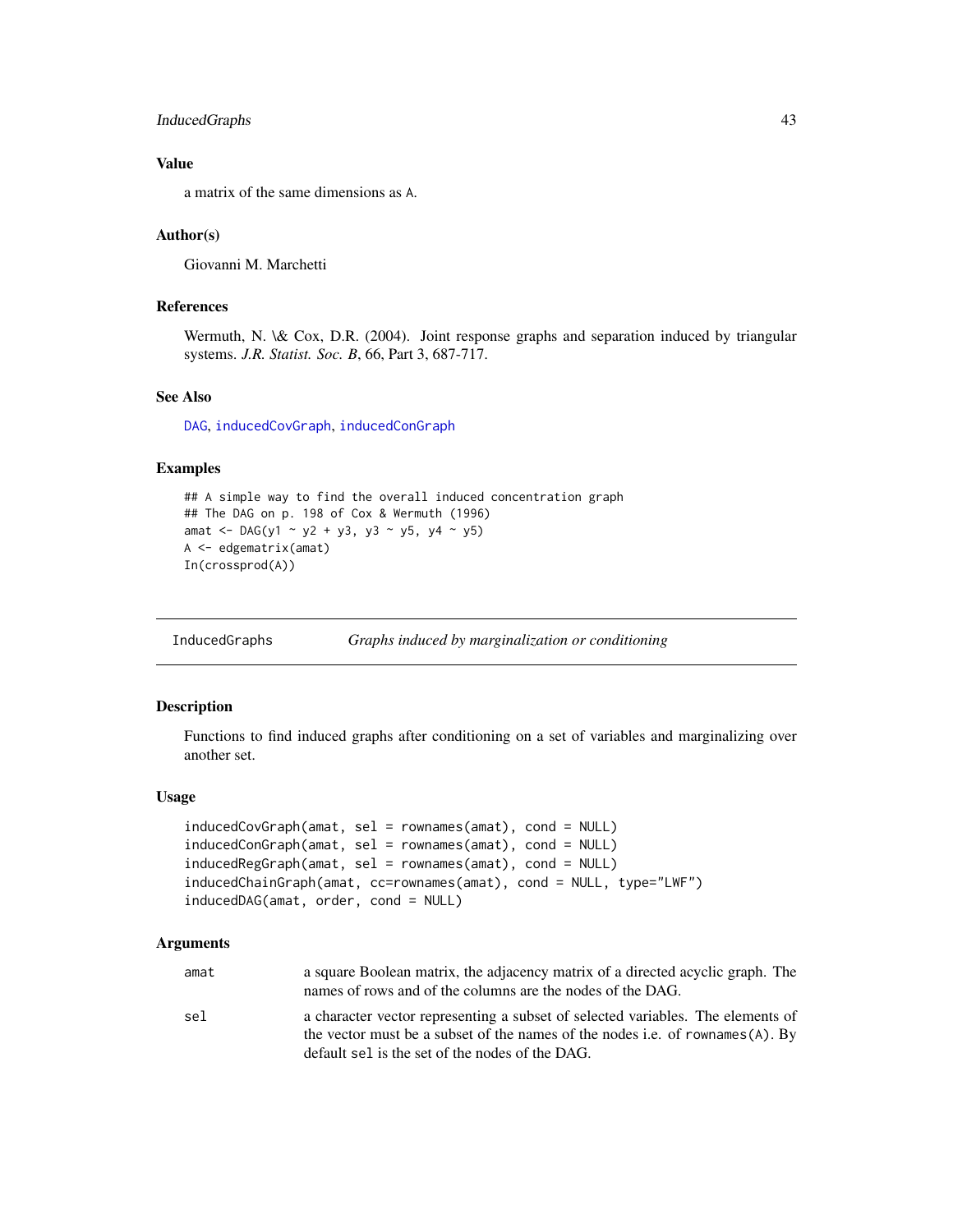| cond  | a character vector representing the variables on which you want to condition.                                                                                                                                                                               |
|-------|-------------------------------------------------------------------------------------------------------------------------------------------------------------------------------------------------------------------------------------------------------------|
|       | cond must be disjoint from sel and their union must be a subset of the set of                                                                                                                                                                               |
|       | nodes. The set difference between the set of nodes and the union of sel and                                                                                                                                                                                 |
|       | cond are the variables over which we marginalize, cond may be the null vector                                                                                                                                                                               |
|       | (the default), meaning that you want to condition on the empty set.                                                                                                                                                                                         |
| CC    | a list of character vectors specifying the chain components for the chain graph.                                                                                                                                                                            |
| type  | a string indicating the interpretation of the chain graph. It can be either "LWF"<br>(Lauritzen, Wermuth, Frydenberg interpretation), "AMP" (Andersson, Madi-<br>gan, Perlman interpretation) or "MRG" (Multivariate regression graph interpre-<br>tation). |
| order | a character vector indicating the ordering of the vertices of a DAG (left to right,<br>past to future).                                                                                                                                                     |
|       |                                                                                                                                                                                                                                                             |

## Details

Given a directed acyclic graph representing a set of conditional independencies it is possible to obtain other graphs of conditional independence implied after marginalizingover and conditionig on sets of nodes. Such graphs are the covariance graph, the concentration graph, the multivariate regression graph and the chain graph with different interpretations (see Cox \& Wermuth, 1996, 2004).

#### Value

inducedCovGraph returns the adjacency matrix of the covariance graph of the variables in set sel given the variables in set cond, implied by the original directed acyclic graph with adjacency matrix amat.

inducedConGraph returns the adjacency matrix of the concentration graph of the variables in set sel given the variables in set cond, implied by the original directed acyclic graph with adjacency matrix amat.

inducedRegGraph returns the adjacency matrix of the multivariate regression graph of the variables in set sel given the variables in set cond, implied by the original directed acyclic graph with adjacency matrix amat.

inducedChainGraph returns the adjacency matrix of the chain graph for the variables in chain components cc, given the variables in set cond, with interpretation specified by string type, implied by the original directed acyclic graph with adjacency matrix amat.

inducedDAG returns the adjacency matrix of the DAG with the ordering order, implied by the original directed acyclic graph with adjacency matrix amat.

# **Note**

If sel is NULL the functions return the null matrix. If cond is NULL, the conditioning set is empty and the functions inducedConGraph and inducedCovGraph return the overall induced covariance or concentration matrices of the selected variables. If you do not specify sel you cannot specify a non NULL value of cond.

## Author(s)

Giovanni M. Marchetti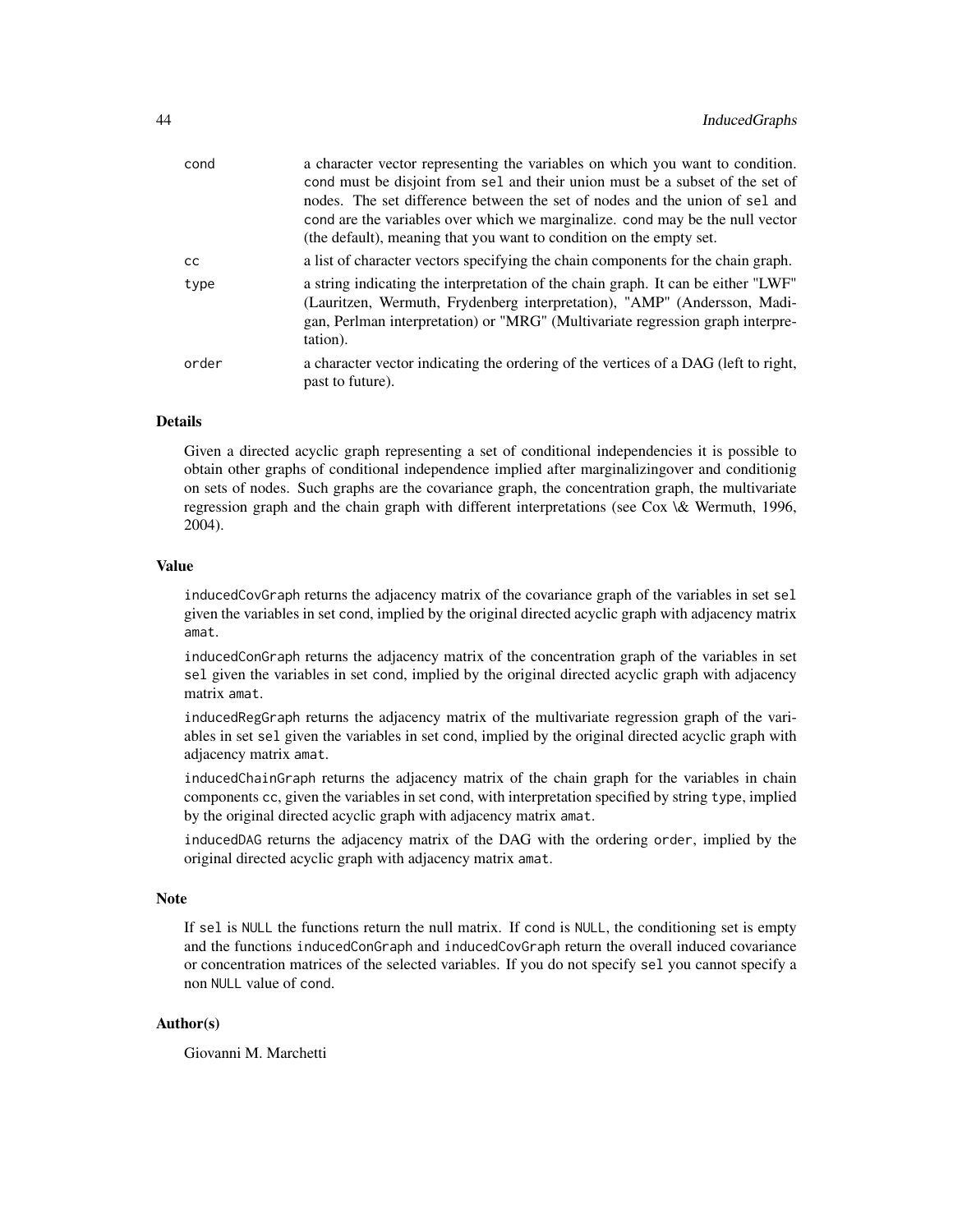#### InducedGraphs 45

#### References

Cox, D. R. \& Wermuth, N. (1996). *Multivariate dependencies*. London: Chapman \& Hall.

Wermuth, N. \& Cox, D.R. (2004). Joint response graphs and separation induced by triangular systems. *J.R. Statist. Soc. B*, 66, Part 3, 687-717.

### See Also

[DAG](#page-16-0), [UG](#page-86-0),[isAcyclic](#page-45-0)

### Examples

```
## Define a DAG
dag \leq DAG(a \sim x, c \sim b+d, d\sim x)
dag
## Induced covariance graph of a, b, d given the empty set.
inducedCovGraph(dag, sel=c("a", "b", "d"), cond=NULL)
## Induced concentration graph of a, b, c given x
inducedConGraph(dag, sel=c("a", "b", "c"), cond="x")
## Overall covariance graph
inducedCovGraph(dag)
## Overall concentration graph
inducedConGraph(dag)
## Induced covariance graph of x, b, d given c, x.
inducedCovGraph(dag, sel=c("a", "b", "d"), cond=c("c", "x"))
## Induced concentration graph of a, x, c given d, b.
inducedConGraph(dag, sel=c("a", "x", "c"), cond=c("d", "b"))
## The DAG on p. 198 of Cox & Wermuth (1996)
dag <- DAG(y1~ y2 + y3, y3 ~ y5, y4 ~ y5)
## Cf. figure 8.7 p. 203 in Cox & Wermuth (1996)
inducedCovGraph(dag, sel=c("y2", "y3", "y4", "y5"), cond="y1")
inducedCovGraph(dag, sel=c("y1", "y2", "y4", "y5"), cond="y3")
inducedCovGraph(dag, sel=c("y1", "y2", "y3", "y4"), cond="y5")
## Cf. figure 8.8 p. 203 in Cox & Wermuth (1996)
inducedConGraph(dag, sel=c("y2", "y3", "y4", "y5"), cond="y1")
inducedConGraph(dag, sel=c("y1", "y2", "y4", "y5"), cond="y3")
inducedConGraph(dag, sel=c("y1", "y2", "y3", "y4"), cond="y5")
## Cf. figure 8.9 p. 204 in Cox & Wermuth (1996)
inducedCovGraph(dag, sel=c("y2", "y3", "y4", "y5"), cond=NULL)
inducedCovGraph(dag, sel=c("y1", "y2", "y4", "y5"), cond=NULL)
inducedCovGraph(dag, sel=c("y1", "y2", "y3", "y4"), cond=NULL)
```
## Cf. figure 8.10 p. 204 in Cox & Wermuth (1996)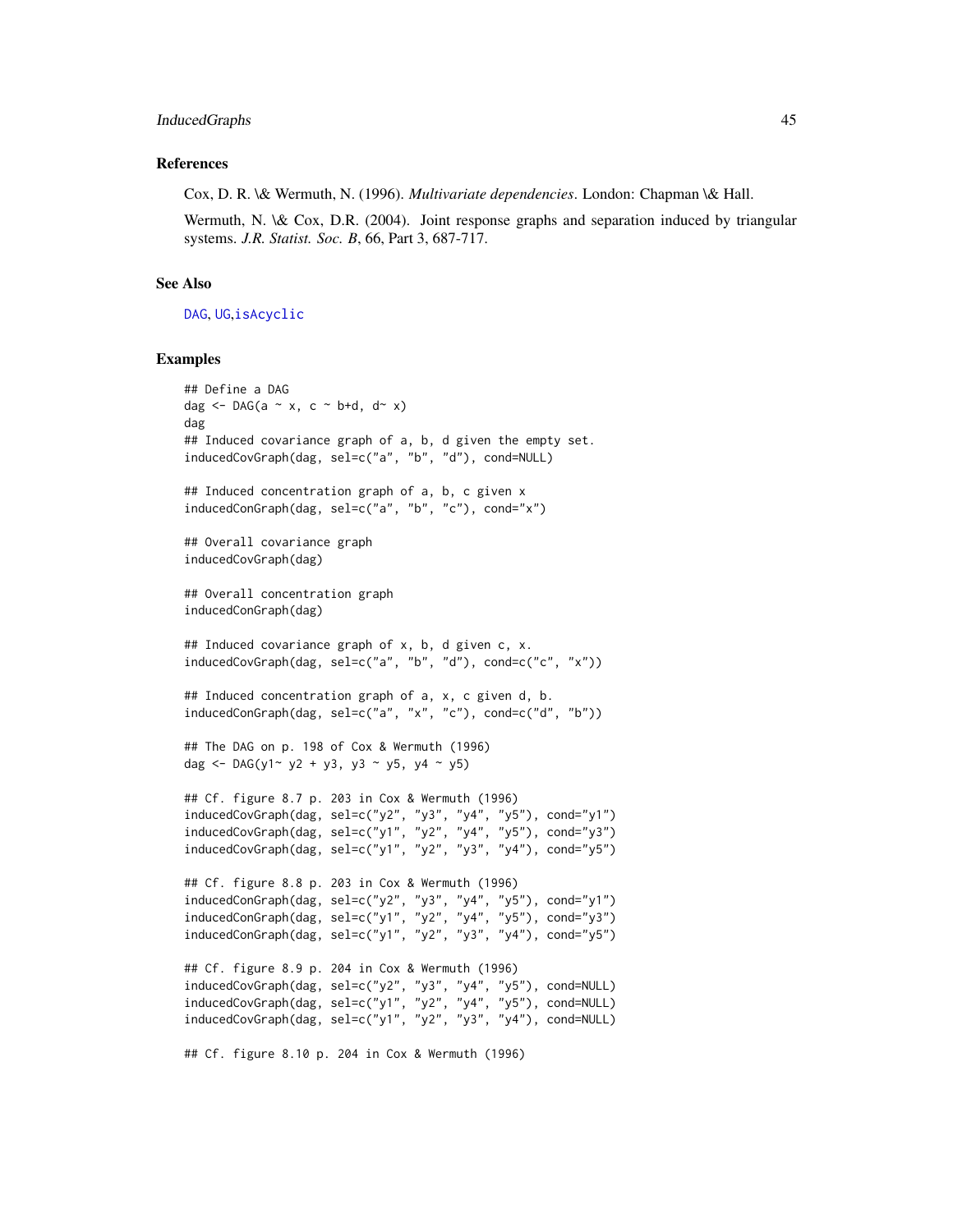```
inducedConGraph(dag, sel=c("y2", "y3", "y4", "y5"), cond=NULL)
inducedConGraph(dag, sel=c("y1", "y2", "y4", "y5"), cond=NULL)
inducedConGraph(dag, sel=c("y1", "y2", "y3", "y4"), cond=NULL)
## An induced regression graph
dag2 = DAG(Y \sim X+U, W \sim Z+U)inducedRegGraph(dag2, sel="W", cond=c("Y", "X", "Z"))
## An induced DAG
inducedDAG(dag2, order=c("X","Y","Z","W"))
## An induced multivariate regression graph
inducedRegGraph(dag2, sel=c("Y", "W"), cond=c("X", "Z"))
## An induced chain graph with LWF interpretation
dag3 = DAG(X^W, W^Y, U^Y+Z)cc = list(c("W", "U"), c("X", "Y", "Z"))
inducedChainGraph(dag3, cc=cc, type="LWF")
## ... with AMP interpretation
inducedChainGraph(dag3, cc=cc, type="AMP")
## ... with multivariate regression interpretation
cc= list(c("U"), c("Z", "Y"), c("X", "W"))
inducedChainGraph(dag3, cc=cc, type="MRG")
```
<span id="page-45-0"></span>isAcyclic *Graph queries*

### Description

Checks if a given graph is acyclic.

#### Usage

```
isAcyclic(amat, method = 2)
```
#### Arguments

| amat   | a square Boolean matrix with dimnames, the adjacency matrix of a graph.                                                                                          |
|--------|------------------------------------------------------------------------------------------------------------------------------------------------------------------|
| method | an integer 1 or 2 specifying the method used. If method=1 the function calls the<br>function clusters in package igraph to find the strong components: two nodes |
|        | v and w are in the same strong component iff there are directed paths from y to                                                                                  |
|        | w and from w to v. If method=2 the function uses the ggm function transClos.<br>Method 1 is faster.                                                              |

## Value

a logical value, TRUE if the graph is acyclic and FALSE otherwise.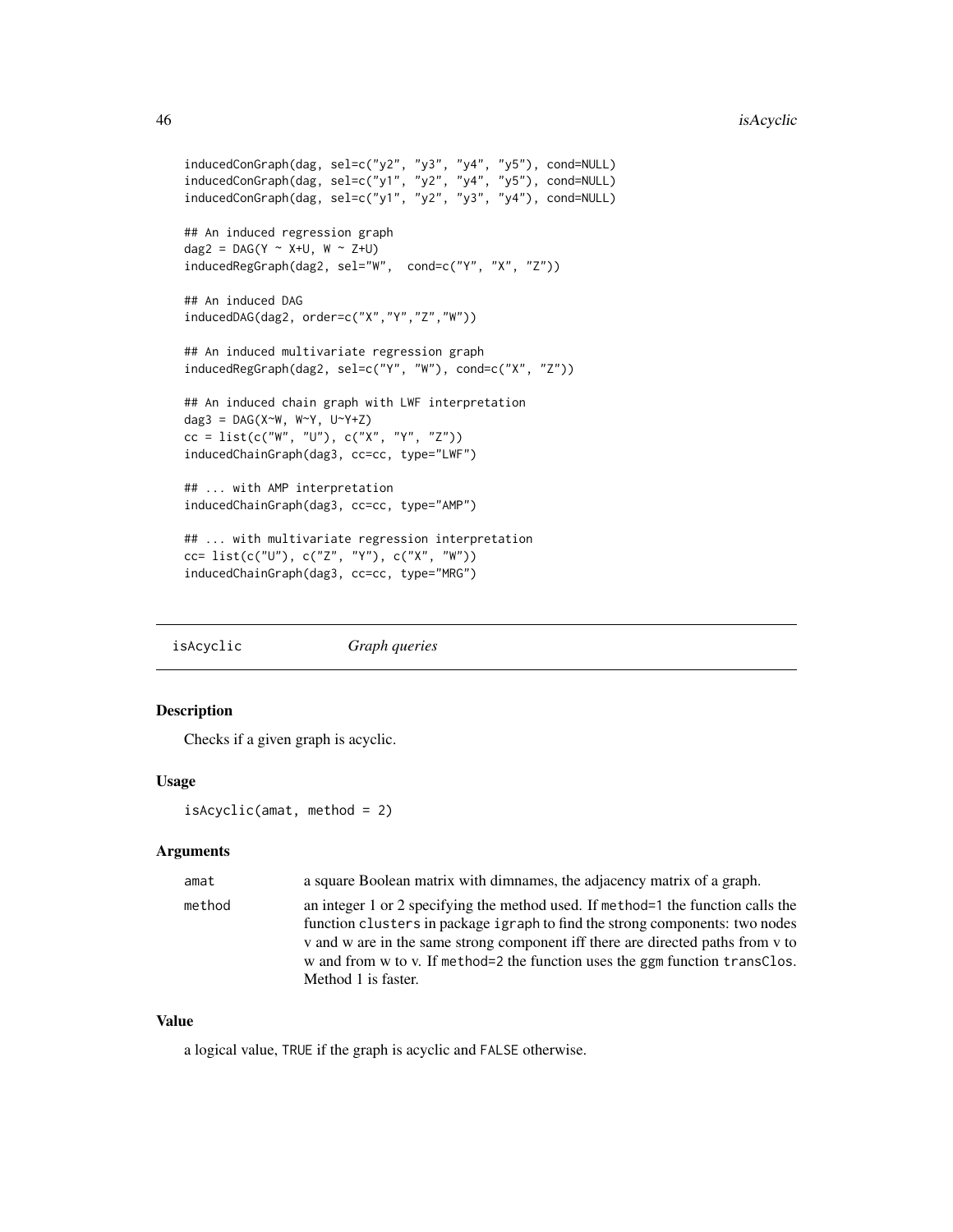#### $isADMG$  and  $47$

## Author(s)

David Edwards, Giovanni M. Marchetti

# References

Aho, A.V., Hopcroft, J.E. \& Ullman, J.D. (1983). *Data structures and algorithms.* Reading: Addison-Wesley.

# Examples

```
## A cyclic graph
d \leftarrow matrix(0,3,3)rownames(d) <- colnames(d) <- c("x", "y", "z")
d["x","y"] <- d["y", "z"] <- d["z", "x"] <- 1
## Test if the graph is acyclic
isAcyclic(d)
isAcyclic(d, method = 1)
```
<span id="page-46-0"></span>isADMG *Acyclic directed mixed graphs*

#### Description

Check if it is an adjacency matrix of an ADMG

## Usage

isADMG(amat)

#### Arguments

amat

## Details

Checks if the following conditions must hold: (i) no undirected edge meets an arrowhead; (ii) no directed cycles;

### Value

A logical value, TRUE if it is an ancestral graph and FALSE otherwise.

## Author(s)

Giovanni M. Marchetti, Mathias Drton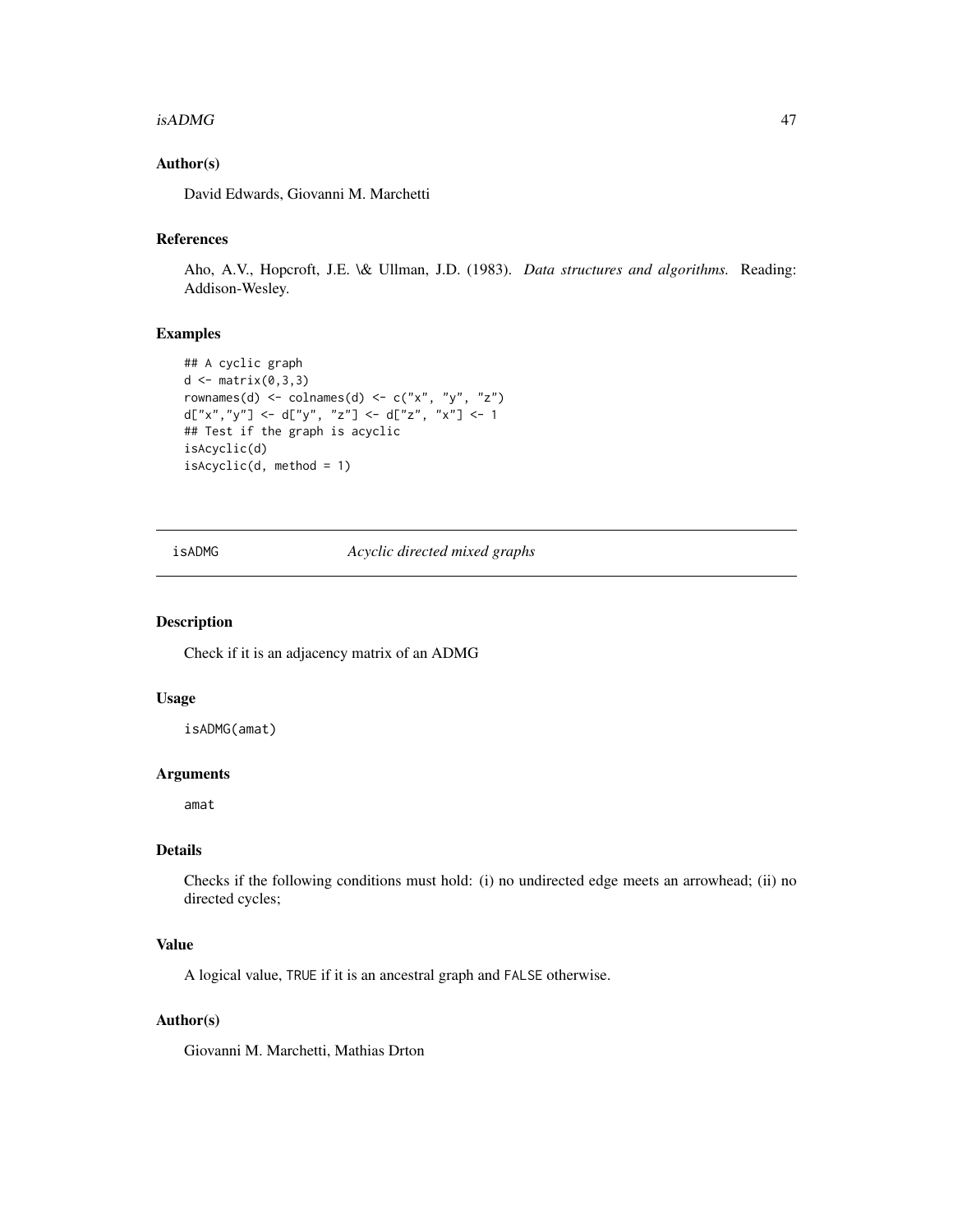### References

Richardson, T. S. and Spirtes, P. (2002). Ancestral Graph Markov Models. *Annals of Statistics*, 30(4), 962–1030.

### See Also

[makeMG](#page-51-0), [isADMG](#page-46-0)

#### Examples

```
## Examples from Richardson and Spirtes (2002)
a1 <- makeMG(dg=DAG(a~b, b~d, d~c), bg=UG(~a*c))
isADMG(a1) # Not an AG. (a2) p.969a2 <- makeMG(dg=DAG(b ~ a, d~c), bg=UG(~a*c+c*b+b*d)) \qquad # Fig. 3 (b1) p.969
isADMG(a2)
```
isAG *Ancestral graph*

#### Description

Check if it is an adjacency matrix of an ancestral graph

#### Usage

isAG(amat)

#### Arguments

amat

## Details

Checks if the following conditions must hold: (i) no undirected edge meets an arrowhead; (ii) no directed cycles; (iii) spouses cannot be ancestors. For details see Richardson and Spirtes (2002).

# Value

A logical value, TRUE if it is an ancestral graph and FALSE otherwise.

### Author(s)

Giovanni M. Marchetti, Mathias Drton

## References

Richardson, T. S. and Spirtes, P. (2002). Ancestral Graph Markov Models. *Annals of Statistics*, 30(4), 962–1030.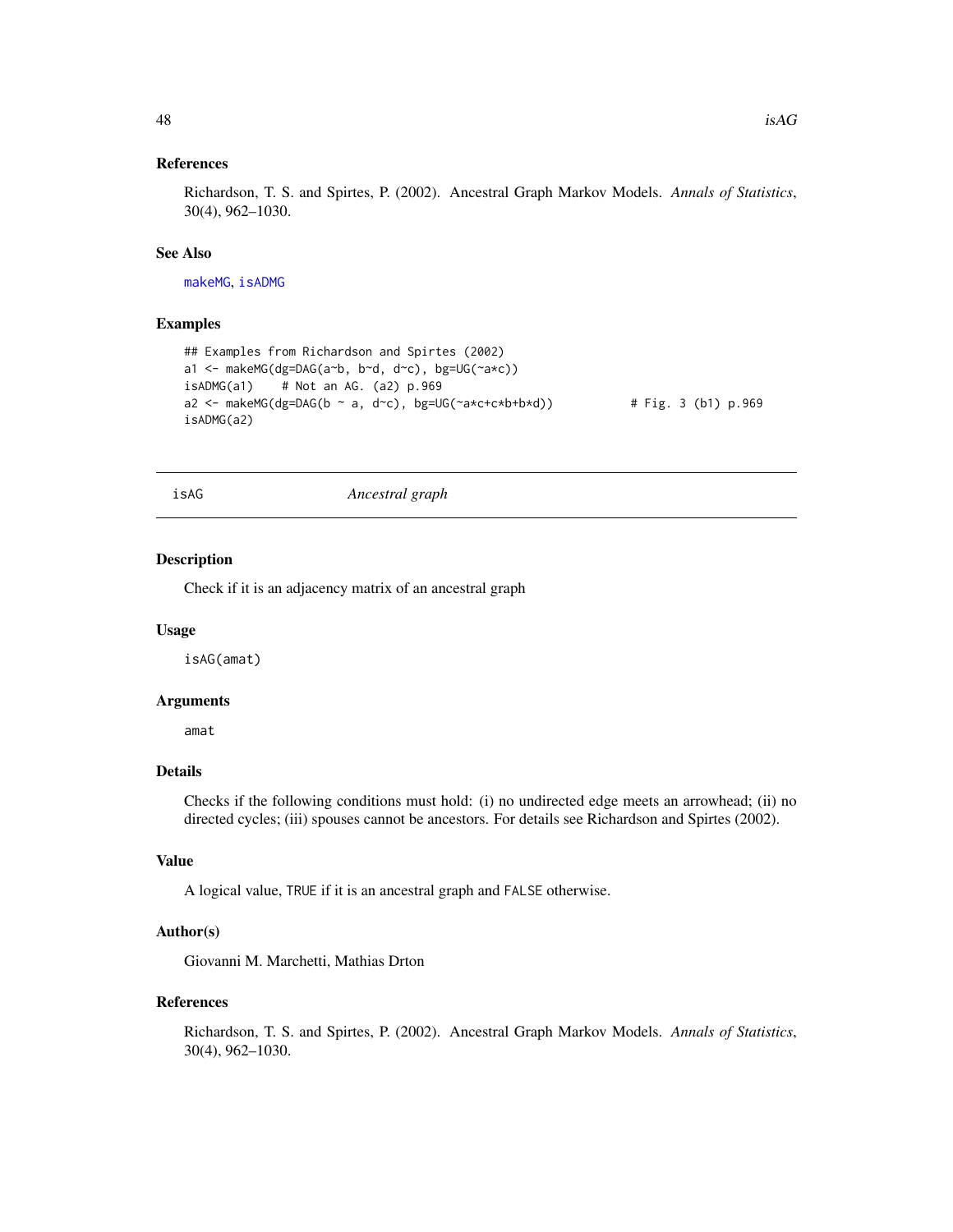#### isGident **49**

## See Also

[makeMG](#page-51-0), [isADMG](#page-46-0)

## Examples

```
## Examples from Richardson and Spirtes (2002)
a1 <- makeMG(dg=DAG(a~b, b~d, d~c), bg=UG(~a*c))
isAG(a1) # Not an AG. (a2) p.969
a2 <- makeMG(dg=DAG(b ~ a, d~c), bg=UG(~a*c+c*b+b*d)) # Fig. 3 (b1) p.969
isAG(a2)
```
# <span id="page-48-0"></span>isGident *G-identifiability of an UG*

### Description

Tests if an undirected graph is G-identifiable.

### Usage

isGident(amat)

### Arguments

amat a symmetric matrix with dimnames representing the adjacency matrix of an undirected graph

## Details

An undirected graph is said G-identifiable if every connected component of the complementary graph contains an odd cycle (Stanghellini and Wermuth, 2005). See also Tarantola and Vicard (2002).

### Value

a logical value, TRUE if the graph is G-identifiable and FALSE if it is not.

## Author(s)

Giovanni M. Marchetti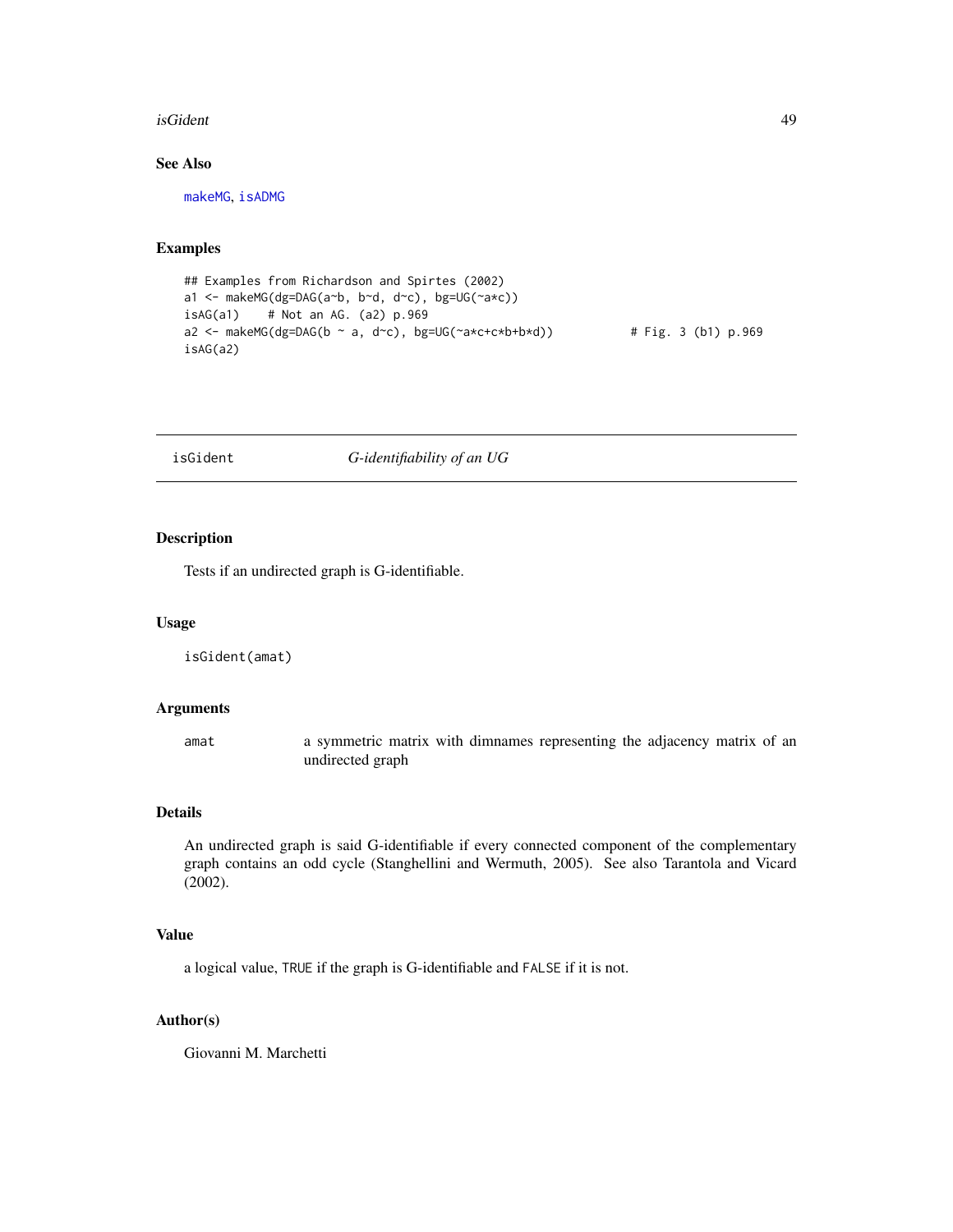### References

Stanghellini, E. \& Wermuth, N. (2005). On the identification of path-analysis models with one hidden variable. *Biometrika*, 92(2), 337-350.

Stanghellini, E. (1997). Identification of a single-factor model using graphical Gaussian rules. *Biometrika*, 84, 241–244.

Tarantola, C. \& Vicard, P. (2002). Spanning trees and identifiability of a single-factor model. *Statistical Methods \& Applications*, 11, 139–152.

Vicard, P. (2000). On the identification of a single-factor model with correlated residuals. *Biometrika*, 87, 199–205.

### See Also

[UG](#page-86-0), [cmpGraph](#page-12-0), [cycleMatrix](#page-15-0)

# Examples

```
## A not G-identifiable UG
G1 <- UG( ~ a *b + u * v)isGident(G1)
## G-identifiable UG
G2 \le - \text{UG}(\sim a + b + u \star v)isGident(G2)
## G-identifiable UG
G3 <- cmpGraph(UG(~a*b*c+x*y*z))
isGident(G3)
```
MAG *Maximal ancestral graph*

### Description

MAG generates and plots maximal ancestral graphs after marginalisation and conditioning.

#### Usage

```
MAG(amat,M=c(),C=c(),showmat=TRUE,plot=FALSE, plotfun = plotGraph, ...)
```
#### Arguments

| amat    | An adjacency matrix, or a graph that can be a graph NEL or an igraph object<br>or a vector of length $3e$ , where e is the number of edges of the graph, that is a<br>sequence of triples (type, nodellabel, node2label). The type of edge can be "a"<br>(arrows from node1 to node2), "b" (arcs), and "1" (lines). |
|---------|---------------------------------------------------------------------------------------------------------------------------------------------------------------------------------------------------------------------------------------------------------------------------------------------------------------------|
| м       | A subset of the node set of a that is going to be marginalized over                                                                                                                                                                                                                                                 |
| C.      | Another disjoint subset of the node set of a that is going to be conditioned on.                                                                                                                                                                                                                                    |
| showmat | A logical value. TRUE (by default) to print the generated matrix.                                                                                                                                                                                                                                                   |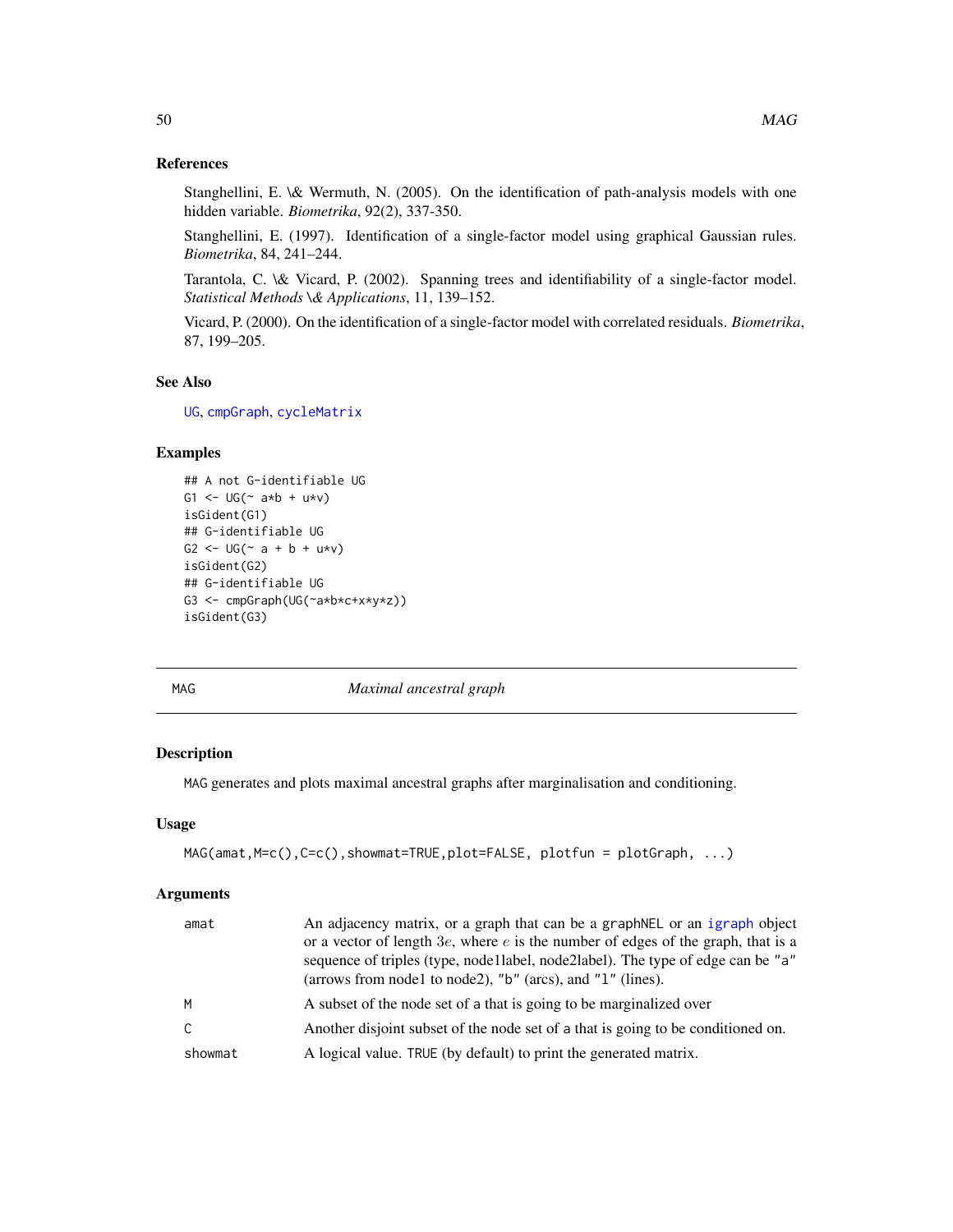| plot                    | A logical value, FALSE (by default). TRUE to plot the generated graph.                           |
|-------------------------|--------------------------------------------------------------------------------------------------|
| plotfun                 | Function to plot the graph when plot $==$ TRUE. Can be plot Graph (the default)<br>or drawGraph. |
| $\cdot$ $\cdot$ $\cdot$ | Further arguments passed to plot fun.                                                            |

## Details

This function uses the functions [AG](#page-3-0) and [Max](#page-57-0).

#### Value

A matrix that consists 4 different integers as an  $ij$ -element: 0 for a missing edge between i and j, 1 for an arrow from i to j, 10 for a full line between i and j, and 100 for a bi-directed arrow between i and  $j$ . These numbers are added to be associated with multiple edges of different types. The matrix is symmetric w.r.t full lines and bi-directed arrows.

### Author(s)

Kayvan Sadeghi

### References

Richardson, T. S. and Spirtes, P. (2002). Ancestral graph Markov models. *Annals of Statistics*, 30(4), 962-1030.

Sadeghi, K. (2011). Stable classes of graphs containing directed acyclic graphs. *Submitted*.

Sadeghi, K. and Lauritzen, S.L. (2011). Markov properties for loopless mixed graphs. *Submitted*. URL <http://arxiv.org/abs/1109.5909>.

### See Also

[AG](#page-3-0), [Max](#page-57-0), [MRG](#page-58-0), [MSG](#page-61-0)

## Examples

```
ex<-matrix(c(0,0,0,0,0,0,0,0,0,0,0,0,0,0,0,0, ##The adjacency matrix of a DAG
             0,0,0,0,0,0,0,0,0,0,0,0,0,0,0,0,
             1,1,0,0,0,0,0,0,0,0,0,0,0,0,0,0,
             0,0,0,0,0,0,0,0,0,0,0,0,0,0,0,0,
             0,0,0,1,0,0,0,0,0,0,0,0,0,0,0,0,
             0,1,0,0,1,0,0,0,0,0,0,0,0,0,0,0,
             0,0,0,0,0,0,0,0,0,0,0,0,0,0,0,0,
             0,0,0,0,0,0,0,0,0,0,0,0,0,0,0,0,
             0,0,0,0,0,0,1,1,0,0,0,0,0,0,0,0,
             0,0,0,0,0,0,0,1,0,0,0,0,0,0,0,0,
             0,0,0,0,1,0,1,0,1,1,0,0,0,0,0,0,
             1,0,0,0,0,0,0,0,0,0,0,0,0,0,0,0,
             0,0,0,0,0,0,0,0,0,1,0,1,0,0,0,0,
             0,0,0,0,0,0,0,0,0,0,0,0,0,0,0,0,
             1,0,0,0,0,0,0,0,0,0,0,0,0,1,0,0,
             0,0,0,0,0,0,0,0,0,0,0,1,0,1,0,0), 16, 16, byrow = TRUE)
```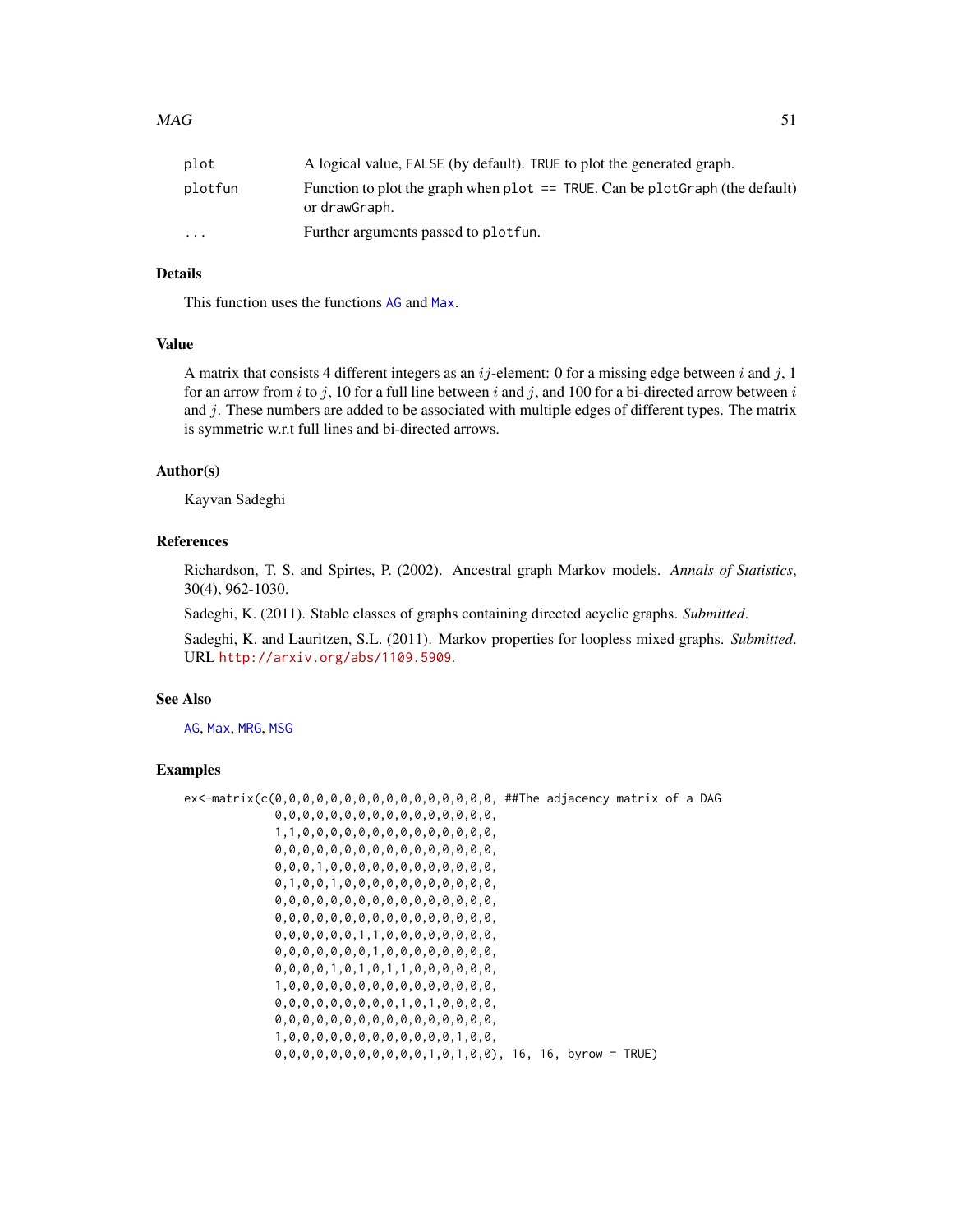```
M \leftarrow c(3, 5, 6, 15, 16)C \leq -c(4,7)MAG(ex, M, C, plot=TRUE)
###################################################
H <- matrix(c(0,100,1,0,100,0,100,0,0,100,0,100,0,1,100,0),4,4)
Max(H)
```
<span id="page-51-0"></span>

makeMG *Mixed Graphs*

## **Description**

Defines a loopless mixed graph from the directed, undirected and undirected components.

#### Usage

 $makeMG(dg = NULL, ug = NULL, bg = NULL)$ 

# Arguments

| dg | the adjacency matrix of a directed graph specifying the arrows of the mixed<br>graph.              |
|----|----------------------------------------------------------------------------------------------------|
| ug | the adjacency matrix of an undirected graph specifying the lines of the mixed<br>graph.            |
| bg | the adjacency matrix of an undirected graph specifying the bidirected edges of<br>the mixed graph. |

#### Details

A loopless mixed graph is a mixed graph with three types of edges: undirected, directed and bidirected edges. Note that the three adjacency matrices must have labels and may be defined using the functions DG, DAG or UG. The adjacency matrices of the undirected graphs may be just symmetric Boolean matrices.

## Value

a square matrix obtained by combining the three graph components into an adjacency matrix of a mixed graph. The matrix consists of 4 different integers as an  $ij$ -element: 0 for a missing edge between i and j, 1 for an arrow from i to j, 10 for a full line between i and j, and 100 for a bidirected arrow between  $i$  and  $j$ . These numbers are added to be associated with multiple edges of different types. The matrix is symmetric w.r.t full lines and bi-directed arrows.

## Author(s)

Giovanni M. Marchetti, Mathias Drton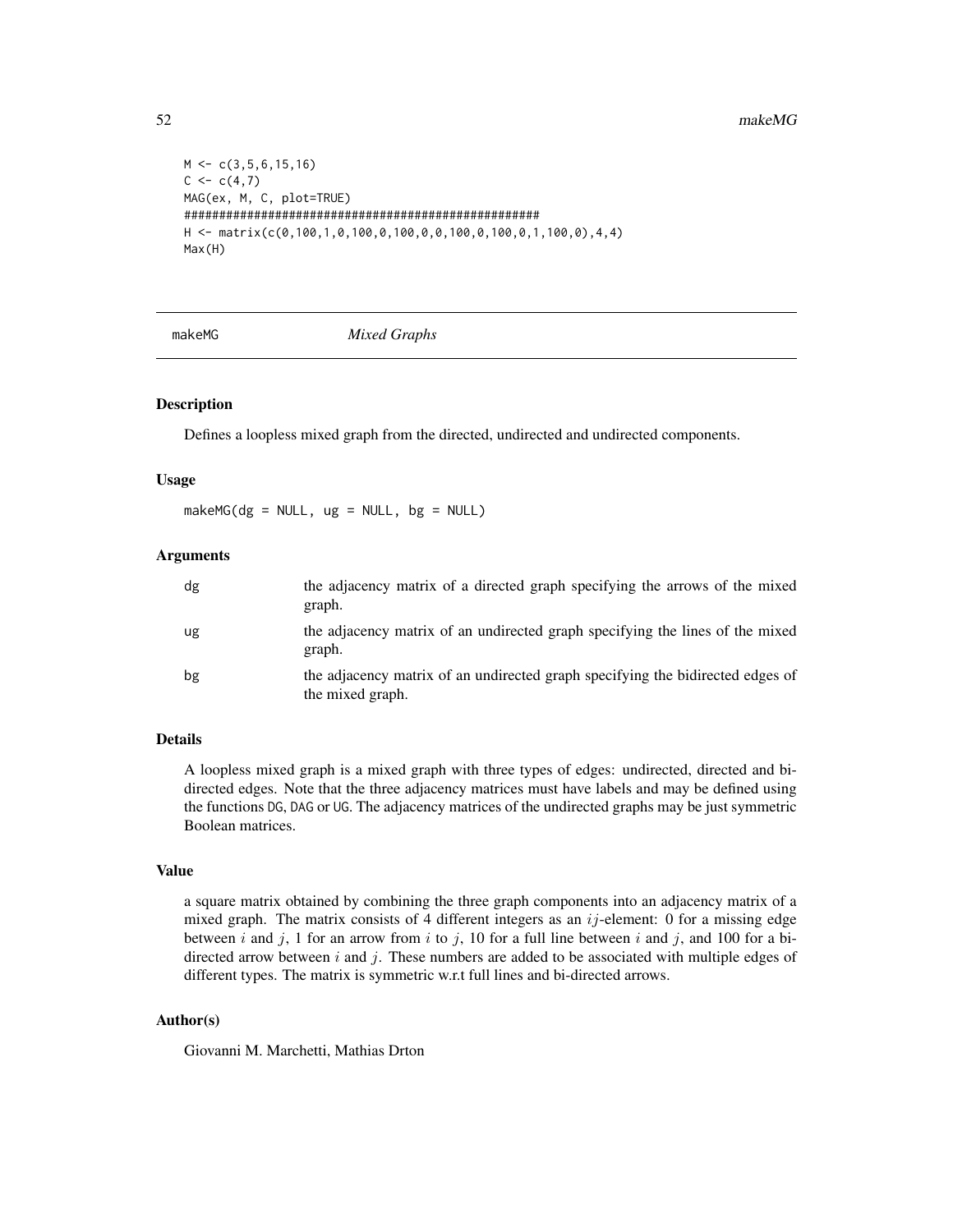# marg.param 53

#### References

Richardson, T. S. and Spirtes, P. (2002). Ancestral Graph Markov Models. *Annals of Statistics*, 30(4), 962–1030.

### See Also

[UG](#page-86-0), [DAG](#page-16-0)

### Examples

```
## Examples from Richardson and Spirtes (2002)
a1 <- makeMG(dg=DAG(a~b, b~d, d~c), bg=UG(~a*c))
isAG(a1) # Not an AG. (a2) p.969
a2 <- makeMG(dg=DAG(b ~ a, d~c), bg=UG(~a*c+c*b+b*d)) \qquad # Fig. 3 (b1) p.969
isAG(a1)
a3 <- makeMG(ug = UG(\sim a*c), dg=DAG(b \sim a, d\simc), bg=UG(\sim b*d)) # Fig. 3 (b2) p.969
a5 <- makeMG(bg=UG(~alpha*beta+gamma*delta), dg=DAG(alpha~gamma,
delta~beta)) # Fig. 6 p. 973
## Another Example
a4 <- makeMG(ug=UG(~y0*y1), dg=DAG(y4~y2, y2~y1), bg=UG(~y2*y3+y3*y4))
## A mixed graphs with double edges.
mg \le makeMG(dg = DG(Y \sim X, Z\simW, W\simZ, Q\simX), ug = UG(\simX\starQ),
bg = UG(~ Y*X+X*Q+Q*W + Y*Z) )
## Chronic pain data: a regression graph
chronic.pain <- makeMG(dg = DAG(Y \sim Za, Za \sim Zb + A, Xa \sim Xb,
Xb \sim U+V, U \sim A + V, Zb \sim B, A \sim B), bg = UG(\sim Za+Xa + Zb+Xb)
```
<span id="page-52-0"></span>marg.param *Link function of marginal log-linear parameterization*

### Description

Provides the contrast and marginalization matrices for the marginal parametrization of a probability vector.

#### Usage

marg.param(lev, type)

#### Arguments

| lev  | Integer vector containing the number of levels of each variable.                                                                                                                                            |
|------|-------------------------------------------------------------------------------------------------------------------------------------------------------------------------------------------------------------|
| type | A character vector with elements "1", "g", "c", or "r" indicating the type of<br>logit. The meaning is as follows: "g" for global, "c" for continuation, "r" for<br>reverse continuation and "1" for local. |
|      |                                                                                                                                                                                                             |

#### Details

See Bartolucci, Colombi and Forcina (2007).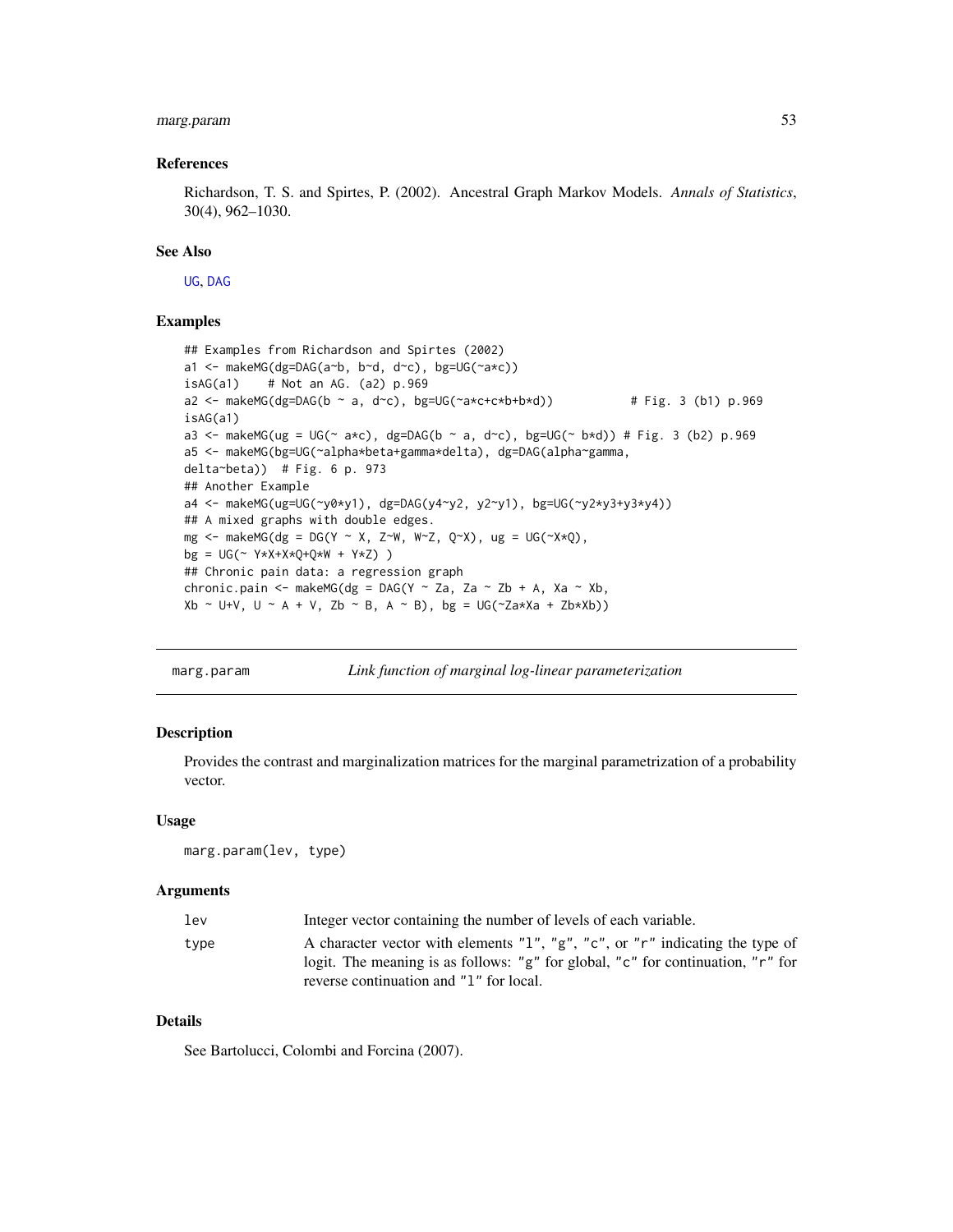# Value

| ⌒<br>J | Matrix of constrasts (the first sum(lev)-length(r) elements are referred to<br>univariate logits) |
|--------|---------------------------------------------------------------------------------------------------|
|        | Marginalization matrix with elements 0 and 1.                                                     |
|        | Corresponding design matrix for the corresponding log-linear model.                               |

# Note

Assumes that the vector of probabilities is in inv lex order. The interactions are returned in order of dimension, like e.g., 1, 2, 3, 12, 13, 23, 123.

### Author(s)

Francesco Bartolucci, Antonio Forcina, Giovanni M. Marchetti

# References

Bartolucci, F., Colombi, R. and Forcina, A. (2007). An extended class of marginal link functions for modelling contingency tables by equality and inequality constraints. Statist. Sinica 17, 691-711.

### See Also

[mat.mlogit](#page-56-0)

## Examples

marg.param(c(3,3), c("l", "g"))

<span id="page-53-0"></span>MarkEqMag *Markov equivalence of maximal ancestral graphs*

# Description

MarkEqMag determines whether two MAGs are Markov equivalent.

#### Usage

```
MarkEqMag(amat, bmat)
```
#### Arguments

| amat | An adjacency matrix of a MAG, or a graph that can be a graph NEL or an igraph         |
|------|---------------------------------------------------------------------------------------|
|      | object or a vector of length $3e$ , where e is the number of edges of the graph, that |
|      | is a sequence of triples (type, node llabel, node 2 label). The type of edge can be   |
|      | "a" (arrows from node1 to node2), "b" (arcs), and "1" (lines).                        |
| bmat | The same as amat.                                                                     |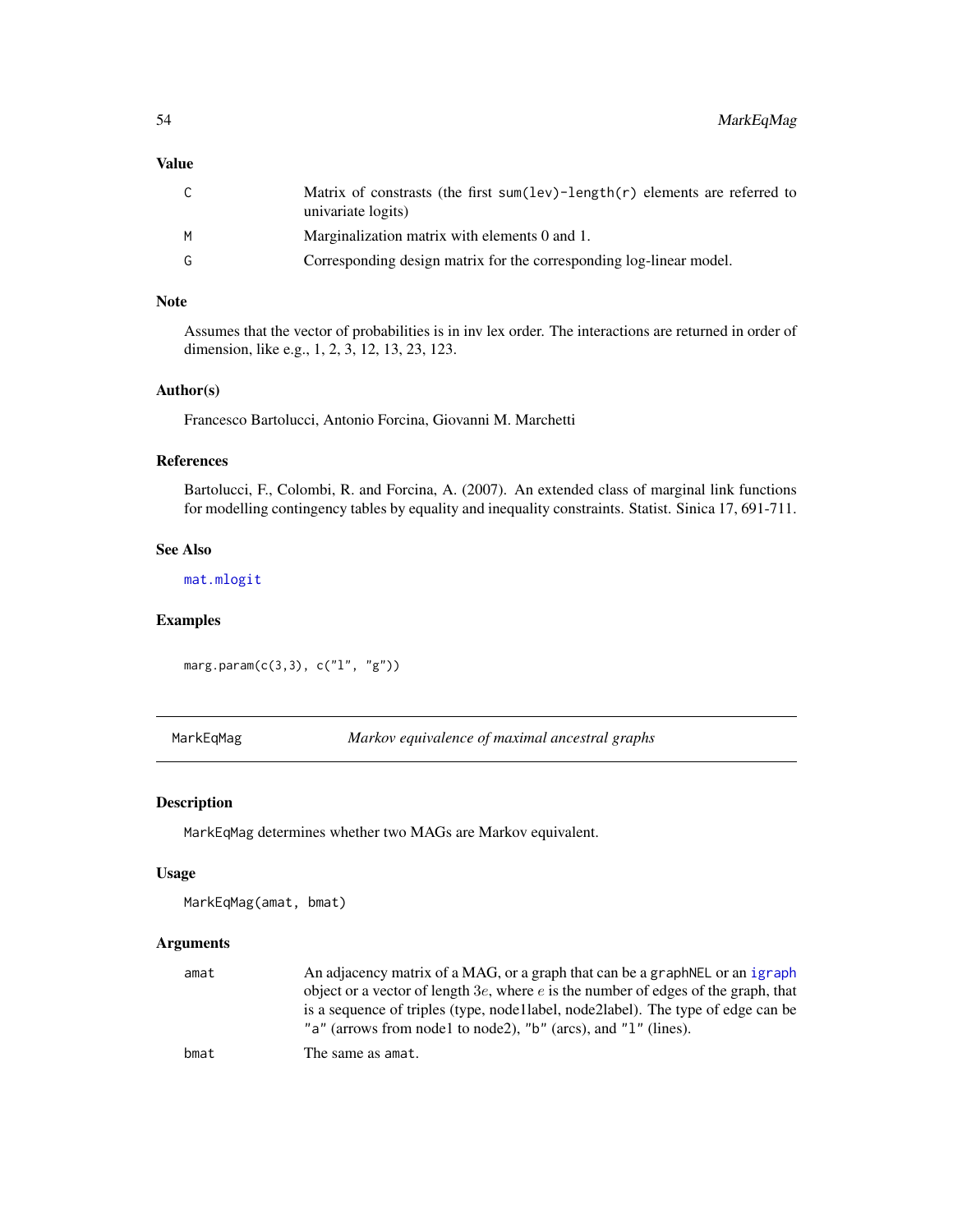# MarkEqRcg 55

# Details

The function checks whether the two graphs have the same skeleton and colliders with order.

### Value

"Markov Equivalent" or "NOT Markov Equivalent".

# Author(s)

Kayvan Sadeghi

# References

Ali, R.A., Richardson, T.S. and Spirtes, P. (2009) Markov equivalence for ancestral graphs. *Annals of Statistics*, 37(5B),2808-2837.

#### See Also

[MarkEqRcg](#page-54-0), [msep](#page-60-0)

### Examples

```
H1<-matrix( c(0,100, 0, 0,
        100, 0,100, 0,
              0,100, 0,100,
              0, 1,100, 0), 4, 4)
H2<-matrix(c(0,0,0,0,1,0,100,0,0,100,0,100,0,1,100,0),4,4)
H3<-matrix(c(0,0,0,0,1,0,0,0,0,1,0,100,0,1,100,0),4,4)
MarkEqMag(H1,H2)
MarkEqMag(H1,H3)
MarkEqMag(H2,H3)
```
<span id="page-54-0"></span>MarkEqRcg *Markov equivalence for regression chain graphs.*

### Description

MarkEqMag determines whether two RCGs (or subclasses of RCGs) are Markov equivalent.

#### Usage

```
MarkEqRcg(amat, bmat)
```
### Arguments

| amat | An adjacency matrix of an RCG or a graph that can be a graph NEL or an igraph         |
|------|---------------------------------------------------------------------------------------|
|      | object or a vector of length $3e$ , where e is the number of edges of the graph, that |
|      | is a sequence of triples (type, node llabel, node 2 label). The type of edge can be   |
|      | "a" (arrows from node1 to node2), "b" (arcs), and " $1$ " (lines).                    |
| bmat | The same as amat.                                                                     |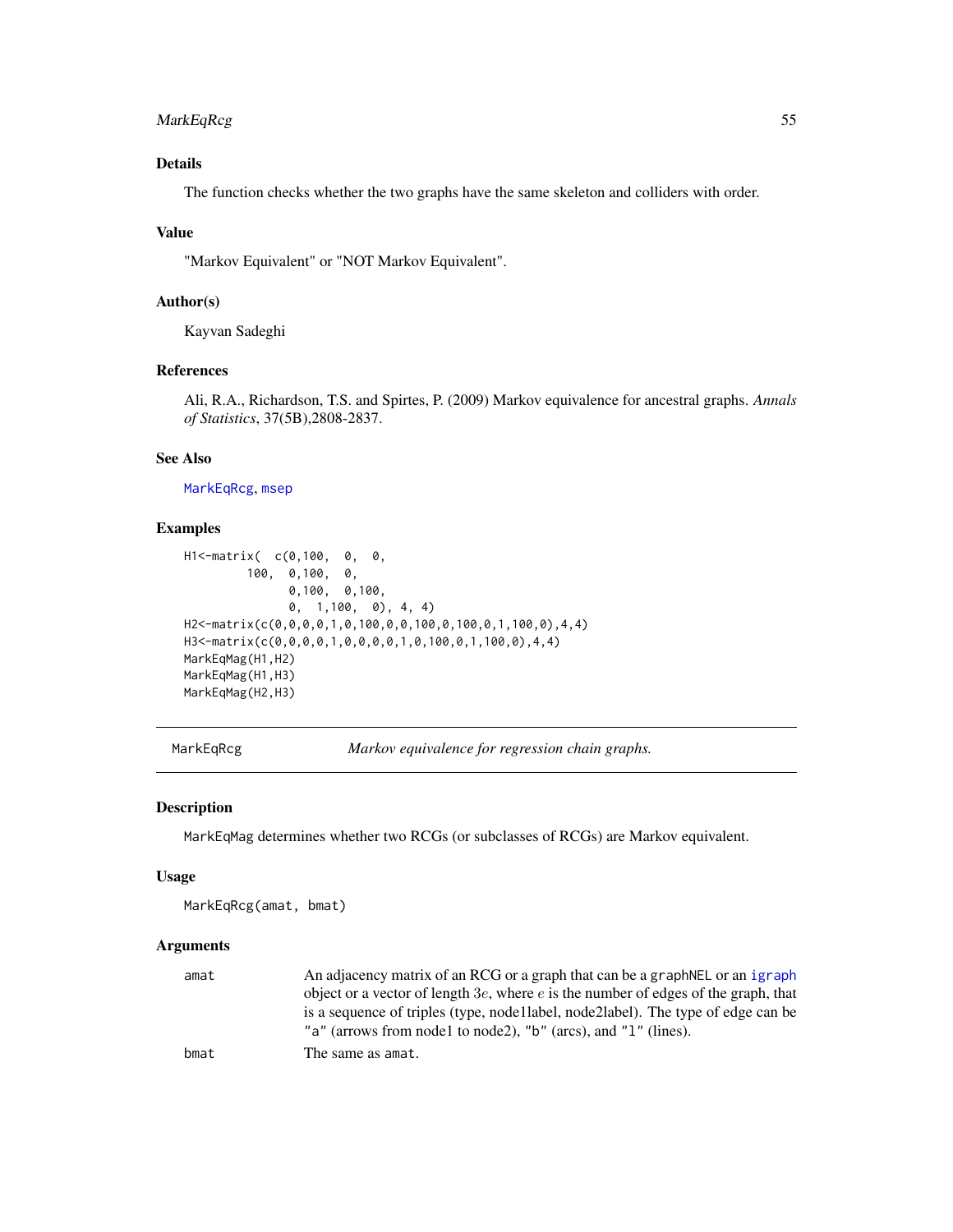# Details

The function checks whether the two graphs have the same skeleton and unshielded colliders.

### Value

"Markov Equivalent" or "NOT Markov Equivalent".

## Author(s)

Kayvan Sadeghi

# References

Wermuth, N. and Sadeghi, K. (2011). Sequences of regressions and their independences. *TEST*, To appear. <http://arxiv.org/abs/1103.2523>.

## See Also

[MarkEqMag](#page-53-0), [msep](#page-60-0)

### Examples

```
H1<-matrix(c(0,100,0,0,0,100,0,100,0,0,0,100,0,0,0,1,0,0,0,100,0,0,1,100,0),5,5)
H2<-matrix(c(0,0,0,0,0,1,0,1,0,0,0,0,0,0,0,1,0,0,0,100,0,0,1,100,0),5,5)
H3<-matrix(c(0,0,0,0,0,1,0,1,0,0,0,0,0,0,0,1,0,0,0,0,0,0,1,1,0),5,5)
#MarkEqRcg(H1,H2)
#MarkEqRcg(H1,H3)
#MarkEqRcg(H2,H3)
```
marks *Mathematics marks*

# Description

Examination marks of 88 students in five subjects.

## Usage

data(marks)

## Format

A data frame with 88 observations on the following 5 variables.

mechanics a numeric vector, mark in Mechanics

vectors a numeric vector, mark in Vectors

algebra a numeric vector, mark in Algebra

analysis a numeric vector, mark in Analysis

statistics a numeric vector, mark in Statistics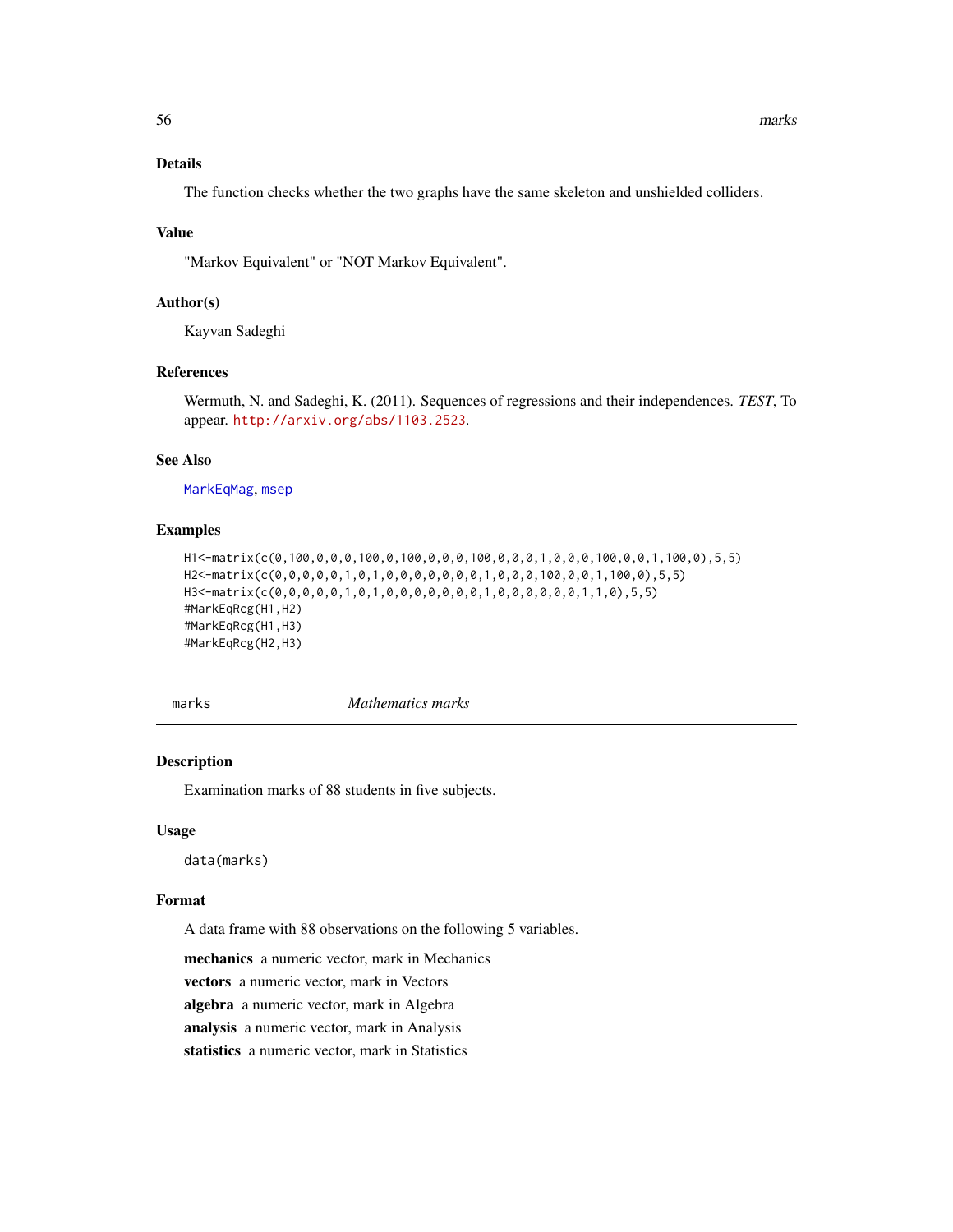# mat.mlogit 57

# Details

Mechanics and Vectors were closed book examinations. Algebra, Analysis and Statistics were open book examinations.

## Source

Mardia, K.V., Kent, J.T. and Bibby, (1979). *Multivariate analysis*. London: Academic Press.

## References

Whittaker, J. (1990). *Graphical models in applied multivariate statistics*. Chichester: Wiley.

# Examples

data(marks) pairs(marks)

## <span id="page-56-0"></span>mat.mlogit *Multivariate logistic parametrization*

## Description

Find matrices C and M of e binary multivariate logistic parameterization.

# Usage

 $mat.mlogit(d, P = powerset(1:d))$ 

# Arguments

| A positive integer, the number of binary responses.                                    |
|----------------------------------------------------------------------------------------|
| A list of vectors of integers specifying margins. For instance $list(1, 2, c(1, 2))$ . |
| Default: the power set of $1: d$ .                                                     |

# Details

The power set is in the order of dimensions of the sets.

### Value

| С | A contrast matrix.        |
|---|---------------------------|
|   | A marginalization matrix. |

# Author(s)

Giovanni M. Marchetti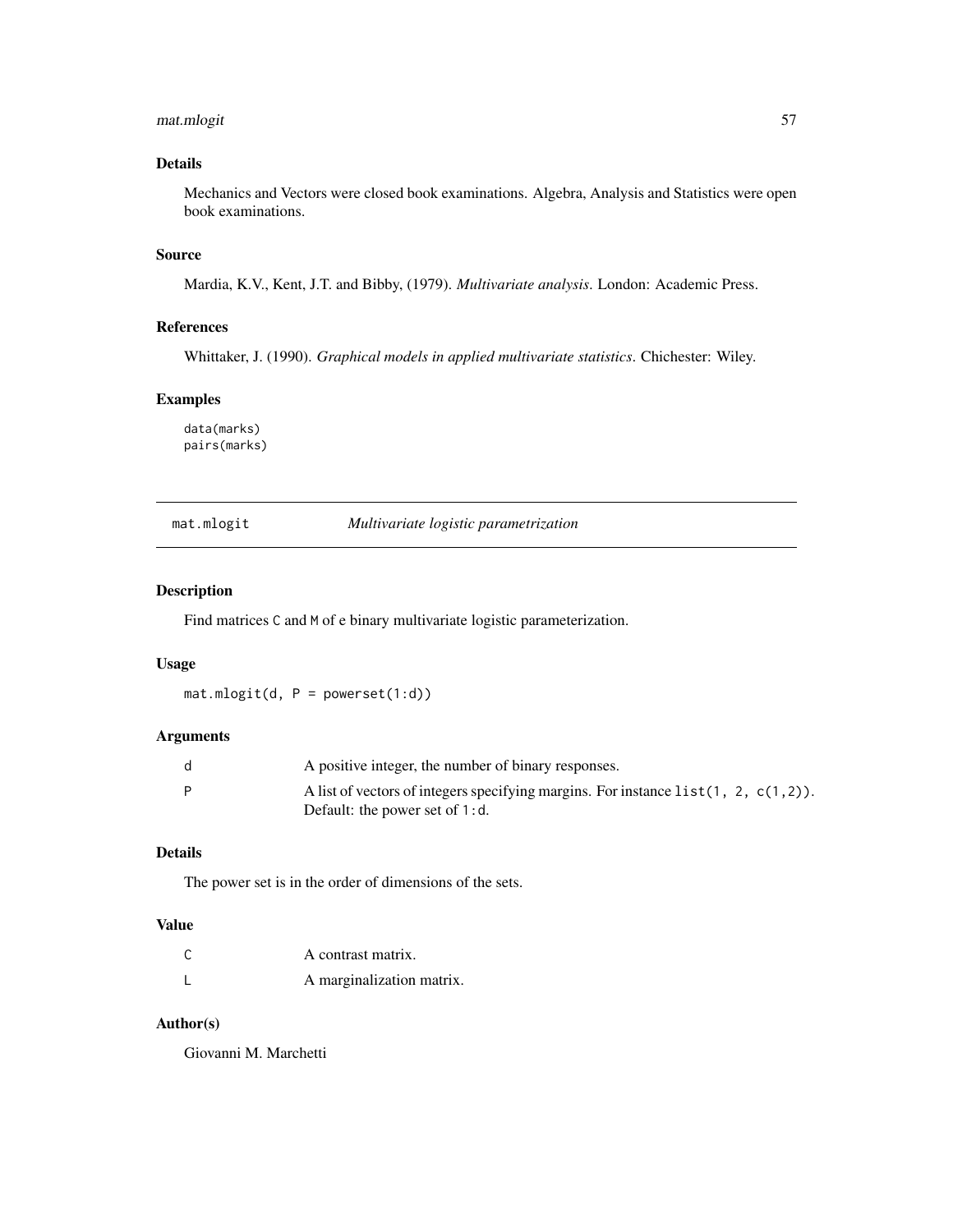## References

Glonek, G. J. N. and McCullagh, P. (1995). Multivariate logistic models. Journal of the Royal Statistical Society, Ser. B 57, 533-546.

### See Also

[binomial,](#page-0-0) [marg.param](#page-52-0)

## Examples

mat.mlogit(2)

<span id="page-57-0"></span>Max *Maximisation for graphs*

#### Description

Max generates a maximal graph that induces the same independence model from a non-maximal graph.

### Usage

Max(amat)

### Arguments

amat An adjacency matrix, or a graph that can be a graphNEL or an [igraph](#page-0-0) object or a vector of length  $3e$ , where  $e$  is the number of edges of the graph, that is a sequence of triples (type, node1label, node2label). The type of edge can be "a" (arrows from node1 to node2), "b" (arcs), and "l" (lines).

## Details

Max looks for non-adjacent pais of nodes that are connected by primitive inducing paths, and connect such pairs by an appropriate edge.

### Value

A matrix that consists 4 different integers as an  $ij$ -element: 0 for a missing edge between i and j, 1 for an arrow from i to j, 10 for a full line between i and j, and 100 for a bi-directed arrow between i and j. These numbers are added to be associated with multiple edges of different types. The matrix is symmetric w.r.t full lines and bi-directed arrows.

## Author(s)

Kayvan Sadeghi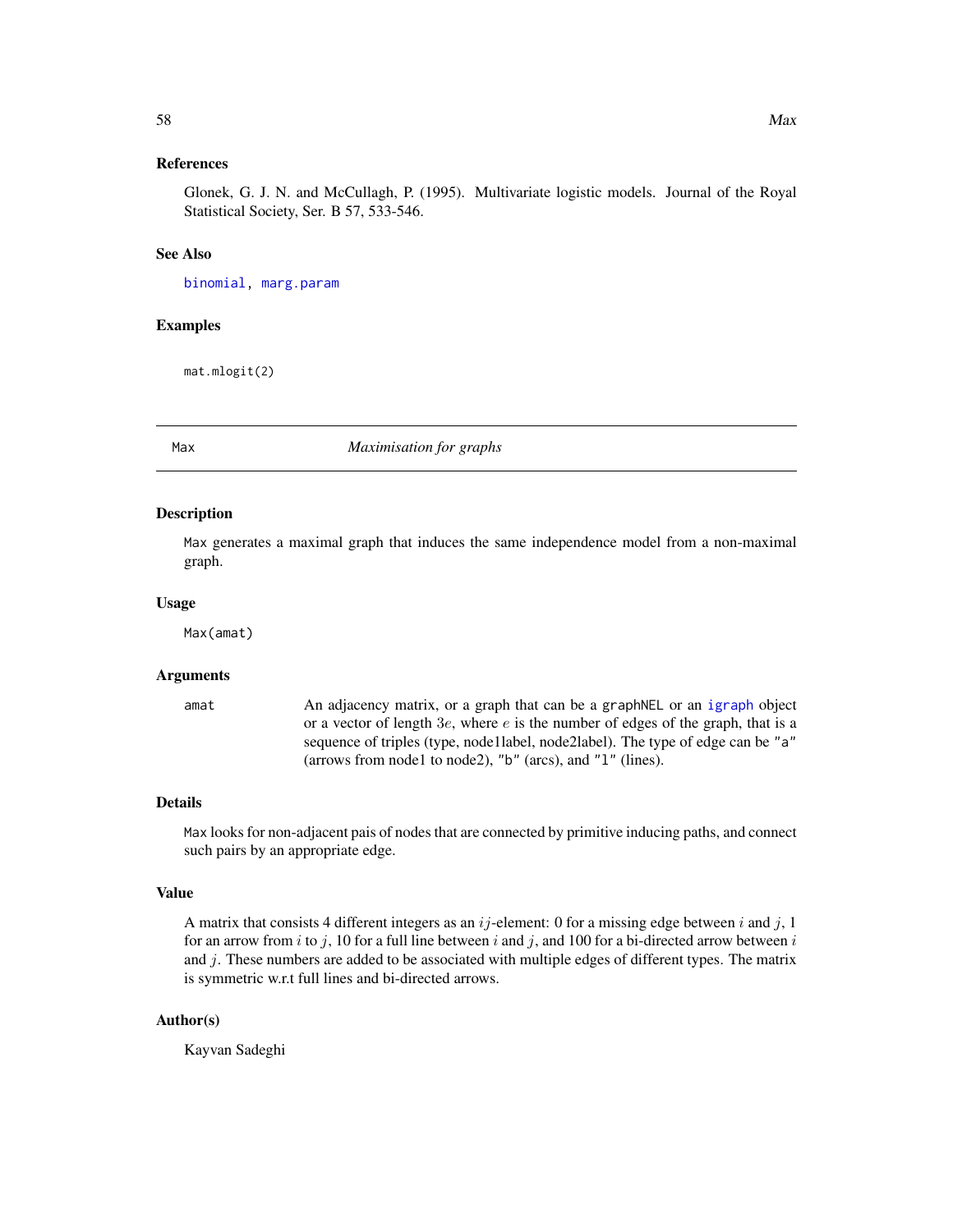### $MRG$  59

# References

Richardson, T.S. and Spirtes, P. (2002). Ancestral graph Markov models. *Annals of Statistics*, 30(4), 962-1030.

Sadeghi, K. and Lauritzen, S.L. (2011). Markov properties for loopless mixed graphs. *Submitted*. <http://arxiv.org/abs/1109.5909>.

# See Also

[MAG](#page-49-0), [MRG](#page-58-0), [msep](#page-60-0), [MSG](#page-61-0)

## Examples

```
H <- matrix(c( 0,100, 1, 0,
         100, 0,100, 0,
          0,100, 0,100,
           0, 1,100, 0), 4, 4)
Max(H)
```
<span id="page-58-0"></span>MRG *Maximal ribbonless graph*

# Description

MRG generates and plots maximal ribbonless graphs (a modification of MC graph to use m-separation) after marginalisation and conditioning.

### Usage

```
MRG(amat,M=c(),C=c(),showmat=TRUE,plot=FALSE, plotfun = plotGraph, ...)
```
## Arguments

| amat    | An adjacency matrix, or a graph that can be a graphNEL or an igraph object<br>or a vector of length $3e$ , where $e$ is the number of edges of the graph, that is a<br>sequence of triples (type, node llabel, node 2 label). The type of edge can be "a"<br>(arrows from node1 to node2), "b" (arcs), and "1" (lines). |
|---------|-------------------------------------------------------------------------------------------------------------------------------------------------------------------------------------------------------------------------------------------------------------------------------------------------------------------------|
| M       | A subset of the node set of a that is going to be marginalized over                                                                                                                                                                                                                                                     |
| C       | Another disjoint subset of the node set of a that is going to be conditioned on.                                                                                                                                                                                                                                        |
| showmat | A logical value. TRUE (by default) to print the generated matrix.                                                                                                                                                                                                                                                       |
| plot    | A logical value, FALSE (by default). TRUE to plot the generated graph.                                                                                                                                                                                                                                                  |
| plotfun | Function to plot the graph when $plot = = TRUE$ . Can be $plotGraph$ (the default)<br>or drawGraph.                                                                                                                                                                                                                     |
| .       | Further arguments passed to plotfun.                                                                                                                                                                                                                                                                                    |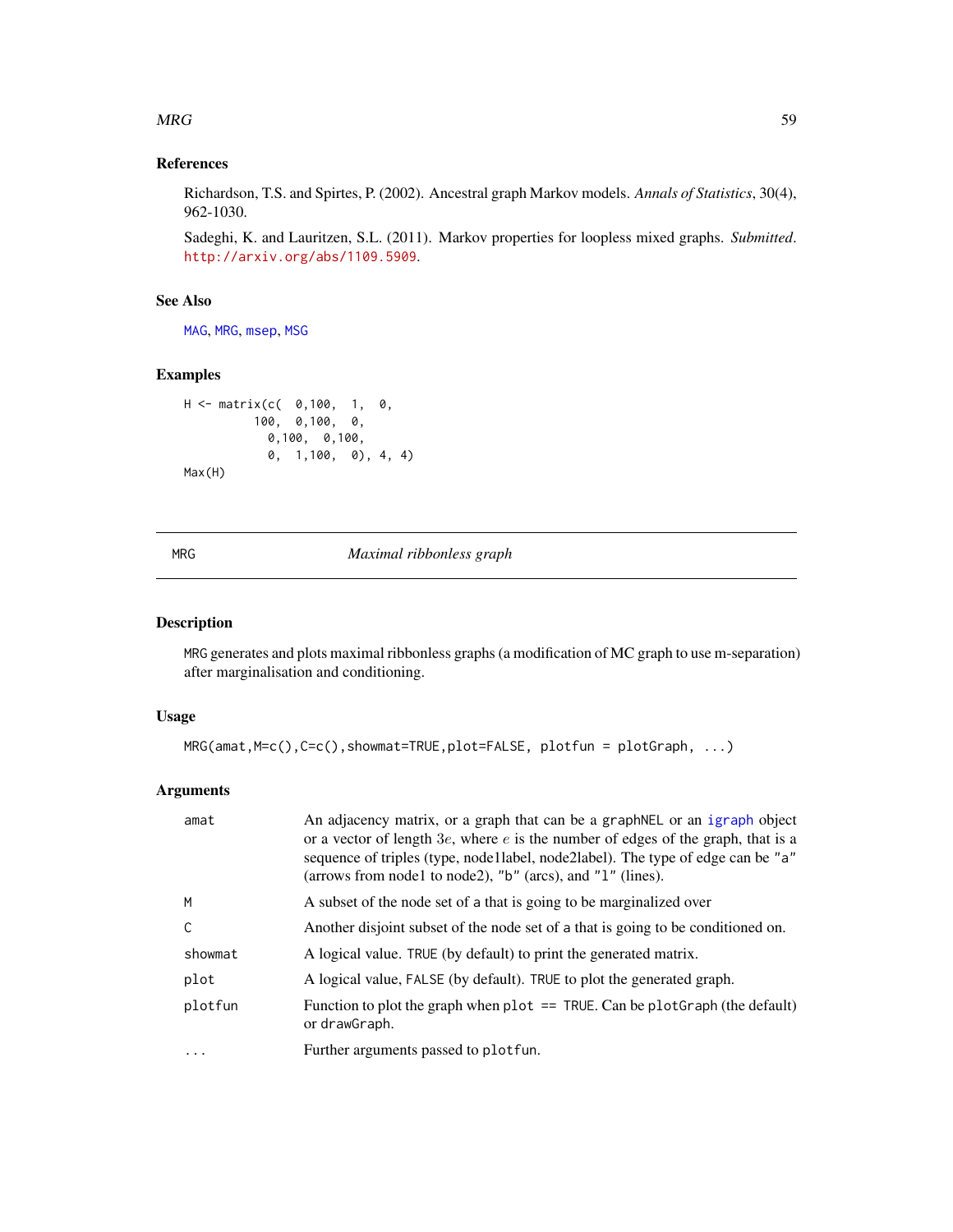This function uses the functions [RG](#page-73-0) and [Max](#page-57-0).

#### Value

A matrix that consists 4 different integers as an  $ij$ -element: 0 for a missing edge between i and j, 1 for an arrow from i to j, 10 for a full line between i and j, and 100 for a bi-directed arrow between i and  $j$ . These numbers are added to be associated with multiple edges of different types. The matrix is symmetric w.r.t full lines and bi-directed arrows.

### Author(s)

Kayvan Sadeghi

#### References

Koster, J.T.A. (2002). Marginalizing and conditioning in graphical models. *Bernoulli*, 8(6), 817- 840.

Richardson, T.S. and Spirtes, P. (2002). Ancestral graph Markov models. *Annals of Statistics*, 30(4), 962-1030.

Sadeghi, K. (2011). Stable classes of graphs containing directed acyclic graphs. *Submitted*.

Sadeghi, K. and Lauritzen, S.L. (2011). Markov properties for loopless mixed graphs. *Submitted*. URL <http://arxiv.org/abs/1109.5909>.

### See Also

[MAG](#page-49-0), [Max](#page-57-0), [MSG](#page-61-0), [RG](#page-73-0)

### Examples

```
ex <- matrix(c(0,0,0,0,0,0,0,0,0,0,0,0,0,0,0,0, ##The adjacency matrix of a DAG
               0,0,0,0,0,0,0,0,0,0,0,0,0,0,0,0,
               1,1,0,0,0,0,0,0,0,0,0,0,0,0,0,0,
               0,0,0,0,0,0,0,0,0,0,0,0,0,0,0,0,
               0,0,0,1,0,0,0,0,0,0,0,0,0,0,0,0,
               0,1,0,0,1,0,0,0,0,0,0,0,0,0,0,0,
               0,0,0,0,0,0,0,0,0,0,0,0,0,0,0,0,
               0,0,0,0,0,0,0,0,0,0,0,0,0,0,0,0,
               0,0,0,0,0,0,1,1,0,0,0,0,0,0,0,0,
               0,0,0,0,0,0,0,1,0,0,0,0,0,0,0,0,
               0,0,0,0,1,0,1,0,1,1,0,0,0,0,0,0,
               1,0,0,0,0,0,0,0,0,0,0,0,0,0,0,0,
               0,0,0,0,0,0,0,0,0,1,0,1,0,0,0,0,
               0,0,0,0,0,0,0,0,0,0,0,0,0,0,0,0,
               1,0,0,0,0,0,0,0,0,0,0,0,0,1,0,0,
               0,0,0,0,0,0,0,0,0,0,0,1,0,1,0,0),16,16, byrow = TRUE)
M \leftarrow c(3, 5, 6, 15, 16)C \leq -c(4,7)MRG(ex, M, C, plot = TRUE)
###################################################
```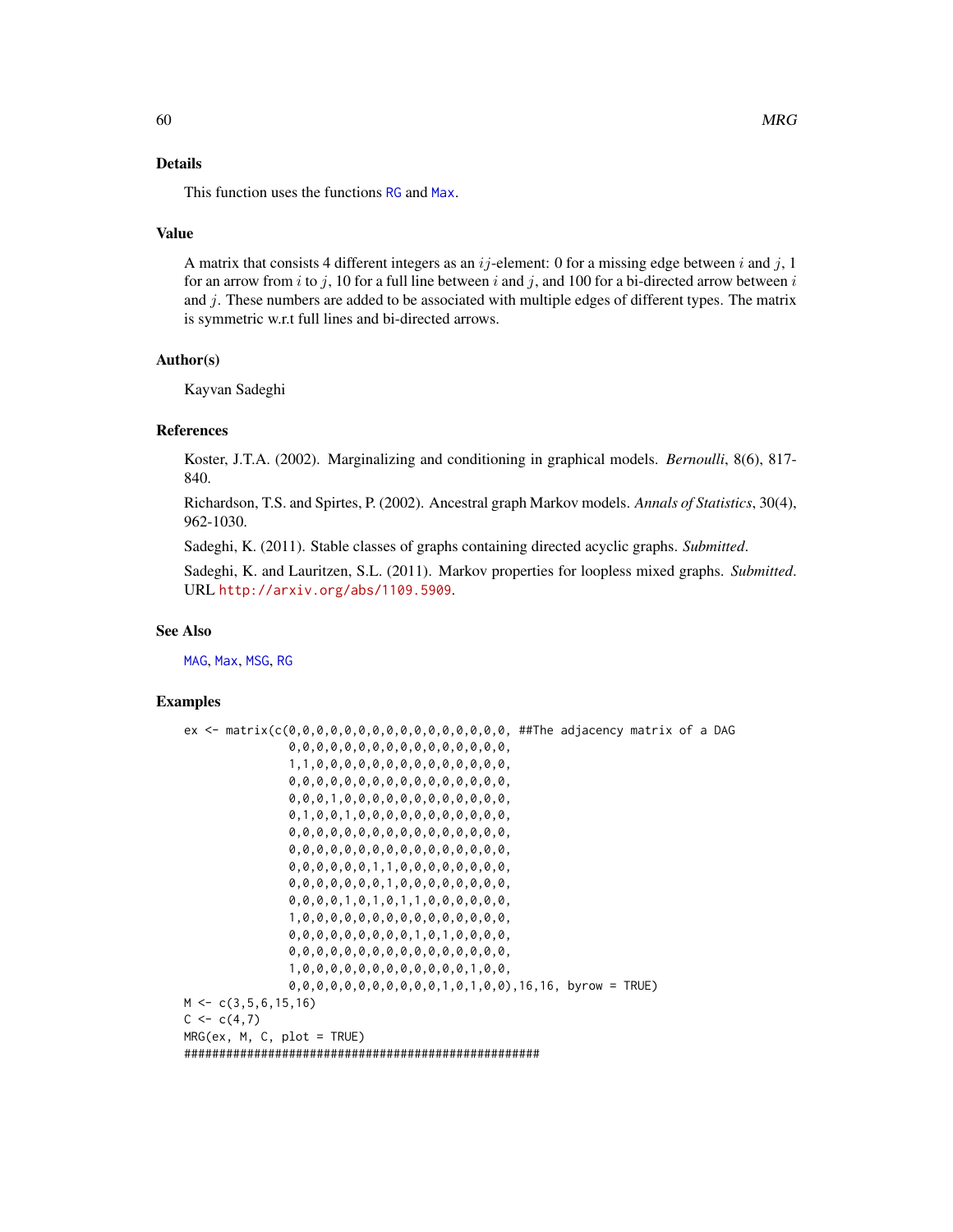$\blacksquare$  msep 61

```
H <- matrix(c( 0, 100, 1, 0,
          100, 0, 100, 0,
            0, 100, 0, 100,
           0, 1, 100, 0), 4,4)
Max(H)
```
### <span id="page-60-0"></span>msep *The m-separation criterion*

### Description

msep determines whether two set of nodes are m-separated by a third set of nodes.

### Usage

msep(a, alpha, beta,  $C = c()$ )

## Arguments

| a     | An adjacency matrix, or a graph that can be a graph NEL or an igraph object<br>or a vector of length $3e$ , where e is the number of edges of the graph, that is a<br>sequence of triples (type, node1label, node2label). The type of edge can be "a"<br>(arrows from node1 to node2), " $b$ " (arcs), and " $1$ " (lines). |
|-------|-----------------------------------------------------------------------------------------------------------------------------------------------------------------------------------------------------------------------------------------------------------------------------------------------------------------------------|
| alpha | A subset of the node set of a                                                                                                                                                                                                                                                                                               |
| beta  | Another disjoint subset of the node set of a                                                                                                                                                                                                                                                                                |
| C.    | A third disjoint subset of the node set of a                                                                                                                                                                                                                                                                                |

## Value

A logical value. TRUE if alpha and beta are m-separated given C. FALSE otherwise.

### Author(s)

Kayvan Sadeghi

### References

Richardson, T.S. and Spirtes, P. (2002) Ancestral graph Markov models. *Annals of Statistics*, 30(4), 962-1030.

Sadeghi, K. and Lauritzen, S.L. (2011). Markov properties for loopless mixed graphs. *Submitted*, 2011. URL <http://arxiv.org/abs/1109.5909>.

# See Also

[dSep](#page-23-0), [MarkEqMag](#page-53-0)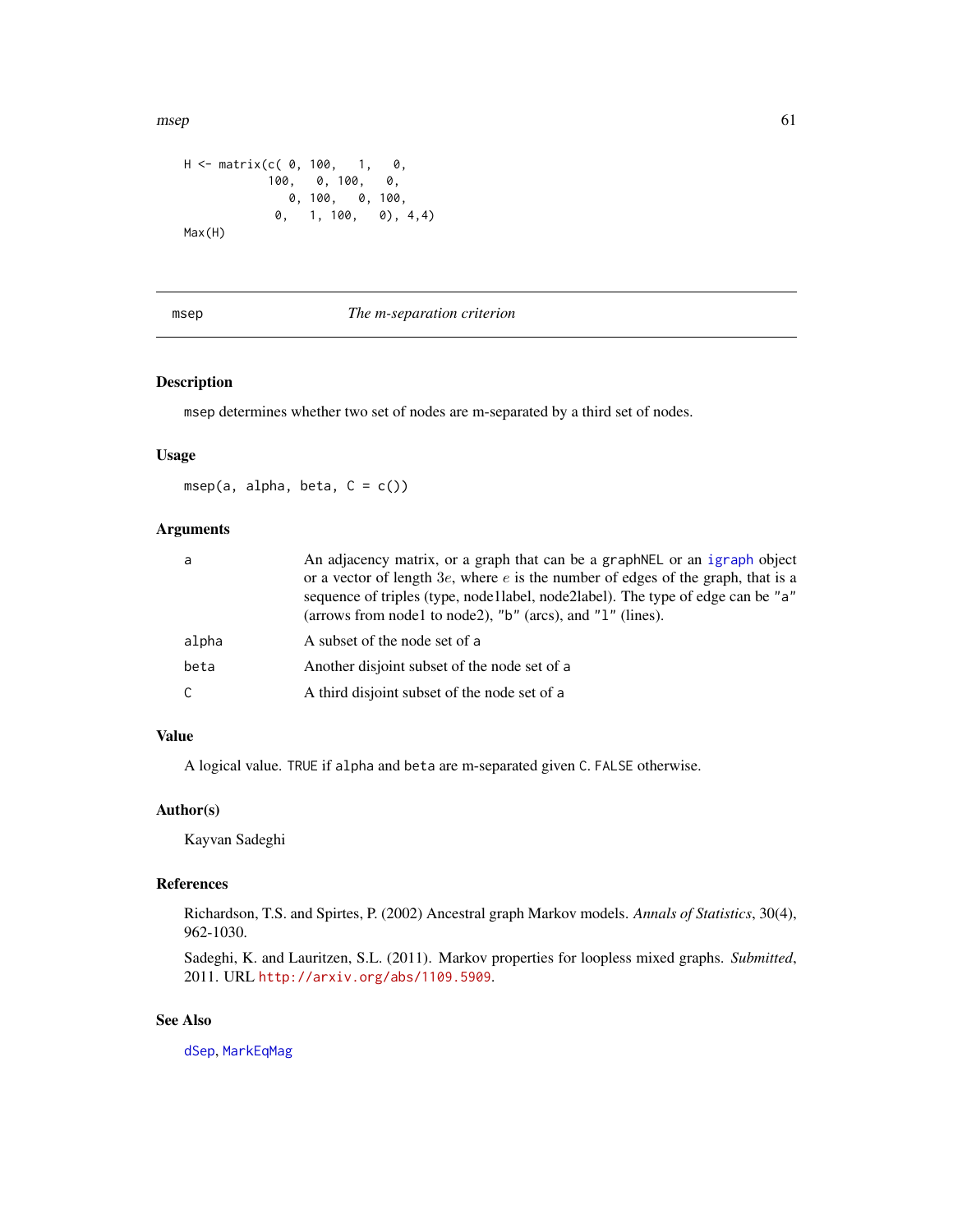## Examples

```
H <-matrix(c(0,0,0,0,
         1,0,0,1,
         0,1,0,0,
         0,0,0,0),4,4)
msep(H,1,4, 2)
msep(H,1,4, c())
```
<span id="page-61-0"></span>

# MSG *Maximal summary graph*

# Description

MAG generates and plots maximal summary graphs after marginalization and conditioning.

# Usage

```
MSG(amat,M=c(),C=c(),showmat=TRUE,plot=FALSE, plotfun = plotGraph, ...)
```
## Arguments

| amat         | An adjacency matrix of a MAG, or a graph that can be a graph NEL or an igraph<br>object or a vector of length $3e$ , where e is the number of edges of the graph, that<br>is a sequence of triples (type, node 1 label, node 2 label). The type of edge can be<br>"a" (arrows from node1 to node2), "b" (arcs), and "1" (lines). |
|--------------|----------------------------------------------------------------------------------------------------------------------------------------------------------------------------------------------------------------------------------------------------------------------------------------------------------------------------------|
| M            | A subset of the node set of a that is going to be marginalized over                                                                                                                                                                                                                                                              |
| $\mathsf{C}$ | Another disjoint subset of the node set of a that is going to be conditioned on.                                                                                                                                                                                                                                                 |
| showmat      | A logical value. TRUE (by default) to print the generated matrix.                                                                                                                                                                                                                                                                |
| plot         | A logical value, FALSE (by default). TRUE to plot the generated graph.                                                                                                                                                                                                                                                           |
| plotfun      | Function to plot the graph when $plot = = TRUE$ . Can be $plotGraph$ (the default)<br>or drawGraph.                                                                                                                                                                                                                              |
| $\ddotsc$    | Further arguments passed to plotfun.                                                                                                                                                                                                                                                                                             |

## Details

This function uses the functions [SG](#page-77-0) and [Max](#page-57-0).

## Value

A matrix that consists 4 different integers as an  $ij$ -element: 0 for a missing edge between i and j, 1 for an arrow from i to j, 10 for a full line between i and j, and 100 for a bi-directed arrow between i and j. These numbers are added to be associated with multiple edges of different types. The matrix is symmetric w.r.t full lines and bi-directed arrows.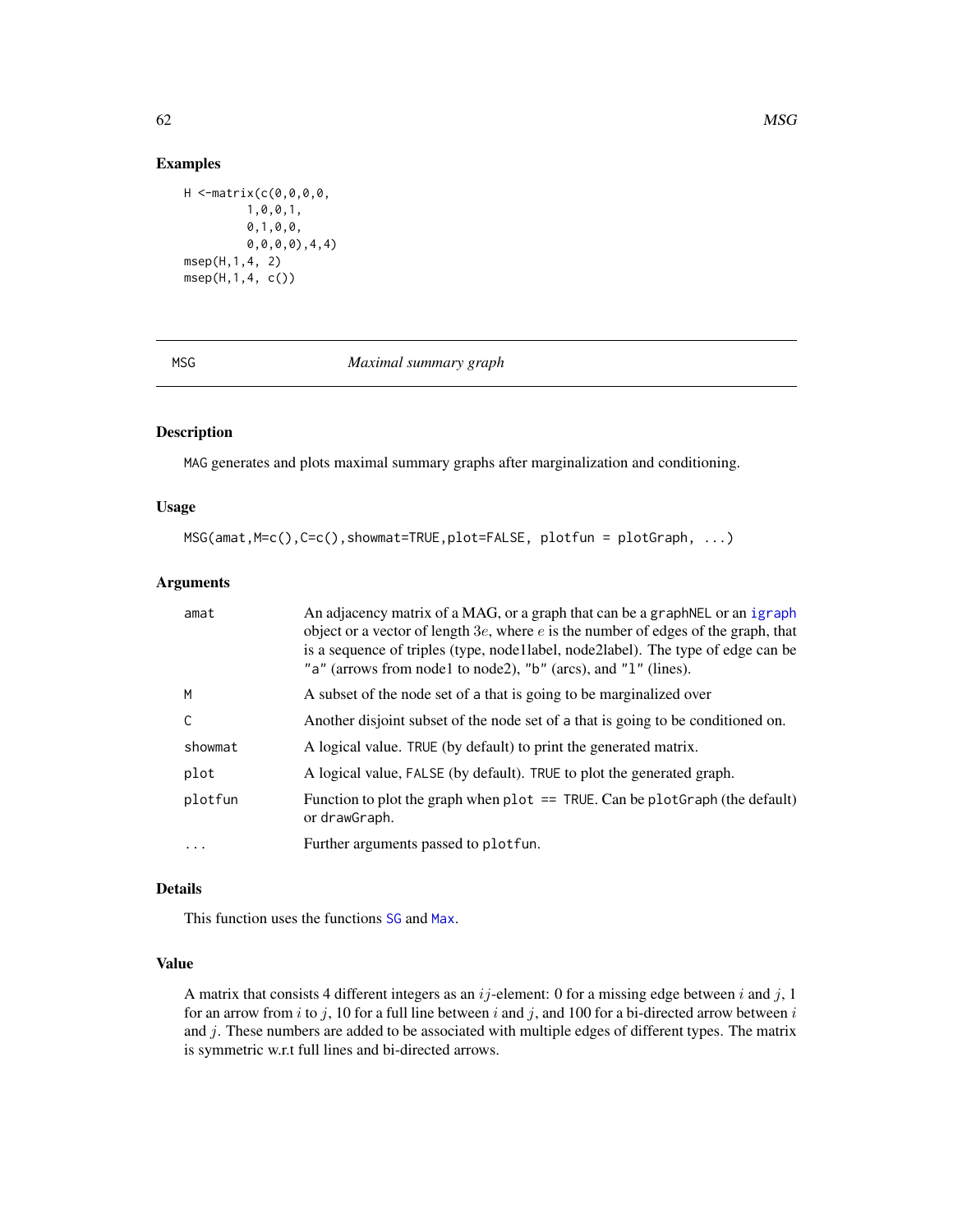null the contract of the contract of the contract of the contract of the contract of the contract of the contract of the contract of the contract of the contract of the contract of the contract of the contract of the contr

## Author(s)

Kayvan Sadeghi

## References

Richardson, T.S. and Spirtes, P. (2002). Ancestral graph Markov models. *Annals of Statistics*, 30(4), 962-1030.

Sadeghi, K. (2011). Stable classes of graphs containing directed acyclic graphs. *Submitted*.

Sadeghi, K. and Lauritzen, S.L. (2011). Markov properties for loopless mixed graphs. *Submitted*. URL <http://arxiv.org/abs/1109.5909>.

Wermuth, N. (2011). Probability distributions with summary graph structure. *Bernoulli*, 17(3), 845-879.

## See Also

[MAG](#page-49-0), [Max](#page-57-0), [MRG](#page-58-0), [SG](#page-77-0)

## Examples

```
ex<-matrix(c(0,0,0,0,0,0,0,0,0,0,0,0,0,0,0,0, ##The adjacency matrix of a DAG
             0,0,0,0,0,0,0,0,0,0,0,0,0,0,0,0,
             1,1,0,0,0,0,0,0,0,0,0,0,0,0,0,0,
             0,0,0,0,0,0,0,0,0,0,0,0,0,0,0,0,
             0,0,0,1,0,0,0,0,0,0,0,0,0,0,0,0,
             0,1,0,0,1,0,0,0,0,0,0,0,0,0,0,0,
             0,0,0,0,0,0,0,0,0,0,0,0,0,0,0,0,
             0,0,0,0,0,0,0,0,0,0,0,0,0,0,0,0,
             0,0,0,0,0,0,1,1,0,0,0,0,0,0,0,0,
             0,0,0,0,0,0,0,1,0,0,0,0,0,0,0,0,
             0,0,0,0,1,0,1,0,1,1,0,0,0,0,0,0,
             1,0,0,0,0,0,0,0,0,0,0,0,0,0,0,0,
             0,0,0,0,0,0,0,0,0,1,0,1,0,0,0,0,
             0,0,0,0,0,0,0,0,0,0,0,0,0,0,0,0,
             1,0,0,0,0,0,0,0,0,0,0,0,0,1,0,0,
             0,0,0,0,0,0,0,0,0,0,0,1,0,1,0,0), 16, 16, byrow=TRUE)
M < -c(3, 5, 6, 15, 16)C < -c(4,7)MSG(ex,M,C,plot=TRUE)
###################################################
H<-matrix(c(0,100,1,0,100,0,100,0,0,100,0,100,0,1,100,0),4,4)
Max(H)
```
null *Null space of a matrix*

#### Description

Given a matrix M find a matrix N such that  $N^T M$  is zero.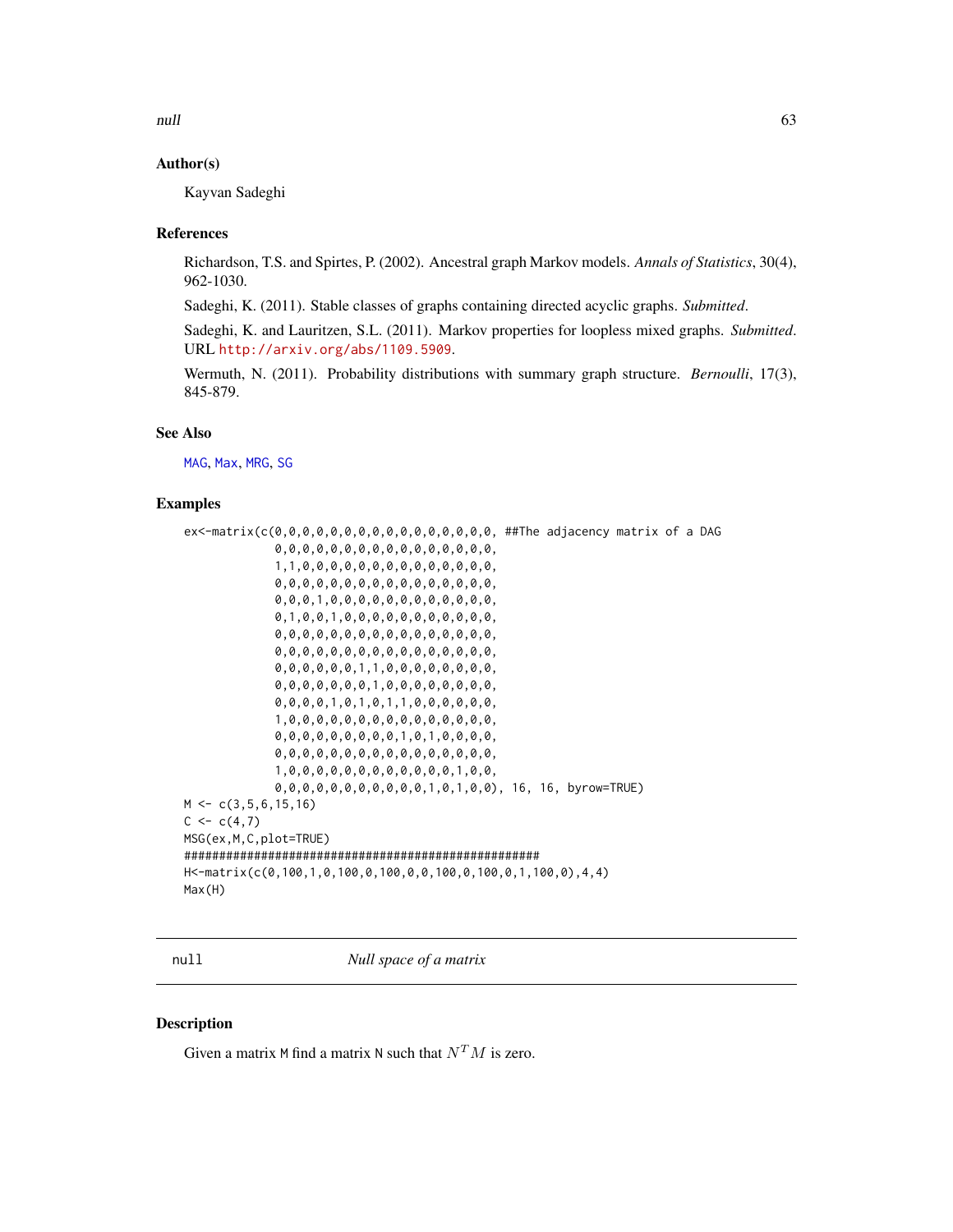#### 64 parcor

#### Usage

null(M)

# Arguments

M A matrix.

## Value

The matrix N with the basis for the null space, or an empty vector if the matrix M is square and of maximal rank.

## See Also

[Null](#page-0-0), ~~~

## Examples

null(c(1,1,1))

<span id="page-63-0"></span>parcor *Partial correlations*

### Description

Finds the matrix of the partial correlations between pairs of variables given the rest.

## Usage

parcor(S)

# Arguments

S a symmetric positive definite matrix, representing a covariance matrix.

## Details

The algorithm computes  $-\sigma^{rs}/(\sigma^{rr}\sigma^{ss})^{1/2}$  where the  $\sigma^{rs}$  are concentrations, i.e. elements of the inverse covariance matrix.

# Value

A symmetric matrix with ones along the diagonal and in position  $(r, s)$  the partial correlation between variables  $r$  and  $s$  given all the remaining variables.

# Author(s)

Giovanni M. Marchetti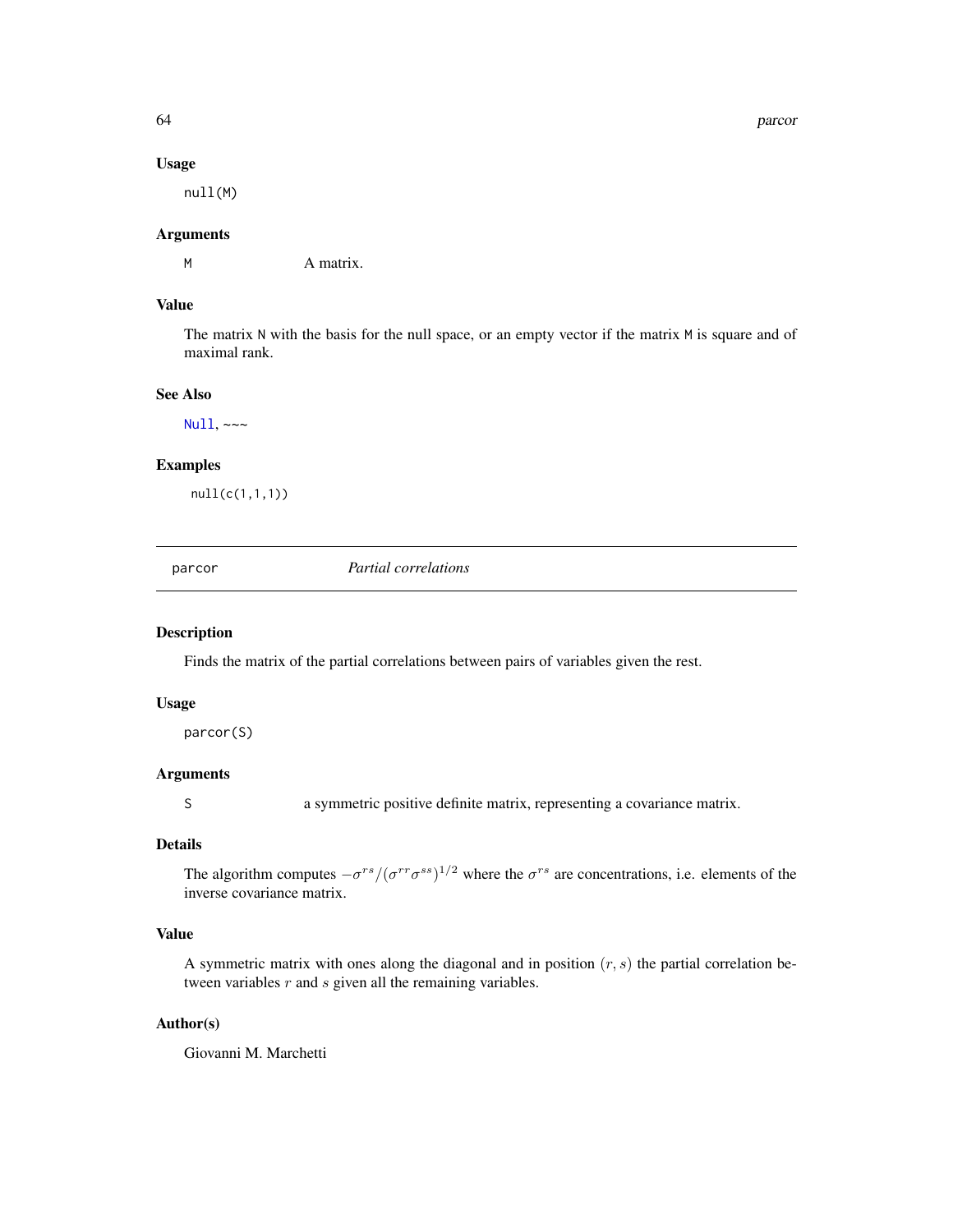#### $\sim$  65

# References

Cox, D. R. \& Wermuth, N. (1996). *Multivariate dependencies*. London: Chapman \& Hall.

# See Also

[var](#page-0-0), [cor](#page-0-0), [correlations](#page-14-0)

## Examples

```
### Partial correlations for the mathematics marks data
data(marks)
S <- var(marks)
parcor(S)
```
<span id="page-64-0"></span>pcor *Partial correlation*

# Description

Computes the partial correlation between two variables given a set of other variables.

### Usage

pcor(u, S)

## Arguments

| u            | a vector of integers of length $> 1$ . The first two integers are the indices of vari-              |
|--------------|-----------------------------------------------------------------------------------------------------|
|              | ables the correlation of which must be computed. The rest of the vector is the<br>conditioning set. |
|              |                                                                                                     |
| <sup>S</sup> | a symmetric positive definite matrix, a sample covariance matrix.                                   |

### Value

a scalar, the partial correlation matrix between variables  $u[1]$  and  $u[2]$  given  $u[-c(1,2)]$ .

## Author(s)

Giovanni M. Marchetti

### See Also

[cor](#page-0-0), [parcor](#page-63-0), [correlations](#page-14-0)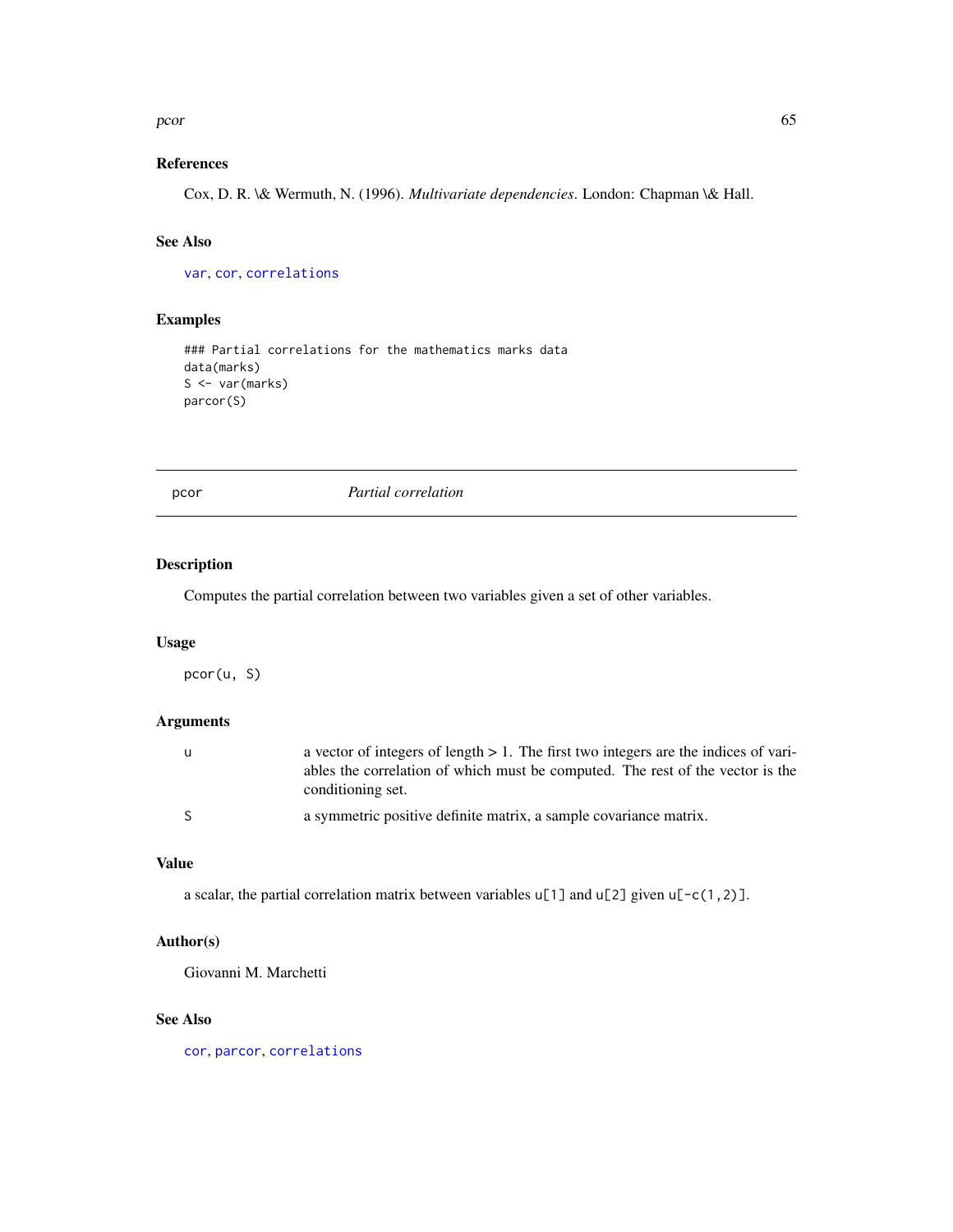# Examples

```
data(marks)
## The correlation between vectors and algebra given analysis and statistics
pcor(c("vectors", "algebra", "analysis", "statistics"), var(marks))
## The same
pcor(c(2,3,4,5), var(maxks))## The correlation between vectors and algebra given statistics
pcor(c("vectors", "algebra", "statistics"), var(marks))
## The marginal correlation between analysis and statistics
pcor(c("analysis","statistics"), var(marks))
```
pcor.test *Test for zero partial association*

## Description

Test for conditional independence between two variables, given the other ones, assuming a multivariate normal distribution.

# Usage

pcor.test(r, q, n)

## Arguments

|   | a partial correlation coefficient, computed by pcor. |
|---|------------------------------------------------------|
| a | the number of variables in the conditioning set.     |
| n | integer $> 0$ , the sample size.                     |

## Value

| tval   | The Student's t-test statistic.                |
|--------|------------------------------------------------|
| df     | The degrees of freedom                         |
| pvalue | The P-value, assuming a two-sided alternative. |

# Author(s)

Giovanni M. Marchetti

# See Also

[pcor](#page-64-0), [shipley.test](#page-78-0)

### Examples

```
## Are 2,3 independent given 1?
data(marks)
pcor.test(pcor(c(2,3,1), var(marks)), 1, n=88)
```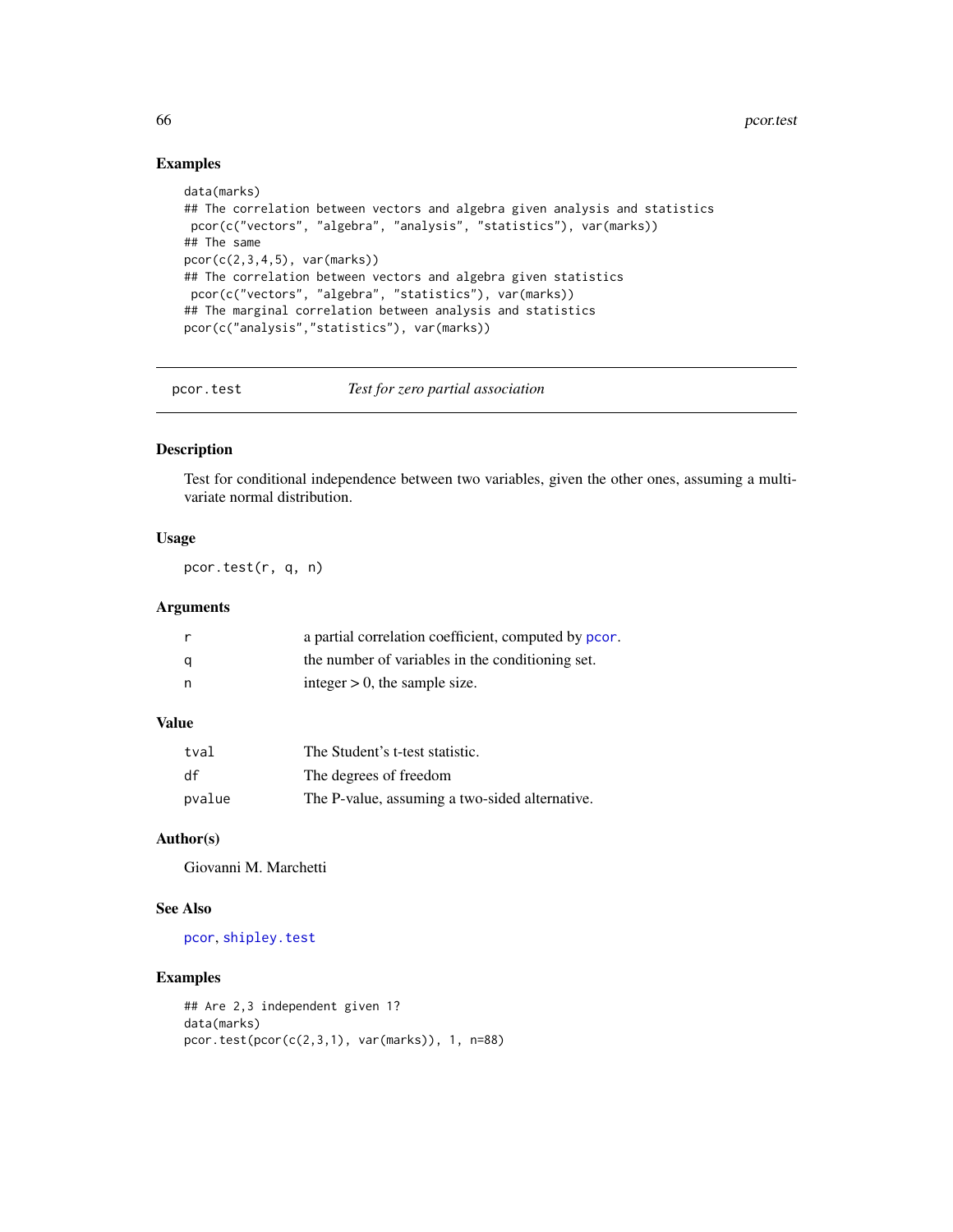# Description

Plots a mixed graph from an adjacency matrix, a graphNEL object, an [igraph](#page-0-0) object, or a descriptive vector.

# Usage

```
plotGraph(a, dashed = FALSE, tcltk = TRUE, layout = layout.auto,
directed = FALSE, noframe = FALSE, nodesize = 15, vld = 0, vc = "gray",
vfc = "black", colbid = "FireBrick3", coloth = "black", cex = 1.5, ...)
```
### Arguments

| a        | An adjacency matrix: a matrix that consists of 4 different integers as an $ij$ -<br>element: 0 for a missing edge between i and j, 1 for an arrow from i to j, 10 for a<br>full line between $i$ and $j$ , and 100 for a bi-directed arrow between $i$ and $j$ . These<br>numbers can be added to generate multiple edges of different types. The matrix<br>must be symmetric w.r.t full lines and bi-directed arrows. Or a graph that can be<br>a graphNEL or an igraph object. Or a vector of length $3e$ , where e is the number<br>of edges of the graph, that is a sequence of triples (type,node1label,node2label).<br>The type of edge can be "a" (arrows from node1 to node2), "b" (arcs), and "1"<br>(lines). |
|----------|------------------------------------------------------------------------------------------------------------------------------------------------------------------------------------------------------------------------------------------------------------------------------------------------------------------------------------------------------------------------------------------------------------------------------------------------------------------------------------------------------------------------------------------------------------------------------------------------------------------------------------------------------------------------------------------------------------------------|
| dashed   | A logical value. If TRUE the bi-directed edges are plotted as undirected dashed<br>edges.                                                                                                                                                                                                                                                                                                                                                                                                                                                                                                                                                                                                                              |
| tcltk    | A logical value. If TRUE the function opens a teltk device to plot the graphs,<br>allowing the interactive manimulation of the graph. If FALSE the function opens<br>a standard device without interaction.                                                                                                                                                                                                                                                                                                                                                                                                                                                                                                            |
| layout   | The name of a function used to compute the (initial) layout of the graph. The<br>default is layout. auto. This can be further adjusted if tcltk is TRUE.                                                                                                                                                                                                                                                                                                                                                                                                                                                                                                                                                               |
| directed | A logical value. If FALSE a symmetric adjacency matrix with entries 1 is inter-<br>preted as an undirected graph. If FALSE it is interpreted as a directed graph with<br>double arrows. If a is not an adjacency matrix, it is ignored.                                                                                                                                                                                                                                                                                                                                                                                                                                                                                |
| noframe  | A logical value. If TRUE, then the nodes are not circled.                                                                                                                                                                                                                                                                                                                                                                                                                                                                                                                                                                                                                                                              |
| nodesize | An integer denoting the size of the nodes (default 15). It can be increased to<br>accommodate larger labels.                                                                                                                                                                                                                                                                                                                                                                                                                                                                                                                                                                                                           |
| vld      | An integer defining the distance between a vertex and its label. Defaults to 0.                                                                                                                                                                                                                                                                                                                                                                                                                                                                                                                                                                                                                                        |
| vс       | Vertex color. Default is "gray".                                                                                                                                                                                                                                                                                                                                                                                                                                                                                                                                                                                                                                                                                       |
| vfc      | Vertex frame color. Default is "black".                                                                                                                                                                                                                                                                                                                                                                                                                                                                                                                                                                                                                                                                                |
| colbid   | Color of the bi-directed edges. Default is "FireBrick3".                                                                                                                                                                                                                                                                                                                                                                                                                                                                                                                                                                                                                                                               |
| coloth   | Color of all the other edges. Default is "black".                                                                                                                                                                                                                                                                                                                                                                                                                                                                                                                                                                                                                                                                      |
| cex      | An integer (defaults to 1) to adjust the scaling of the font of the labels.                                                                                                                                                                                                                                                                                                                                                                                                                                                                                                                                                                                                                                            |
| .        | Further arguments to be passed to plot or tkplot.                                                                                                                                                                                                                                                                                                                                                                                                                                                                                                                                                                                                                                                                      |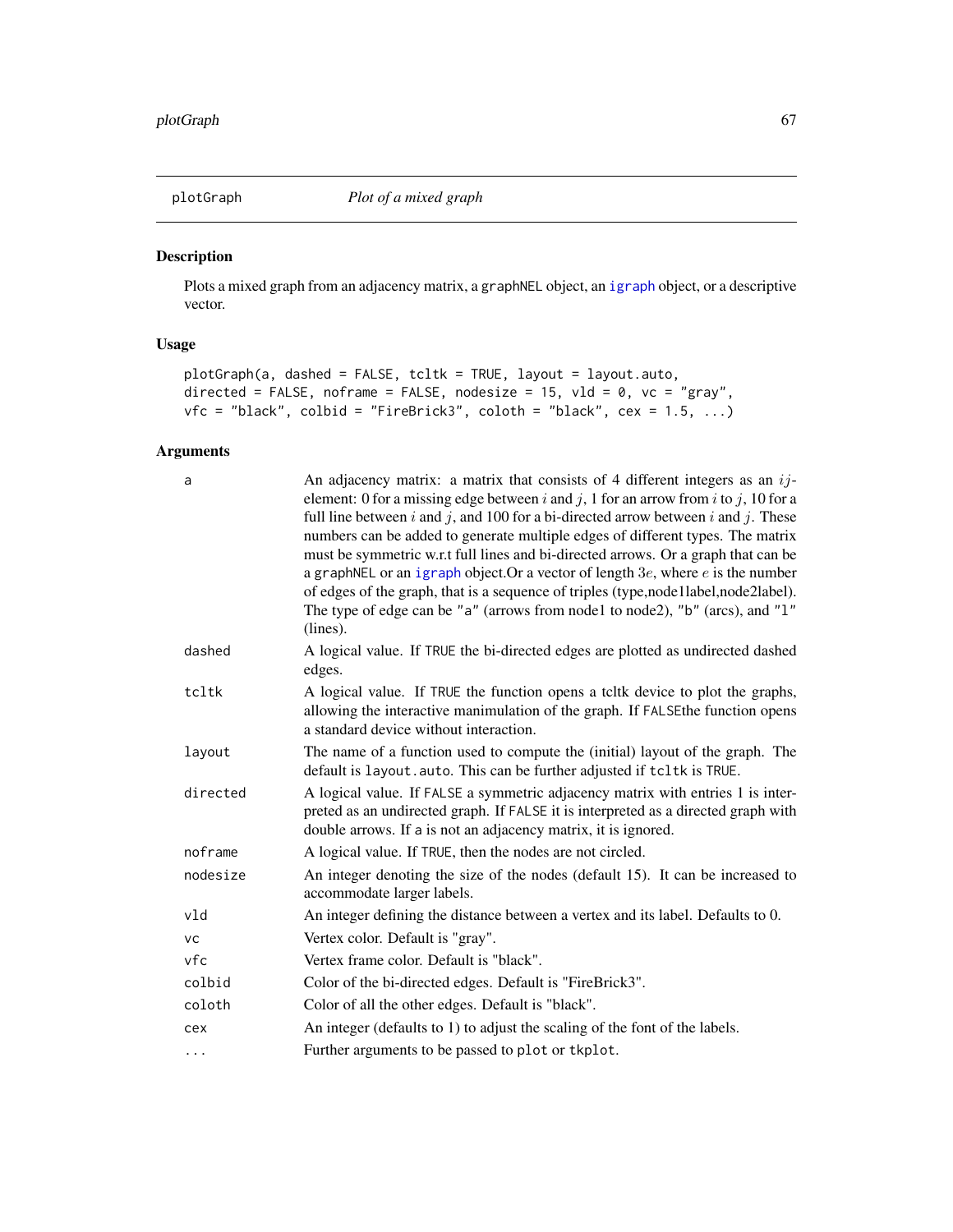## Details

[plot](#page-0-0)Graph uses plot and [tkplot](#page-0-0) in [igraph](#page-0-0) package.

## Value

Plot of the associated graph and returns invisibly a list with two slots: tkp.id, graph, the input graph as an igraph object. The id can be used to get the layout of the adjusted graph. The bidirected edges are plotted in red.

## Author(s)

Kayvan Sadeghi, Giovanni M. Marchetti

# See Also

[grMAT](#page-40-0), [tkplot](#page-0-0), [drawGraph](#page-21-0), [plot.igraph](#page-0-0)

#### Examples

```
exvec<-c("b",1,2,"b",1,14,"a",9,8,"l",9,11,
         "a",10,8,"a",11,2,"a",11,9,"a",11,10,
         "a",12,1,"b",12,14,"a",13,10,"a",13,12)
plotGraph(exvec)
############################################
amat<-matrix(c(0,11,0,0,10,0,100,0,0,100,0,1,0,0,1,0),4,4)
plotGraph(amat)
plotGraph(makeMG(bg = UG(\neg a * b * c + c * d), dg = DAG(a \sim x + z, b \sim z)))
plotGraph(makeMG(bg = UG(~a*b*c+ c*d), dg = DAG(a ~ x + z, b ~ z )), dashed = TRUE)
# A graph with double and triple edges
G < -structure(c(0, 101, 0, 0, 100, 0, 100, 100, 0, 100, 0, 100, 0,
111, 100, 0), \DeltaDim = c(4L, 4L), \DeltaDimnames = list(c("X", "Z",
"Y", "W"), c("X", "Z", "Y", "W")))
plotGraph(G)
# A regression chain graph with longer labels
 plotGraph(makeMG(bg = UG(~Love*Constraints+ Constraints*Reversal+ Abuse*Distress),
   dg = DAG(Love \sim Abuse + Distress, Constraints \sim Distress, Reversal \sim Distress,
   Abuse ~ Fstatus, Distress ~ Fstatus),
   ug = UG(~Fstatus*Schooling+ Schooling*Age)),
   dashed = TRUE, noframe = TRUE)
# A graph with 4 edges between two nodes.
G4 = matrix(0, 2, 2); G4[1,2] = 111; G4[2,1] = 111plotGraph(G4)
```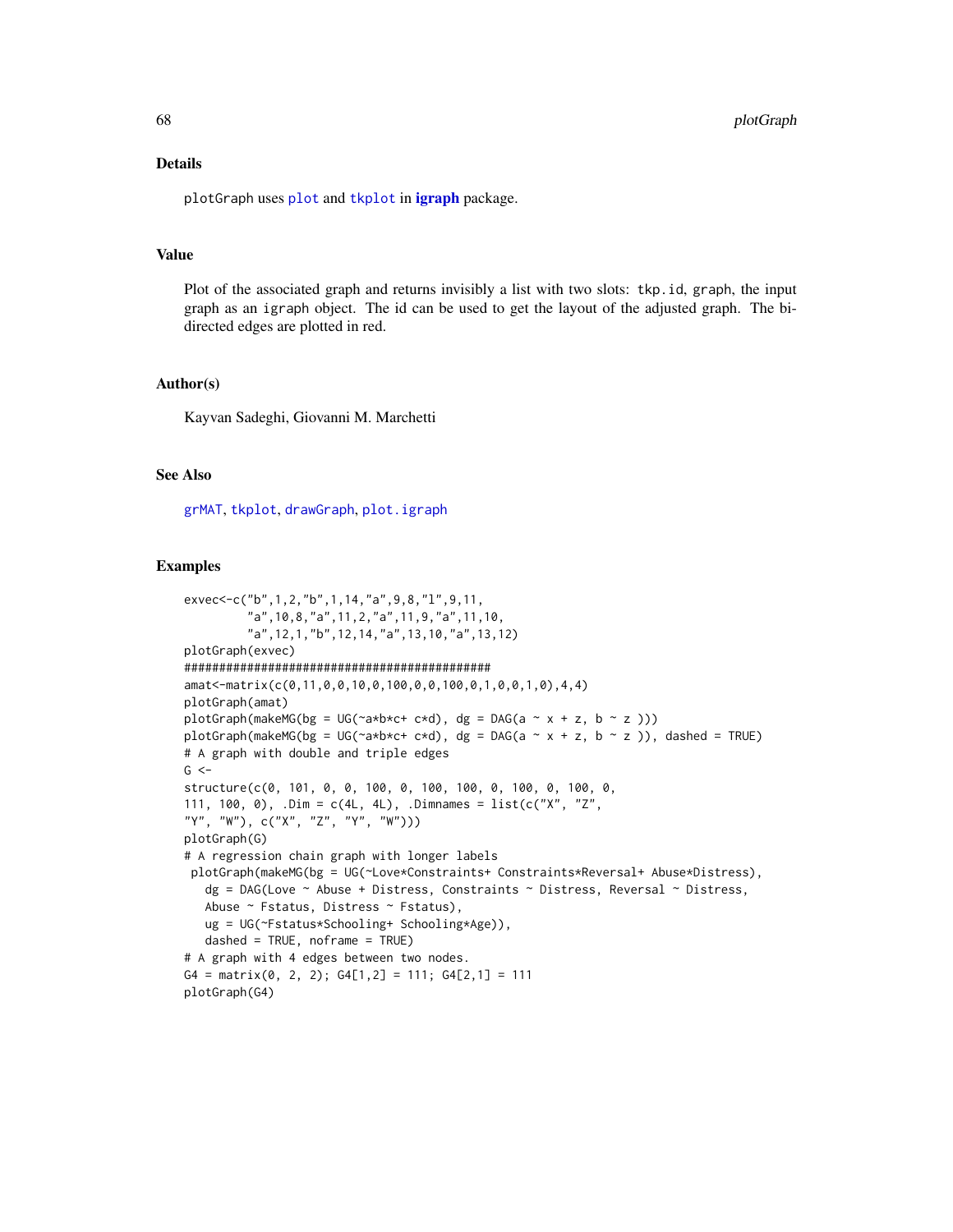# Description

Finds the list of all subsets of a set.

# Usage

powerset(set, sort = TRUE, nonempty = TRUE)

## Arguments

| set      | A numeric or character vector.                                                            |
|----------|-------------------------------------------------------------------------------------------|
| sort     | Logical value. If TRUE the subsets are sorted according to dimension. Default is<br>TRUE. |
| nonempty | Logical value. If TRUE the empty set is omitted. Default is TRUE.                         |

## Details

If sort == FALSE the sets are in inverse lexicographical order.

### Value

A list of all subsets of set.

# Author(s)

Giovanni M. Marchetti

## Examples

```
powerset(c("A", "B", "C"), nonempty = FALSE)
powerset(1:3, sort = FALSE, nonempty = TRUE)
```
rcorr *Random correlation matrix*

# Description

Generates a random correlation matrix with the method of Marsaglia and Olkin (1984).

## Usage

rcorr(d)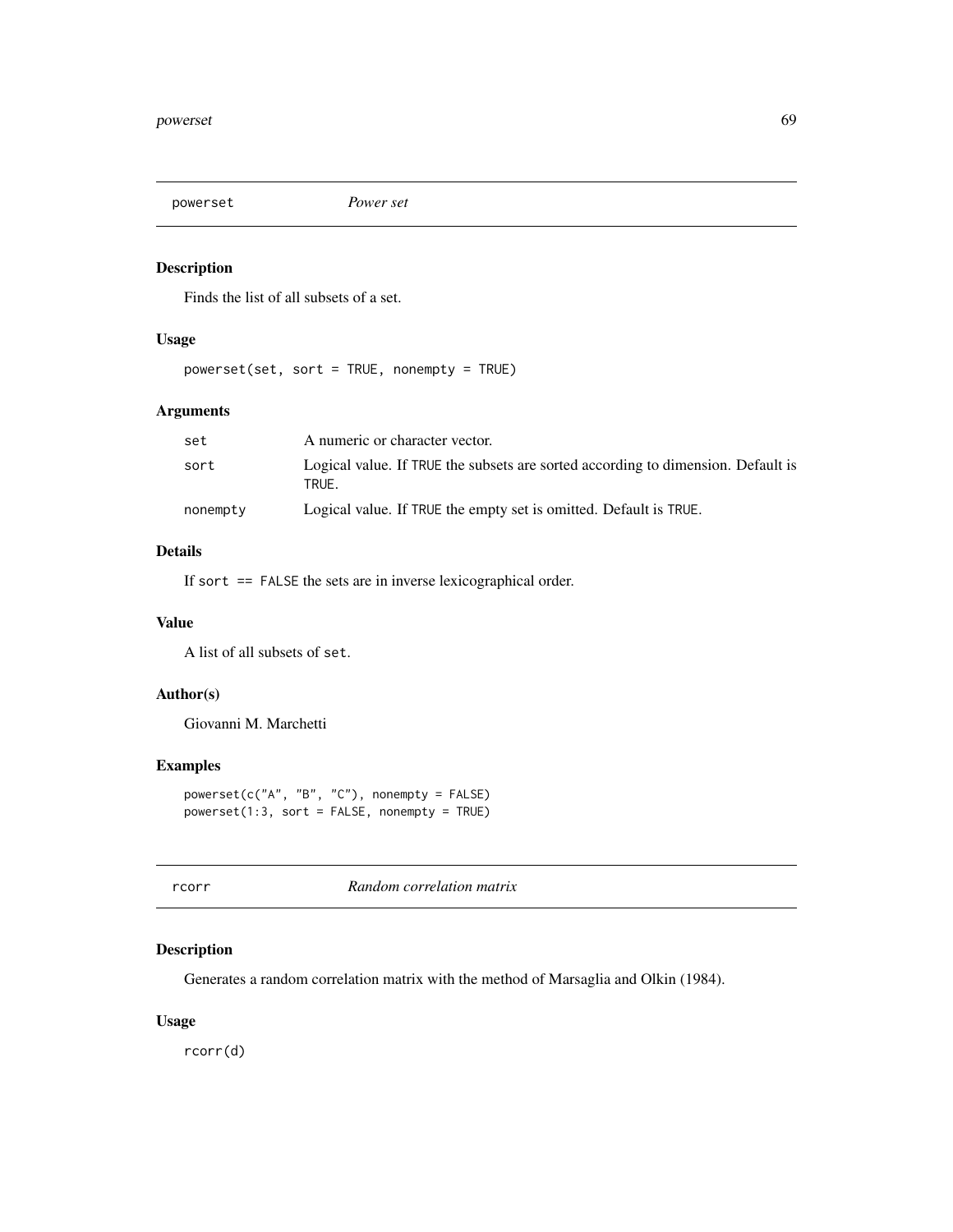### Arguments

 $d$  an integer  $> 0$ , the order of the correlation matrix.

# Details

The algorithm uses [rsphere](#page-76-0) to generate  $d$  vectors on a sphere in  $d$ -space. If  $Z$  is a matrix with such vectors as rows, then the random correlation matrix is  $ZZ'$ .

#### Value

a correlation matrix of order d.

#### Author(s)

Giovanni M. Marchetti

## References

Marshall, G.\& Olkin, I. (1984).Generating correlation matrices. *SIAM J. Sci. Stat. Comput.*, 5, 2, 470–475.

## See Also

[rsphere](#page-76-0)

## Examples

```
## A random correlation matrix of order 3
rcorr(3)
## A random correlation matrix of order 5
rcorr(5)
```
<span id="page-69-0"></span>

RepMarBG *Representational Markov equivalence to bidirected graphs.*

### Description

RepMarBG determines whether a given maximal ancestral graph can be Markov equivalent to a bidirected graph, and if that is the case, it finds a bidirected graph that is Markov equivalent to the given graph.

## Usage

RepMarBG(amat)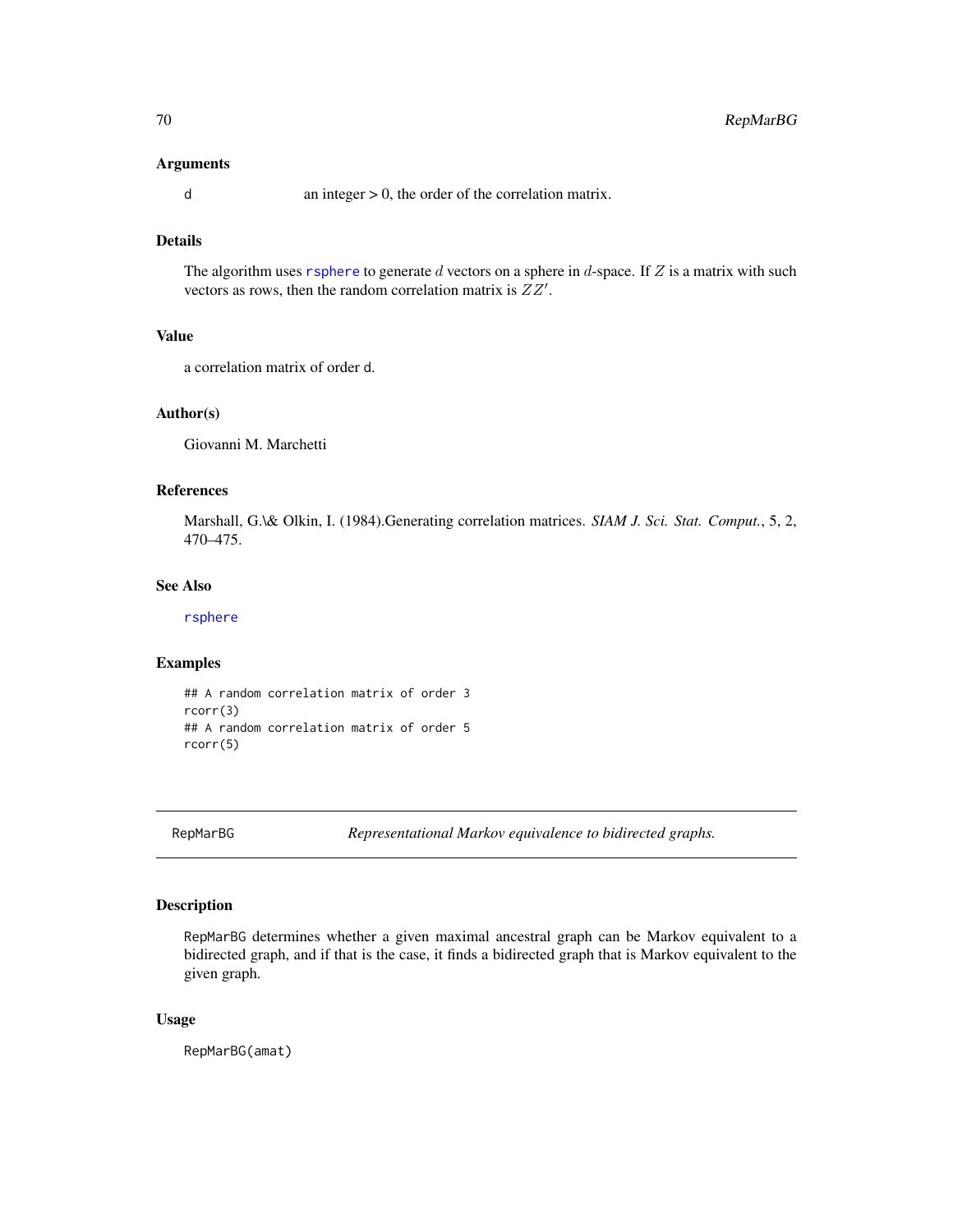#### RepMarDAG 71

#### Arguments

amat An adjacency matrix, or a graph that can be a graphNEL or an [igraph](#page-0-0) object or a vector of length  $3e$ , where  $e$  is the number of edges of the graph, that is a sequence of triples (type, node1label, node2label). The type of edge can be "a" (arrows from node1 to node2), "b" (arcs), and "l" (lines).

## Details

RepMarBG looks for presence of an unshielded non-collider V-configuration in graph.

#### Value

A list with two components: verify and amat. verify is a logical value, TRUE if there is a representational Markov equivalence and FALSE otherwise. amat is either NA if verify == FALSE or the adjacency matrix of the generated graph, if verify  $==$  TRUE. In this case it consists of 4 different integers as an  $ij$ -element: 0 for a missing edge between i and j, 1 for an arrow from i to j, 10 for a full line between i and j, and 100 for a bi-directed arrow between i and j. These numbers are added to be associated with multiple edges of different types. The matrix is symmetric w.r.t full lines and bi-directed arrows.

### Author(s)

Kayvan Sadeghi

### References

Sadeghi, K. (2011). Markov equivalences for subclasses of loopless mixed graphs. *Submitted*, 2011.

#### See Also

[MarkEqMag](#page-53-0), [MarkEqRcg](#page-54-0), [RepMarDAG](#page-70-0), [RepMarUG](#page-72-0)

### Examples

```
H<-matrix(c(0,10,0,0,10,0,0,0,0,1,0,100,0,0,100,0),4,4)
RepMarBG(H)
```
<span id="page-70-0"></span>

RepMarDAG *Representational Markov equivalence to directed acyclic graphs.*

#### **Description**

RepMarDAG determines whether a given maximal ancestral graph can be Markov equivalent to a directed acyclic graph, and if that is the case, it finds a directed acyclic graph that is Markov equivalent to the given graph.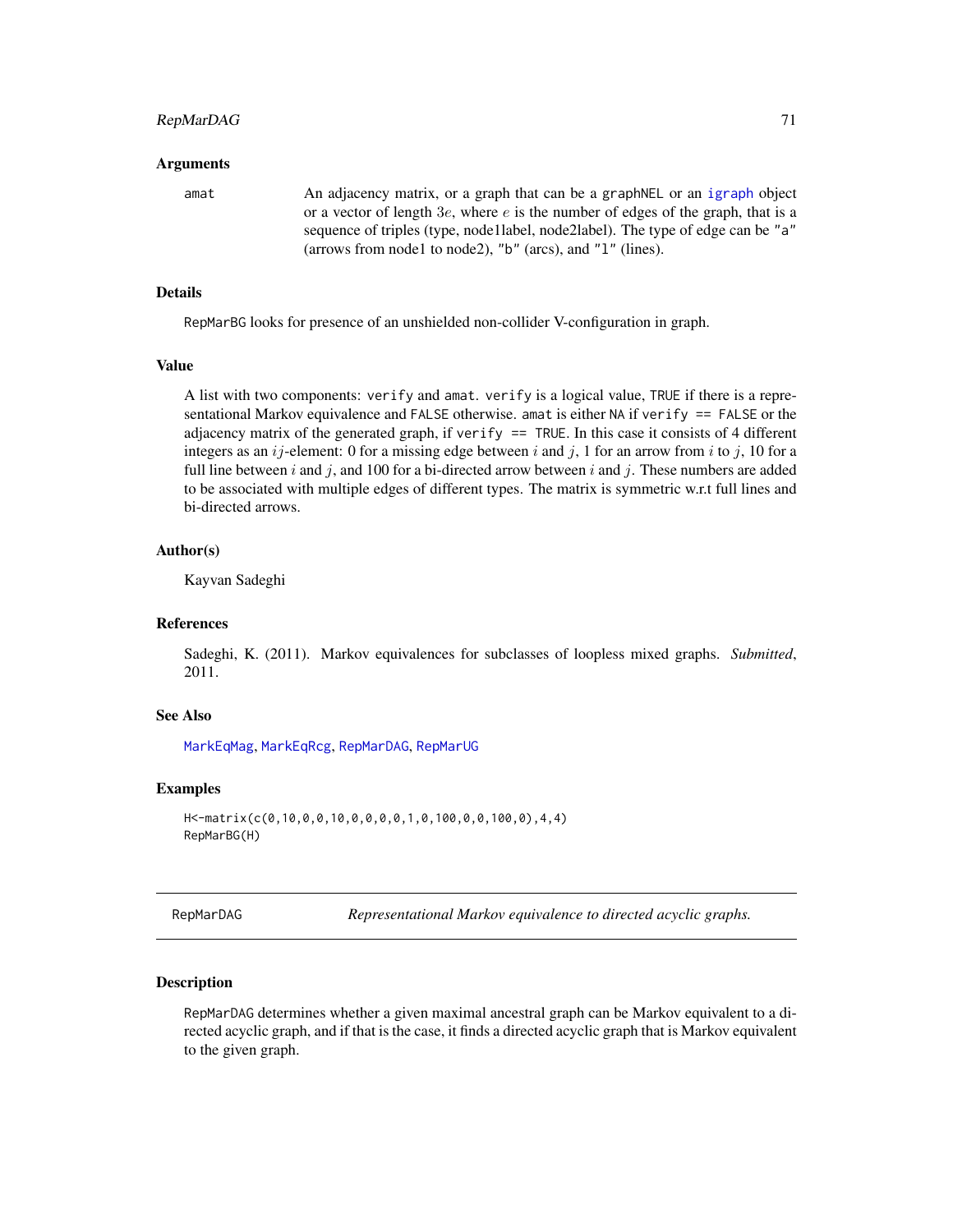### Usage

RepMarDAG(amat)

### Arguments

```
amat An adjacency matrix, or a graph that can be a graphNEL or an igraph object
                  or a vector of length 3e, where e is the number of edges of the graph, that is a
                  sequence of triples (type, node1label, node2label). The type of edge can be "a"
                  (arrows from node1 to node2), "b" (arcs), and "l" (lines).
```
## Details

RepMarDAG first looks whether the subgraph induced by full lines is chordal and whether there is a minimal collider path or cycle of length 4 in graph.

### Value

A list with two components: verify and amat. verify is a logical value, TRUE if there is a representational Markov equivalence and FALSE otherwise. amat is either NA if verify == FALSE or the adjacency matrix of the generated graph, if verify == TRUE. In this case it consists of 4 different integers as an ij-element: 0 for a missing edge between i and j, 1 for an arrow from i to j, 10 for a full line between i and j, and 100 for a bi-directed arrow between i and j. These numbers are added to be associated with multiple edges of different types. The matrix is symmetric w.r.t full lines and bi-directed arrows.

### Author(s)

Kayvan Sadeghi

# References

Sadeghi, K. (2011). Markov equivalences for subclasses of loopless mixed graphs. *Submitted*, 2011.

# See Also

[MarkEqMag](#page-53-0), [MarkEqRcg](#page-54-0), [RepMarBG](#page-69-0), [RepMarUG](#page-72-0)

### Examples

```
H<-matrix(c(0,10,0,0,10,0,0,0,0,1,0,100,0,0,100,0),4,4)
RepMarBG(H)
```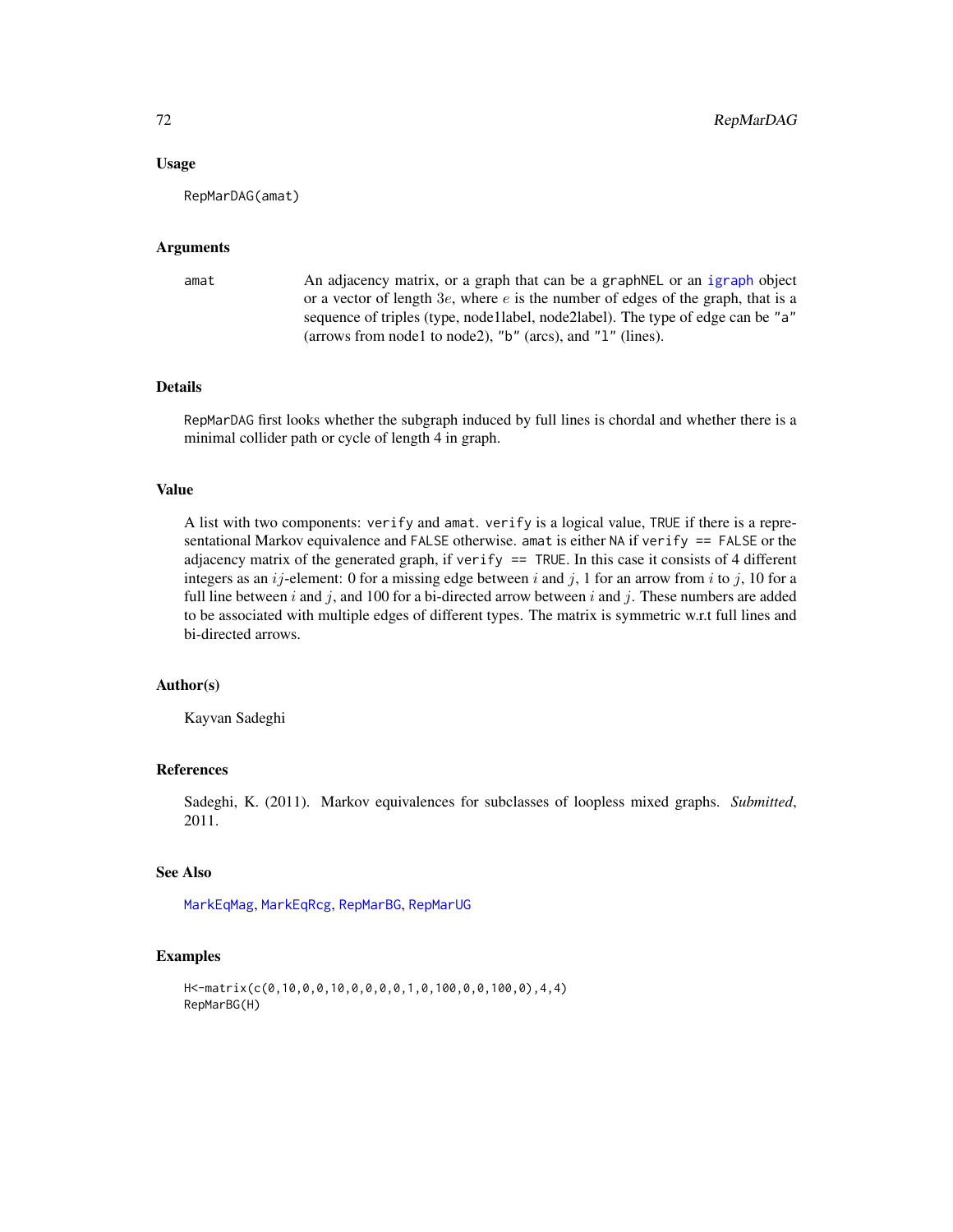<span id="page-72-0"></span>

#### Description

RepMarUG determines whether a given maximal ancestral graph can be Markov equivalent to an undirected graph, and if that is the case, it finds an undirected graph that is Markov equivalent to the given graph.

#### Usage

RepMarUG(amat)

# Arguments

amat An adjacency matrix, or a graph that can be a graphNEL or an [igraph](#page-0-0) object or a vector of length  $3e$ , where  $e$  is the number of edges of the graph, that is a sequence of triples (type, node1label, node2label). The type of edge can be "a" (arrows from node1 to node2), "b" (arcs), and "l" (lines).

#### Details

RepMarBG looks for presence of an unshielded collider V-configuration in graph.

#### Value

A list with two components: verify and amat. verify is a logical value, TRUE if there is a representational Markov equivalence and FALSE otherwise. amat is either NA if verify == FALSE or the adjacency matrix of the generated graph, if verify  $==$  TRUE. In this case it consists of 4 different integers as an  $ij$ -element: 0 for a missing edge between i and j, 1 for an arrow from i to j, 10 for a full line between i and j, and 100 for a bi-directed arrow between i and j. These numbers are added to be associated with multiple edges of different types. The matrix is symmetric w.r.t full lines and bi-directed arrows.

#### Author(s)

Kayvan Sadeghi

# References

Sadeghi, K. (2011). Markov equivalences for subclasses of loopless mixed graphs. *Submitted*, 2011.

# See Also

[MarkEqMag](#page-53-0), [MarkEqRcg](#page-54-0), [RepMarBG](#page-69-0), [RepMarDAG](#page-70-0)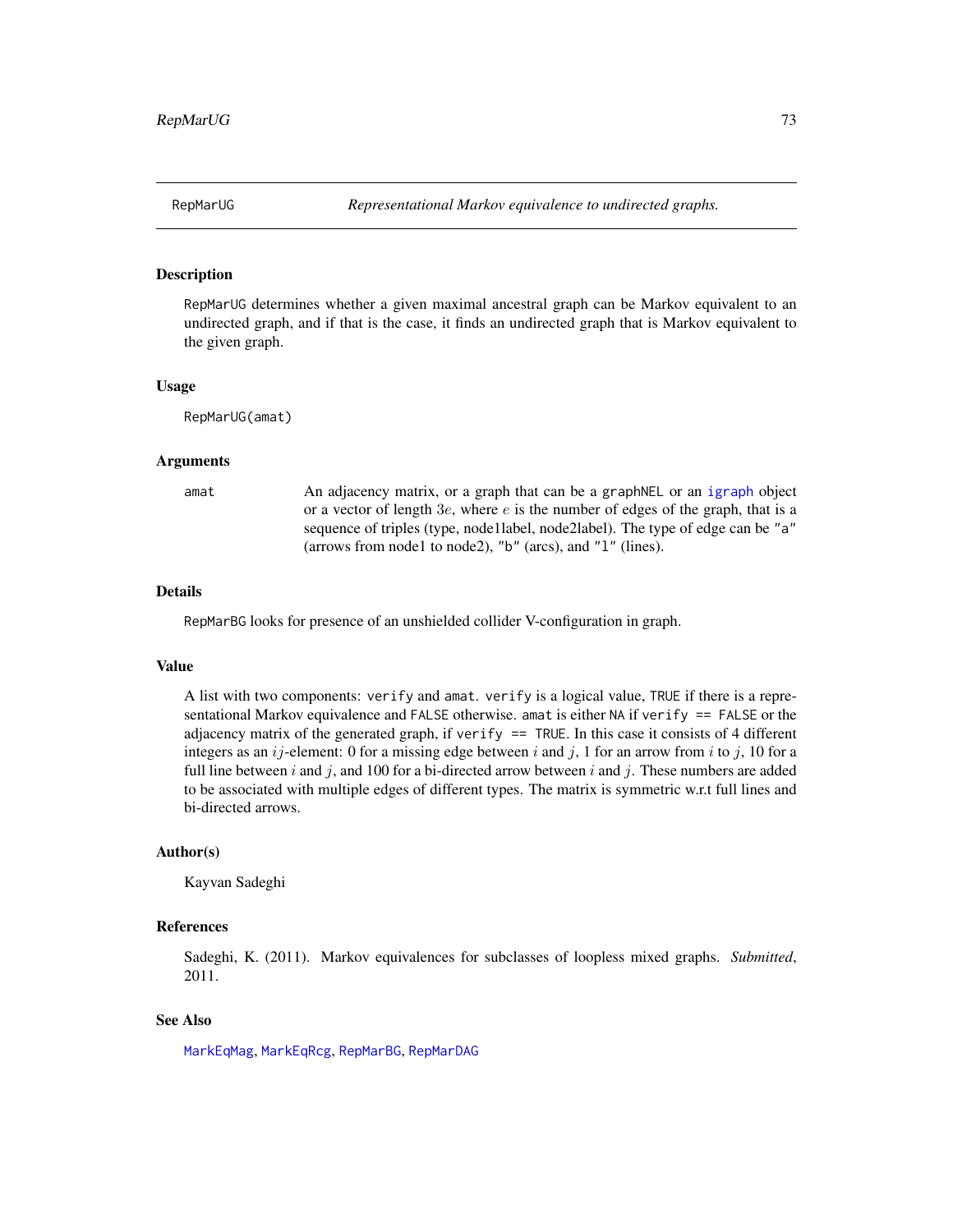# <span id="page-73-1"></span>Examples

```
H<-matrix(c(0,10,0,0,10,0,0,0,0,1,0,100,0,0,100,0),4,4)
RepMarUG(H)
```
<span id="page-73-0"></span>

RG *Ribbonless graph*

#### Description

RG generates and plots ribbonless graphs (a modification of MC graph to use m-separation) after marginalization and conditioning.

# Usage

```
RG(amat, M=c(), C=c(), showmat=TRUE, plot=FALSE, plotfun = plotGraph, ...)
```
#### Arguments

| amat    | An adjacency matrix, or a graph that can be a graphNEL or an igraph object<br>or a vector of length $3e$ , where e is the number of edges of the graph, that is a<br>sequence of triples (type, nodellabel, node2label). The type of edge can be "a"<br>(arrows from node1 to node2), "b" (arcs), and "1" (lines). |
|---------|--------------------------------------------------------------------------------------------------------------------------------------------------------------------------------------------------------------------------------------------------------------------------------------------------------------------|
| M       | A subset of the node set of a that is going to be marginalized over                                                                                                                                                                                                                                                |
| C       | Another disjoint subset of the node set of a that is going to be conditioned on.                                                                                                                                                                                                                                   |
| showmat | A logical value. TRUE (by default) to print the generated matrix.                                                                                                                                                                                                                                                  |
| plot    | A logical value, FALSE (by default). TRUE to plot the generated graph.                                                                                                                                                                                                                                             |
| plotfun | Function to plot the graph when $plot = = TRUE$ . Can be $plotGraph$ (the default)<br>or drawGraph.                                                                                                                                                                                                                |
| .       | Further arguments passed to plotfun.                                                                                                                                                                                                                                                                               |

# Value

A matrix that consists 4 different integers as an  $ij$ -element: 0 for a missing edge between i and j, 1 for an arrow from i to j, 10 for a full line between i and j, and 100 for a bi-directed arrow between i and j. These numbers are added to be associated with multiple edges of different types. The matrix is symmetric w.r.t full lines and bi-directed arrows.

# Author(s)

Kayvan Sadeghi

#### References

Koster, J.T.A. (2002). Marginalizing and conditioning in graphical models. *Bernoulli*, 8(6), 817- 840.

Sadeghi, K. (2011). Stable classes of graphs containing directed acyclic graphs. *Submitted*.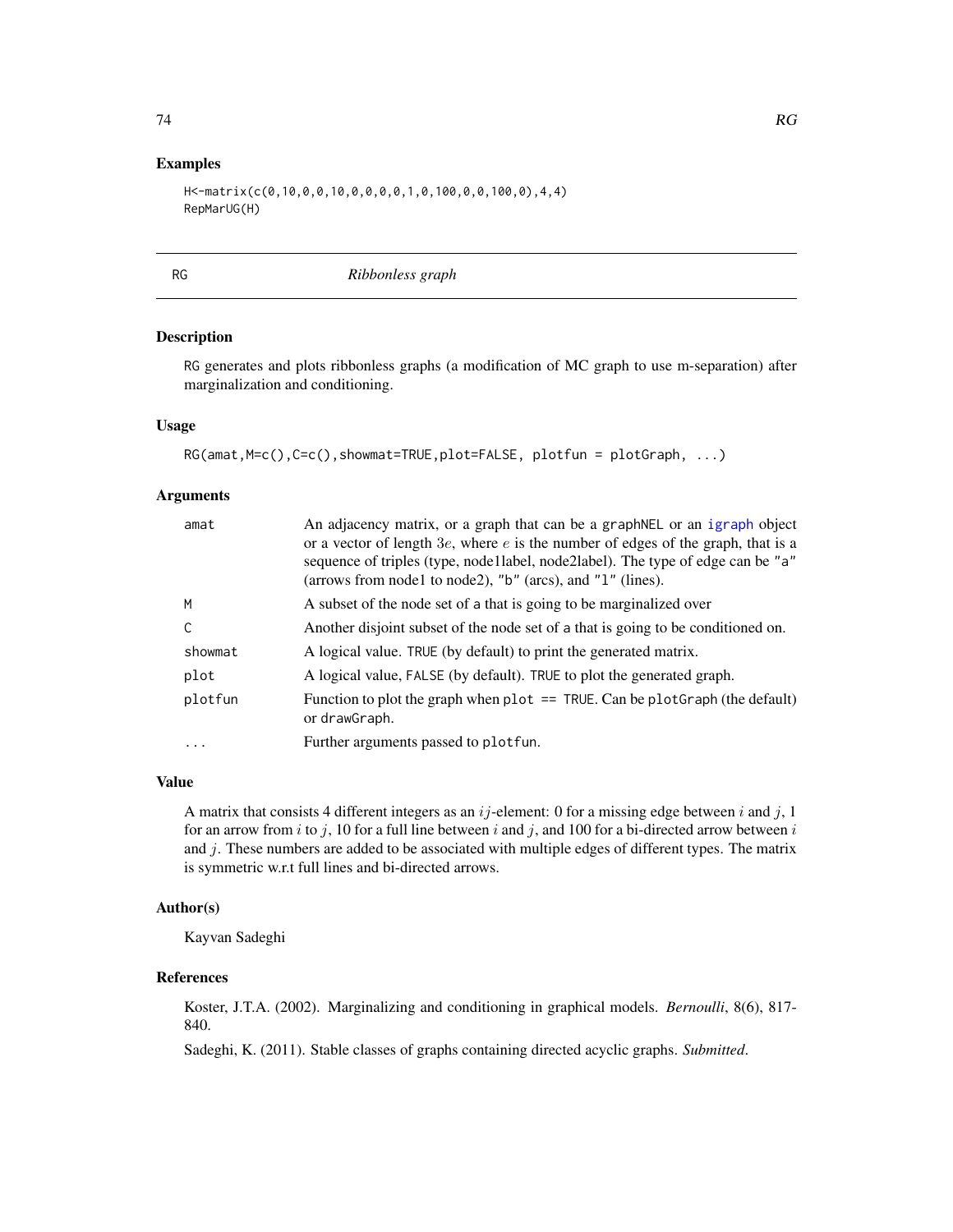#### <span id="page-74-0"></span>rnormDag 75

# See Also

[AG](#page-3-0)., [MRG](#page-58-0), [SG](#page-77-0)

### Examples

```
ex <- matrix(c(0,0,0,0,0,0,0,0,0,0,0,0,0,0,0,0, ##The adjacency matrix of a DAG
               0,0,0,0,0,0,0,0,0,0,0,0,0,0,0,0,
               1,1,0,0,0,0,0,0,0,0,0,0,0,0,0,0,
               0,0,0,0,0,0,0,0,0,0,0,0,0,0,0,0,
               0,0,0,1,0,0,0,0,0,0,0,0,0,0,0,0,
               0,1,0,0,1,0,0,0,0,0,0,0,0,0,0,0,
               0,0,0,0,0,0,0,0,0,0,0,0,0,0,0,0,
               0,0,0,0,0,0,0,0,0,0,0,0,0,0,0,0,
               0,0,0,0,0,0,1,1,0,0,0,0,0,0,0,0,
               0,0,0,0,0,0,0,1,0,0,0,0,0,0,0,0,
               0,0,0,0,1,0,1,0,1,1,0,0,0,0,0,0,
               1,0,0,0,0,0,0,0,0,0,0,0,0,0,0,0,
               0,0,0,0,0,0,0,0,0,1,0,1,0,0,0,0,
               0,0,0,0,0,0,0,0,0,0,0,0,0,0,0,0,
               1,0,0,0,0,0,0,0,0,0,0,0,0,1,0,0,
               0,0,0,0,0,0,0,0,0,0,0,1,0,1,0,0),16,16, byrow = TRUE)
M<-c(3,5,6,15,16)
C < -c(4,7)
```
RG(ex,M,C,plot=TRUE)

rnormDag *Random sample from a decomposable Gaussian model*

# Description

Generates a sample from a mean centered multivariate normal distribution whose covariance matrix has a given triangular decomposition.

# Usage

rnormDag(n, A, Delta)

#### Arguments

| n     | an integer $> 0$ , the sample size.                                                                                                                                                                                                                         |
|-------|-------------------------------------------------------------------------------------------------------------------------------------------------------------------------------------------------------------------------------------------------------------|
| A     | a square, upper triangular matrix with ones along the diagonal. It defines, to-<br>gether with Delta, the concentration matrix (and also the covariance matrix)<br>of the multivariate normal. The order of A is the number of components of the<br>normal. |
| Delta | a numeric vector of length equal to the number of columns of A.                                                                                                                                                                                             |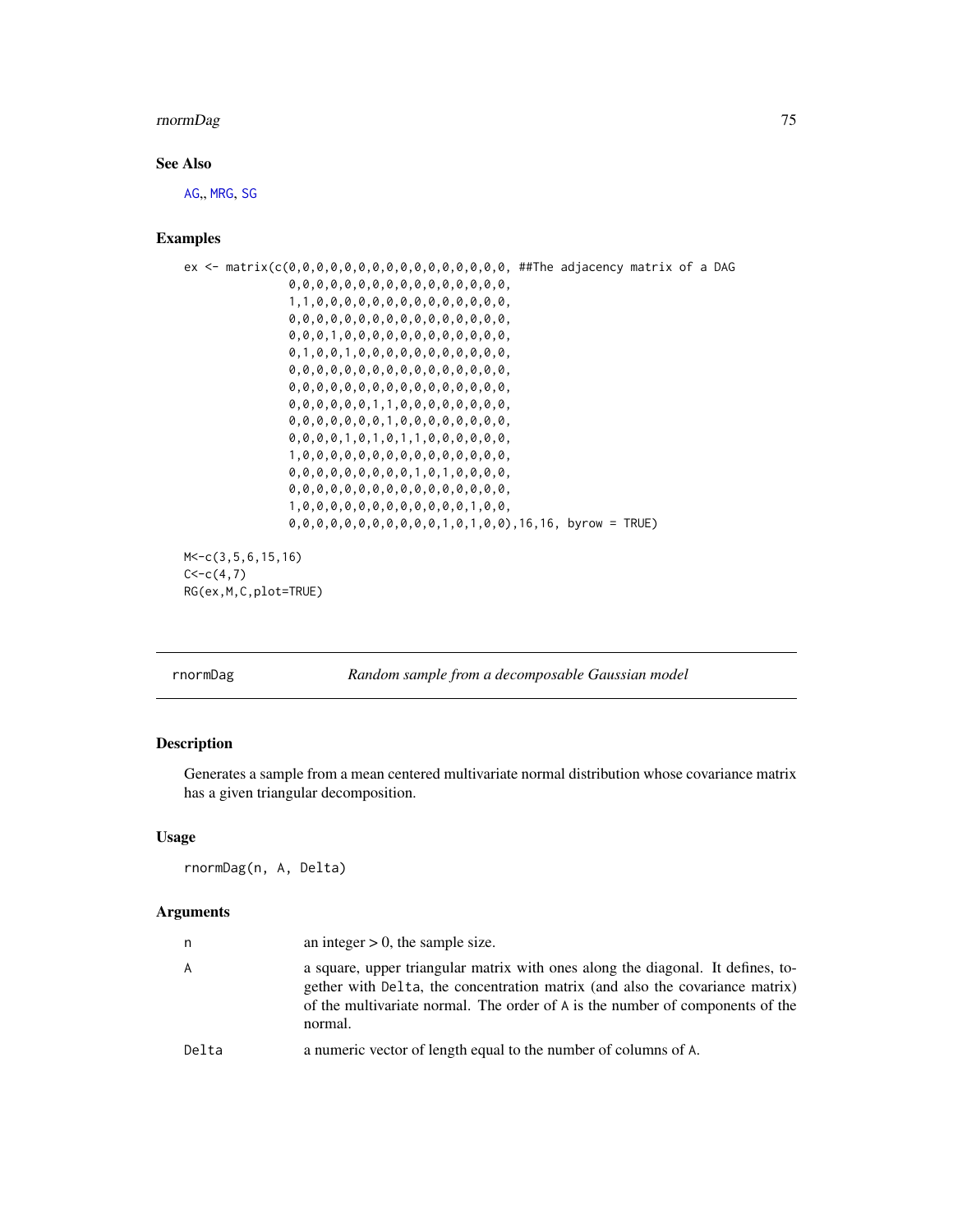# Details

The value in position  $(i, j)$  of A (with  $i < j$ ) is a regression coefficient (with sign changed) in the regression of variable i on variables  $i + 1, \ldots, d$ .

The value in position  $i$  of Delta is the residual variance in the above regression.

# Value

a matrix with n rows and nrow(A) columns, a sample from a multivariate normal distribution with mean zero and covariance matrix  $S = solve(A)$  %\*% diag(Delta) %\*% t(solve(A)).

#### Author(s)

Giovanni M. Marchetti

#### References

Cox, D. R. \& Wermuth, N. (1996). *Multivariate dependencies*. London: Chapman \& Hall.

# See Also

[triDec](#page-85-0), [fitDag](#page-33-0)

```
## Generate a sample of 100 observation from a multivariate normal
## The matrix of the path coefficients
A \leftarrow matrix(c(1, -2, -3, 0, 0, 0, 0, 0,0, 1, 0, -4, 0, 0, 0,
 0, 0, 1, 2, 0, 0, 0,
 0, 0, 0, 1, 1, -5, 0,
 0, 0, 0, 0, 1, 0, 3,
 0, 0, 0, 0, 0, 1, -4,
 0, 0, 0, 0, 0, 0, 1), 7, 7, byrow=TRUE)
D \leq -rep(1, 7)X \leq -rnormDeg(100, A, D)## The true covariance matrix
solve(A) %*% diag(D) %*% t(solve(A))
## Triangular decomposition of the sample covariance matrix
triDec(cov(X))$A
```
<span id="page-75-0"></span>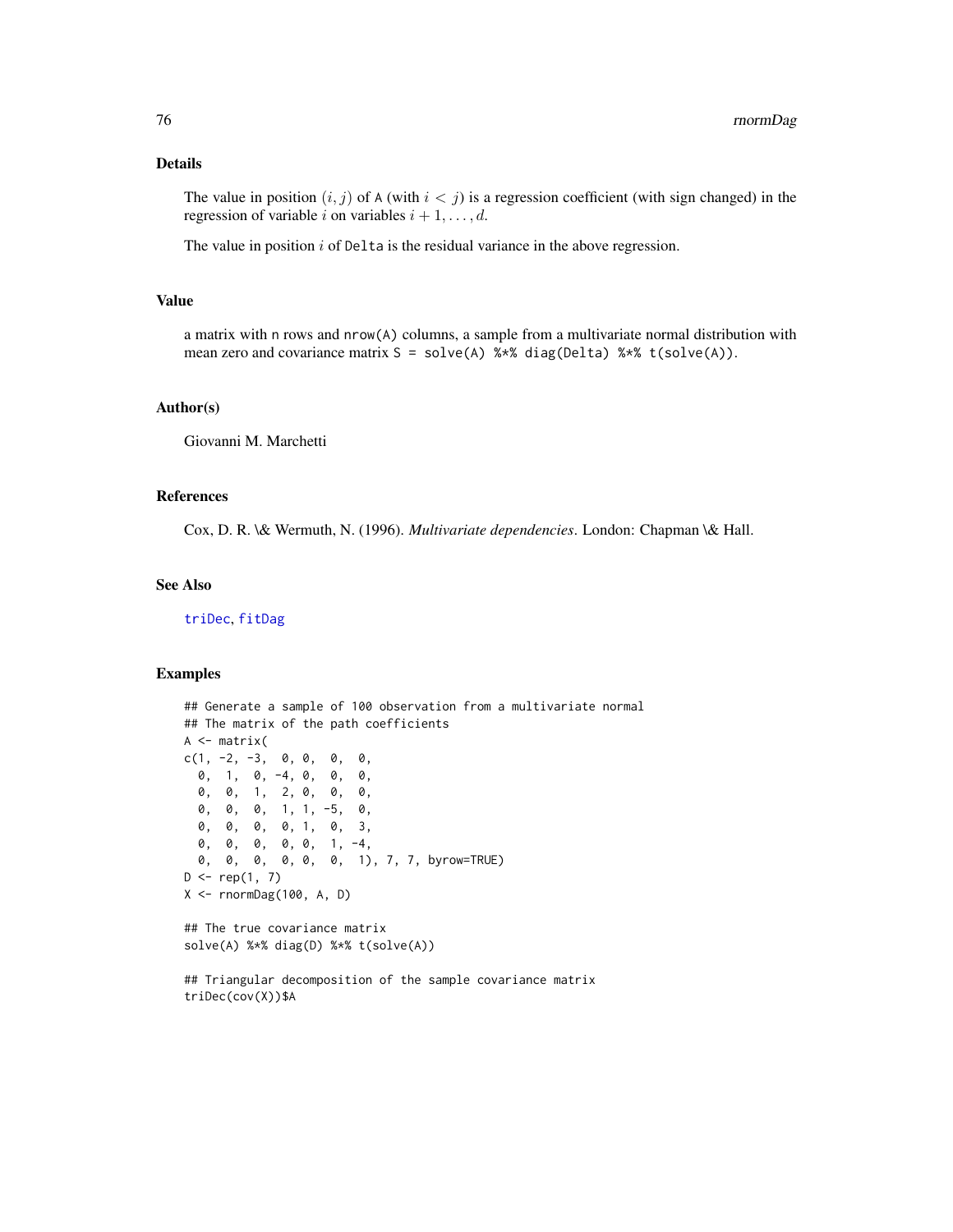<span id="page-76-0"></span>

# Description

Generates a sample of points uniformly distributed on the surface of a sphere in d-space.

# Usage

rsphere(n, d)

# Arguments

|   | an integer, the sample size.                                                                                    |
|---|-----------------------------------------------------------------------------------------------------------------|
| d | an integer, the dimension of the space. For example, a circle is defined in 2D-<br>space, a sphere in 3D-space. |

# Details

The algorithm is based on normalizing to length 1 each d-vector of a sample from a multivariate normal  $N(0, I)$ .

# Value

a matrix of n rows and d columns.

# Author(s)

Giovanni M. Marchetti

#### See Also

[rnorm](#page-0-0), [rcorr](#page-68-0)

```
## 100 points on circle
z <- rsphere(100,2)
plot(z)
## 100 points on a sphere
z <- rsphere(100, 3)
pairs(z)
```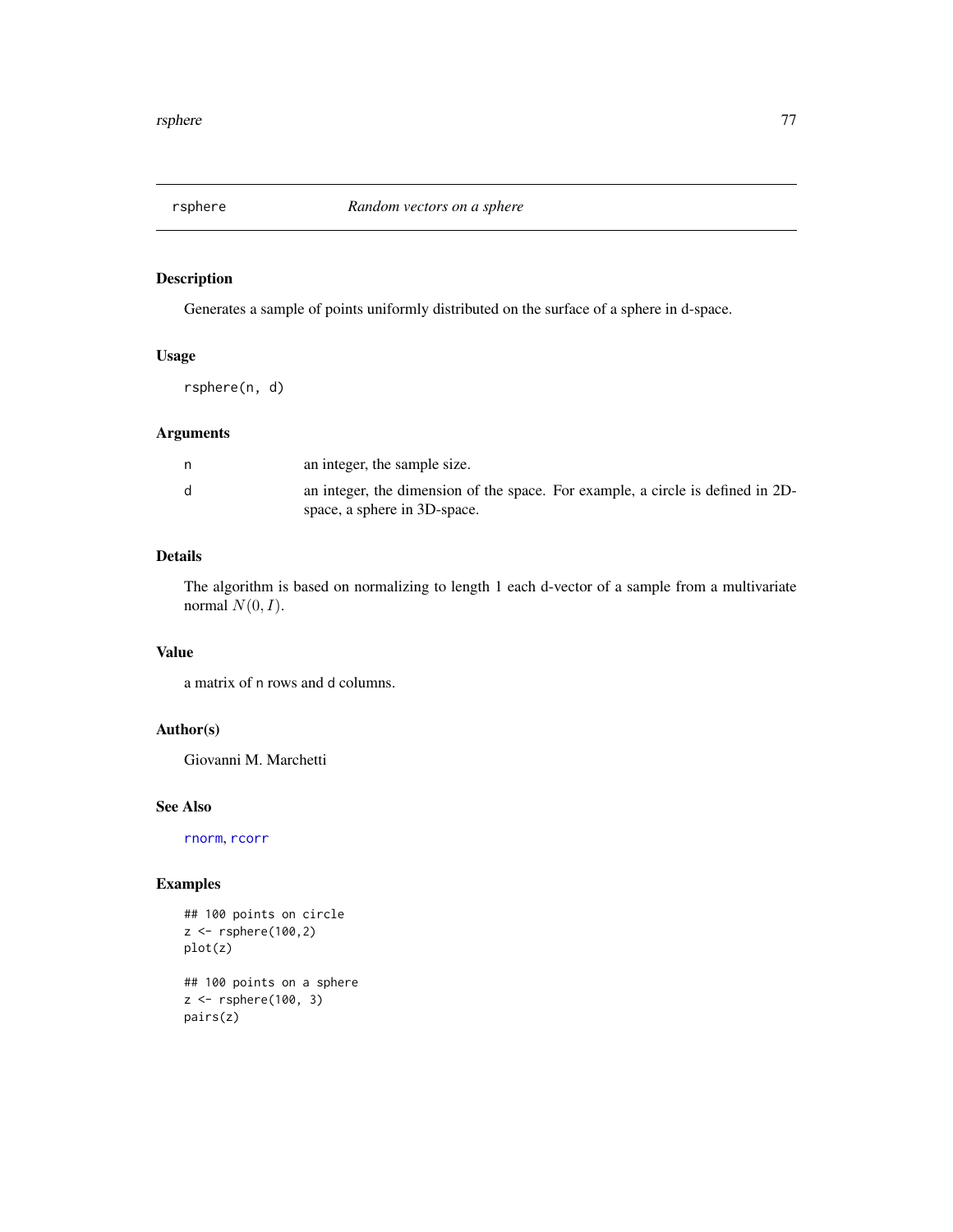# Description

SG generates and plots summary graphs after marginalization and conditioning.

# Usage

```
SG(amat,M=c(),C=c(),showmat=TRUE,plot=FALSE, plotfun = plotGraph, ...)
```
# Arguments

| amat     | An adjacency matrix, or a graph that can be a graphNEL or an igraph object<br>or a vector of length $3e$ , where e is the number of edges of the graph, that is a<br>sequence of triples (type, node1label, node2label). The type of edge can be "a"<br>(arrows from node1 to node2), "b" (arcs), and "1" (lines). |
|----------|--------------------------------------------------------------------------------------------------------------------------------------------------------------------------------------------------------------------------------------------------------------------------------------------------------------------|
| M        | A subset of the node set of a that is going to be marginalised over                                                                                                                                                                                                                                                |
| C        | Another disjoint subset of the node set of a that is going to be conditioned on.                                                                                                                                                                                                                                   |
| showmat  | A logical value. TRUE (by default) to print the generated matrix.                                                                                                                                                                                                                                                  |
| plot     | A logical value, FALSE (by default). TRUE to plot the generated graph.                                                                                                                                                                                                                                             |
| plotfun  | Function to plot the graph when plot $==$ TRUE. Can be plot Graph (the default)<br>or drawGraph.                                                                                                                                                                                                                   |
| $\cdots$ | Further arguments passed to plot fun.                                                                                                                                                                                                                                                                              |

# Value

A matrix that consists 4 different integers as an  $ij$ -element: 0 for a missing edge between i and j, 1 for an arrow from i to j, 10 for a full line between i and j, and 100 for a bi-directed arrow between i and  $j$ . These numbers are added to be associated with multiple edges of different types. The matrix is symmetric w.r.t full lines and bi-directed arrows.

# Author(s)

Kayvan Sadeghi

# References

Sadeghi, K. (2011). Stable classes of graphs containing directed acyclic graphs. *Submitted*. Wermuth, N. (2011). Probability distributions with summary graph structure. *Bernoulli*, 17(3),845- 879.

# See Also

[AG](#page-3-0), [MSG](#page-61-0), [RG](#page-73-0)

<span id="page-77-1"></span><span id="page-77-0"></span>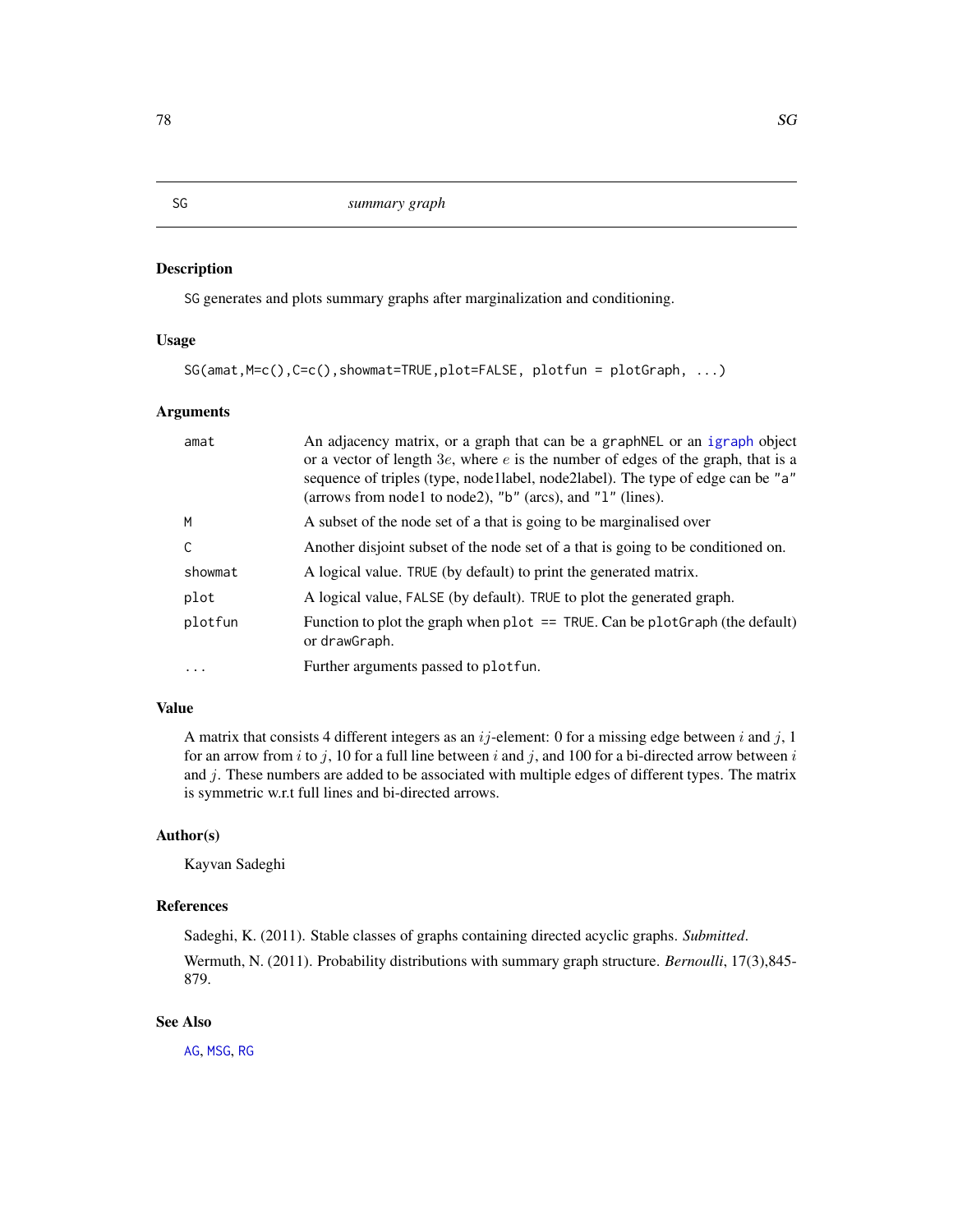#### <span id="page-78-0"></span>shipley.test 79

#### Examples

```
ex <- matrix(c(0,0,0,0,0,0,0,0,0,0,0,0,0,0,0,0, ##The adjacency matrix of a DAG
               0,0,0,0,0,0,0,0,0,0,0,0,0,0,0,0,
               1,1,0,0,0,0,0,0,0,0,0,0,0,0,0,0,
               0,0,0,0,0,0,0,0,0,0,0,0,0,0,0,0,
               0,0,0,1,0,0,0,0,0,0,0,0,0,0,0,0,
               0,1,0,0,1,0,0,0,0,0,0,0,0,0,0,0,
               0,0,0,0,0,0,0,0,0,0,0,0,0,0,0,0,
               0,0,0,0,0,0,0,0,0,0,0,0,0,0,0,0,
               0,0,0,0,0,0,1,1,0,0,0,0,0,0,0,0,
               0,0,0,0,0,0,0,1,0,0,0,0,0,0,0,0,
               0,0,0,0,1,0,1,0,1,1,0,0,0,0,0,0,
               1,0,0,0,0,0,0,0,0,0,0,0,0,0,0,0,
               0,0,0,0,0,0,0,0,0,1,0,1,0,0,0,0,
               0,0,0,0,0,0,0,0,0,0,0,0,0,0,0,0,
               1,0,0,0,0,0,0,0,0,0,0,0,0,1,0,0,
               0,0,0,0,0,0,0,0,0,0,0,1,0,1,0,0),16,16, byrow = TRUE)
M \leftarrow c(3, 5, 6, 15, 16)C \leq -c(4,7)SG(ex, M, C, plot = TRUE)SG(ex, M, C, plot = TRUE, plotfun = drawGraph, adjust = FALSE)
```

|  | shipley.test | Test of all independencies implied by a given DAG |  |
|--|--------------|---------------------------------------------------|--|
|--|--------------|---------------------------------------------------|--|

#### **Description**

Computes a simultaneous test of all independence relationships implied by a given Gaussian model defined according to a directed acyclic graph, based on the sample covariance matrix.

### Usage

shipley.test(amat, S, n)

#### Arguments

| amat | a square Boolean matrix, of the same dimension as S, representing the adjacency<br>matrix of a DAG. |
|------|-----------------------------------------------------------------------------------------------------|
| -S   | a symmetric positive definite matrix, the sample covariance matrix.                                 |
| n    | a positive integer, the sample size.                                                                |

#### Details

The test statistic is  $C = -2 \sum \ln p_j$  where  $p_j$  are the p-values of tests of conditional independence in the basis set computed by basiSet(A). The p-values are independent uniform variables on  $(0, 1)$ and the statistic has exactly a chi square distribution on  $2k$  degrees of freedom where k is the number of elements of the basis set. Shipley (2002) calls this test Fisher's C test.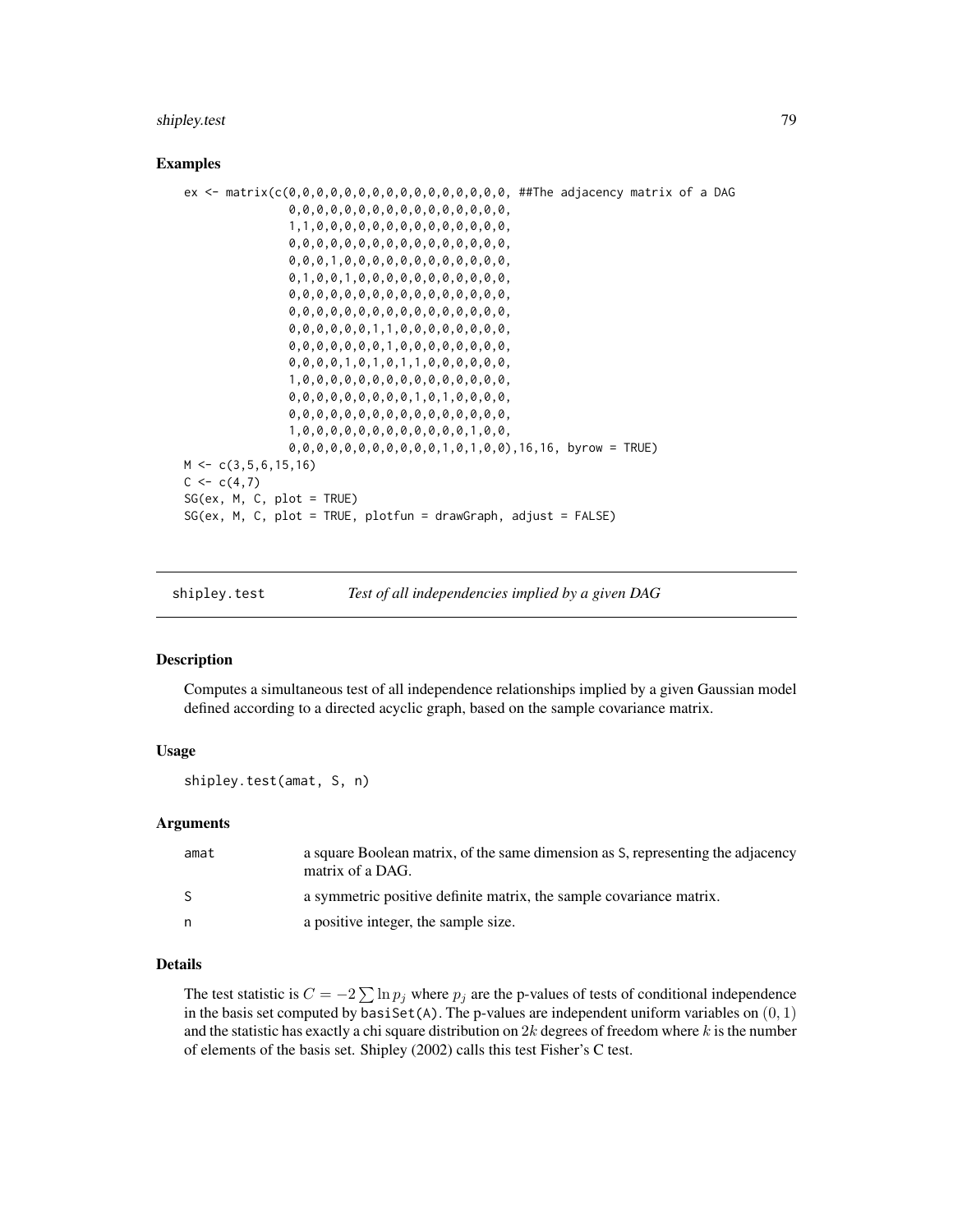#### <span id="page-79-0"></span>Value

| ctest  | Test statistic $C$ .                                       |
|--------|------------------------------------------------------------|
| df     | Degrees of freedom.                                        |
| pvalue | The P-value of the test, assuming a two-sided alternative. |

#### Author(s)

Giovanni M. Marchetti

# References

Shipley, B. (2000). A new inferential test for path models based on directed acyclic graphs. *Structural Equation Modeling*, 7(2), 206–218.

# See Also

```
basiSet, pcor.test
```
# Examples

```
## A decomposable model for the mathematics marks data
data(marks)
dag <- DAG(mechanics ~ vectors+algebra, vectors ~ algebra,
statistics ~ algebra+analysis, analysis ~ algebra)
shipley.test(dag, cov(marks), n=88)
```
Simple Graph Operations

*Simple graph operations*

# Description

Finds the boundary, children, parents of a subset of nodes of a graph.

# Usage

```
bd(nn, amat)
ch(nn, amat)
pa(nn, amat)
```
# Arguments

| nn   | a vector of nodes. It may either a numeric vector, or a character vector. If it is |
|------|------------------------------------------------------------------------------------|
|      | character vector must be a subset of the rownames of the edge matrix.              |
| amat | a square matrix with dimnames specifying the adjacency matrix of the graph         |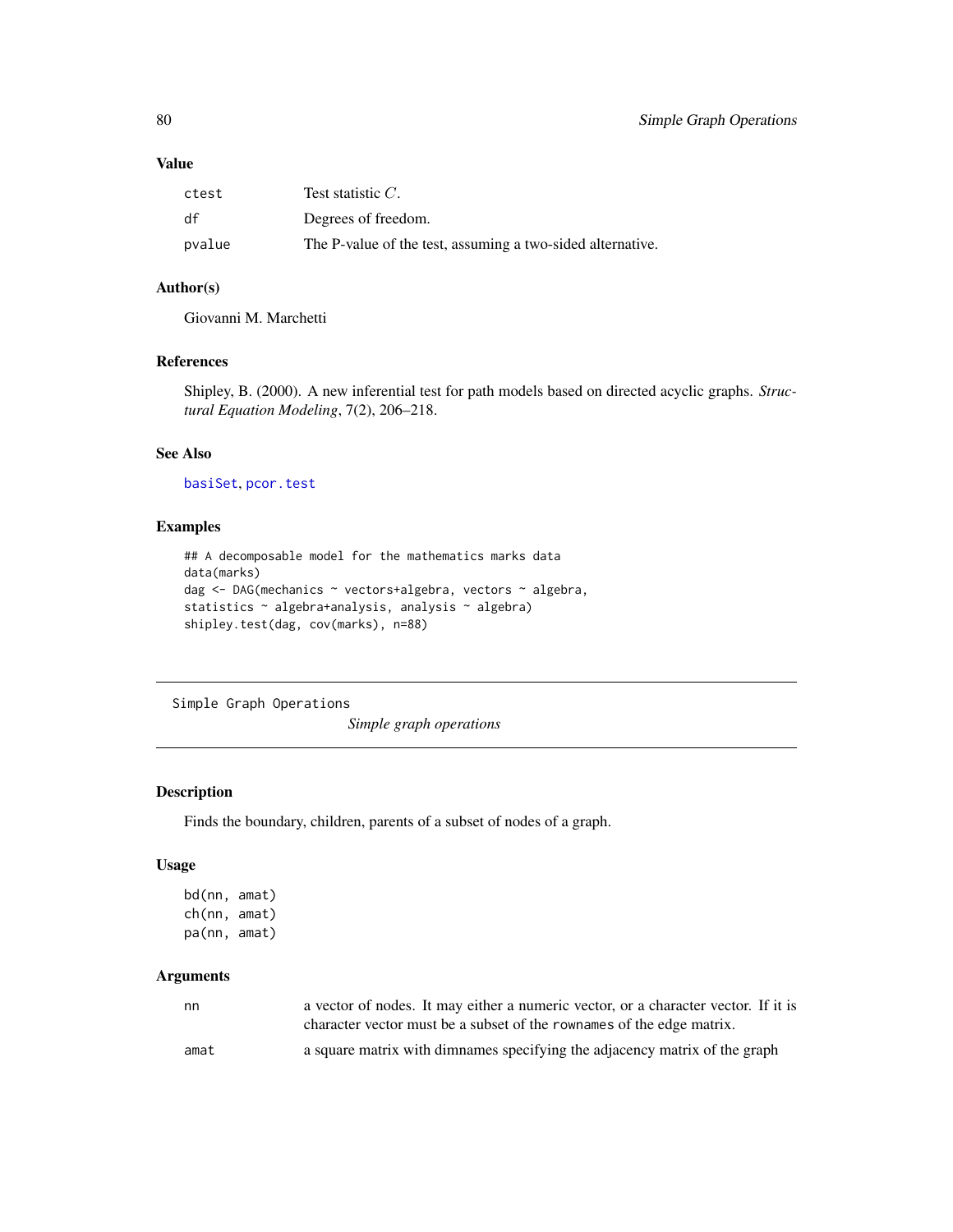# <span id="page-80-0"></span>Details

For definitions of the operators see Lauritzen (1996).

# Value

The operators return a character vector specifying the boundary or the children or the parents of nodes nn in the graph. This is a numeric or a character vector depending on the mode of nn.

#### Author(s)

Giovanni M. Marchetti

# References

Lauritzen, S. (1996). *Graphical models*. Oxford: Clarendon Press.

# See Also

[UG](#page-86-0), [DAG](#page-16-0)

```
## find boundary of a subset of nodes of a DAG
G \leq DAG(y \sim x+b+a, b\sima, x\sima)
bd("b", G)
bd(c("b", "x"), G)bd("x", G)
bd(c("x","b"), G)
## find boundary of a subset of nodes of an UG
G <- UG(\sim y \star x \star z + z \star h \star v)bd("z", G)
bd(c("y", "x"), G)
bd("v", G)
bd(c("x","v"), G)
## children of a subset of nodes of a DAG
G \leq DAG(y \sim x+b+a, b\sima, x\sima)
ch("b", G)
ch(c("b", "x"), G)
ch("x", G)
ch(c("a","x"), G)
## parents of a subset of nodes of a DAG
pa("b", G)
pa(c("b", "x"), G)
pa("x", G)
pa(c("x","b"), G)
```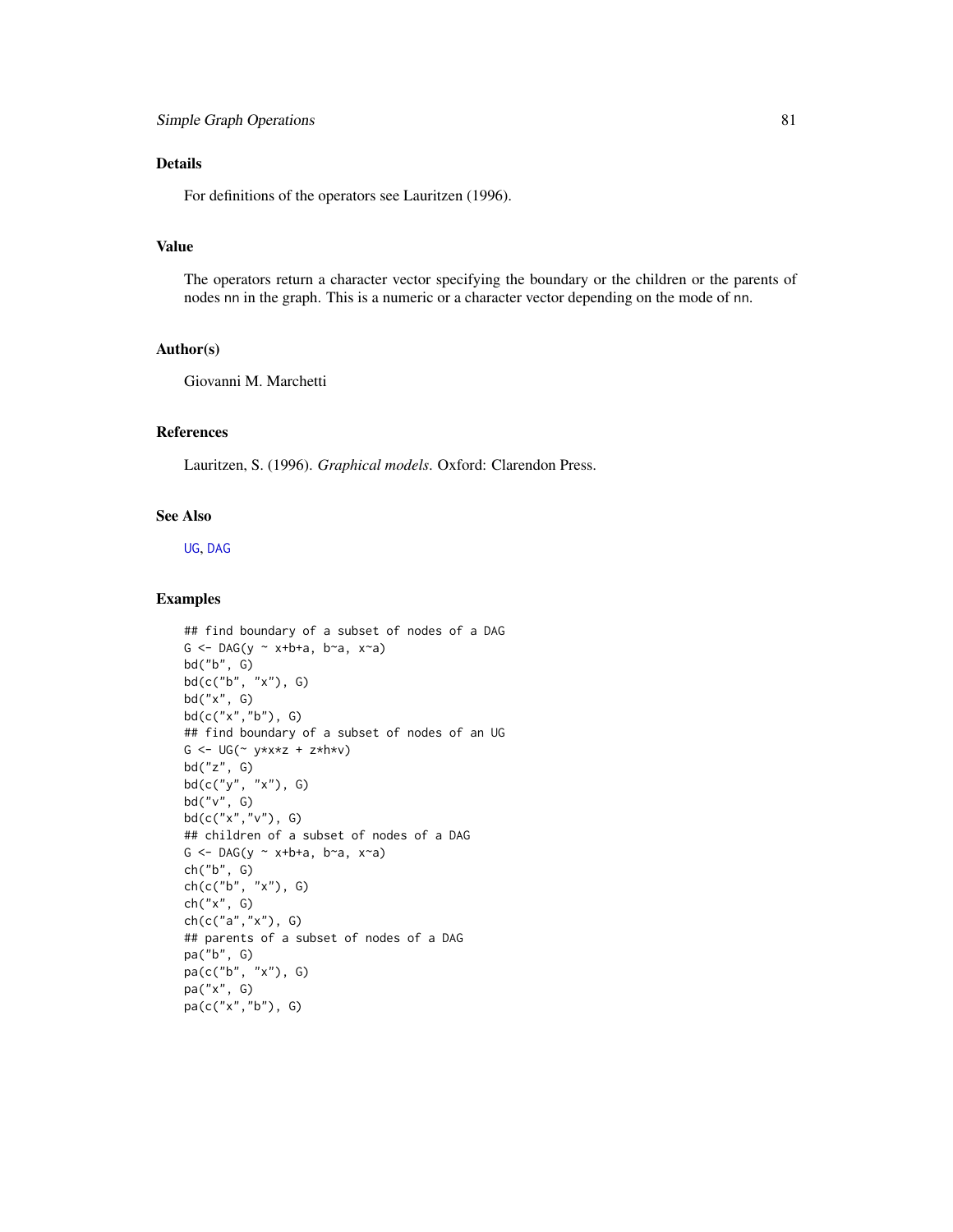<span id="page-81-0"></span>stress *Stress*

# Description

Stress data

#### Usage

data(stress)

# Format

 $A$  4  $\times$  4 covariance matrix for the following variables.

Y V X  $\mathbf{U}$ 

#### Details

See Cox and Wermuth (1996).

#### References

Cox, D. R. \& Wermuth, N. (1996). *Multivariate dependencies*. London: Chapman \& Hall.

Slangen K., Kleemann P.P and Krohne H.W. (1993). Coping with surgical stress. In: Krohne H. W. (ed.). *Attention and avoidance: Strategies in coping with aversiveness*. New York, Heidelberg: Springer, 321-346.

```
data(stress)
G = UG(- Y * X + X * V + V * U + U * Y)fitConGraph(G, stress, 100)
```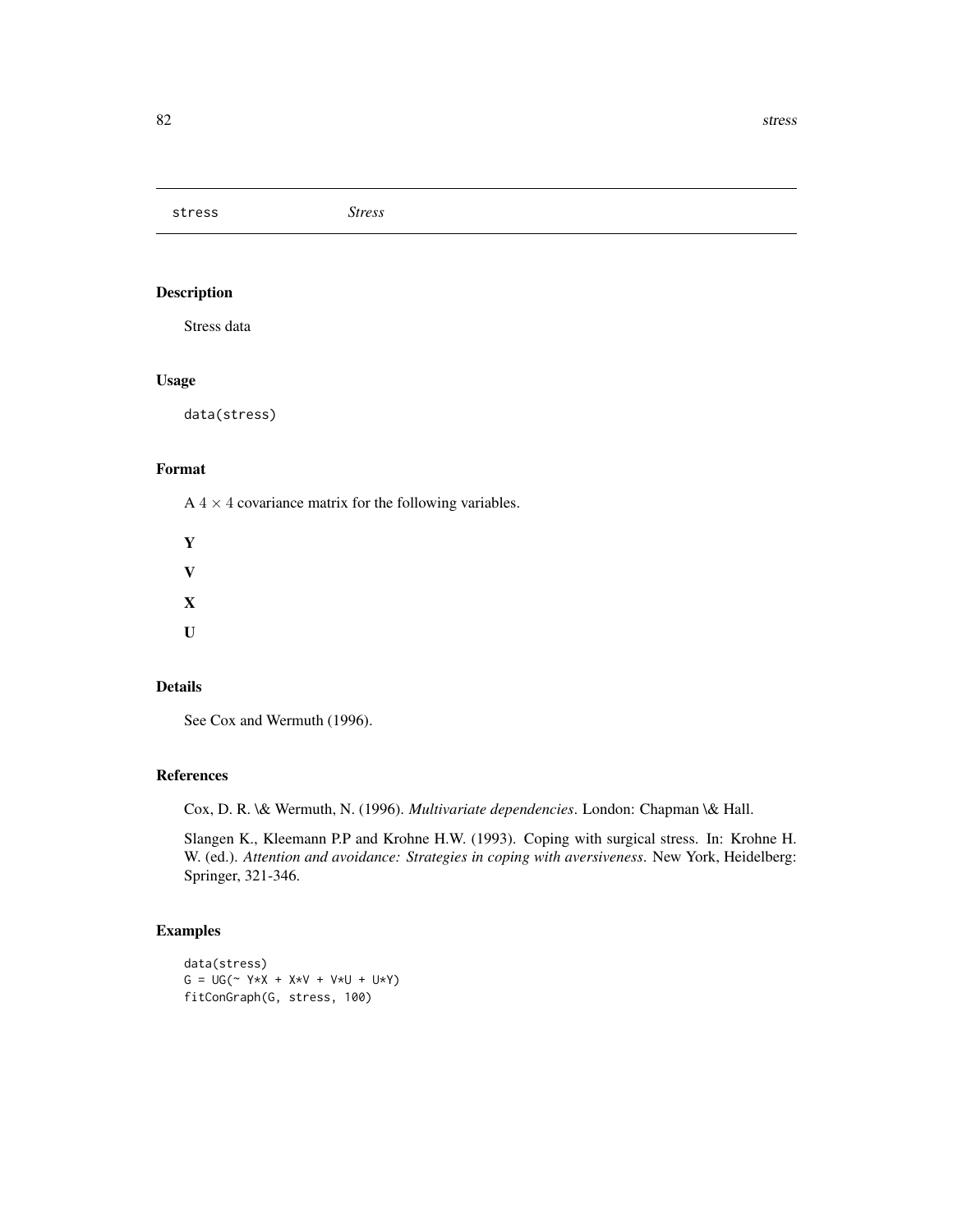<span id="page-82-0"></span>

# Description

Simulated data following a seemingly unrelated regression model.

# Usage

```
data(surdata)
```
# Format

A data frame with 600 observations on the following 4 variables.

A a numeric response vector

B a numeric response vector

X a numeric vector

Z a numeric vector with codes 1 and -1 for a binary variables.

# Examples

data(surdata) pairs(surdata)

swp *Sweep operator*

# Description

Sweeps a covariance matrix with respect to a subset of indices.

#### Usage

swp(V, b)

# Arguments

| a symmetric positive definite matrix, the covariance matrix. |
|--------------------------------------------------------------|
| a subset of indices of the columns of V.                     |

# Details

The sweep operator has been introduced by Beaton (1964) as a tool for inverting symmetric matrices (see Dempster, 1969).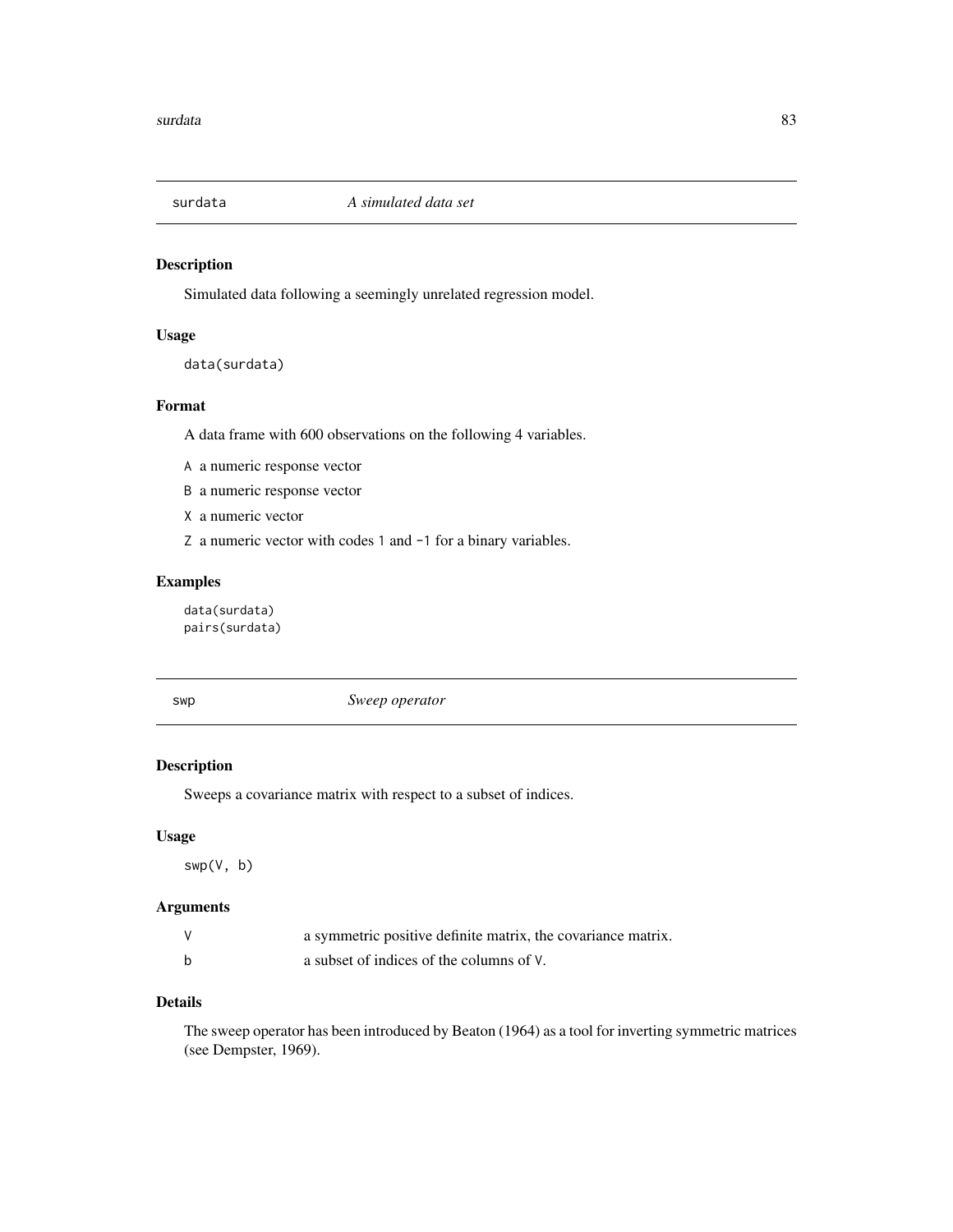# Value

a square matrix U of the same order as V. If a is the complement of b, then  $U[a, b]$  is the matrix of regression coefficients of a given b and  $U[a, a]$  is the corresponding covariance matrix of the residuals.

If b is empty the function returns V.

If b is the vector 1:nrow(V) (or its permutation) then the function returns the opposite of the inverse of V.

#### Author(s)

Giovanni M. Marchetti

#### References

Beaton, A.E. (1964). *The use of special matrix operators in statistical calculus*. Ed.D. thesis, Harvard University. Reprinted as Educational Testing Service Research Bulletin 64-51. Princeton.

Dempster, A.P. (1969). *Elements of continuous multivariate analysis*. Reading: Addison-Wesley.

#### See Also

[fitDag](#page-33-0)

# Examples

```
## A very simple example
V <- matrix(c(10, 1, 1, 2), 2, 2)
swp(V, 2)
```
topSort *Topological sort*

#### Description

topOrder returns the topological order of a directed acyclic graph (parents, before children). topSort permutates the adjacency matrix according to the topological order.

#### Usage

```
topSort(amat)
topOrder(amat)
```
#### Arguments

amat a square Boolean matrix with dimnames, representing the adjacency matrix of a directed acyclic graph.

<span id="page-83-0"></span>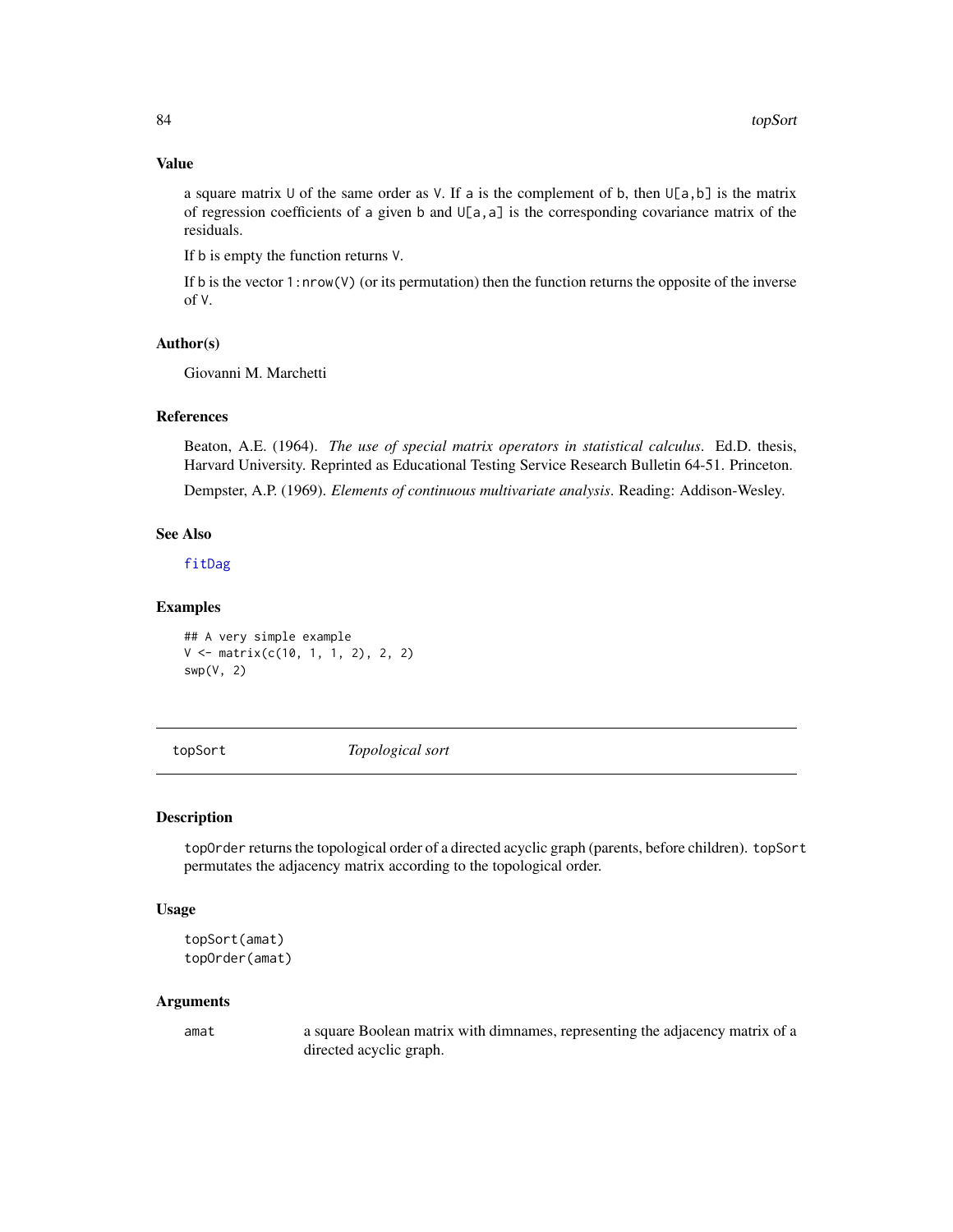#### <span id="page-84-0"></span>transClos 85

# Details

The topological order needs not to be unique. After the permutation the adjacency matrix of the graph is upper triangular. The function is a translation of the Matlab function topological\_sort in Toolbox BNT written by Kevin P. Murphy.

#### Value

topOrder(amat) returns a vector of integers representing the permutation of the nodes. topSort(amat) returns the adjacency matrix with rows and columns permutated.

# Note

The order of the nodes defined by DAG is that of their first appearance in the model formulae (from left to right).

# Author(s)

Kevin P. Murphy, Giovanni M. Marchetti

#### References

Aho, A.V., Hopcrtoft, J.E. \& Ullman, J.D. (1983). *Data structures and algorithms.* Reading: Addison-Wesley.

Lauritzen, S. (1996). *Graphical models*. Oxford: Clarendon Press.

# See Also

[DAG](#page-16-0), [isAcyclic](#page-45-0)

#### Examples

```
## A simple example
dag \leq DAG(a \sim b, c \sim a + b, d \sim c + b)
dag
topOrder(dag)
topSort(dag)
```
transClos *Transitive closure of a graph*

# Description

Computes the transitive closure of a graph (undirected or directed acyclic).

#### Usage

transClos(amat)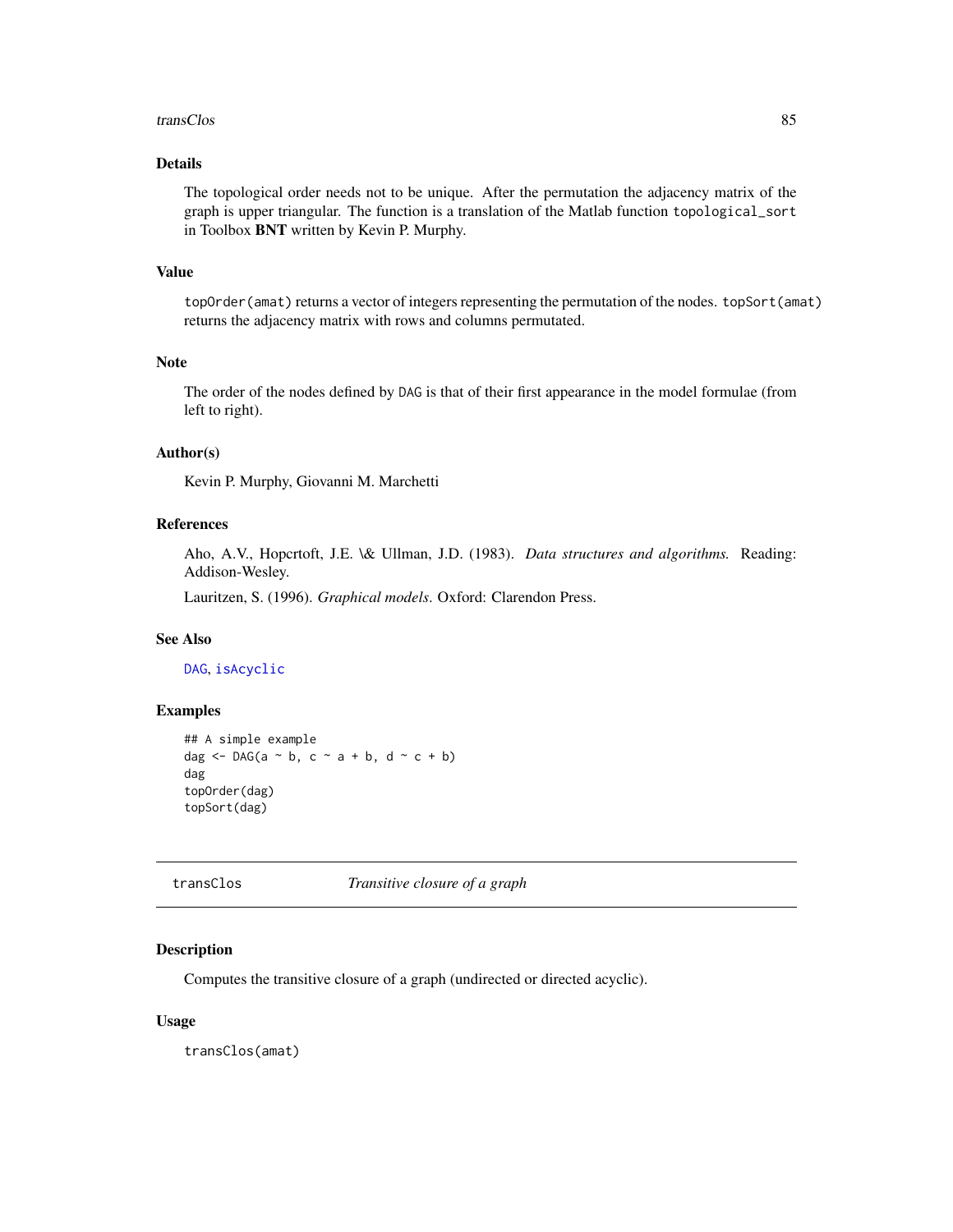#### <span id="page-85-1"></span>Arguments

amat a Boolean matrix with dimnames representing the adjacency matrix of a graph.

# Details

The transitive closure of a directed graph with adjacency matrix  $A$  is a graph with adjacency matrix A<sup>\*</sup> such that  $A_{i,j}^* = 1$  if there is a directed path from i to j. The transitive closure of an undirected graph is defined similarly (by substituting path to directed path).

# Value

A The adjacency matrix of the transitive closure.

# Author(s)

Giovanni M. Marchetti

# See Also

[DAG](#page-16-0), [UG](#page-86-0)

#### Examples

```
## Closure of a DAG
d \leq DAG(y \sim x, x \sim z)transClos(d)
## Closure of an UG
g <- UG(~ x*y*z+z*u+u*v)
transClos(g)
```
<span id="page-85-0"></span>

triDec *Triangular decomposition of a covariance matrix*

#### Description

Decomposes a symmetric positive definite matrix with a variant of the Cholesky decomposition.

#### Usage

```
triDec(Sigma)
```
#### Arguments

Sigma a symmetric positive definite matrix.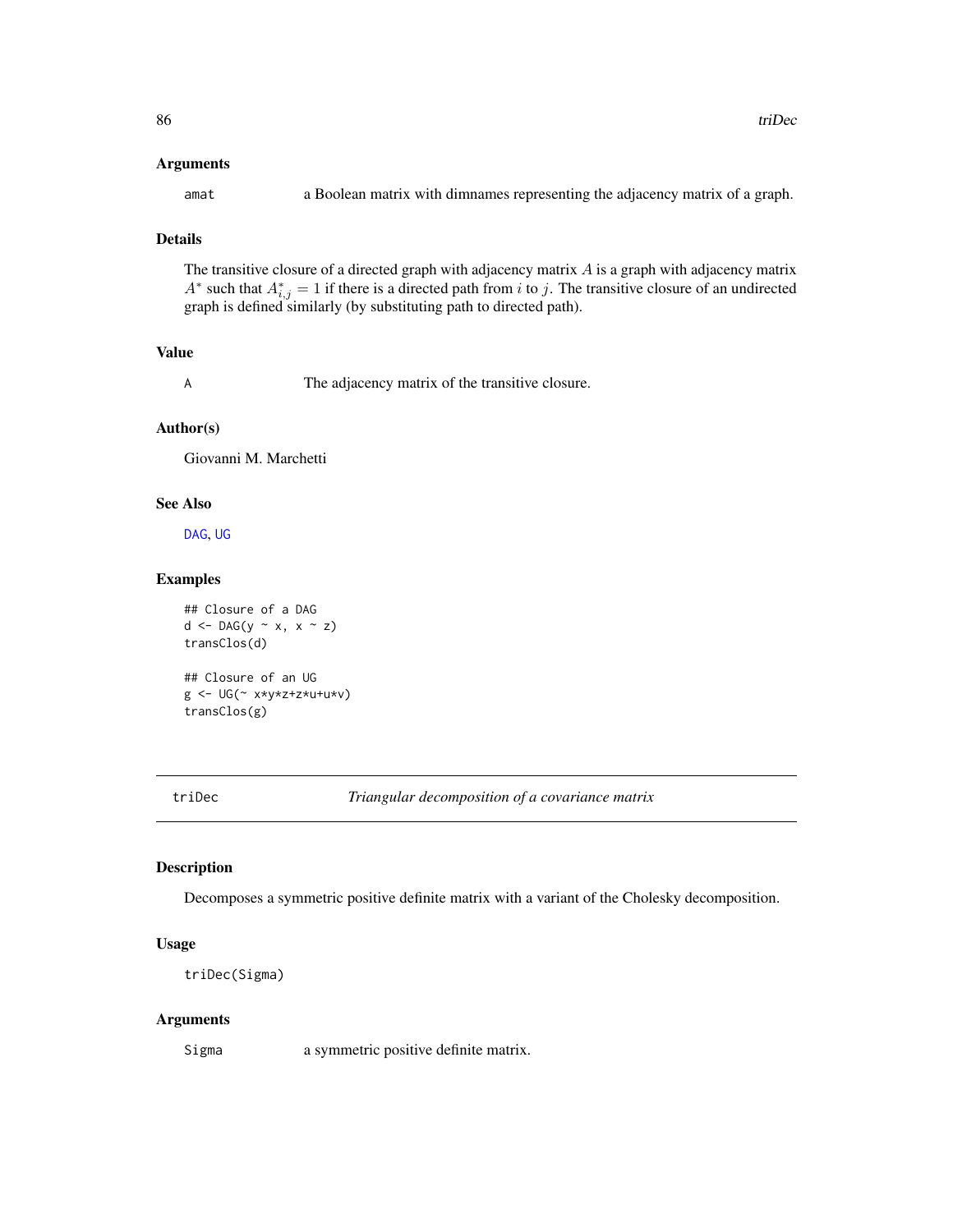#### <span id="page-86-1"></span> $\overline{U}$  87

# Details

Any symmetric positive definite matrix  $\Sigma$  can be decomposed as  $\Sigma = B \Delta B^{T}$  where B is upper triangular with ones along the main diagonal and  $\Delta$  is diagonal. If  $\Sigma$  is a covariance matrix, the concentration matrix is  $\Sigma^{-1} = A^T \Delta^{-1} A$  where  $A = B^{-1}$  is the matrix of the regression coefficients (with the sign changed) of a system of linear recursive regression equations with independent residuals. In the equations each variable i is regressed on the variables  $i + 1, \ldots, d$ . The elements on the diagonal of  $\Delta$  are the partial variances.

# Value

| A     | a square upper triangular matrix of the same order as Sigma with ones on the<br>diagonal. |
|-------|-------------------------------------------------------------------------------------------|
| B.    | the inverse of A, another triangular matrix with unit diagonal.                           |
| Delta | a vector containing the diagonal values of $\Delta$ .                                     |

# Author(s)

Giovanni M. Marchetti

#### References

Cox, D. R. \& Wermuth, N. (1996). *Multivariate dependencies*. London: Chapman \& Hall.

#### See Also

[chol](#page-0-0)

# Examples

```
## Triangular decomposition of a covariance matrix
B \le - matrix(c(1, -2, 0, 1,
              0, 1, 0, 1,
              0, 0, 1, 0,
              0, 0, 0, 1), 4, 4, byrow=TRUE)
B
D \leftarrow diag(c(3, 1, 2, 1))S <- B % *% D % *% t(B)
triDec(S)
solve(B)
```
<span id="page-86-0"></span>

UG *Defining an undirected graph (UG)*

#### Description

A simple way to define an undirected graph by means of a single model formula.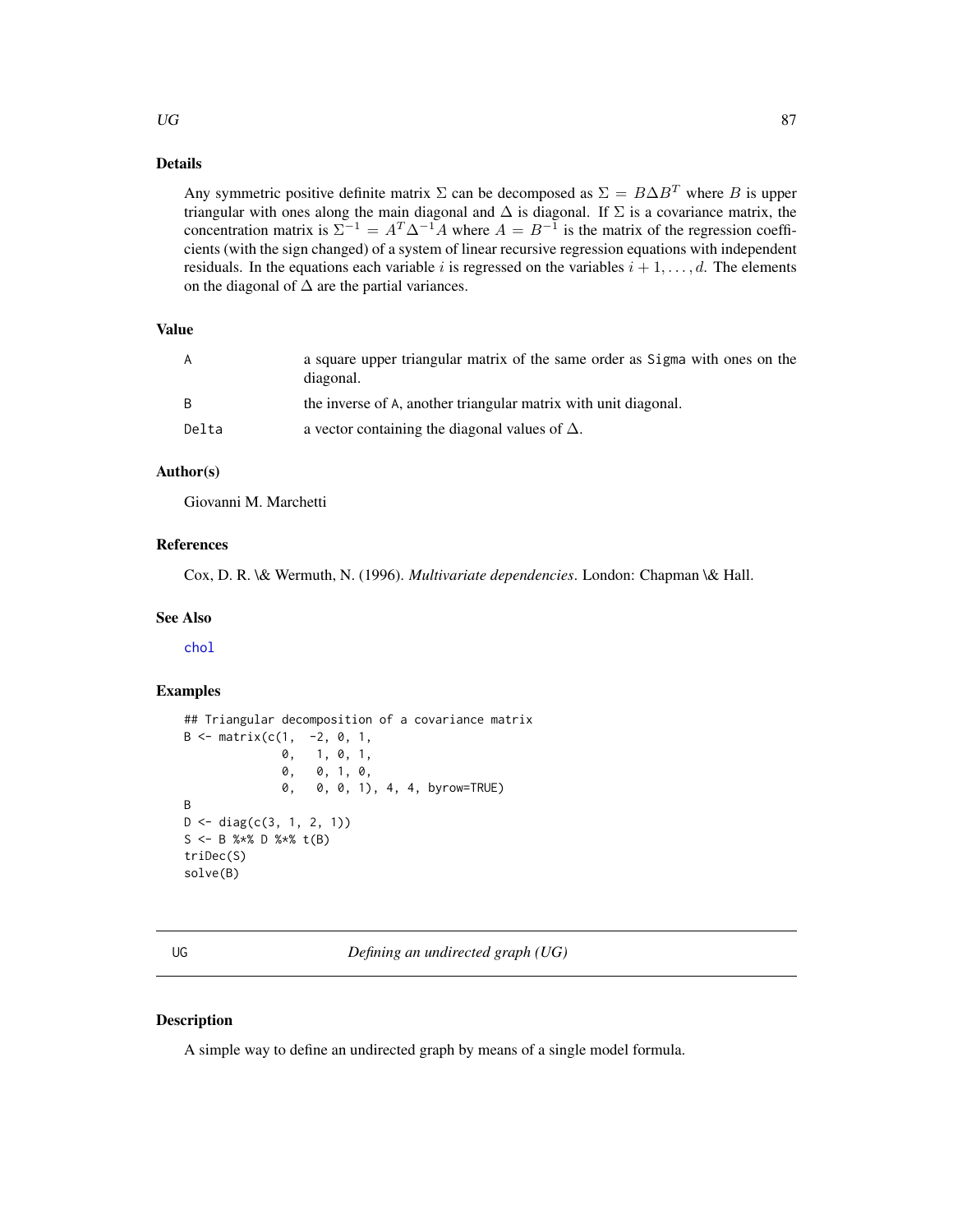#### Usage

UG(f)

# Arguments

f a single model formula without response

# Details

The undirected graph  $G = (V, E)$  is defined by a set of nodes V and a set of pairs E. The set of pairs is defined by the set of interactions in the formula. Interactions define complete subgraphs (not necessarily maximal) of the UG. The best way is to specify interactions that match the cliques of the undirected graph. This is the standard way to define graphical models for contingency tables. Remember that some hierarchical models are not graphical, but they imply the same graph.

The function returns the edge matrix of the graph, i.e. a square Boolean matrix of order equal to the number of nodes of the graph and a one in position  $(i, j)$  if there is an arrow from j to i and zero otherwise. By default this matrix has ones along the main diagonal. For UGs this matrix is symmetric. The dimnames of the edge matrix are the nodes of the UG.

#### Value

a Boolean matrix with dimnames, the adjacency matrix of the undirected graph.

#### Author(s)

Giovanni M. Marchetti

#### References

Lauritzen, S. (1996). *Graphical models*. Oxford: Clarendon Press.

#### See Also

[fitConGraph](#page-30-0), [fitCovGraph](#page-31-0), [DAG](#page-16-0)

#### Examples

```
## X independent of Y given Z
UG(~ X*Z + Y*Z)
```
# The saturated model UG(~ X\*Y\*Z)

## The model without three-way interactions has the same graph UG(~ X\*Y + Y\*Z + Z\*X)  $UG(\sim (X + Y + Z)^{2})$ 

## Butterfly model defined from the cliques UG(~ mec\*vec\*alg + alg\*ana\*sta)

<span id="page-87-0"></span>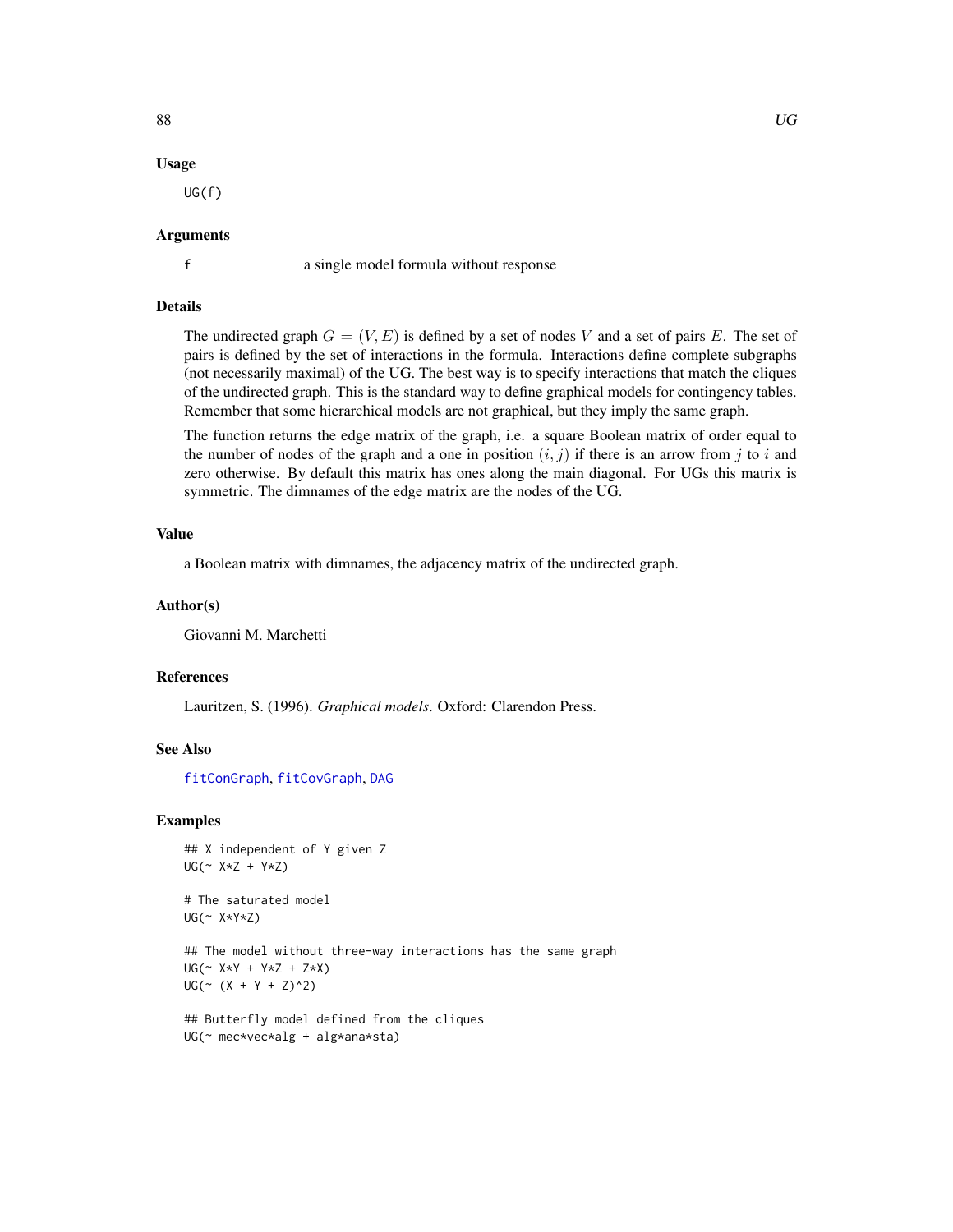#### <span id="page-88-0"></span> $unmakeMG$  89

```
## Some isolated nodes
UG(\neg x \star y \star z + a + b)
```
unmakeMG *Loopless mixed graphs components*

#### Description

Splits the adjacency matrix of a loopless mixed graph into three components: directed, undirected and bi-directed.

#### Usage

unmakeMG(amat)

# Arguments

amat a square matrix, with dimnames, representing a loopless mixed graph. The matrix consists of 4 different integers as an  $ij$ -element: 0 for a missing edge between i and j, 1 for an arrow from i to j, 10 for a full line between i and j, and 100 for a bi-directed arrow between  $i$  and  $j$ . These numbers are added to be associated with multiple edges of different types. The matrix is symmetric w.r.t full lines and bi-directed arrows.

# Details

The matrices ug, and bg are just symmetric Boolean matrices.

#### Value

It is the inverse of makeAG. It returns the following components.

| dg | the adjacency matrix of the directed edges.    |
|----|------------------------------------------------|
| ug | the adjacency matrix of the undirected edges.  |
| bg | the adjacency matrix of the bi-directed edges. |

# Author(s)

Mathias Drton, Giovanni M. Marchetti

# See Also

[makeMG](#page-51-0)

```
ag <- makeMG(ug=UG(~y0*y1), dg=DAG(y4~y2, y2~y1), bg=UG(~y2*y3+y3*y4))
isAG(ag)
unmakeMG(ag)
```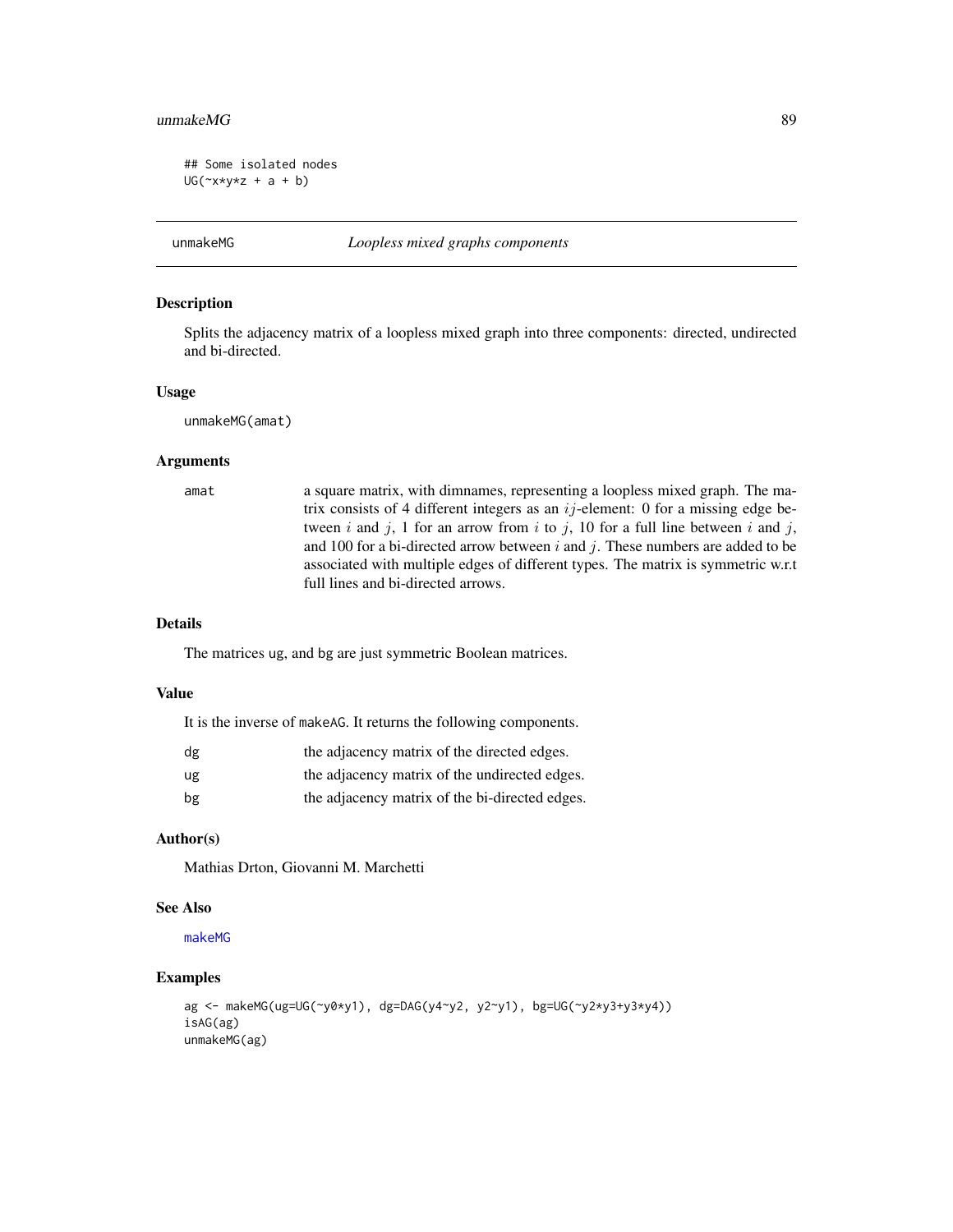<span id="page-89-0"></span>Utility Functions *Utility functions*

# Description

Functions used internally.

# Author(s)

Kayvan Sadeghi, Giovanni M. Marchetti

# See Also

unique,setdiff, is.element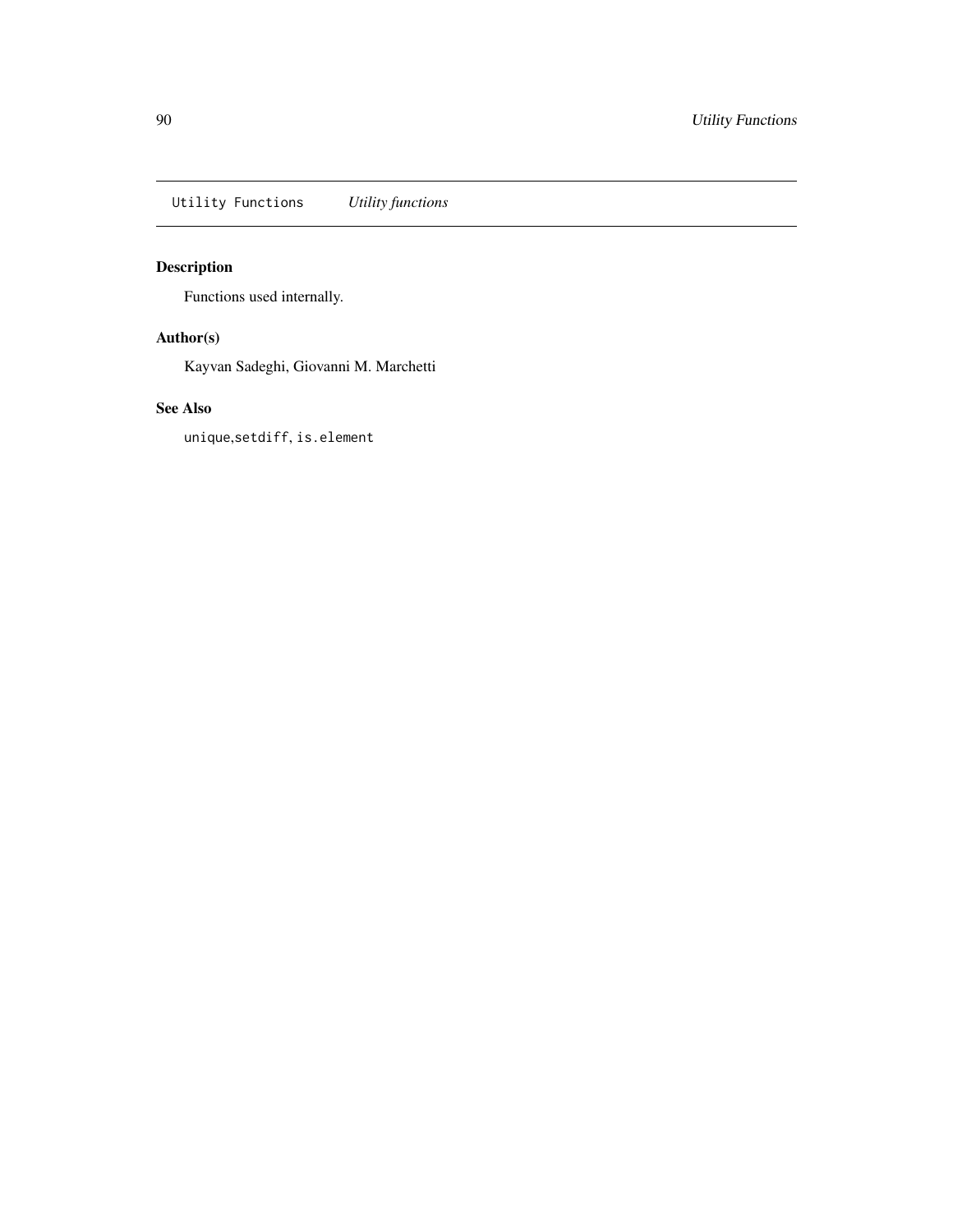# Index

∗Topic MC graph MRG, [59](#page-58-1) RG, [74](#page-73-1) ∗Topic Markov equivalence MarkEqMag, [54](#page-53-1) MarkEqRcg, [55](#page-54-1) RepMarBG, [70](#page-69-1) RepMarDAG, [71](#page-70-1) RepMarUG, [73](#page-72-0) ∗Topic adjacency matrix grMAT, [41](#page-40-0) plotGraph, [67](#page-66-0) ∗Topic algebra adjMatrix, [3](#page-2-0) edgematrix, [26](#page-25-0) In, [42](#page-41-0) swp, [83](#page-82-0) triDec, [86](#page-85-1) ∗Topic ancestral graph AG, [4](#page-3-1) fitAncestralGraph, [29](#page-28-0) isADMG, [47](#page-46-0) isAG, [48](#page-47-0) MAG, [50](#page-49-0) makeMG, [52](#page-51-1) unmakeMG, [89](#page-88-0) ∗Topic array adjMatrix, [3](#page-2-0) correlations, [15](#page-14-0) edgematrix, [26](#page-25-0) In, [42](#page-41-0) parcor, [64](#page-63-0) swp, [83](#page-82-0) triDec, [86](#page-85-1) ∗Topic bidirected graph MarkEqRcg, [55](#page-54-1) RepMarBG, [70](#page-69-1) RepMarDAG, [71](#page-70-1) RepMarUG, [73](#page-72-0)

∗Topic d-separation msep, [61](#page-60-0) ∗Topic datasets anger, [6](#page-5-0) derived, [18](#page-17-0) glucose, [40](#page-39-0) marks, [56](#page-55-0) stress, [82](#page-81-0) surdata, [83](#page-82-0) ∗Topic directed acyclic graph AG, [4](#page-3-1) MAG, [50](#page-49-0) MarkEqRcg, [55](#page-54-1) MRG, [59](#page-58-1) MSG, [62](#page-61-1) RG, [74](#page-73-1) SG, [78](#page-77-1) ∗Topic directed graph DG, [20](#page-19-0) ∗Topic discrete data binve, [9](#page-8-0) ∗Topic distribution rcorr, [69](#page-68-1) rnormDag, [75](#page-74-0) rsphere, [77](#page-76-0) ∗Topic graphs adjMatrix, [3](#page-2-0) AG, [4](#page-3-1) allEdges, [5](#page-4-0) basiSet, [7](#page-6-1) bfsearch, [8](#page-7-0) checkIdent, [11](#page-10-0) cmpGraph, [13](#page-12-0) conComp, [14](#page-13-0) correlations, [15](#page-14-0) cycleMatrix, [16](#page-15-0) DAG, [17](#page-16-1) DG, [20](#page-19-0) drawGraph, [22](#page-21-0)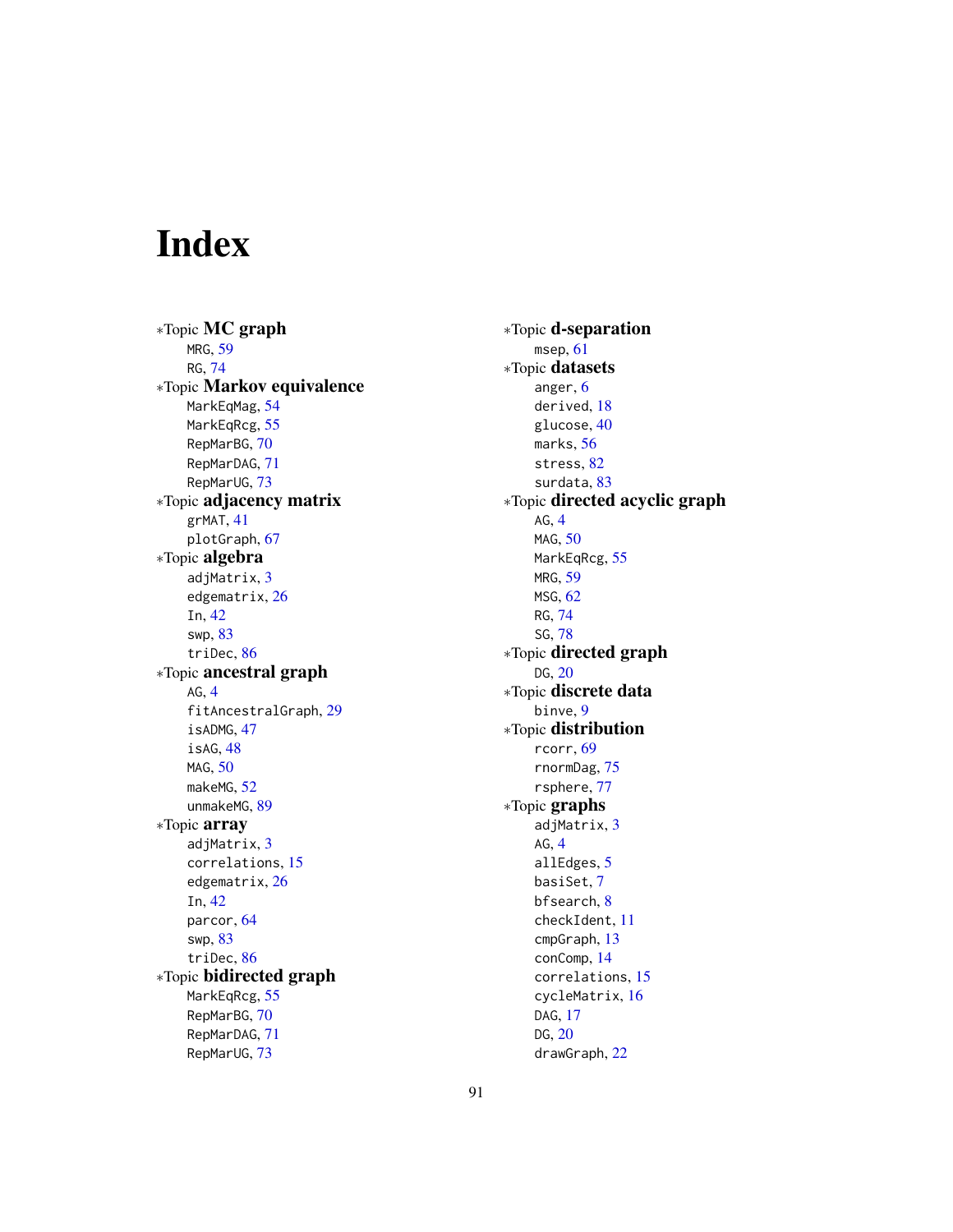dSep, [24](#page-23-0) edgematrix, [26](#page-25-0) essentialGraph, [27](#page-26-0) findPath, [28](#page-27-0) fitAncestralGraph, [29](#page-28-0) fitConGraph, [31](#page-30-1) fitCovGraph, [32](#page-31-1) fitDag, [34](#page-33-1) fitDagLatent, [35](#page-34-0) fundCycles, [38](#page-37-0) ggm, [39](#page-38-0) grMAT, [41](#page-40-0) In, [42](#page-41-0) InducedGraphs, [43](#page-42-0) isAcyclic, [46](#page-45-1) isADMG, [47](#page-46-0) isAG, [48](#page-47-0) isGident, [49](#page-48-0) makeMG, [52](#page-51-1) MarkEqMag, [54](#page-53-1) MarkEqRcg, [55](#page-54-1) Max, [58](#page-57-0) MRG, [59](#page-58-1) msep, [61](#page-60-0) MSG, [62](#page-61-1) parcor, [64](#page-63-0) plotGraph, [67](#page-66-0) RepMarBG, [70](#page-69-1) RepMarDAG, [71](#page-70-1) RepMarUG, [73](#page-72-0) RG, [74](#page-73-1) SG, [78](#page-77-1) shipley.test, [79](#page-78-0) Simple Graph Operations, [80](#page-79-0) topSort, [84](#page-83-0) transClos, [85](#page-84-0) UG, [87](#page-86-1) unmakeMG, [89](#page-88-0) ∗Topic hplot drawGraph, [22](#page-21-0) ∗Topic htest pcor.test, [66](#page-65-1) ∗Topic iplot drawGraph, [22](#page-21-0) ∗Topic logistic models marg.param, [53](#page-52-0) ∗Topic logistic model fitmlogit, [37](#page-36-0)

mat.mlogit, [57](#page-56-0) ∗Topic loopless mixed graph Max, [58](#page-57-0) ∗Topic m-separation Max, [58](#page-57-0) msep, [61](#page-60-0) ∗Topic marginal log-linear models binve, [9](#page-8-0) ∗Topic marginalisation and conditioning MRG, [59](#page-58-1) MSG, [62](#page-61-1) RG, [74](#page-73-1) ∗Topic marginalization and conditioning AG, [4](#page-3-1) MAG, [50](#page-49-0) SG, [78](#page-77-1) ∗Topic matrix blkdiag, [10](#page-9-0) blodiag, [11](#page-10-0) diagv, [21](#page-20-0) null, [63](#page-62-0) ∗Topic maximal ancestral graphs MarkEqMag, [54](#page-53-1) ∗Topic maximal ancestral graph RepMarBG, [70](#page-69-1) RepMarDAG, [71](#page-70-1) RepMarUG, [73](#page-72-0) ∗Topic maximality of graphs MAG, [50](#page-49-0) MRG, [59](#page-58-1) MSG, [62](#page-61-1) ∗Topic maximality Max, [58](#page-57-0) ∗Topic mixed graphs plotGraph, [67](#page-66-0) ∗Topic mixed graph grMAT, [41](#page-40-0) isADMG, [47](#page-46-0) isAG, [48](#page-47-0) makeMG, [52](#page-51-1) msep, [61](#page-60-0) unmakeMG, [89](#page-88-0) ∗Topic models allEdges, [5](#page-4-0) basiSet, [7](#page-6-1) bfsearch, [8](#page-7-0)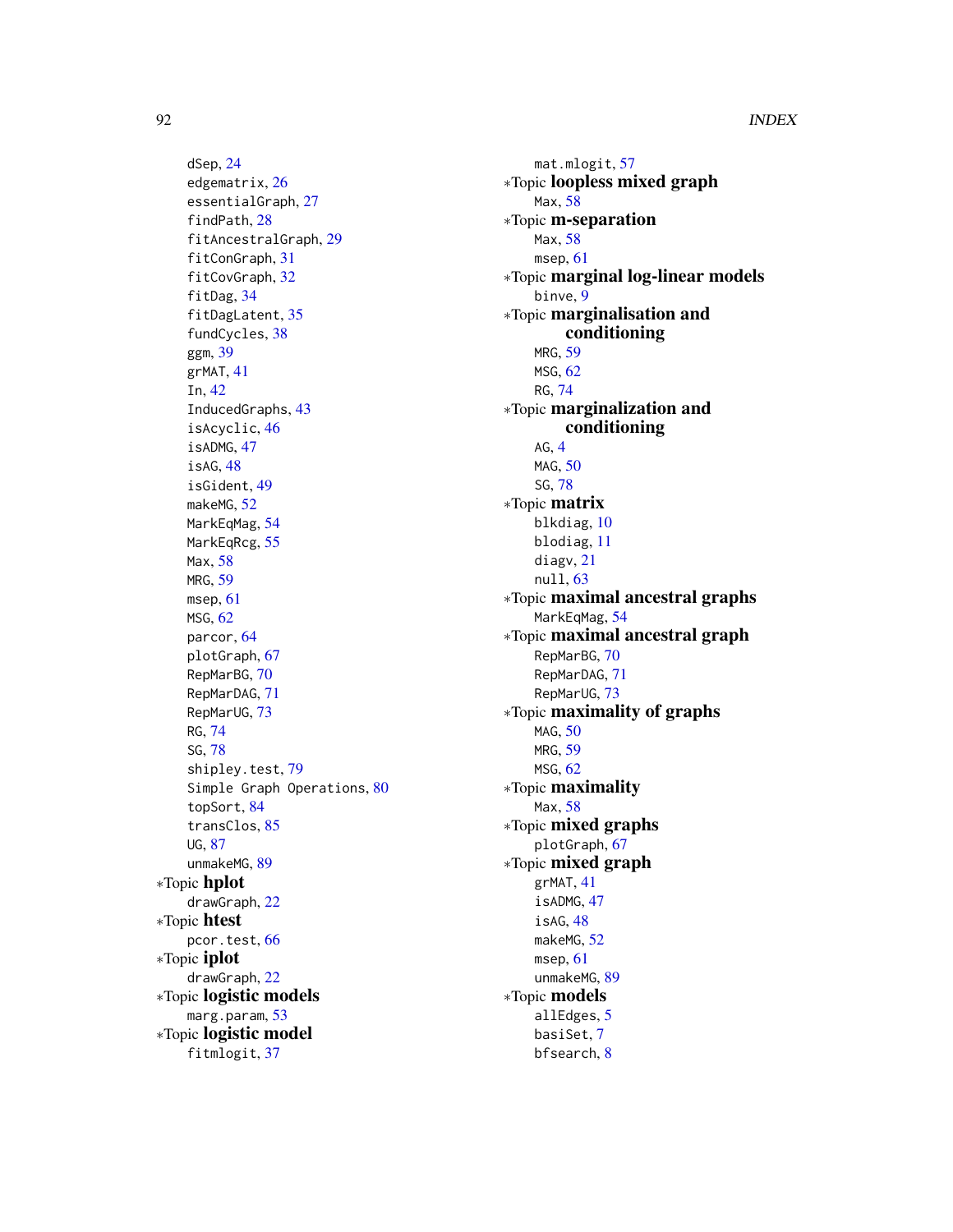#### INDEX  $\sim$  93

checkIdent, [11](#page-10-0) cmpGraph, [13](#page-12-0) conComp, [14](#page-13-0) correlations, [15](#page-14-0) cycleMatrix, [16](#page-15-0) DAG, [17](#page-16-1) DG, [20](#page-19-0) dSep, [24](#page-23-0) essentialGraph, [27](#page-26-0) fitAncestralGraph, [29](#page-28-0) fitConGraph, [31](#page-30-1) fitCovGraph, [32](#page-31-1) fitDag, [34](#page-33-1) fitDagLatent, [35](#page-34-0) fundCycles, [38](#page-37-0) ggm, [39](#page-38-0) InducedGraphs, [43](#page-42-0) isAcyclic, [46](#page-45-1) isADMG, [47](#page-46-0) isAG, [48](#page-47-0) isGident, [49](#page-48-0) makeMG, [52](#page-51-1) parcor, [64](#page-63-0) pcor, [65](#page-64-0) shipley.test, [79](#page-78-0) Simple Graph Operations, [80](#page-79-0) swp, [83](#page-82-0) topSort, [84](#page-83-0) transClos, [85](#page-84-0) triDec, [86](#page-85-1) UG, [87](#page-86-1) unmakeMG, [89](#page-88-0) ∗Topic multivariate adjMatrix, [3](#page-2-0) allEdges, [5](#page-4-0) basiSet, [7](#page-6-1) bfsearch, [8](#page-7-0) checkIdent, [11](#page-10-0) cmpGraph, [13](#page-12-0) conComp, [14](#page-13-0) correlations, [15](#page-14-0) cycleMatrix, [16](#page-15-0) DAG, [17](#page-16-1) DG, [20](#page-19-0) dSep, [24](#page-23-0) edgematrix, [26](#page-25-0) essentialGraph, [27](#page-26-0) fitAncestralGraph, [29](#page-28-0)

fitConGraph, [31](#page-30-1) fitCovGraph, [32](#page-31-1) fitDag, [34](#page-33-1) fitDagLatent, [35](#page-34-0) fitmlogit, [37](#page-36-0) fundCycles, [38](#page-37-0) ggm, [39](#page-38-0) In, [42](#page-41-0) InducedGraphs, [43](#page-42-0) isAcyclic, [46](#page-45-1) isADMG, [47](#page-46-0) isAG, [48](#page-47-0) isGident, [49](#page-48-0) makeMG, [52](#page-51-1) MarkEqMag, [54](#page-53-1) MarkEqRcg, [55](#page-54-1) parcor, [64](#page-63-0) pcor, [65](#page-64-0) pcor.test, [66](#page-65-1) rcorr, [69](#page-68-1) rnormDag, [75](#page-74-0) rsphere, [77](#page-76-0) shipley.test, [79](#page-78-0) Simple Graph Operations, [80](#page-79-0) swp, [83](#page-82-0) topSort, [84](#page-83-0) transClos, [85](#page-84-0) triDec, [86](#page-85-1) UG, [87](#page-86-1) unmakeMG, [89](#page-88-0) ∗Topic ordinal models marg.param, [53](#page-52-0) ∗Topic plot plotGraph, [67](#page-66-0) ∗Topic regression chain graph MarkEqRcg, [55](#page-54-1) ∗Topic representational Markov equivalence RepMarBG, [70](#page-69-1) RepMarDAG, [71](#page-70-1) RepMarUG, [73](#page-72-0) ∗Topic ribbonless graph MRG, [59](#page-58-1) RG, [74](#page-73-1) ∗Topic sets powerset, [69](#page-68-1) ∗Topic summary graph MSG, [62](#page-61-1)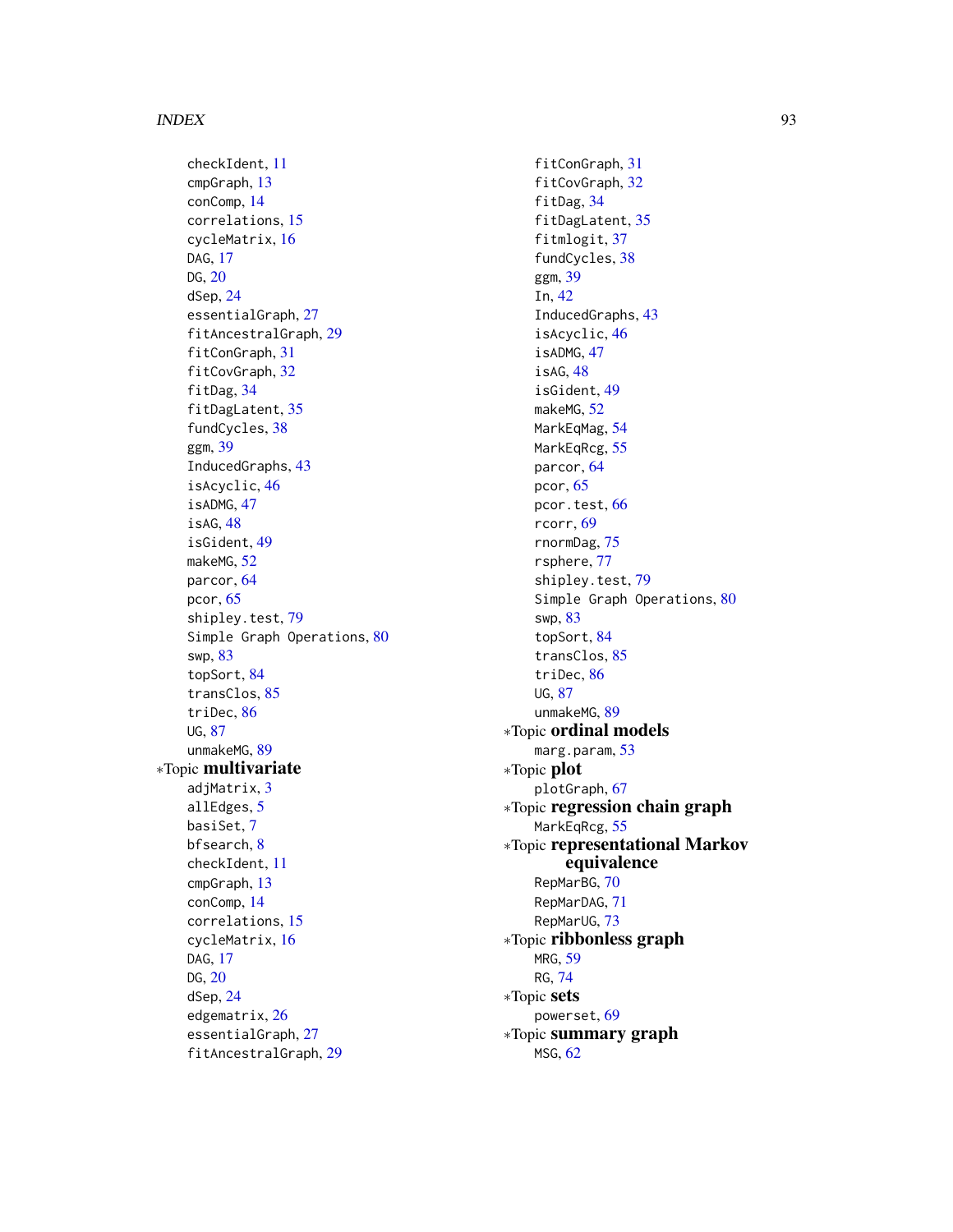SG, [78](#page-77-1) ∗Topic undirected graph MarkEqRcg, [55](#page-54-1) ∗Topic utility Utility Functions, [90](#page-89-0) ∗Topic vector grMAT, [41](#page-40-0) adjMatrix, [3,](#page-2-0) *[26](#page-25-0)* AG, [4,](#page-3-1) *[39](#page-38-0)*, *[51](#page-50-0)*, *[75](#page-74-0)*, *[78](#page-77-1)* allEdges, [5](#page-4-0) anger, [6](#page-5-0) basiSet, [7,](#page-6-1) *[80](#page-79-0)* bd, *[39](#page-38-0)* bd *(*Simple Graph Operations*)*, [80](#page-79-0) bfsearch, [8,](#page-7-0) *[16](#page-15-0)*, *[39](#page-38-0)* binomial, *[58](#page-57-0)* binve, [9](#page-8-0) blkdiag, [10,](#page-9-0) *[11](#page-10-0)* blodiag, [11](#page-10-0) ch *(*Simple Graph Operations*)*, [80](#page-79-0) checkIdent, [11,](#page-10-0) *[36](#page-35-0)*, *[39](#page-38-0)* chol, *[87](#page-86-1)* cliques, *[39](#page-38-0)* cmpGraph, [13,](#page-12-0) *[50](#page-49-0)* conComp, [14,](#page-13-0) *[39](#page-38-0)* cor, *[15](#page-14-0)*, *[65](#page-64-0)* correlations, [15,](#page-14-0) *[65](#page-64-0)* cycleMatrix, *[6](#page-5-0)*, *[8](#page-7-0)*, [16,](#page-15-0) *[39](#page-38-0)*, *[50](#page-49-0)* DAG, *[7](#page-6-1)*, *[13](#page-12-0)*, [17,](#page-16-1) *[20](#page-19-0)*, *[23](#page-22-0)*, *[25](#page-24-0)*, *[27](#page-26-0)*, *[35](#page-34-0)*, *[39](#page-38-0)*, *[43](#page-42-0)*, *[45](#page-44-0)*, *[53](#page-52-0)*, *[81](#page-80-0)*, *[85,](#page-84-0) [86](#page-85-1)*, *[88](#page-87-0)* derived, [18](#page-17-0) DG, [20](#page-19-0) diag, *[10,](#page-9-0) [11](#page-10-0)*, *[21](#page-20-0)* diagv, [21](#page-20-0) drawGraph, [22,](#page-21-0) *[68](#page-67-0)* dSep, *[7](#page-6-1)*, [24,](#page-23-0) *[39](#page-38-0)*, *[61](#page-60-0)* edgematrix, *[3](#page-2-0)*, *[18](#page-17-0)*, [26](#page-25-0) essentialGraph, [27](#page-26-0) findPath, *[8](#page-7-0)*, *[16](#page-15-0)*, [28,](#page-27-0) *[39](#page-38-0)* fitAncestralGraph, [29,](#page-28-0) *[39](#page-38-0)* fitConGraph, [31,](#page-30-1) *[33](#page-32-0)*, *[39](#page-38-0)*, *[88](#page-87-0)* fitCovGraph, *[30](#page-29-0)*, [32,](#page-31-1) *[39](#page-38-0)*, *[88](#page-87-0)* fitDag, *[18](#page-17-0)*, *[30](#page-29-0)*, *[32](#page-31-1)*, [34,](#page-33-1) *[36](#page-35-0)*, *[39](#page-38-0)*, *[76](#page-75-0)*, *[84](#page-83-0)* fitDagLatent, [35,](#page-34-0) *[40](#page-39-0)*

fitmlogit, [37](#page-36-0) fundCycles, *[16](#page-15-0)*, *[28](#page-27-0)*, [38,](#page-37-0) *[39](#page-38-0)* ggm, [39](#page-38-0) glm, *[38](#page-37-0)* glucose, [40](#page-39-0) grMAT, *[39](#page-38-0)*, [41,](#page-40-0) *[68](#page-67-0)* icf, *[30](#page-29-0)*, *[33](#page-32-0)* igraph, *[4](#page-3-1)*, *[42](#page-41-0)*, *[50](#page-49-0)*, *[54,](#page-53-1) [55](#page-54-1)*, *[58,](#page-57-0) [59](#page-58-1)*, *[61,](#page-60-0) [62](#page-61-1)*, *[67,](#page-66-0) [68](#page-67-0)*, *[71](#page-70-1)[–74](#page-73-1)*, *[78](#page-77-1)* In, [42](#page-41-0) inducedChainGraph, *[39](#page-38-0)* inducedChainGraph *(*InducedGraphs*)*, [43](#page-42-0) inducedConGraph, *[39](#page-38-0)*, *[43](#page-42-0)* inducedConGraph *(*InducedGraphs*)*, [43](#page-42-0) inducedCovGraph, *[25](#page-24-0)*, *[39](#page-38-0)*, *[43](#page-42-0)* inducedCovGraph *(*InducedGraphs*)*, [43](#page-42-0) inducedDAG, *[39](#page-38-0)* inducedDAG *(*InducedGraphs*)*, [43](#page-42-0) InducedGraphs, *[12](#page-11-0)*, *[27](#page-26-0)*, [43](#page-42-0) inducedRegGraph, *[39](#page-38-0)* inducedRegGraph *(*InducedGraphs*)*, [43](#page-42-0) isAcyclic, *[45](#page-44-0)*, [46,](#page-45-1) *[85](#page-84-0)* isADMG, [47,](#page-46-0) *[48,](#page-47-0) [49](#page-48-0)* isAG, [48](#page-47-0) isGident, *[12](#page-11-0)*, *[16](#page-15-0)*, *[39](#page-38-0)*, [49](#page-48-0) likGau *(*Utility Functions*)*, [90](#page-89-0) MAG, *[4](#page-3-1)*, [50,](#page-49-0) *[59,](#page-58-1) [60](#page-59-0)*, *[63](#page-62-0)* makeMG, *[23](#page-22-0)*, *[30](#page-29-0)*, *[39](#page-38-0)*, *[48,](#page-47-0) [49](#page-48-0)*, [52,](#page-51-1) *[89](#page-88-0)* marg.param, [53,](#page-52-0) *[58](#page-57-0)* MarkEqMag, *[40](#page-39-0)*, [54,](#page-53-1) *[56](#page-55-0)*, *[61](#page-60-0)*, *[71](#page-70-1)[–73](#page-72-0)* MarkEqRcg, *[40](#page-39-0)*, *[55](#page-54-1)*, [55,](#page-54-1) *[71](#page-70-1)[–73](#page-72-0)* marks, *[32](#page-31-1)*, [56](#page-55-0) mat.mlogit, *[10](#page-9-0)*, *[54](#page-53-1)*, [57](#page-56-0) Max, *[39](#page-38-0)*, *[51](#page-50-0)*, [58,](#page-57-0) *[60](#page-59-0)*, *[62,](#page-61-1) [63](#page-62-0)* MRG, *[51](#page-50-0)*, *[59](#page-58-1)*, [59,](#page-58-1) *[63](#page-62-0)*, *[75](#page-74-0)* msep, *[39](#page-38-0)*, *[55,](#page-54-1) [56](#page-55-0)*, *[59](#page-58-1)*, [61](#page-60-0) MSG, *[51](#page-50-0)*, *[59,](#page-58-1) [60](#page-59-0)*, [62,](#page-61-1) *[78](#page-77-1)* Null, *[64](#page-63-0)* null, [63](#page-62-0)

pa, *[39](#page-38-0)* pa *(*Simple Graph Operations*)*, [80](#page-79-0) parcor, *[15](#page-14-0)*, [64,](#page-63-0) *[65](#page-64-0)* pcor, [65,](#page-64-0) *[66](#page-65-1)* pcor.test, [66,](#page-65-1) *[80](#page-79-0)*